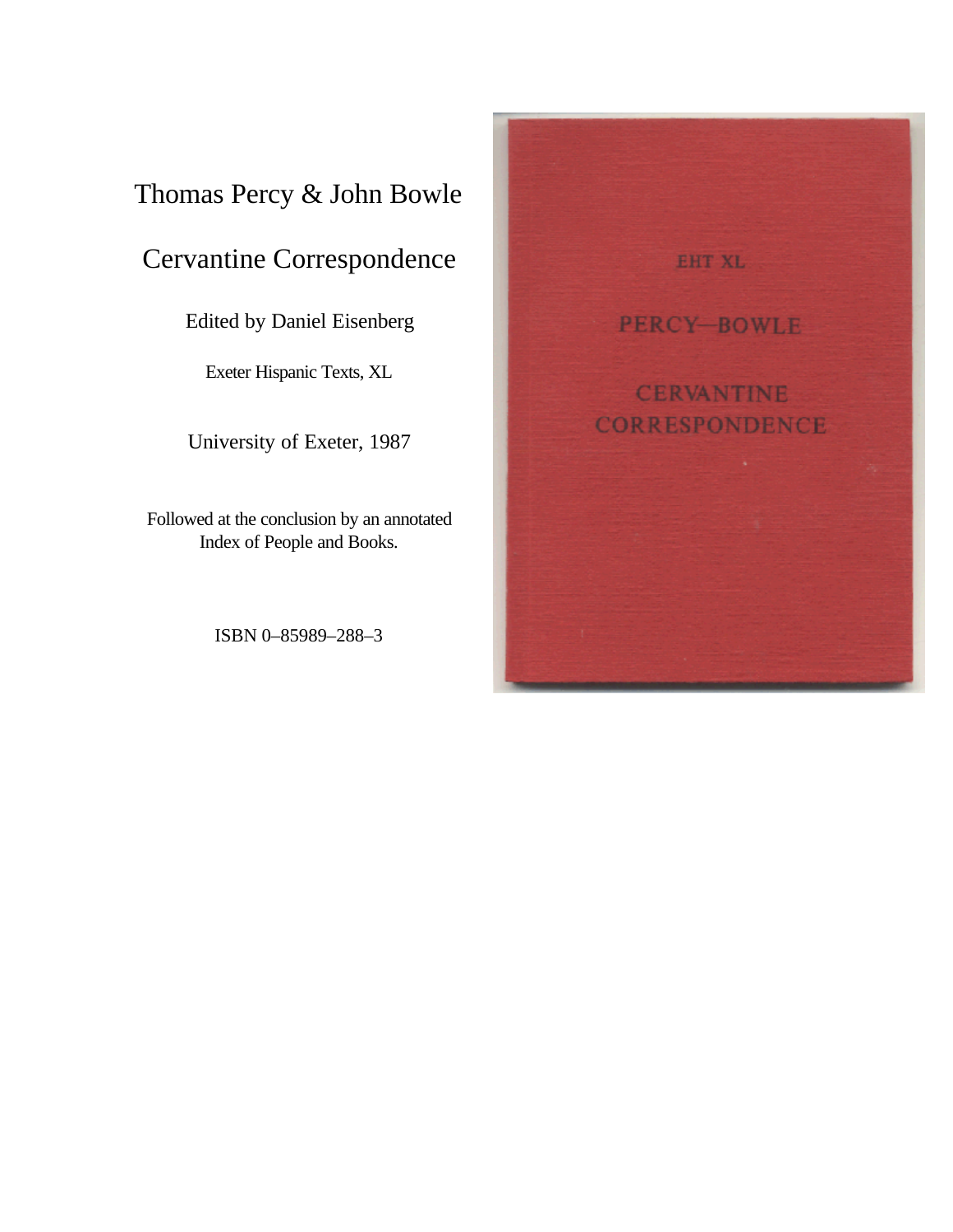[p. v]

# **INTRODUCTION**

This volume contains the surviving letters exchanged by two eighteenth-century scholars, John Bowle and Thomas Percy. Except for three of Bowle's letters held by the British Library in Additional MS 32329 (Nos 44, 46, and 48 of the present volume), all of them are part of the Bowle-Evans collection in the library of the University of Cape Town.

The Bowle-Evans collection, described by R. F. M. Immelman,<sup>1</sup> was purchased by the University of Cape Town in 1957 from a descendant of Bowle. It includes a catalog of his substantial library, a portion of it (though not the Spanish section, long dispersed), and two volumes of his correspondence, source of the present edition. More specifically, the letters of Percy are contained in the *Epistolarium Bowleanum*, into which Bowle pasted letters received. From the contents of the letters we can conclude that the collection of those received from Percy is nearly complete.

Bowle's letters to Percy are found in Bowle's *Green Book*, which begins in 1772, five years after the first letter from Percy; Bowle's earlier letters are apparently lost. From the extensive revision of such letters as that of 27 October, 1777, in which inserted paragraphs are indicated, it can be seen that the *Green Book* contains drafts of his letters, from which he then made fair copies to send. However, the dif[p. vi]ferences between the three letters to Percy held by the British Library and the drafts in Bowle's *Green Book* are minor.

<sup>1</sup> *The Bowle-Evans Collection in the University of Cape Town Library* (Rondebosch, 1958) (mimeographed). I am indebted to R. Merritt Cox for a copy.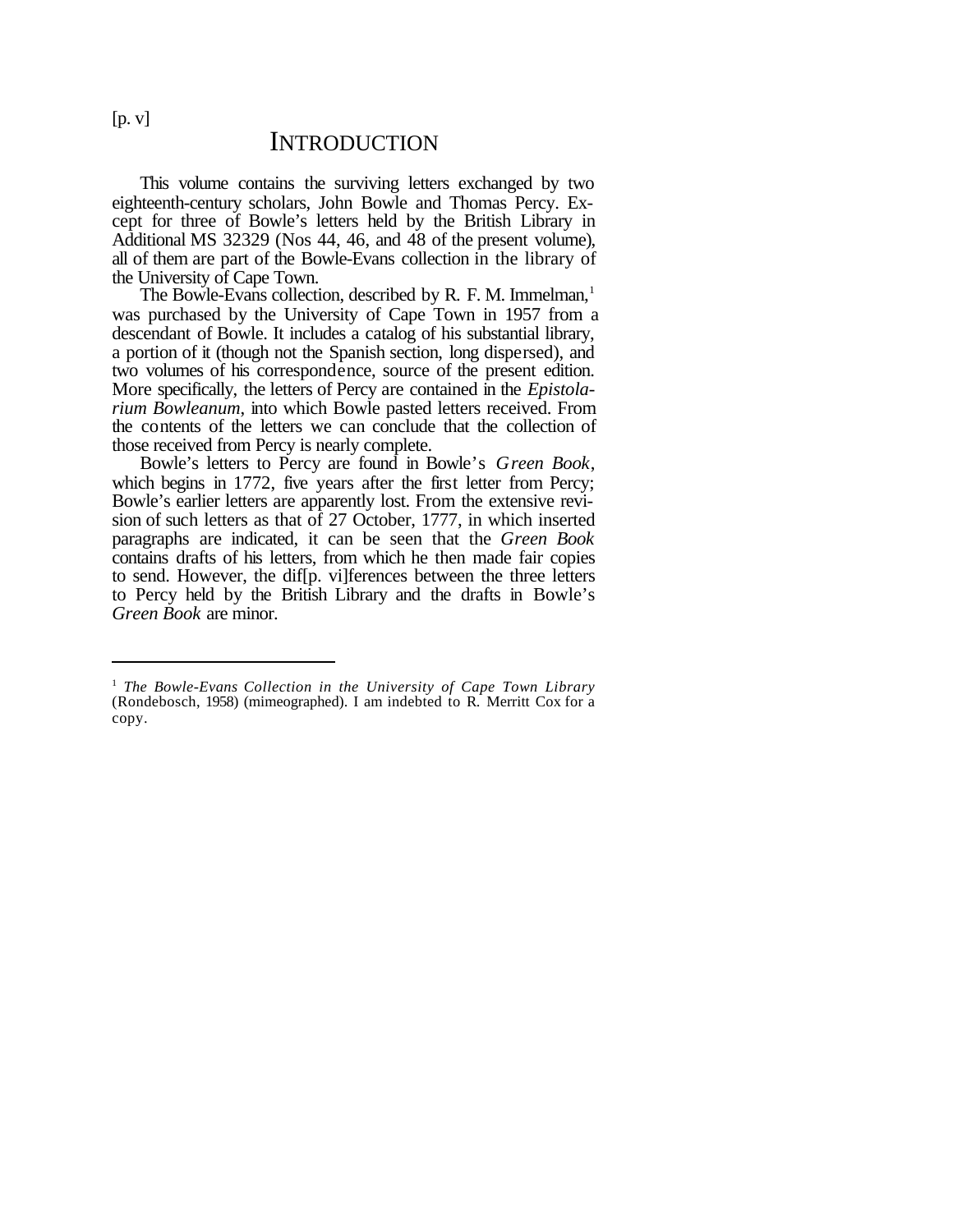There are other letters in these two volumes of the Bowle-Evans collection worthy of publication. Bowle's 1777–83 correspondence with another English Hispanist, John Dillon, would be a logical sequel to the present edition.

#### *Bowle and Percy.*

The letters reveal the methods and priorities of Bowle, the first scholarly editor of *Don Quixote*, and illuminate the insufficientlyknown Spanish interests of Thomas Percy. The only preceding scholarship on Cervantes was biographical: the then-unpublished research of fray Martín Sarmiento,<sup>2</sup> Mayáns' life of Cervantes, commissioned for the *Don Quixote* edition of Carteret (London,  $1737-38$ ,<sup>3</sup> and, during the period covered by these letters, the "Noticias para la vida de Miguel de Cervantes Saavedra" of Juan

<sup>2</sup> Author of the *Noticia de la verdadera patria (Alcalá) de él* [sic] *Miguel de Cervantes*, first published in Barcelona in 1898, and numerous other scholarly works which were not published in his lifetime and in some cases are still unpublished.This *Noticia* includes the "Disertación sobre el*AmadísdeGaula*" discussed by Barton Sholod,"Fray Martín Sarmiento,*Amadís de Gaula* and the Spanish Chivalric 'Genre', in *Studies in Honor of Mario A. Pei*, University of North Carolina Studies in Romance Languages and Literatures, 114 (Chapel Hill: University of North Carolina Press, 1972), pp. 183–99.

<sup>&</sup>lt;sup>3</sup> The only exception to this would be the Cervantine scholarship of Bodmer in Germany. On it, and Bodmer's role in initiating modern interest in medieval German literature, see the Appendix to my *A Study of "Don Quixote"* (Newark, Delaware: Juan de la Cuesta, 1987). On Lord Carteret's edition, a study of which is a *desideratum*, see the edition of Mayáns' *Vida* by Antonio Mestre, Clásicos Castellanos, 172 (Madrid: Espasa-Calpe, 1972); a review essay by Francisco Brines was published in *Cuadernos Hispanoamericanos*, No. 297 (March, 1975), 582–98.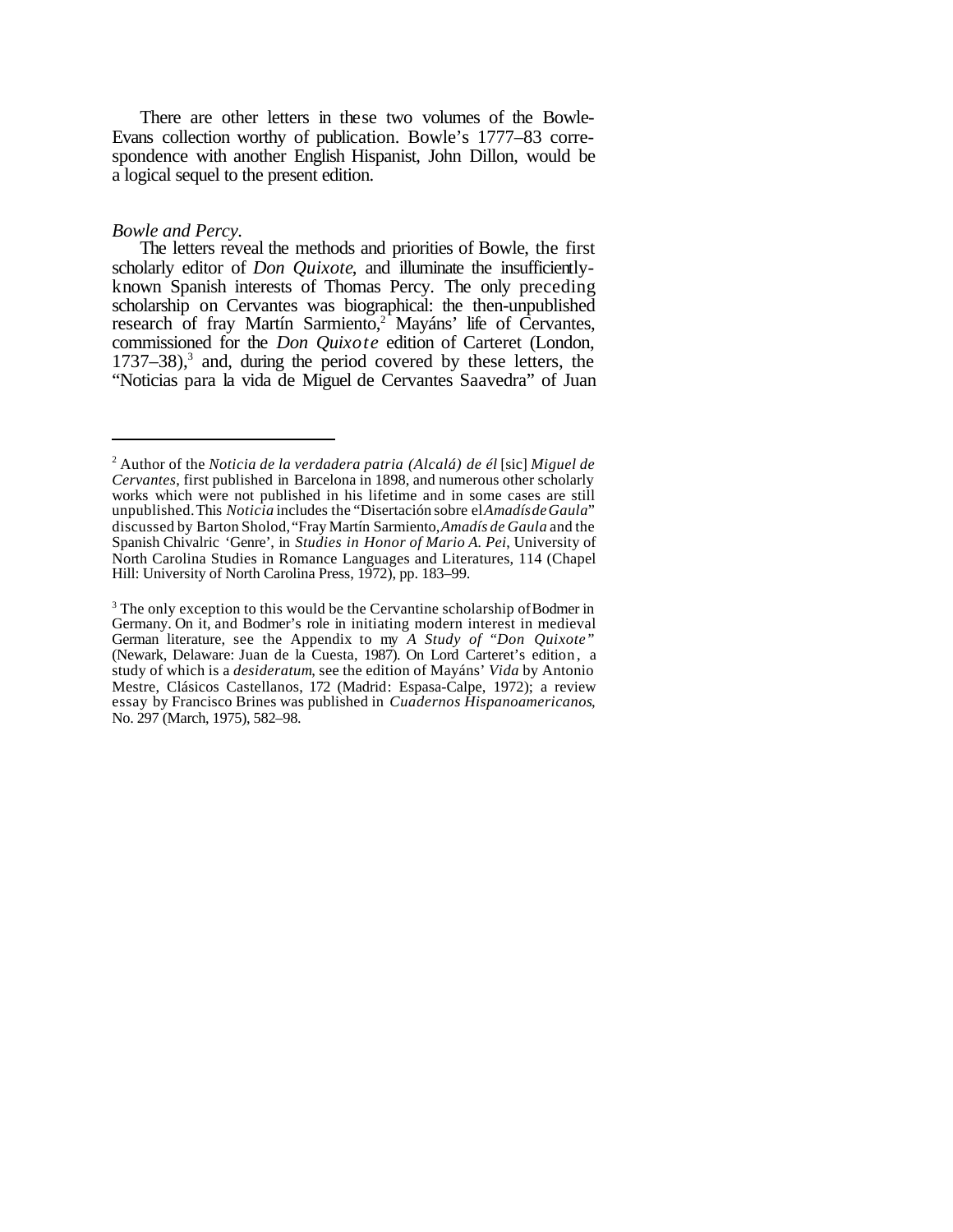Antonio Pellicer.<sup>4</sup> Annotations of previous editions were insignificant, especially compared with Bowle's volume of annotations (volume 3 of his edition). With Percy and Bowle—and specifically in these letters—we are witness to the birth of the study of *Don Quixote*, central to the beginning of Hispanism.

#### *Thomas Percy.*

While Bowle has been known to *cervantistas* since the publication of his edition in 1781, and his scholarly career has been the subject of two books,<sup>5</sup> the Hispanic interests of the famous and influential Percy are much less known. The importance of Spain and especially Cervantes, for his scholarly career has not [p. vii] yet been realized.

Although Bowle, in the published *Letter to Dr. Percy* which presented his projected edition, called Cervantes "our favourite writer," there has been no way for scholars to verify that Bowle knew or was correctly presenting Percy's opinion of *Don Quixote*, and that statement was ignored.<sup>6</sup> Percy's Hispanism, in fact, was virtually unknown until the donation of some newly discovered papers to the Bodleian Library in 1932. Among them were proof sheets of an uncompleted volume of poems translated from the Spanish, issued in a limited edition by Oxford University Press the same year. In the introduction to the Oxford edition there were

6 See letter No. 36, below.

<sup>4</sup> Published in the author's *Ensayo de una Biblioteca de traductores españoles* (Madrid, 1778).

<sup>5</sup> R. Merritt Cox, *An English "Ilustrado,"* already cited, and *The Rev. John Bowle. The Genesis of Cervantean Criticism*, University of North Carolina Studies in the Romance Languages and Literatures, 99 (Chapel Hill: University of North Carolina Press, 1971).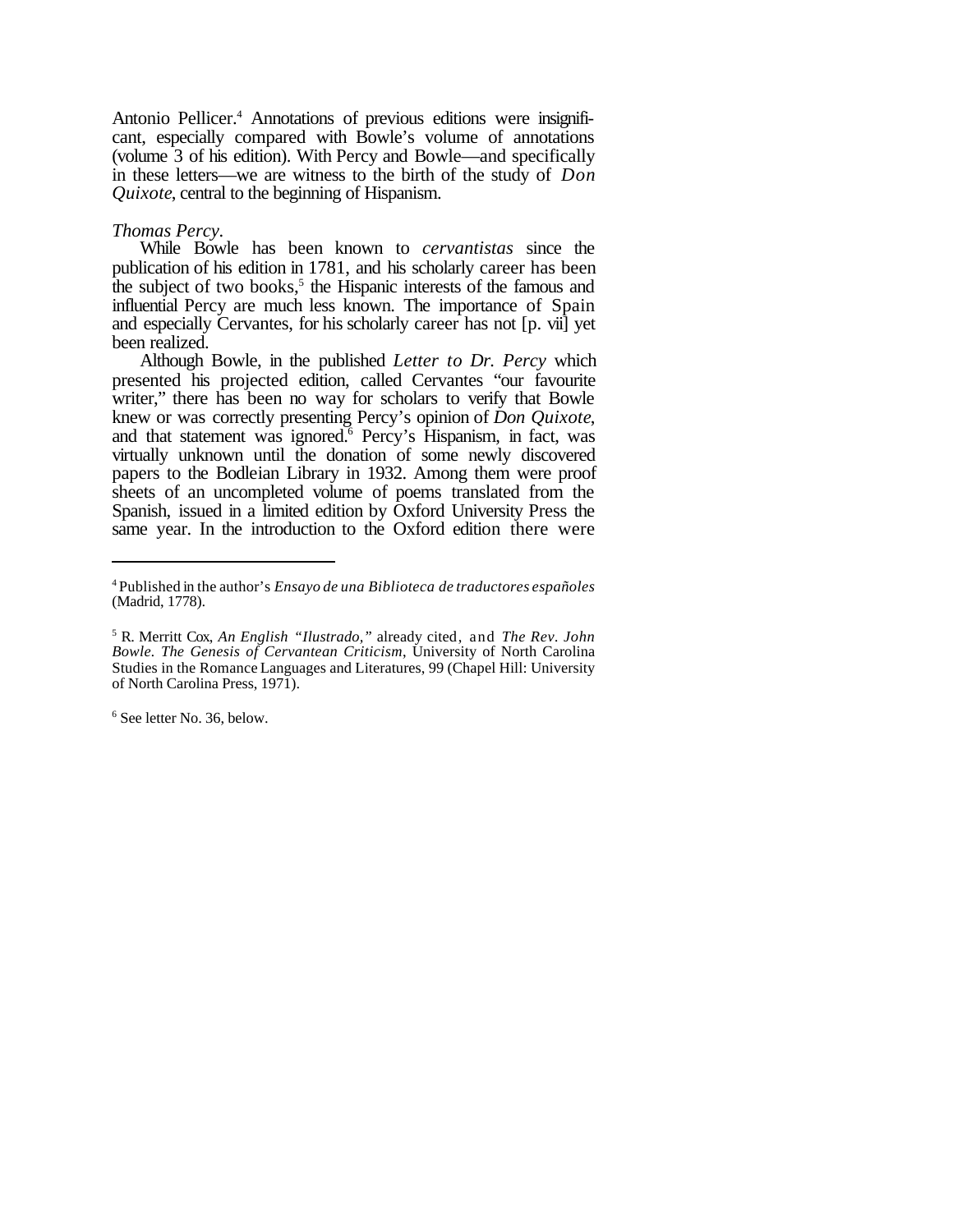published letters in which Percy mentioned a proposed edition of *Don Quixote* and stated that "the Spanish is a language I have long cultivated and *Don Quixote* has always been my favourite Book." However, the Oxford edition is itself a rarity, now rarer than eighteenth-century editions of Percy's *Reliques of Ancient English Poetry.* The only studies of Percy's Hispanism, prior to the recent discovery of these letters, were a short article in the *Bulletin of Spanish Studies*, motivated by the Oxford edition, and a German dissertation.<sup>7</sup>

The present letters have been known through an article and a book chapter,<sup>8</sup> which, however, contained only brief excerpts from them. Their publication documents beyond any doubt Percy's love for *Don Quixote* and his activities as collector of Spanish books. He repeatedly calls Cervantes "our favourite author" (letters of 24 October, 1767; 22 June, 1771; 24 March, 1774; 15 February, 1775; 3 February, 1777; 22 May, 1777; 15 July, 1781), and Spanish literature "my favourite Subject" (2 April, 1768). We see not only his efforts to assemble a "Quixotic library,"<sup>9</sup> but also his plans for

<sup>7</sup> A. Watkin-Jones, "A Pioneer Hispanist: Thomas Percy," *Bulletin of Spanish Studies*, 14 (1937), 3–9; Gisela Beutler, *Thomas Percy's spanische Studien, ein Beitrag zum Bild Spaniens in England in der zweiten Hälfte des 18. Jahrhunderts* (Bonn, 1957).

<sup>8</sup> R. Merritt Cox, *An English "Ilustrado,*" Chapter IV; without knowledge of Cox's book, Cleanth Brooks, "Thomas Percy, *Don Quixote*, and Don Bowle," in *Evidence in Literary Scholarship. Essays in Memory of James Marshall Osborn*, ed. René Wellek and Alvaro Ribeiro (Oxford: Clarendon Press, 1979), pp. 247–61.

<sup>&</sup>lt;sup>9</sup> Percy's "Quixotic Library" is reconstructed and annotated by Beutler, pp. 367–400. The books in Don Quixote's library cannot be assembled by purchase, as some of them are too rare. (Another partial attempt was made in the nineteenth century by the Marqués de Salamanca; see Isidro Bonsoms y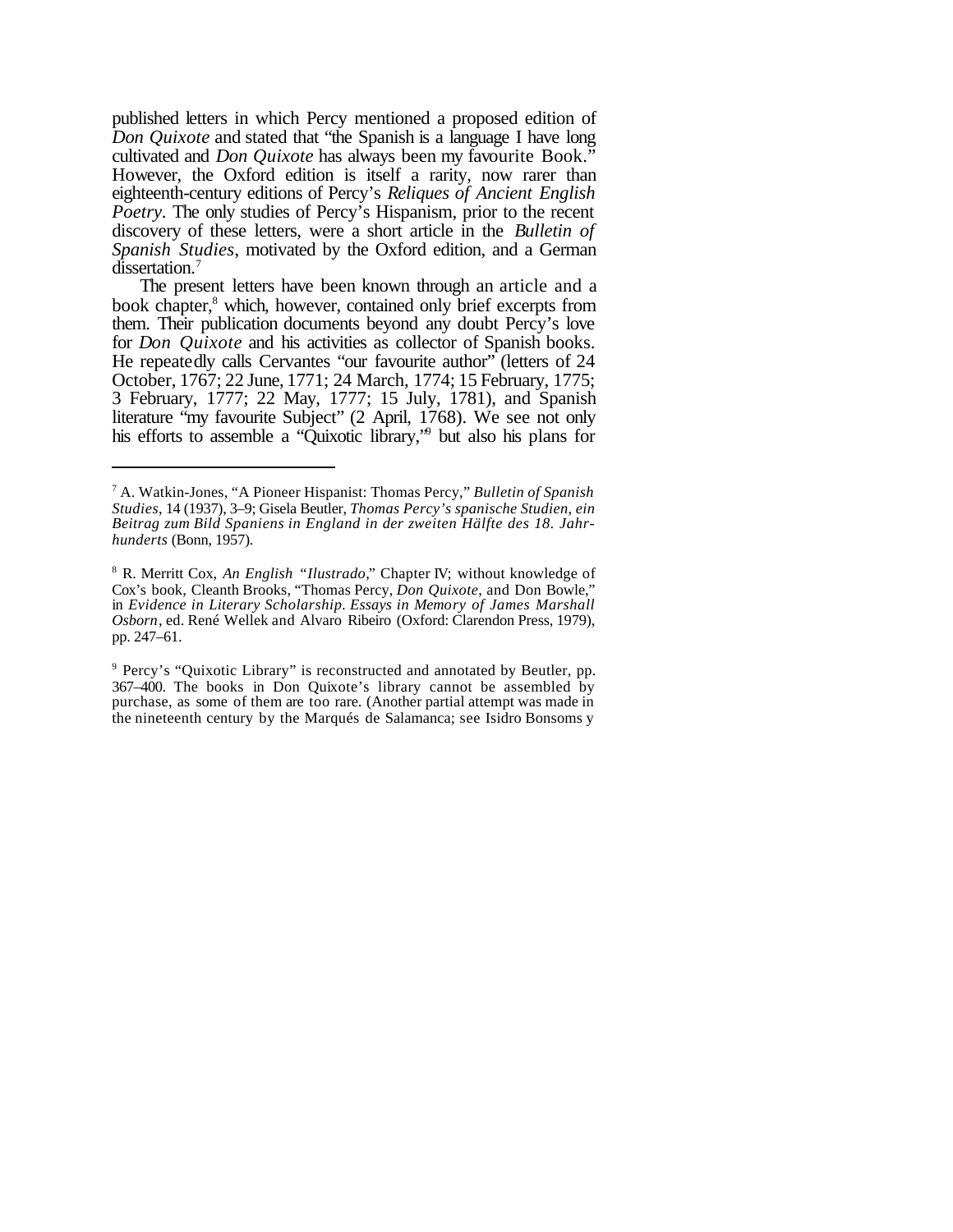"an improved Translation with large Notes & Illustrations: as well containing Criticisms on the Spanish Phraseology of the Author, as large [p. viii] Extracts from the old Romances by way of a Key to his Satire" (2 April, 1768).

Percy's work was in time to be taken over by Bowle, whose activities were more specialized and who had, as Percy wrote (2 April, 1768), more leisure. From the letters we can determine fairly closely the chronology of the shift. Percy had need of his *Amadís* in 1769 (20 June, 1769), and on 11 January, 1772, referred to "our great Research." In April of that year he wrote that he collected "Quixotic" books "latterly as much for your use, as my own." (This is also the point at which Bowle began to keep copies of his letters.) By 2 June, 1772, work on *Don Quixote* was referred to as "your learned & ingenious Persuits." While Bowle on 30 January, 1773, courteously referred to "our present pursuits," and in 1774 wrote "be it yours in due time to give him an English Dress" (31 March, 1774), the last statement suggests already a project set aside. In 1775, writing to Bowle, it is "your researches" (15 February, 1775), and in 1778 Percy wrote, sadly, "I am only sorry that I must continue an idle Spectator of your curious Researches,

Sicart, *Discursos leídos en la Real Academia de Buenas Letras de Barcelona en la recepción pública de D. Isidro Bonsoms y Sicart* [Barcelona, 1907], and Homero Serís, "La reaparición del *Tirant lo Blanch* de Barcelona de 1497," in *Homenaje a Menéndez Pidal* [Madrid: Hernando, 1925], III, 57–76.) I have proposed, in "Did Cervantes Have a Library?," *Hispanic Studies in Honor of Alan D. Deyermond. A North American Tribute* (Madison: Hispanic Seminary of Medieval Studies, 1986), pp. 93–106, that Don Quixote's library is to be identified with that of Cervantes, and have offered a hypothetical reconstruction of the latter, with the suggestion that it be recreated on microfilm or some similar medium, in "La biblioteca de Cervantes," *Studia in Honorem Prof. M. de Riquer*, II (Barcelona: Quaderns Crema, in press). [Appeared in 1987 on pp. 271–328. A book based on it is in preparation; a preliminary version may be read on my Web site, http://bigfoot.com/~daniel.eisenberg (January 25, 2003).]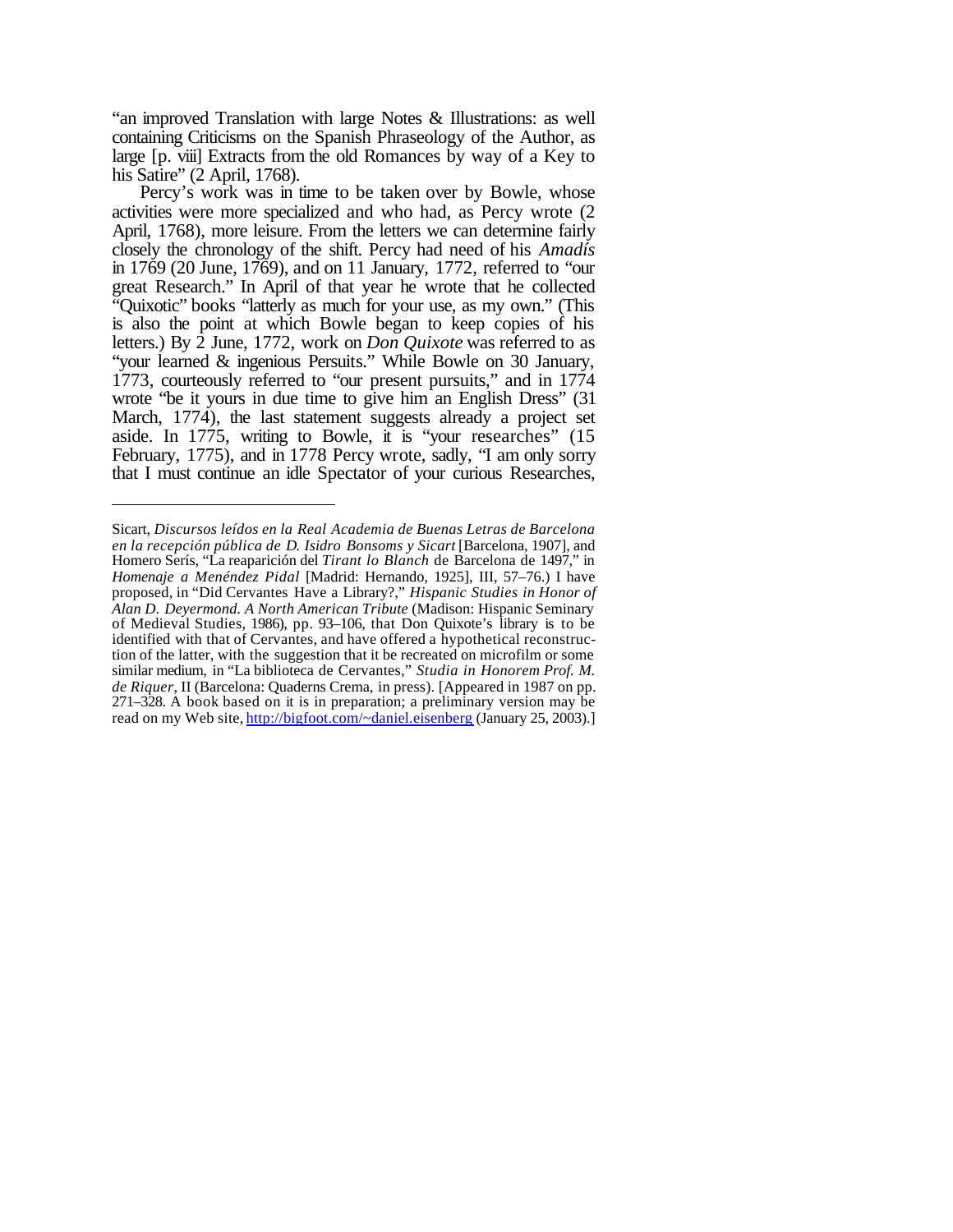without being able to advance them" (29 August, 1778).

The letters show how Percy, in contrast with Bowle, was interested in "Spanish Romances of Chivalry," a term which he was apparently the first to use. The role of Percy's enormously influential *Reliques* in sparking the revival of interest in older and medieval literature ("romances") in England and Germany is well known. One can see, from all of this evidence, that Percy's English literary antiquarianism was antedated by his interest in *Don Quixote*, "*always* [his] favourite book" (emphasis added), and by the "romances" of Spain, to which *Don Quixote* led him. One may well propose his Hispanism and Cervantism as not just a predecessor but a cause.<sup>10</sup> [p. ix]

#### *John Bowle.*

The Reverend John Bowle (1725–1788) is the editor and publisher of the first scholarly edition of *Don Quixote* (1781), with the preparation of which the present letters in large part deal. He was the first to annotate the book, attempting to explain its numerous allusions; he was the initiator of textual study of the work, collating different editions of Part I; he was the first to prepare an index to the book and to take such a modest but useful step as numbering the lines of his edition (see letter of 28 July, 1780).

While Bowle's approach to *Don Quixote* can be found in and deduced from his publications, these letters confirm and add background to it. His goal is to understand *Don Quixote* in a very literal sense: to known what its words and proverbs mean, to identify the places and books mentioned. Secondarily, Bowle wants to show that Cervantes is what he calls a "classical" author, meaning both that Cervantes is of the importance of the great Greek and

<sup>10</sup> On this, see my *A Study of "Don Quixote*," Appendix.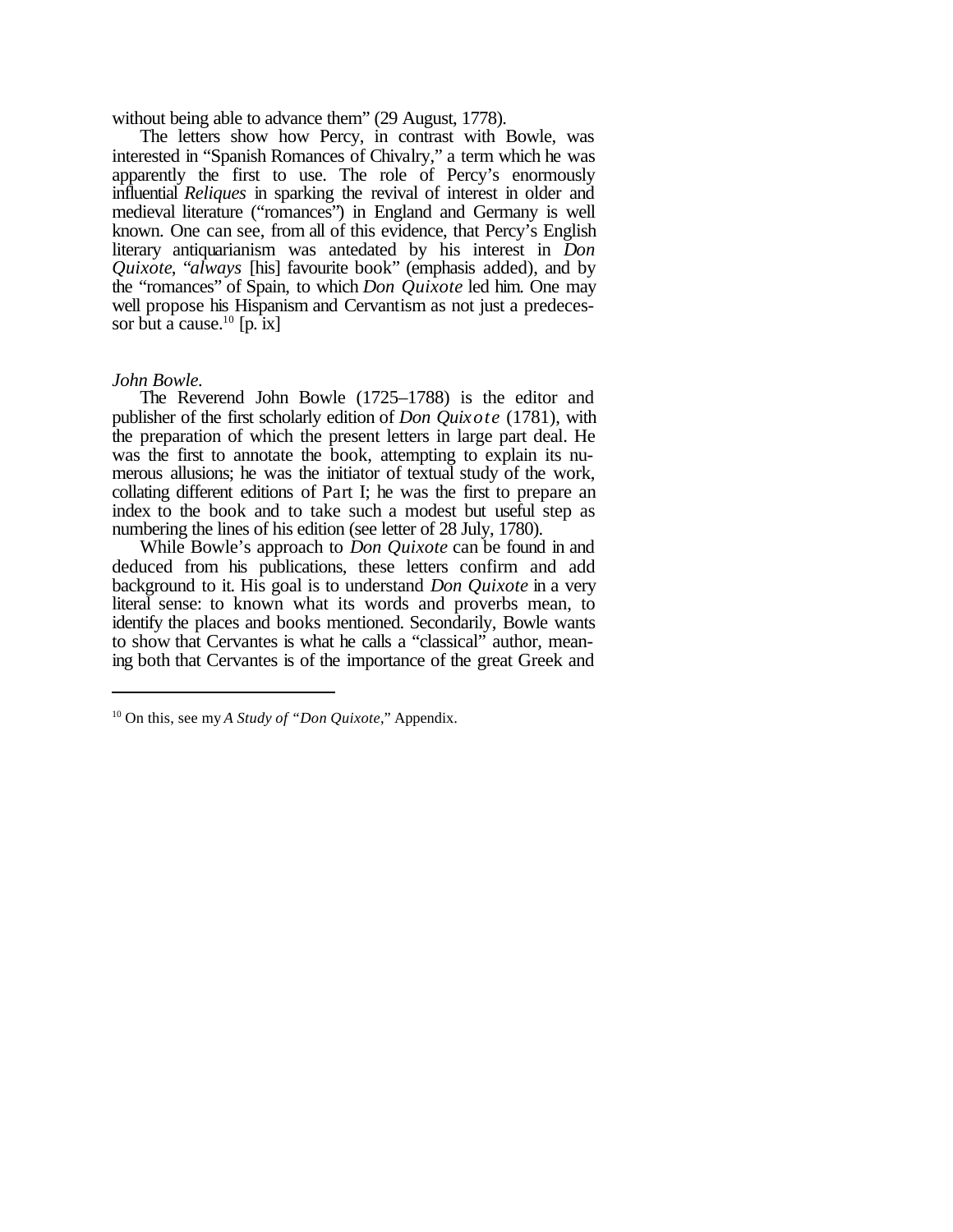Latin authors, and that, like them, he was possessed of great learning. While Bowle is apparently the first to refer to the irony of *Don Quixote* (letter of 31 March, 1774), such modern concerns as Cervantes' literary theory or generic concepts were unknown to him. Nowhere in these letters is any other of Cervantes' works mentioned.

To find information which would explain the text of *Don Quixote*, Bowle read through books mentioned in the text, a large number of other books potentially available to Cervantes, and some books Cervantes could not have known but which might offer relevant information. His considerable pains in searching for books are evident; as he wrote Percy (11 February, 1775; 25 March, 1776), some of them needed repeated readings, part drudgery and part exhilaration. His annotations, we find, were kept interleaved with a copy of the  $[p, x]$  text.<sup>11</sup>

Not the least of the attractions of these letters are the glimpses they reveal of a past scholar's life. Bowle's years of research and pride and confidence in the results, his "astonishment as [his notes] arise out of a Chaos" (letter of 28 July, 1780), are still familiar experiences to many. Those were exciting times, when one could bid at auction for a copy of Avellaneda and have *Tirante el Blanco* loaned, as long as it were safely packed up for its return, when one could make such discoveries as the varying text in the different editions of Juan de la Cuesta and the two different editions of 1605. At the same time, Bowle lacked the most fundamental of tools. The few collections of Spanish books in England were in private hands. Supply of books from Spain was irregular and depended to a considerable extent on personal contacts. The only way to get a copy of a text which could not be purchased was to copy it out in

 $11$  This copy is now in the library of the Hispanic Society of America. See Cox, *The Rev. John Bowle*, p. 52.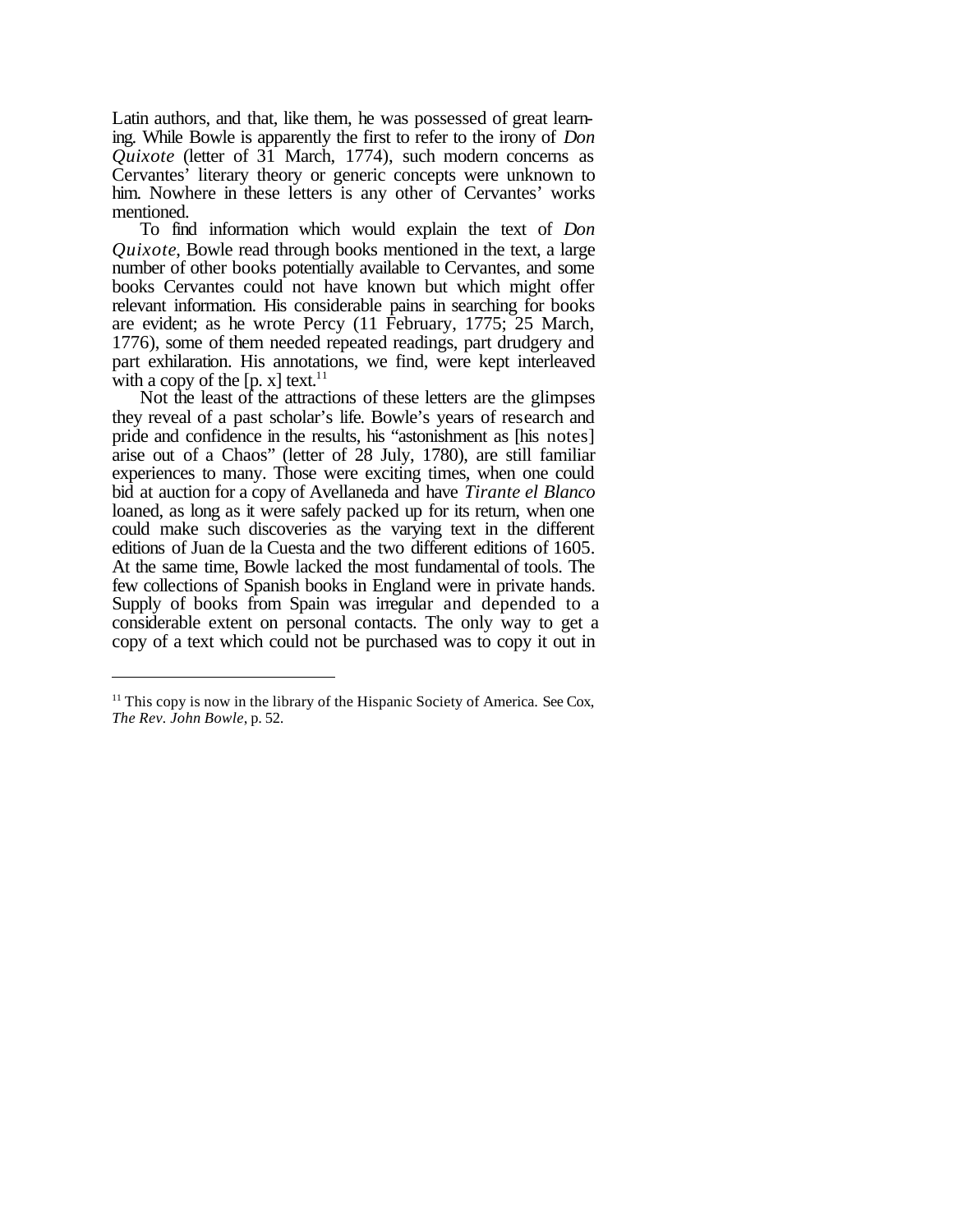longhand (or set it in type, also by hand). For bibliography he had only Nicolás Antonio, for dictionaries *Autoridades*, which he calls "the Madrid dictionary," and later Covarrubias' *Tesoro*. There was no published history of Spanish literature; bibliographical information on Cervantes was, by today's standards, very limited.

Bowle's edition, as Cox has revealed, was not greeted with unanimous acclaim, and Bowle's final years were somewhat embittered by controversy. However, with the passage of time he has triumphed over his detractors. It is appropriate to conclude this discussion of Bowle by quoting some comments on his edition, the reprinting of which is highly desirable. George Ticknor said of it: "there are few books of so much real learning, and at the same time of so little pretension…. It is, in fact, the true and safe foundation on which has been built much of what has since been done with success for the explanation and illustration of the *Don Quixote*. 12 According to [p. xi] Julio Casares, Bowle's "famosas 'anotaciones', discutidas, mejoradas y con harta frecuencia saqueadas por quienes vinieron después, despiertan todavía admiración y pueden estudiarse con fruto."<sup>13</sup>

Agustín G. de Amezúa y Mayo has made the most substantial evaluation of Bowle's work: "En la empresa de comentar el *Quijote* eran necesarios] tiempo, estudio y literaria probidad, dotes y circunstancias que, por fortuna para Cervantes, viéronse reunidas en un excelente varón, entusiasta por extremo de la incomparable novela, el reverendo doctor Juan Bowle, a quien puede reputarse por verdadero patriarca de los cervantistas y benemérito entre todos por la ejemplar obra que realizó. Para acometerla, pertre-

<sup>12</sup> *History of Spanish Literature*, 6th American edition, 3 vols (Boston: Houghton, Mifflin, 1891), III, \*437.

<sup>13</sup> "Las tres edades del *Quijote*," *BRAE*, 27 (1948), 43–60, at pp. 43–44.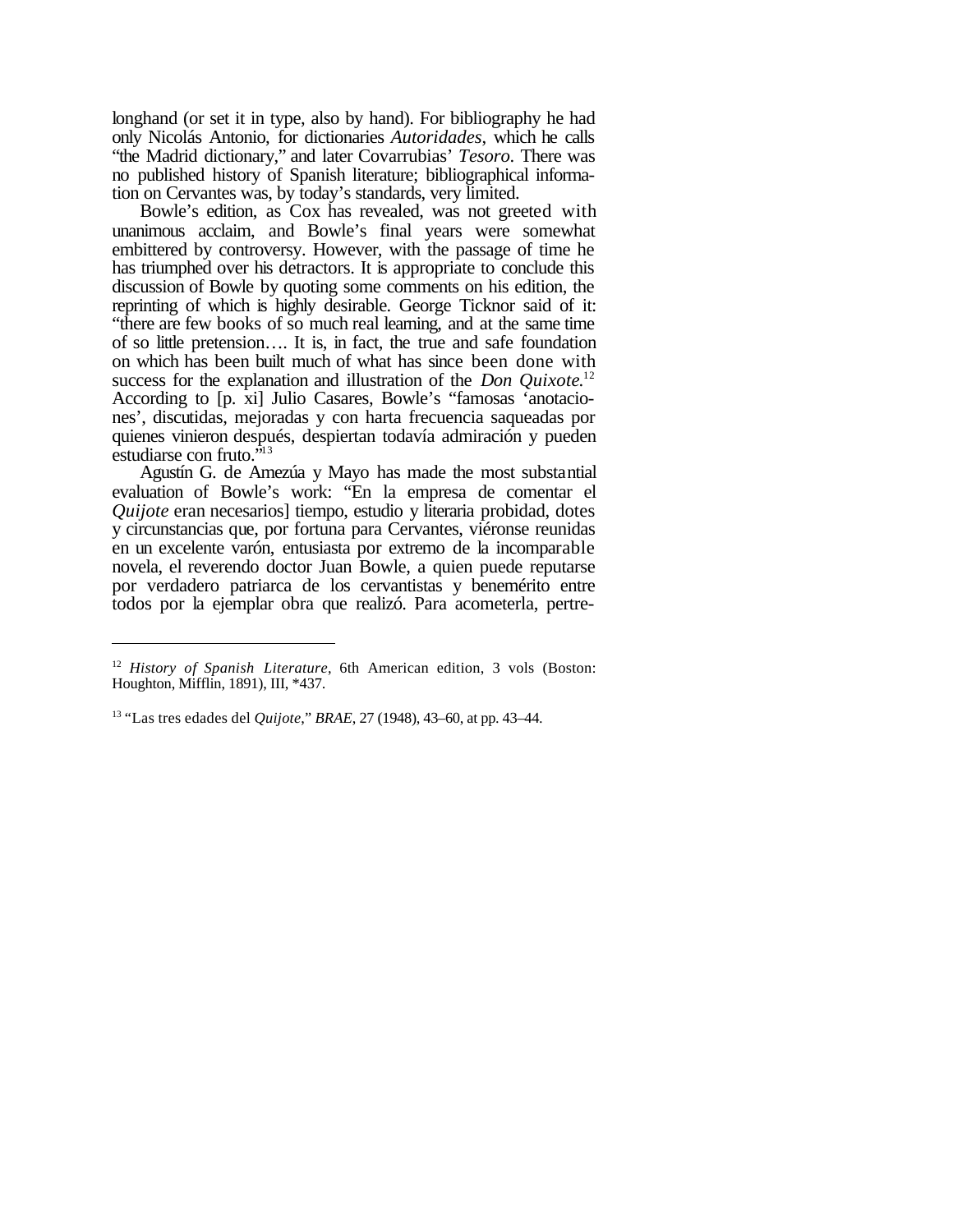chóse primero de un gran número de libros antiguos castellanos, y dentro de ellos de los caballerescos; Bowle es, ciertamente, el primero que benefició esta cantera tan esencial para la recta inteligencia del *Quijote*; <sup>14</sup> lee también los poemas heroicos italianos; maneja las colecciones de romances; repasa las crónicas y monografías históricas, y, por vez primera también, traza parcialmente el mapa de la picaresca española. Podrá haber cierta candorosidad en su comentario, tan justificada en un extranjero con su ingenua sintaxis; pero en general todas sus notas están concebidas y redactadas con gran discreción y excelente criterio, sin que nunca se aventure a dar paso alguno ni sentar afirmación que no tenga su arrimo en libros y autores dignos de toda fe. … Bowle es el primero también que saca a Cervantes de su carácter de escritor puramente nacional. … Obra, en suma, la de Bowle admirable y digna de loa por extremo; tanto más que, no contentándose con su solo comento, fue el primero también que formó un vocabulario cervantino y sacó el Índice los nombres propios contenidos en la inmortal novela. Y como si no fuera bastante, a él se deben asimismo los primeros cotejos de su texto, con la anotación de algunas meros cotejos de su texto, con la anotación de algunas variantes de las ediciones primitivas, nuevo aspecto de trabajo crítico y esbozo de secciones que con los [p. xii] años tanta importancia alcanzarían en los estudios del *Quijote*."15

<sup>14</sup> As Armando Cotarelo Valledor pointed out in *El "Quijote" académico* (Madrid: Instituto de España, 1948), pp. 14–15, the Spanish Academy decided, in preparing its recently-reprinted edition of 1780, that there was no need for such chivalric annotations.

<sup>15</sup> Agustín G. de Amezúa, "Epílogo sobre esta edición crítica de *El ingenioso hidalgo*, dispuesta por Don Francisco RodríguezMarín," in RodríguezMarín's "nueva edición crítica," VIII (Madrid: Atlas, 1948), 273–301, at pp. 276–777. Amezúa continues with an attack on his countrymen: "Mas, a pesar de la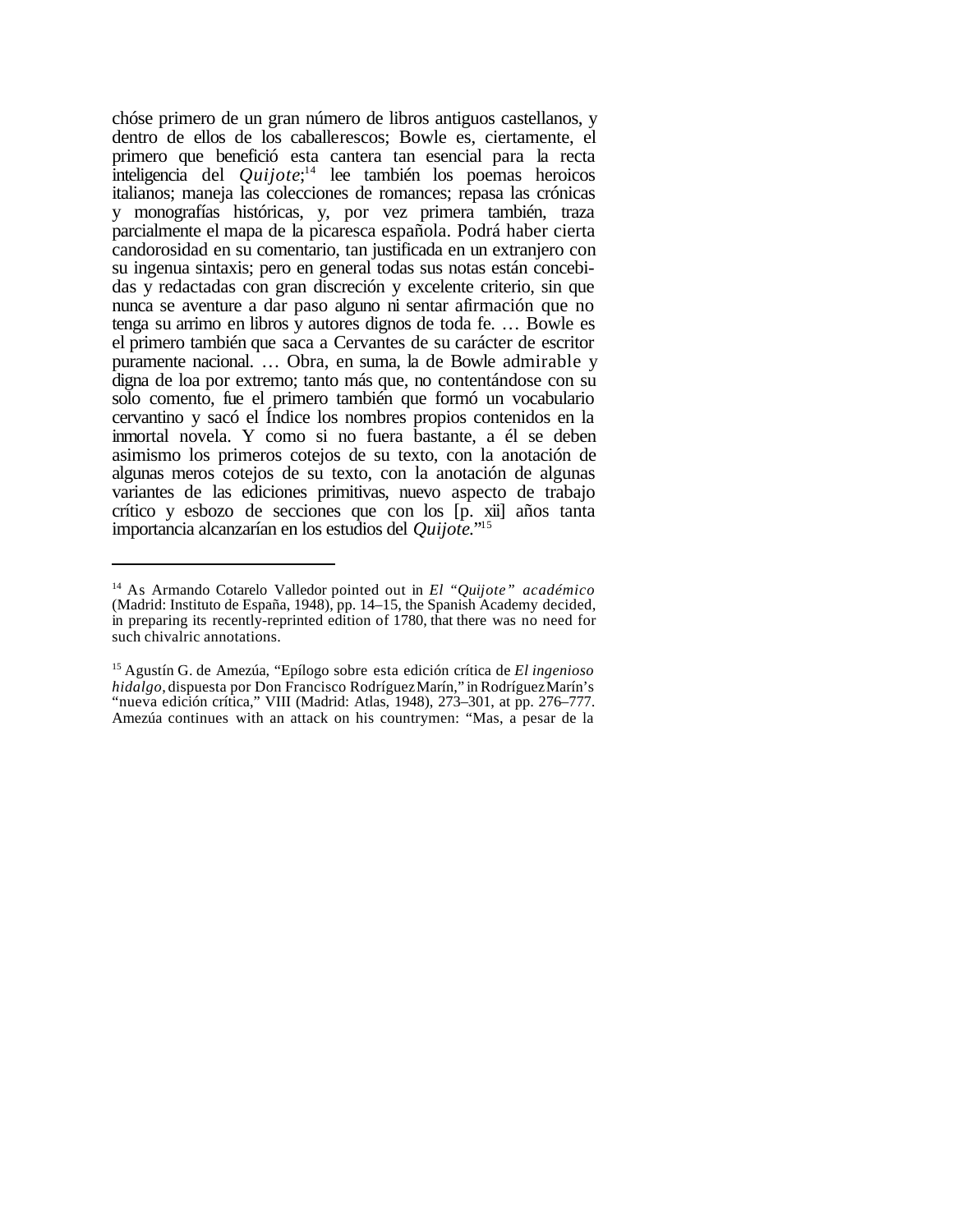#### *This edition.*

The transcription of these letters has been no trivial chore. They are multilingual and filled with obscure proper names; many names and quotations use obsolete spellings or are simply misspelled. (There are too many of these to add "sic" after each one.") It is often difficult to tell capital from small letters and to identify the punctuation marks used. Furthermore, while the letters of Percy are relatively clearly written, most of those of Bowle survive in drafts, written for his eyes only, in a small and difficult hand, and sometimes with very inconsistent spelling.<sup>16</sup> Adding to the editor's problems is the fact that most of the materials are located in South Africa, and of necessity I have worked exclusively from copies. All the same, a number of errors found in the previously published excerpts have been eliminated.

Some explanatory notes on the persons and books mentioned

manifiesta bondad de esta edición de *El ingenioso hidalgo*, tan doctamente ilustrada por el doctor Bowle, …recibióse en España con notoria indiferencia, ya que no pasaron de cinco las suscripciones que logró en nuestra patria, desdén realmente lamentable, y al que no cabe dar otra excusa o explicación sino la de que las abundantes ediciones suyas que por entonces se hacían entre nosotros, entre ellas la primera y espléndida de la Real Academia Española, parecían convertir en innecesarias las venidas de afuera. Pero, con todo eso, la iniciativa del doctor Bowle tenía que abochornar a los eruditos indígenas, por ser un extranjero quien se anticipaba, a ilustrar nuestro libro más nacional, declarando implícitamente con ello su incapacidad para realizar otro tanto" (pp. 277–78).

<sup>&</sup>lt;sup>16</sup> For example, in Bowle's letter of 12 November, 1778, in his letterbook the name ofthe second son of the Duke of Northumberland is given as "Algernon Piercy," while in the letter sent, now in the British Library, it is "Algernoon Percy"; I have given it in the correct form, Algernon Percy.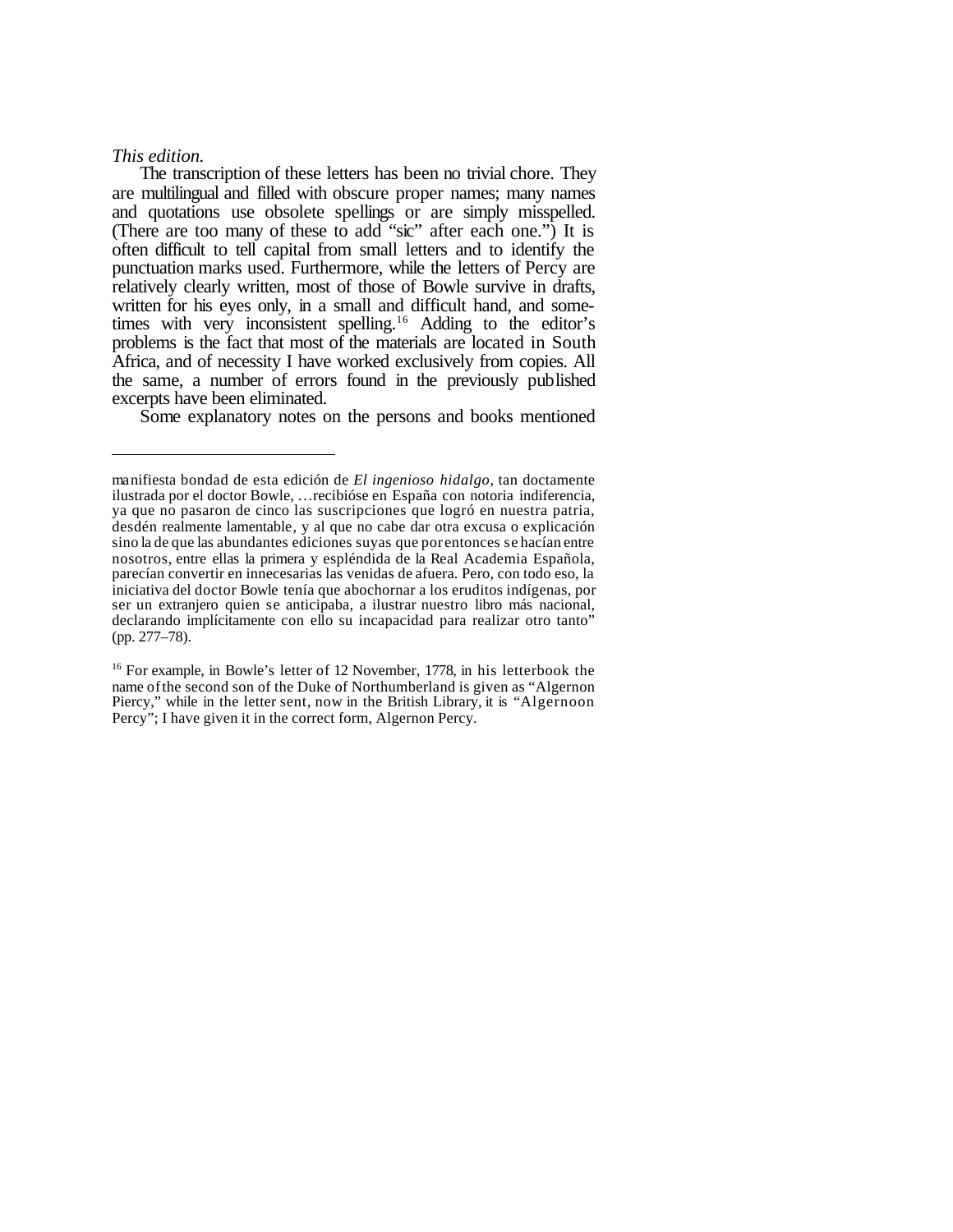in the letters will be found in the Index.

Considering the interests of the projected readers, my own interests and skills, and the nature of this series, the correspondence has been abbreviated by some 20% by the deletion of material of no Hispanic interest, dealing primarily with British antiquities. Omissions are marked with ellipses in the text. In a few instances it was impractical to delete a small item, and from these an idea of the deletions may be obtained.

In general I have tried to follow the spelling and punctuation of the originals, although for typographical reasons no superscript letters have been [p. xiii] used. To avoid confusion between my own editorial brackets and those of Bowle himself, I have used the brace { } to represent Bowle's brackets.

Some very minor editorial alterations have been tacitly made. Most cancelled words are illegible, at least on the copies, but I have not recorded those which are legible, such as the words "in England" cancelled preceding "in your neighborhood" in Percy's letter of 12 March, 1767. The abbreviation ye is transcribed as "the," and Percy's occasional dittography of words has been removed.

#### *Acknowledgments.*

This edition would not exist were it not for the assistance and encouragement of R. Merritt Cox and Bert Davis. Both have been most generous in sharing materials and advice with me. Bert Davis kindly checked my transcriptions of all the letters of Percy, and has also elucidated a number of allusions within them. For many suggestions and identifications, I am indebted to W. Hunter.

I would also like to thank the University of Cape Town Library for authorizing this publication.

[Notes were originally on pp. xv-xviii.]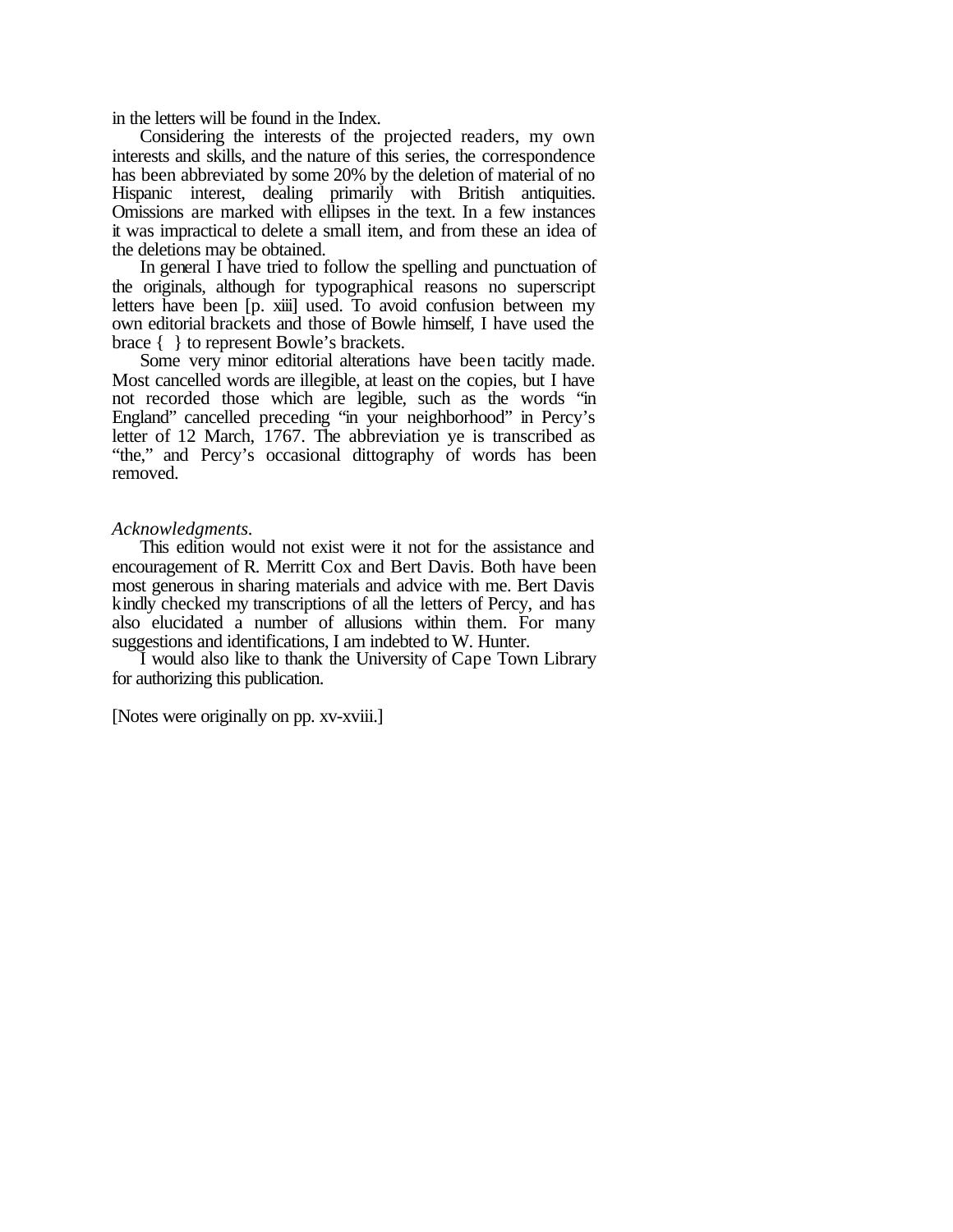#### Works Cited

- Amezúa, Agustín G. de, "Epílogo sobre esta edición crítica de *El ingenioso hidalgo*, dispuesta por don Francisco Rodríguez Marín," in Rodríguez Marín's "nueva edición crítica," VIII (Madrid: Atlas, 1948) 273–301. [On Rodríguez Marín's editions of *Don Quijote* and on whether they were "critical," see my "Balance del cervantismo de Francisco Rodríguez Marín," *Actas del Coloquio "Cervantes en Andalucía*" (Estepa (Spain): Ayuntamiento, 1999), 54-64. It is available on my Web site, http://bigfoot.com/~daniel.eisenberg (January 25, 2003).
- Beutler, Gisela, *Thomas Percy's spanische Studien, ein Beitrag zum Bild Spaniens in England in der zweiten Hälfte des 18. Jahrhunderts.* Bonn, 1957.
- Bonsoms y Sicart, Isidro, *Discursos leídos en al Real Academia de Buenas Letras de Barcelona en la recepción pública de D. Isidro Bonsoms y Sicart.* Barcelona, 1907.
- Bowle, John, "Remarks on the Word 'Romance,'" *Archaeologia,* 5 (1779), 267-71.
- ———, *A Letter to the Reverend Dr. Percy, concerning a New and Classical Edition of "Historia del valeroso cavallero Don Quixote de la Mancha."* London, 1777. [This *Letter* can be read in *Cervantes*, 21.2 (2001), 95–146, available online at http://www2.h-net.msu.edu/~cervantes/csa/bcsas01.htm.]
	- ———, ed., *Historia del famoso cavallero, Don Quixote de la Mancha.* Salisbury, 1781; rpt. London, 1781. (Though I have seen it, unfortunately I have not been able to use a copy of this scarce edition during the editing of these letters; the annotations, though not the preliminary material, are reproduced in Cox's dissertation. [An article pointing out that the Salisbury and London "editions" differ only in the first sheet of Volume I, is planned for *Cervantes*.])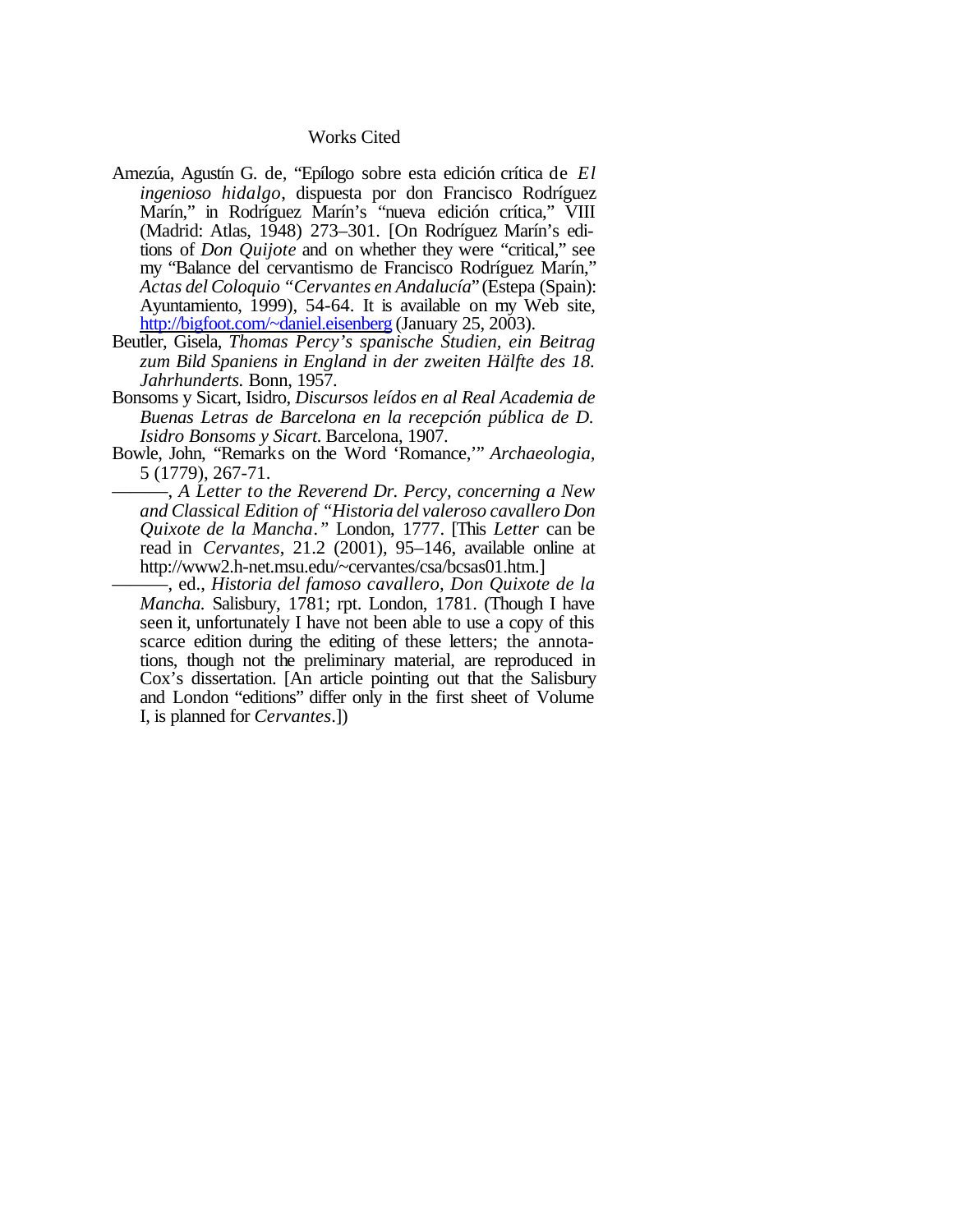———, Review of the Real Academia edition of *Don Quixote, Gentleman's Magazine*, 53 (1783), 812-13.

- ———, Letters to the Editor, *Gentleman's Magazine,* 51 (1781), 22-24 (on Pellicer's life of Cervantes); 54 (1784), 565-66; 55 (1785), 414.
- Brooks, Cleanth, "Thomas Percy, Don Quixote, and Don Bowle," in *Evidence in Literary Scholarship. Essays in Memory of James Marshall Osborn*, ed. by René Wellek and Alvaro Ribeiro (Oxford: Clarendon Press, 1979), pp. 247-61.
- Bryant, Shasta M., *The Spanish Ballad in English*. Lexington: University Press of Kentucky, 1973.
- Cox, R. Merritt, "Cervantes and Three Ilustrados: Mayáns, Sarmiento, and Bowle," in *Studies in the Spanish Golden Age: Cervantes and Lope de Vega* (Miami: Universal, 1978), pp. 2-20.
	- ———, *An English "Ilustrado": The Reverend John Bowle*. Bern, Frankfurt am Main, Las Vegas: Peter Lang, 1977.
	- ———, "The Library of the Reverend John Bowle: Revelations in English Hispanism," in *Studies in Honor of Gerald E. Wade* (Madrid: José Porrúa Turanzas, 1979), pp. 23-34.
	- ———, "The Rev. John Bowle: First Editor of *Don Quixote."* Diss. Wisconsin, 1967. (Includes Bowle's annotations, though keyed to Bowle's pages and lines rather than to chapters. Useful, but no substitute for a reprint. The remainder of the dissertation was published as the book given just below.)
	- -, "The Rev. John Bowle: The First Editor of Don Quixote," *Studies in Philology,* 67 (1970), 103- 15.
	- ———, *The Rev. John Bowle. The Genesis of Cervantean Criticism.* University of North Carolina Studies in the Romance Languages and Literatures, 99. Chapel Hill: University of North Carolina Press, 1971.

Davis, Bertram H., Thomas Percy. Boston: Twayne, 1981.

Eisenberg, Daniel, "La biblioteca de Cervantes," in *Studia in*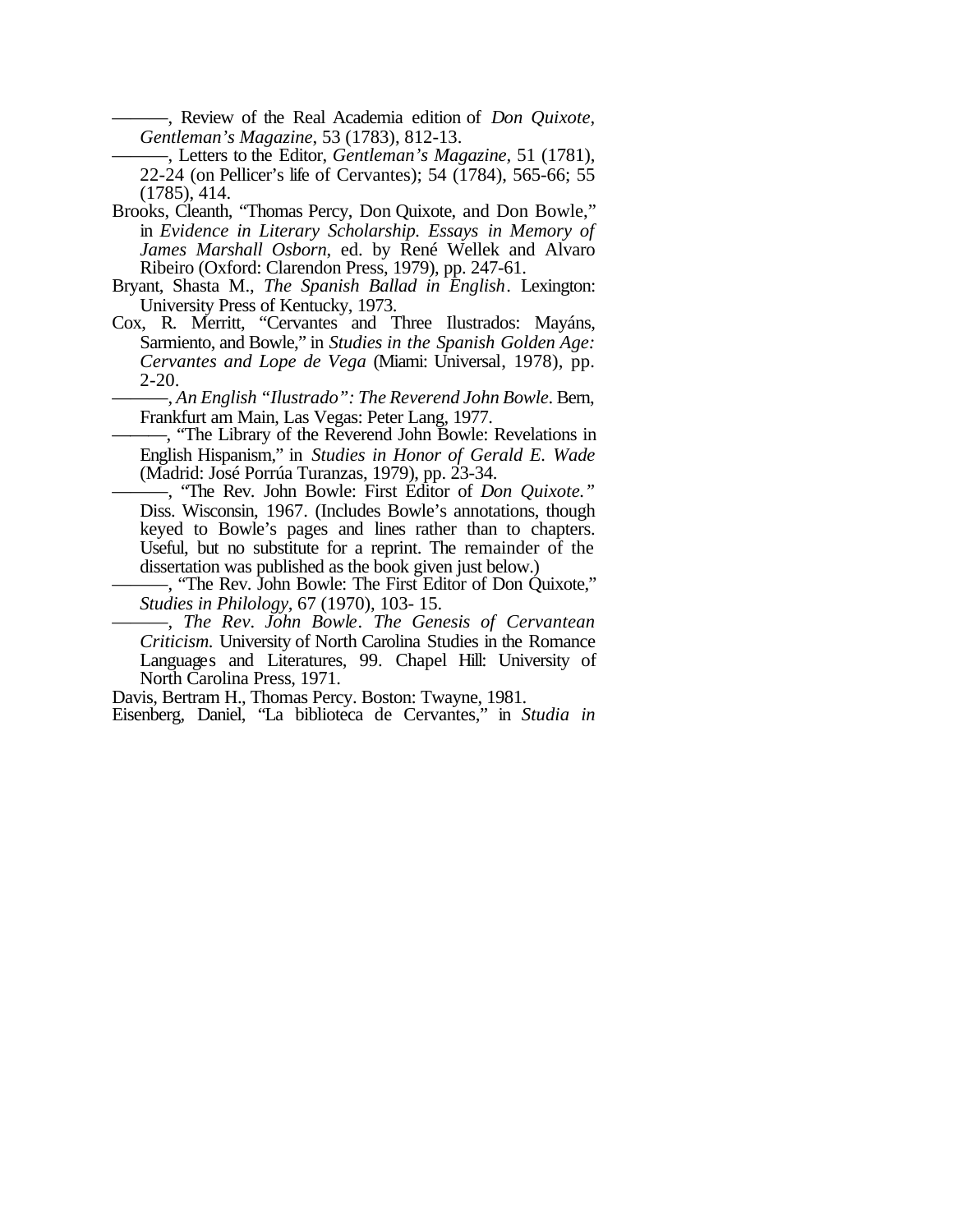*Honorem Prof. M. de Riquer*, II (Barcelona: Quaderns Crema, in press).[Appeared in 1987 on pp. 271–328. A book based on it is in preparation; a preliminary version may be read on my Web site, http://bigfoot.com/~daniel.eisenberg (January 25, 2003).]

———, "Did Cervantes Have a Library?," in *Hispanic Studies in Honor of Alan B. Deyermond. A North American Tribute.* (Madison: Hispanic Seminary of Medieval Studies, 1986), pp. 93–106.

- ———, *A Study of "Don Quixote."* Newark, Delaware: Juan de la Cuesta, 1987. (Appendix: "The Influence of Don Quixote on the Romantic Movement.")
- Immelman, R. F. M., The Bowle-Evans Collection in the University of Cape Town Library. Rondebosch, 1958. (Mimeographed.)
- Mayáns y Siscar, Gregorio, *Vida de Miguel de Cervantes Saavedra.* First published in 1737. Ed. with introduction by Antonio Mestre. Clásicos Castellanos, 172. Madrid: Espasa-Calpe, 1972. Review essay by FranciscoBrines,*Cuadernos Hispanoamericanos,* No. 297 (March, 1975), 582-98.
- Pellicer, Juan Antonio, *Ensayo de una biblioteca de traductores españoles*. Madrid, 1778. See *Supra*, Bowle, Letters to the Editor, for his comments on this work.
- Percy, Thomas, Ancient Songs Chiefly on Moorish Subjects Translated from the Spanish, ed. by David Nichol Smith. London: Oxford University Press, 1932.
- Serís, Homero. "La reaparición del *Tirant lo Blanch* de Barcelona de 1497," in *Homenaje a Menéndez Pidal* (Madrid: Hernando, 1925), III, 57–76.
- Smith, Gilbert, "El cervantismo en las polémicas literarias del siglo XVIII,"in *Cervantes. Su obra y su mundo. Actas del I Congreso Internacional sobre Cervantes* (Madrid: Edi-6, 1981), pp. 1031-35.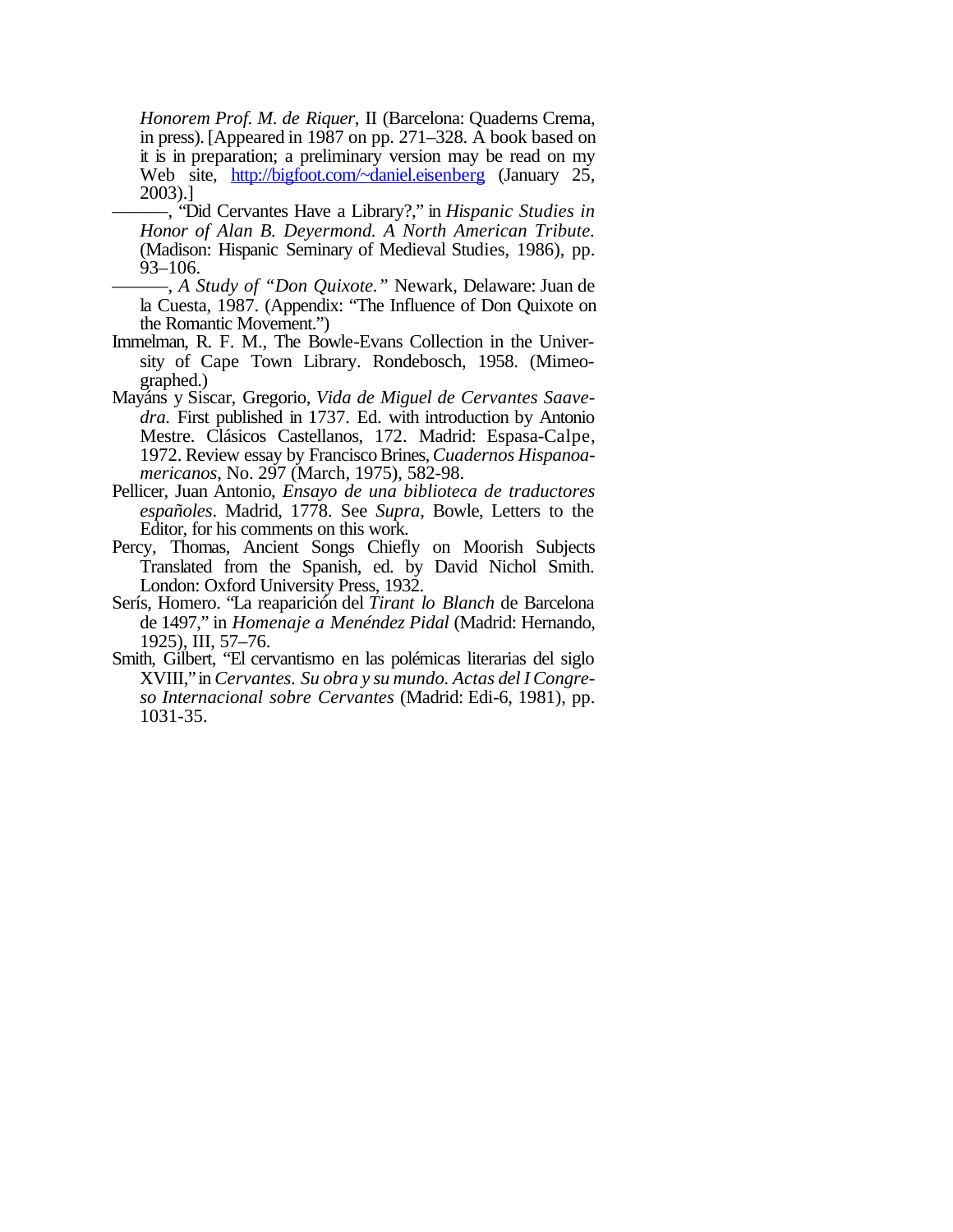- *The Thomas Percy Collection* [Catalogue]. [Tallahassee]: Strozier Library, Florida State University, 1985.
- Ticknor, George, *History of Spanish Literature*, 6 th American edition. 3 vols. Boston: Houghton, Mifflin, 1891.
- Watkin-Jones, A., "A Pioneer Hispanist: Thomas Percy," Bulletin of Spanish Studies, 14 (1937), 3-9.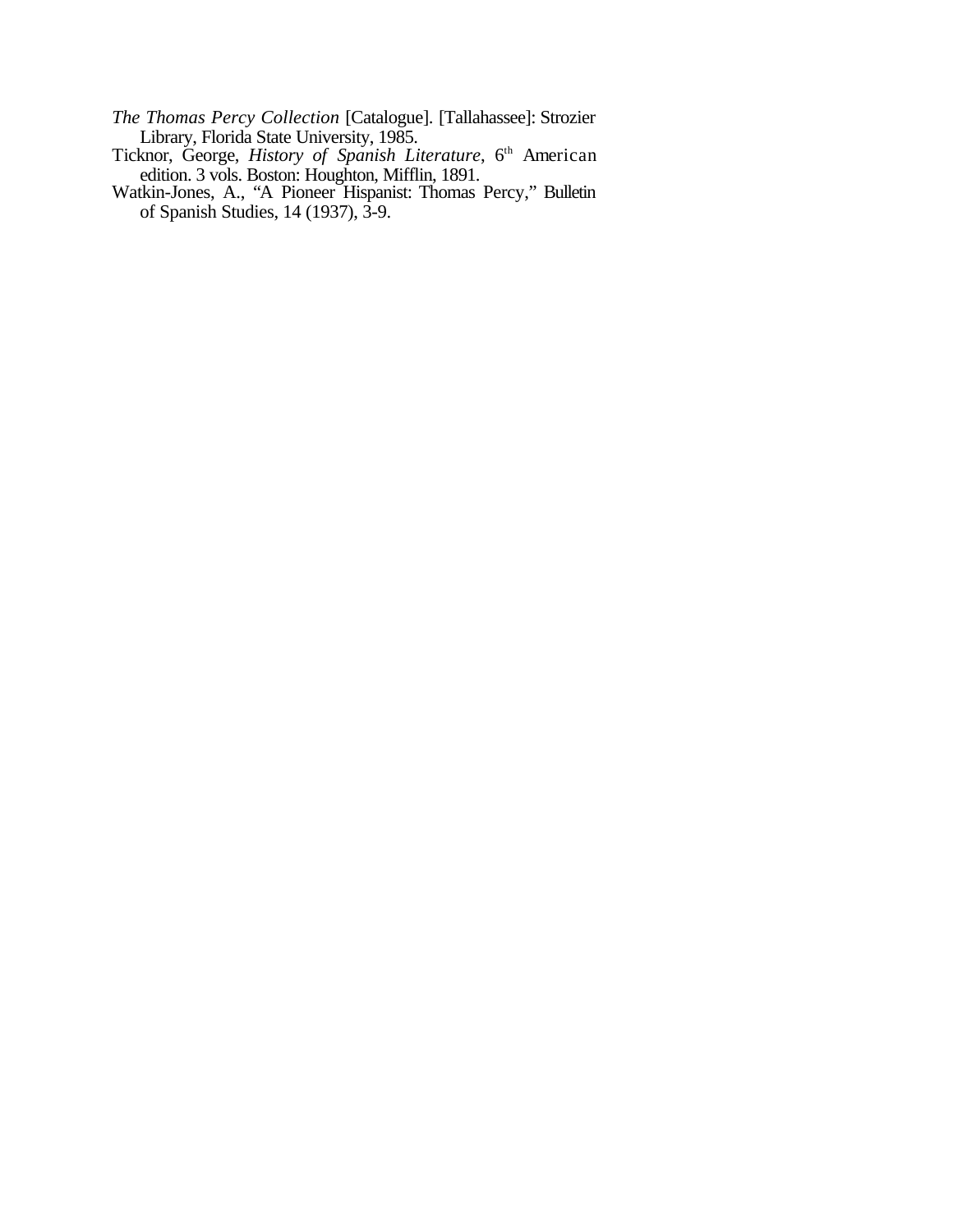## Northumberland House, Charing Cross

Feb. 11. 1767.

Sir,

Calling in at Mr. Jackson's Shop this morning, he tells me You were so good as to speak of some curious particulars you had, or could direct me to, relating to the subject of the Old Minstrels: I should be much obliged to you, Sir, if you would do me the favour to communicate the same to me, or inform me, where I could have recourse to them. As a New Edit. of the Old Reliques is coming out, any Information for improving that little Work wd. be thankfully accepted: and a Copy of the Book, when published, will be the least Acknowledgmt. you will be intitled to from

Sir

Your most humble Servant

Thos. Percy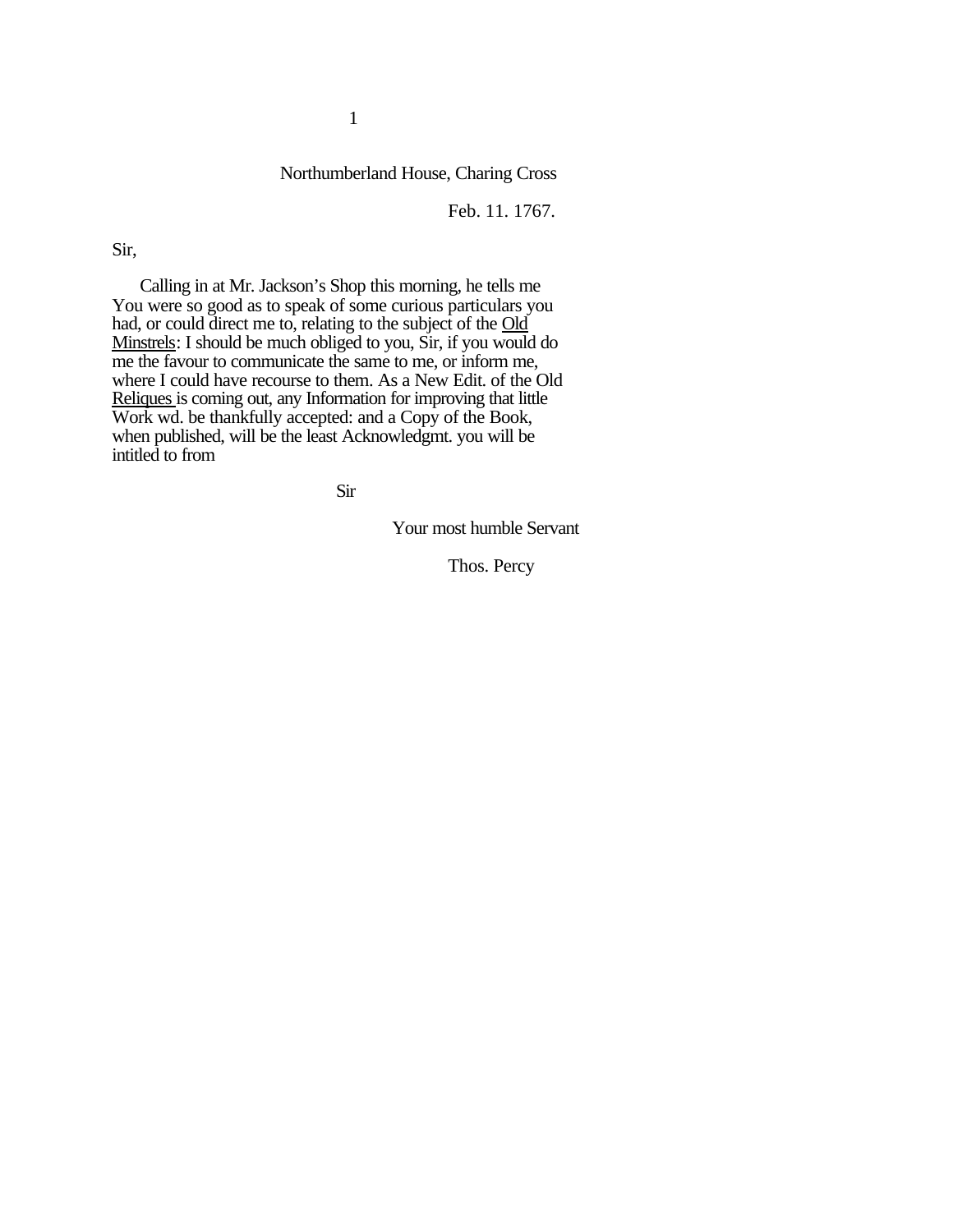#### Northumberland House, Mar. 12. 1767.

Sir,

I recd. the very obliging favour of your Letter, and hope it will be the fore-runner of many others equally curious and entertaining: I shall not fail to profit by the Hints you are so good as to impart to me, for improving this new Edition of the Ancient Poems; a Copy of which will solicit your acceptance. […]

Inclosed I send a very full Catalogue of Don Quixote's Library [not found]: You will at once see what I have; and what I want. —The latter articles the more easily to catch your eye are denoted by an Asterisk (\*). —Such as I want extremely by two asterisks (\*\*). —One of them, viz. El virdadero Succeso de la batalla de Roncesvalles was not long since in your neighbourhood, & perhaps may be unnoticed in some booksellers shop in Salisbury still: —I shd. be glad to get it at any Rate. —I must also implore your Assistance, as I do that of every Man of Letters, towards compleating my Quixotic Library: I only accumulate them for the Public Benefit, and this emboldens me to solicit every one's help. You are so curious in your Researches that I flatter myself with great Success by your kind Assistance. in concurrence with my own constant, unremitted inquiries. —There are many illustrations, inlargements &c of my Catalogue &c may be found in Mayans y Siscar's Life of Cervantes, & to that work I refer you for further Particulars. […]

Your most obedient Servant

Thos. Percy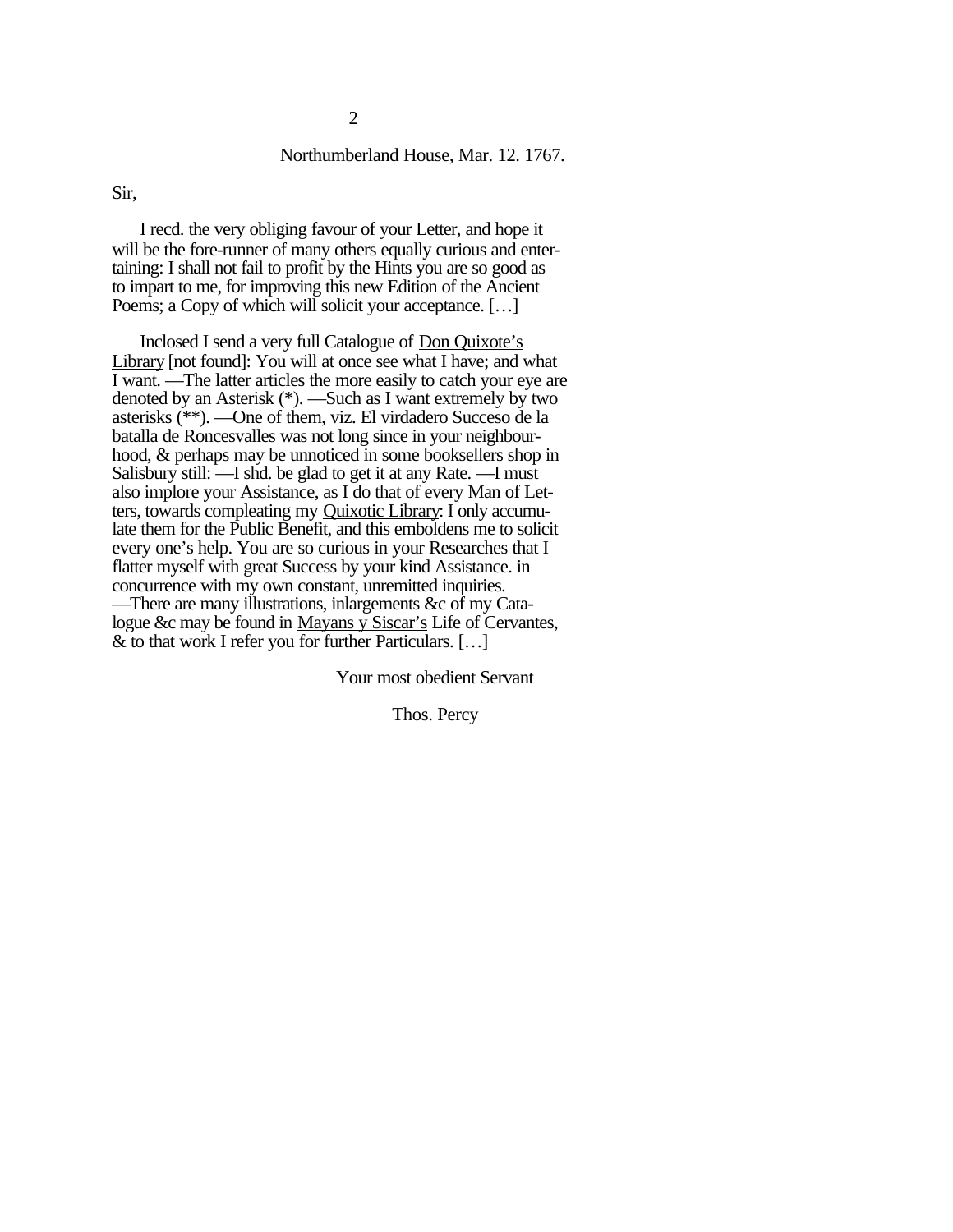#### Northumberland House. April 2d. 1767.

Dear Sir,

I am indebted to you so much for your kind Letter & most obliging Present of the books, that I cannot defer paying my grateful Acknowledgments, tho' I am obliged to write this Evening without a Frank; which I hope you will pardon. —I am extremely sorry for the Indisposition you have suffered: Nor have I been free from Illness myself, tho' now, (thank God) I am perfectly restored. I have made so much Use of the curious Hints you have imparted to me on the Subjects of Minstrelsy & Dramatic History, that you must not be surprized if you see your name mentioned in My Preface. […]

Your Nimphas de Henares & Possevino make a very important Figure in my Libreria Quixotesca: which I flatter myself is going to receive some further Accessions: for an ingenious Friend is going to make the Tour of Flanders & has promised to inquire at all the Shops in Brucelas, Amberes and all those Towns, which were so long Part of the Spanish Monarchy & where so many Spanish Books were printed & published. Whatever is the Result of his Research, you may expect to be early acquainted with it: For as you are so good as to interest yourself in the Increase of my Collection, the least return I can make is to give you continual Accounts of my Success: tho' indeed every book in it is as intirely at your Service, as if it were in your Own Library & I cannot enjoy a greater pleasure than to submit them to so compleat a Judge of their Use. —I hope soon to be able to present you with my New Edit. of the Ancient Reliques wch. are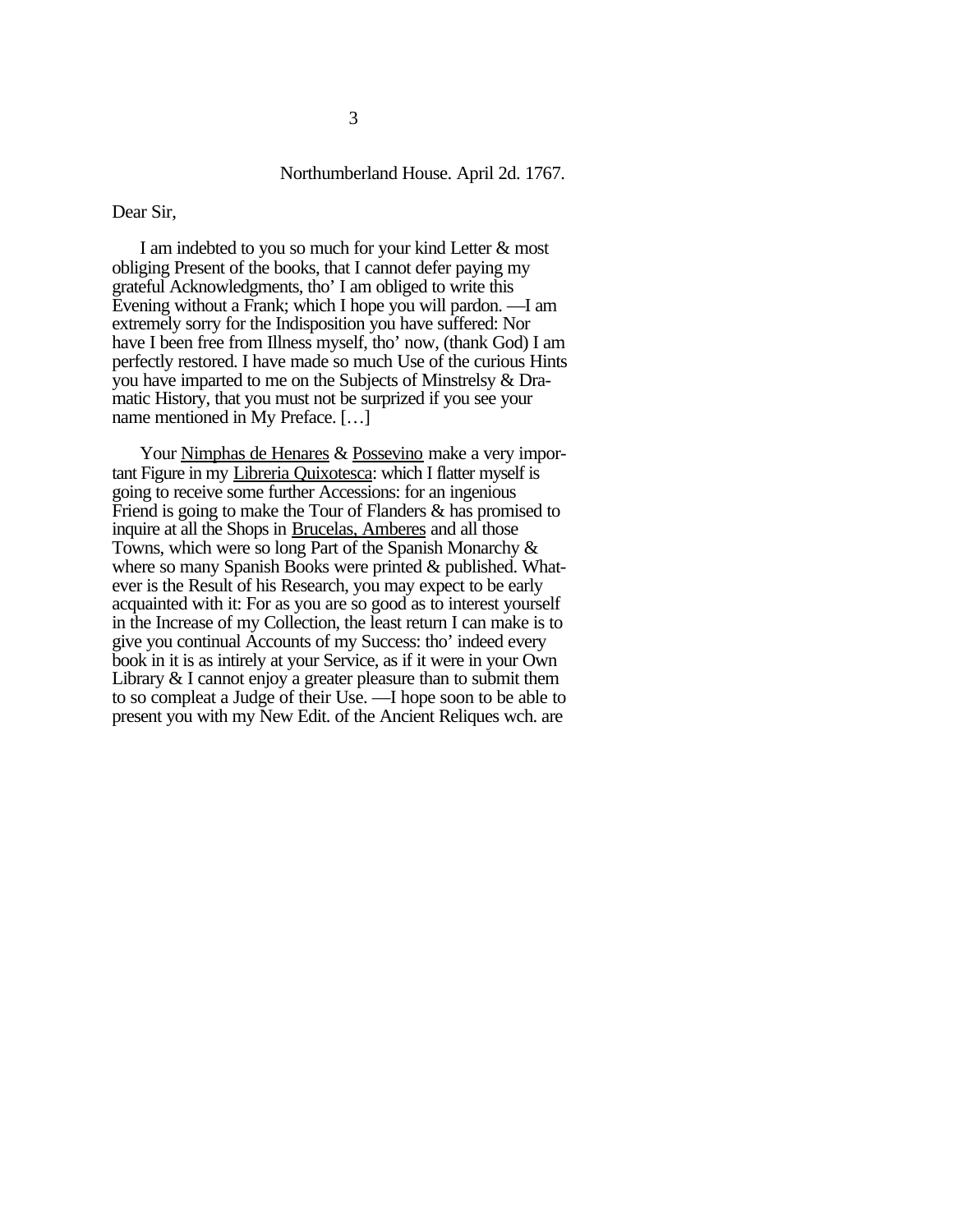almost printed off. […]

## Your very faithful Servant

Thos. Percy

PS I hope you will collect together any Hints for illustrating Shakespeare that have occurred to you, for the benefit of my frie[n]d Mr. [George] Steevens.

4

## Northumbd. House Jun. 25. [1767]

Dear Sir,

Do me the favour to inform me how I can convey to you my New Edition of Old Poetry, which you will find much inriched with curious particulars imparted to me by yourself. I write in haste, fearful lest we shd. leave town before I can have your Answer. The Duke has the Gout in his hands wch. prevents him from franking my Letter, otherwise you shd. not pay postage for this shabby Scrawl. I am

Dear Sir

Your most faithful Servant

Tho. Percy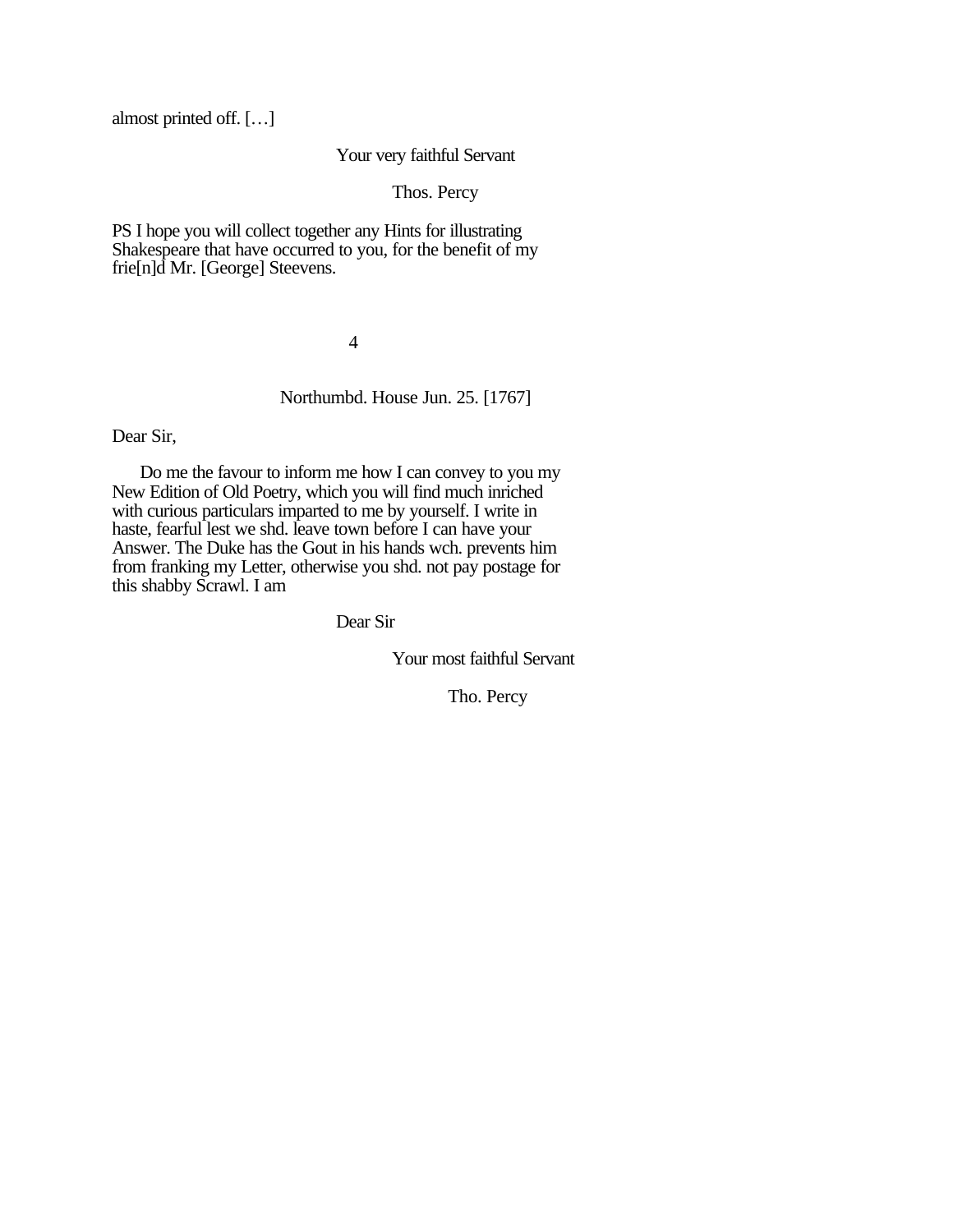#### Northumbd. House July. 13. 1767.

Dear Sir,

I recd. the favour of your obliging Letter & agreeably to your Directions sent the Books to Mr. Horsefields, in Ludgate Street &c. I hope by this time they are got safe to Salisbury. —You tell me you have lately met with some farther Particulars relating to four of my late Subjects of Disquisition, which you cd. have communicated to me, but that they occurred too late: I shd. be very glad yet to know what they are: for tho My Book can't profit by them, the Editor may; and while I have the subject still fresh in my mind any curious Particulars will be extremely satisfactory & amusing.

I am much obliged to you for your kind attention to my Quixotic Researches, & hope your obliging Labours in my Favour will meet with Success.

I am just setting out with this family for the North, & shd. be glad to receive any epistolary Favours under Cover to his Grace the Duke of Northumbd. at Alnwick Castle in Northumberld.

I am, Dear Sir

Your very faithful humble Servant

Tho. Percy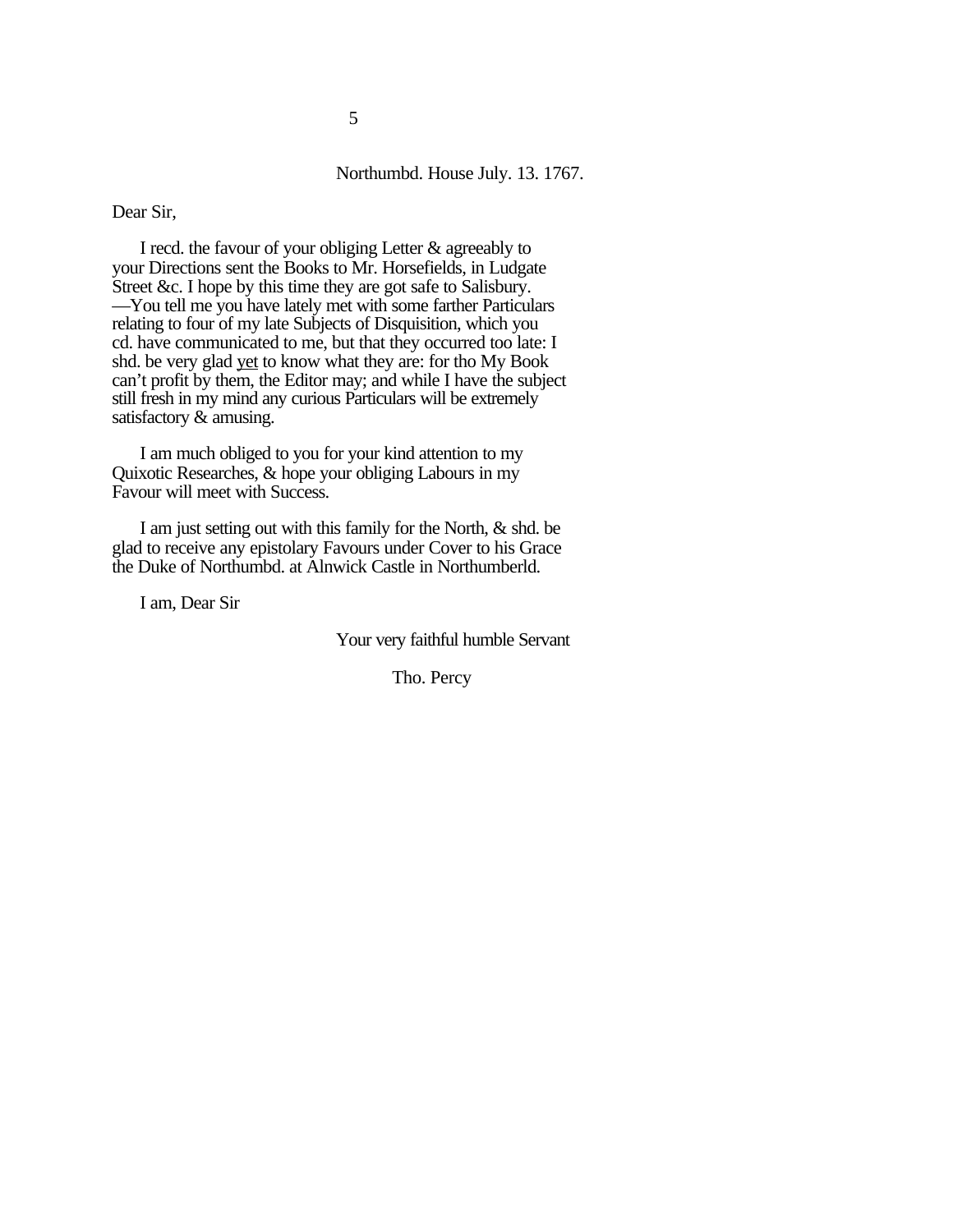#### Northumberland House. Oct. 24. 1767.

Dear Sir,

I certainly should not have let your obliging Letter of Aug. 27. have remained so long unacknowledged had not my attention been wholly turned aside from literary persuits, and the other agreeable subjects, you discuss in your Letter, by a great variety of avocations that have wholly engrossed me for these 2 months past: I have been much a traveller within this period, as you will infer from the Distance of my present situation from that to which you addressed your last Letter: This & many other matters of private Concernmt. will, I trust, both account, and apologize to you for my silence.

I shall be extremely glad to see the passages you mention in the Code of Spanish Laws, which you think are alluded to in the writings of Cervantes, & which will justify you in dissenting from Don Gregorio de Siscar, in some particulars respecting our favourite author. —These or any other curious Subjects of your Disquisition I shall ever be glad to see: nor can you do me a more acceptable favour than by communicating them to me at all times without ceremony, or formal Introduction.

I am much obliged to you for being so good as to think of me, and to endeavour, thus constantly as you do, to assist me in compleating my Libreria Quixotesca: I have given Lists of the Books I want to many Friends & Acquaintance now upon their Travels in France & Italy: but expect so much from none of them as from an English Merchant, long resident in Spain, & who returns thither this present autumn: He has taken a List of my Libri Desiderati; which he has promised to procure for me. And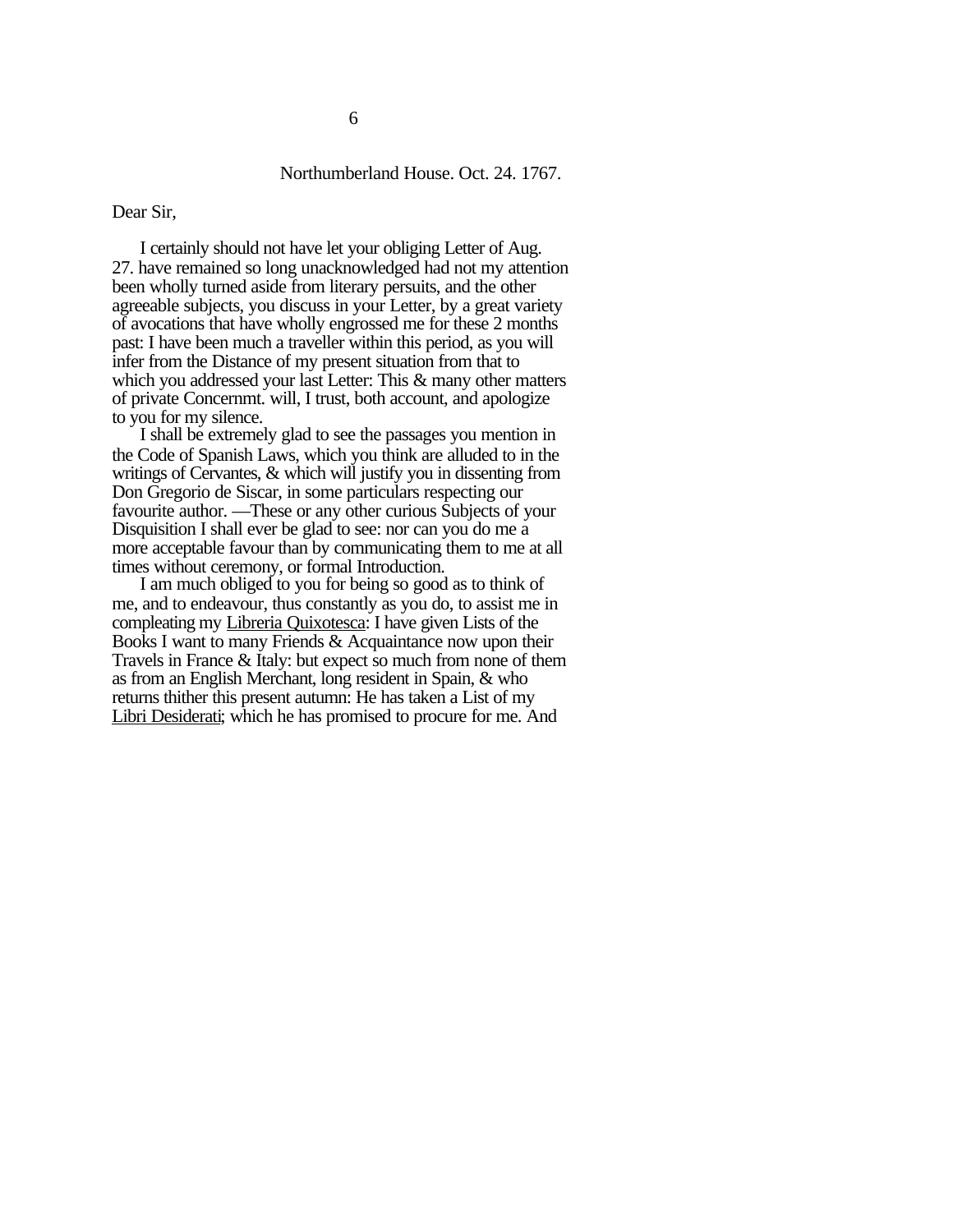if there are any others, which you would wish to procure for yourself: let me have their titles and I will transmit them to him.

I am obliged to you for the curious hints you impart to me on the subject of the Minstrels & shall not fail to profit by your reference to Crescembeni, & by the other Books you mention in your Letter. —I shd. be glad if you would give me a more particular account of the Scalping practiced in France & England, which you mention.

I have been lately endeavouring to get Copies of the old Metrical Romances, enumerated in the 3d. Vol. of my Book: Many of my friends having importuned very strongly that a Collection of them mt. be published.

I have also been urging old Jackson to read over all the old English Versions of Amadis, Esplandian, and the other Spanish Romances of Chivalry: with a particular View to Don Quixote: which I have also persuaded him to read in the old English Version of Shelton. —Till I can undertake this sort of work, myself, in form, I am glad to excite all my acquaintance to be doing somewhat towards it before hand.

I am, with real regard, Dear Sir

Your very obliged  $&$  faithful servant

Thos. Percy.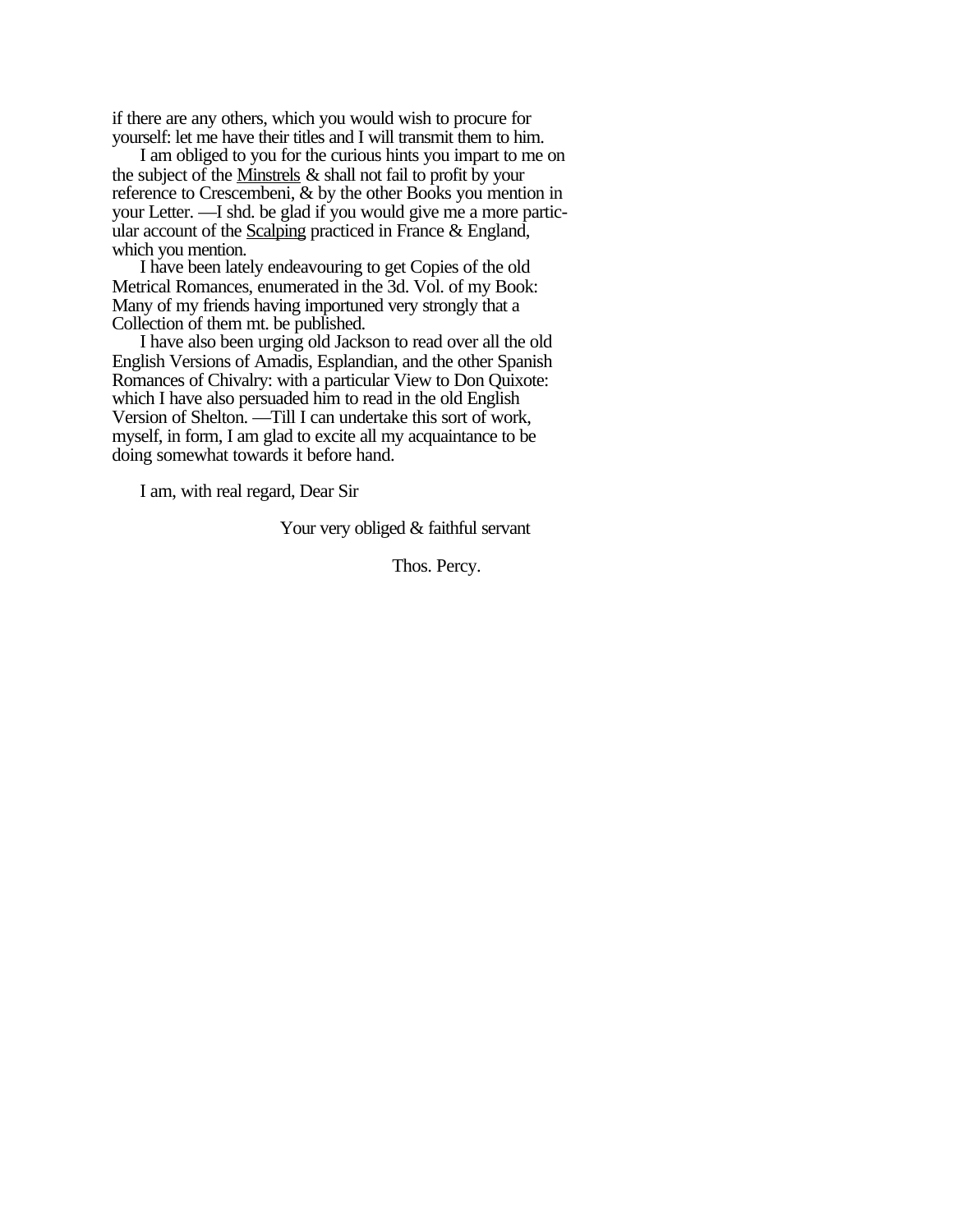#### Northumberland House. Jany. 21. [1768]

Dear Sir,

I shd. not have let so obliging a Letter as yours of Novr. 17th. have remained so long unacknowledged, had it not arrived here at a time when I was absent from London on a long Journey; which was attended with much consequent business that took me off from all literary persuits.

I am truly thankful for the many interesting particulars of curious Research with which your Letter abounds. I am astonished at your extent of knowledge in relation to Spanish and other Antiquities. I doubt whether there is any Man now in Spain, Who knows so much of the literary and genealogical History of that Nation, as yourself. I shall very gratefully avail myself of your discoveries, and am never so happy as when you communicate to me all such anecdotes as fall in your way.

I have not yet heard from Spain on the subject of my Book-Commissions: but whenever I do, and have an opportunity of writing thither again, I will not forget to insert the several articles you recommend to me in your last as what you cd. wish to have procured for you.

I have repeatedly inquired at Mr. Vaillants for the Books you commissioned him to import for you: and yesterday he told me that he expected soon a large Bale of Spanish Books: of which he promised to favour me with the earliest Account, as soon they arrived. This, as soon as I receive it, I shall not fail to transmit to you. —I have lately had the good fortune to make one or two important additions to my Quixotic Library viz. The Carolea in folio, mentioned in the Survey of the Curate & the Barber: and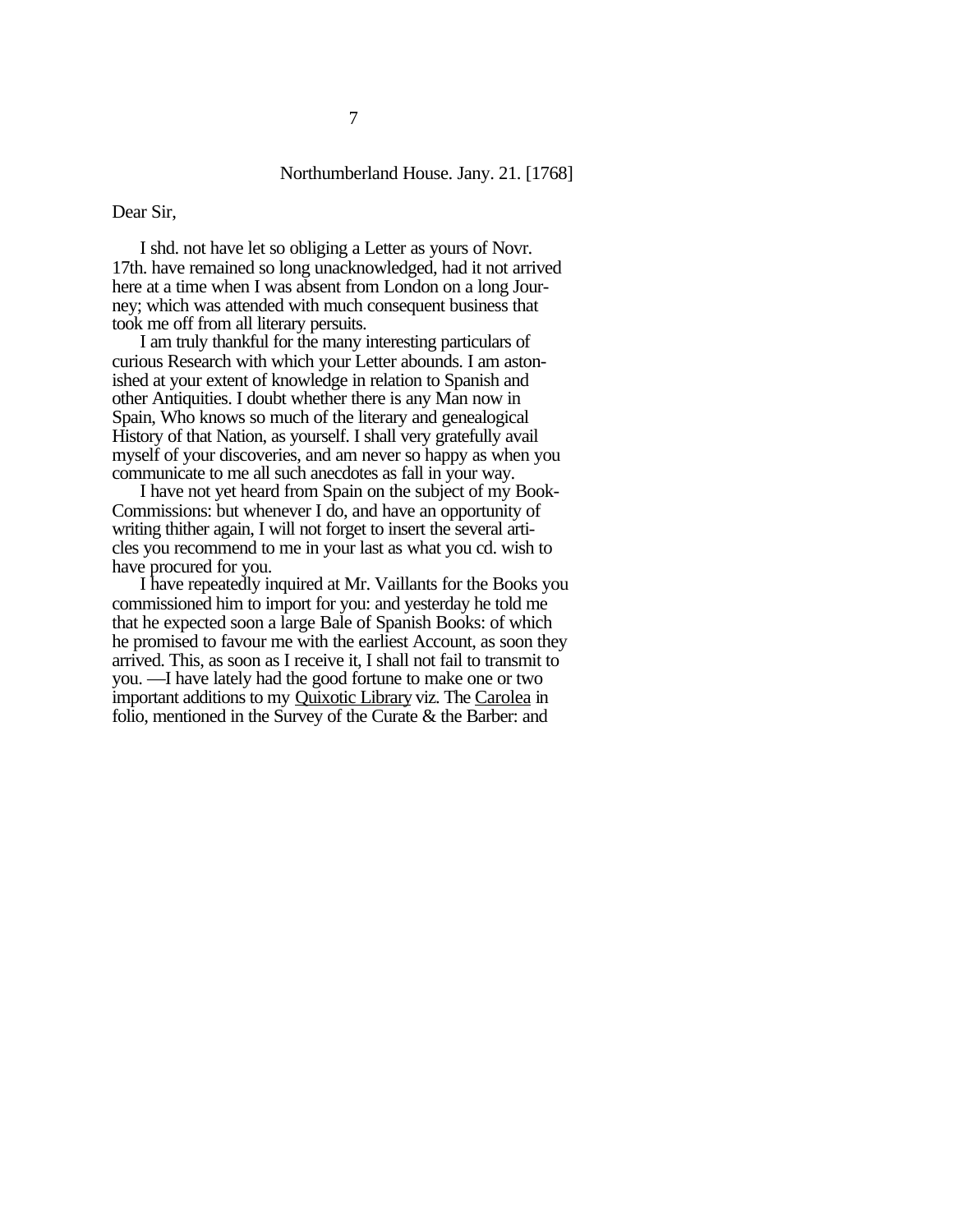Una Selva de Romances containing not only the Ballad of Don Gayferos & Melesendra: but the whole story of the Marques de Mantua, which is so much alluded to in the Account of Don Quixote's first Sally [I, 5].

I hope this approaching Spring will bring you to London, that I may shew you many literary Curiosities wch. I have picked up since you were here last. In the mean time I hope you will continue to favour me with your obliging Letters repleat with curious Articles of Information which will ever be gratefully acknowledged

by Dear Sir

Your most obedient & faithful Servant

Thos. Percy

Do you know anything of the merit of the following Books? viz Principios del Reyno de Portugal [by António Páez Viegas, 1641] Dialogos de varia Hi[s]toria de Pedro de Mariz Obras de Juan de Tarsis Ramilla [sic; 'Ramillo'] o Guirnalda de Discursos politicos & ethicos [by Juan Lambrechsts, 1656] Vida y accoens [sic; 'acçoens'] del Rey Don Juan [by Fernão de Menezes, 1677] Obras varias de Geronimo de Cancer y Velasco Conseios politicos y morales de Don Rodrigo Diaz As Obras do Dautor [sic] Fran[cisc]o. De Saa de Miranda Ocios del Conde de Rebellido [sic; 'Rebolledo']

This List was sent me by a Country Book-Seller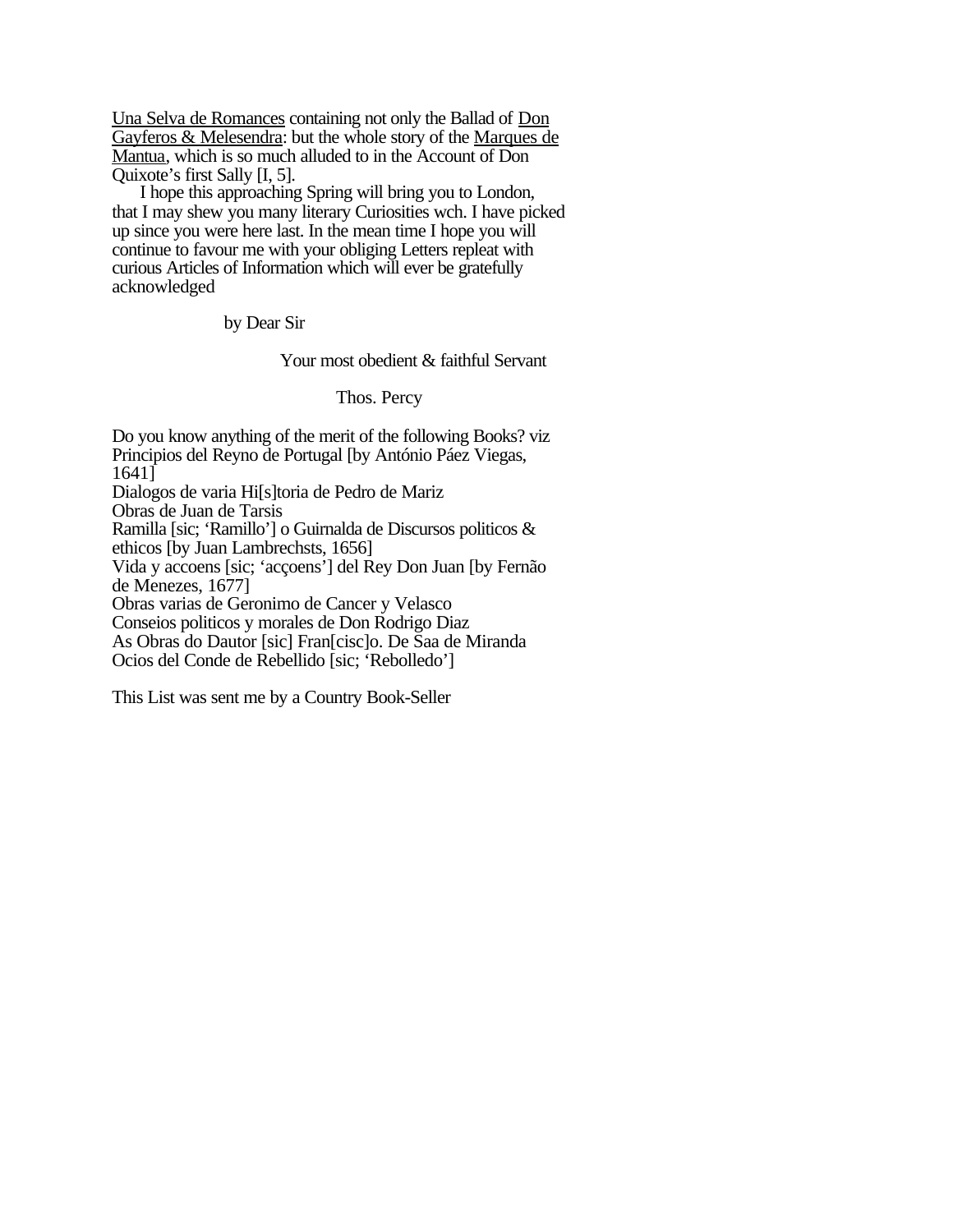#### Northmbd. House. Apr. 2d. 1768

Dear Sir,

Your Letters are always so replete with curious & entertaining Information, on my favourite Subject of Spanish Literature, &c that nothing can be more welcome to me than an Epistolary Favour from you. Your last shd. have been acknowledged sooner but for the Election Riots, which have created so much disturbance here & left no Leisure for any literary or amusing Subject. I have at length however snatched up the Pen to tell you that I have got a most valuable addition to my Stock of Quixotic Books; in a little old Volume of Canciones y Romances, lately acquired, In which I find the Old Song (wch. I have so long sought after) of the Hist. of the Marques of Mantua, so particularly referred to in many places of Don Quixote  $[I, 5]$ : Here I find the lines quoted by the Knight, when he fancied himself El herido cavallero del Bosque [I, 5]. viz

> Donde estas señora mia Que no te duele mi male &c &c

Here is also the famous Vow, which the Marques made to revenge the Death of his Nephew, & which the Knight of La Mancha imitates [I, 10] viz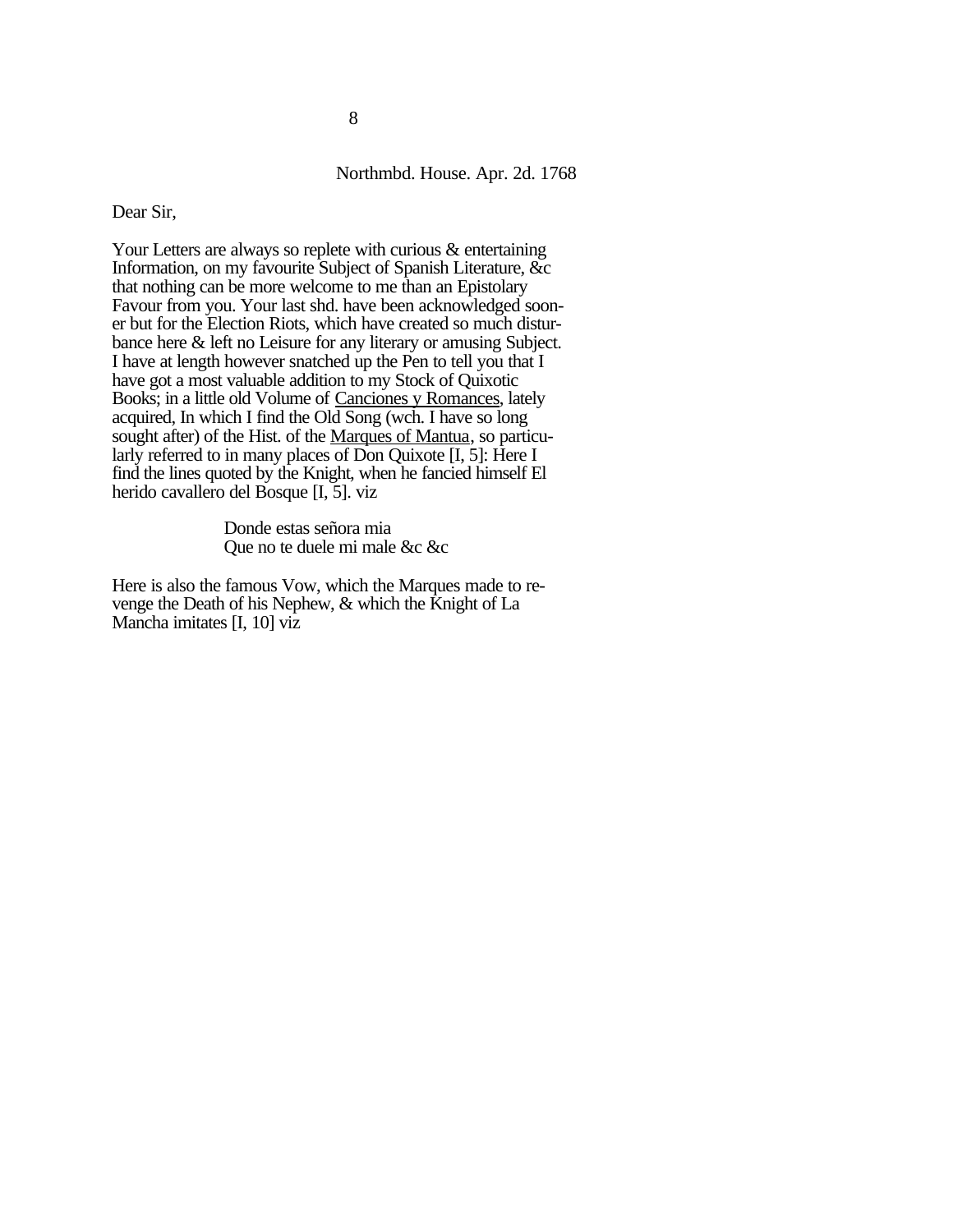Juro por Dios verdadero y por Scta Maria su madre Y al Sancto Sacramento Que aqui suelen celebrare De nunca peynar mis canas Ni las barbas me tocare De no vestir otras ropas Ni renovar mi calçar De entrar en un poblado Ni las armas me quitare Sino fuere por un hora Para mi cuerpo limpiare De no comer en manteles Ni a mesa me assentare Hasta matar a Don Carloto O morir en la demanda &c. &c.

Do you recollect in what passages of Don Quixote any reference is made to the Marquis of Mantua. If you do, please to send me a List of them.

The same book also contains a more authentic Copy than I had before, of Don Gayferos y Melisendra. —I want, now, scarce any old Spanish Ballad But the Verdadero Suceso de la Batalla de Roncesvalles: —And even on this I have got a large Poem in 35 Cantos, written by Nicolas Espinosa, as a 2d. Part to Urrea's Translation of Orlando Furioso. The title is La segunda Parte de Orlando, Con el verdadero Sucesso de la Famosa Batalla de Roncesvalles, fin y muerte de los doze Pares de Francia &c por Nicolas Espinosa &c Anvers. 1556 4to. —I have also picked up a great many pieces of Lope de Vega. particularly his Philomena. 4to His Hermosura de Angelica in 20 cantos. His Sonetos and his Dragontea in 10 Cantos (a poem on the Death of Sr. Francis Drake.) I wish you could have taken a trip to Town that I might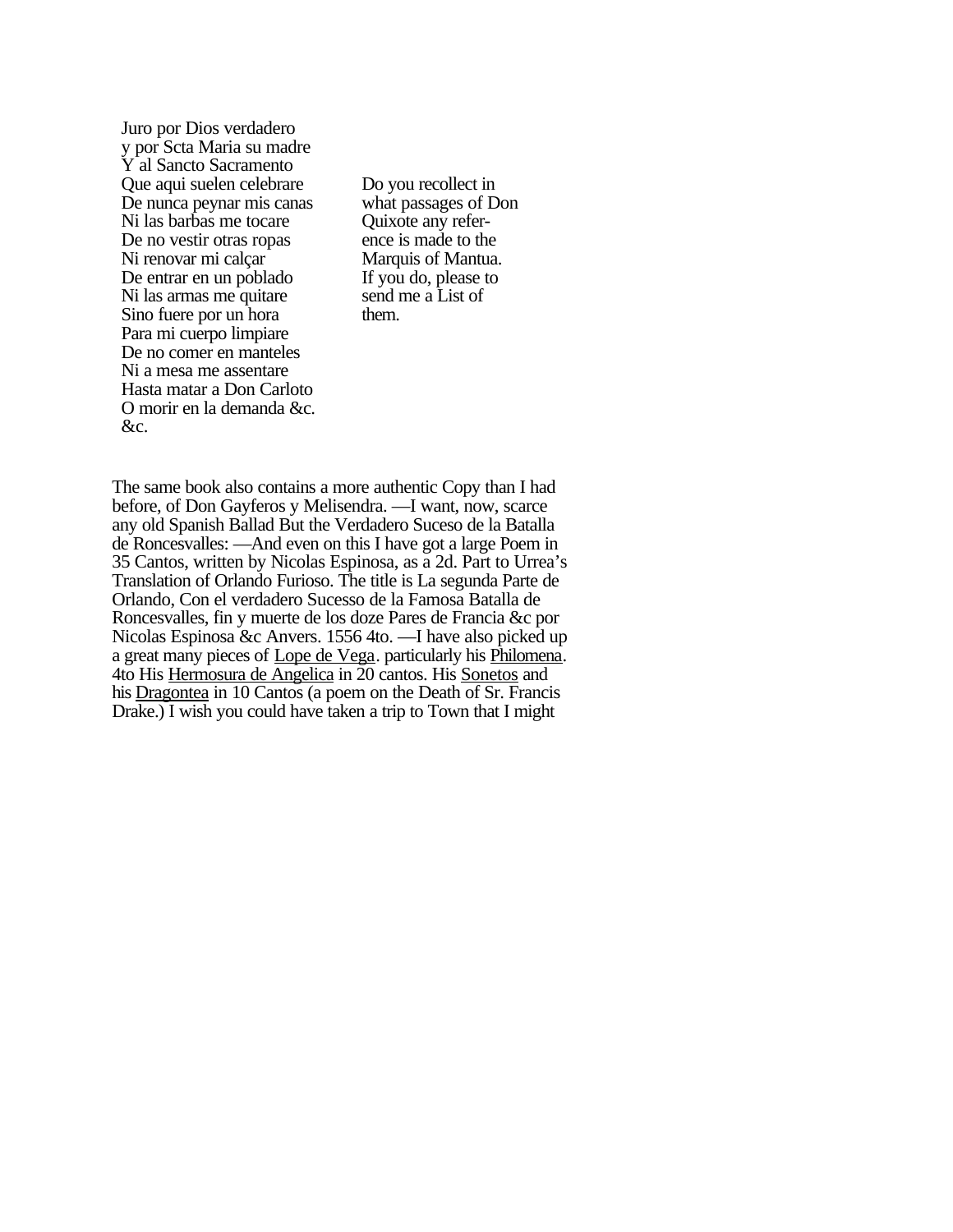have show[n] them to you & many other things, you wd. enjoy more than me. I rejoice at what you tell me of your Copiosissimo Indice pray persevere in it: I shall sometime attempt, if not a new edition, of the Original: yet an improved Translation with large Notes & Illustrations: as well containing Criticisms on the Spanish Phraseology of the Author, as large Extracts from the old Romances by way of a Key to his Satire. I wish there fore you wd. note down, as you read him, all our authors Allusions, References to, Quotations of, & accidental or particular Mention of any of the Old Books of Chivalry. After that I wish you would read over some of my Old Books of Chivalry & Romance, to see what illustration they wd. afford Cervantes. You have leisure & retirement: I have neither in my present situation; & it will probably be some years before I attain either. Such assistance as this would be, would encourage me & enable me to bring my Scheme to a much earlier conclusion than I shall ever be able to do otherwise. As I have Duplicates of some of the Romances, you could be reading them in the Country, while I was occasionally examining the Passages, you referred me to, here in Town. —Pray think of this Proposal  $\&$  oblige me with your Sentiments upon it.

—You shd. begin with the Spanish Amadis de Gaula. en 4 Libros—then proceed to Amadeus de grecia, &c and I would supply you with the Books.

I am, Dear Sir,

Very Truly

Your most faithful Servant

T. Percy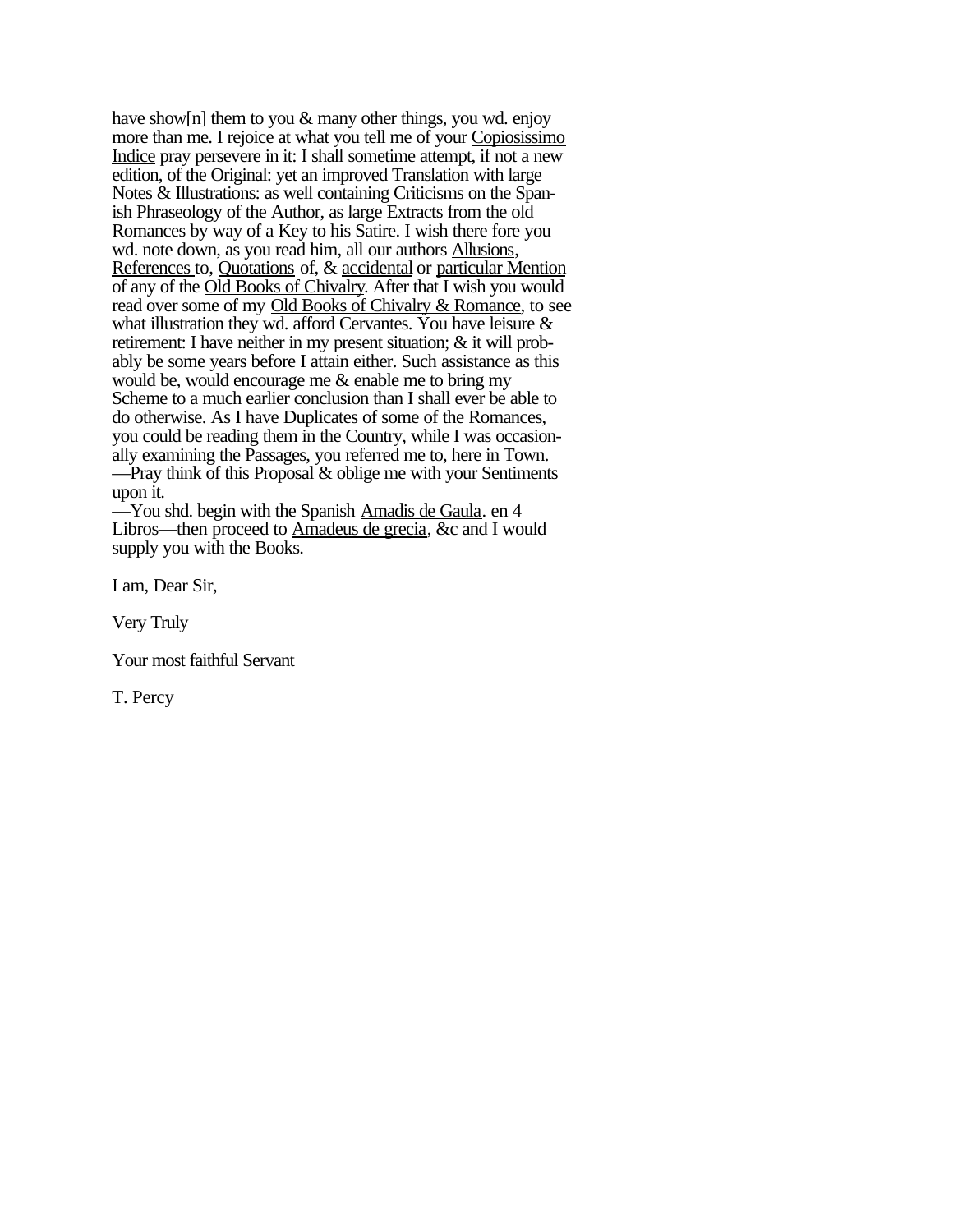P.S. I am going out of Town for about 3 weeks: let me find a Letter from you at my return. Pray have you seen La vie de Petrarque [by Abbé de Sade, 1764-76] en 3 Tomes. 4to in French newly published: a most curious book: Throwing prodigious light on the origin of Italian &c Poetry, and illustrating all the old Italian Poets. —It is now to be sold in London. —Pray shall I send you Ozells version of Mayans y Siscar's Life of Cervantes. I can buy one separate for 1-6d- in quarto: interleave it & fill it with Notes & Improvements. —I called yesterday at Vaillants: But no Spanish Books were arrived or expected soon.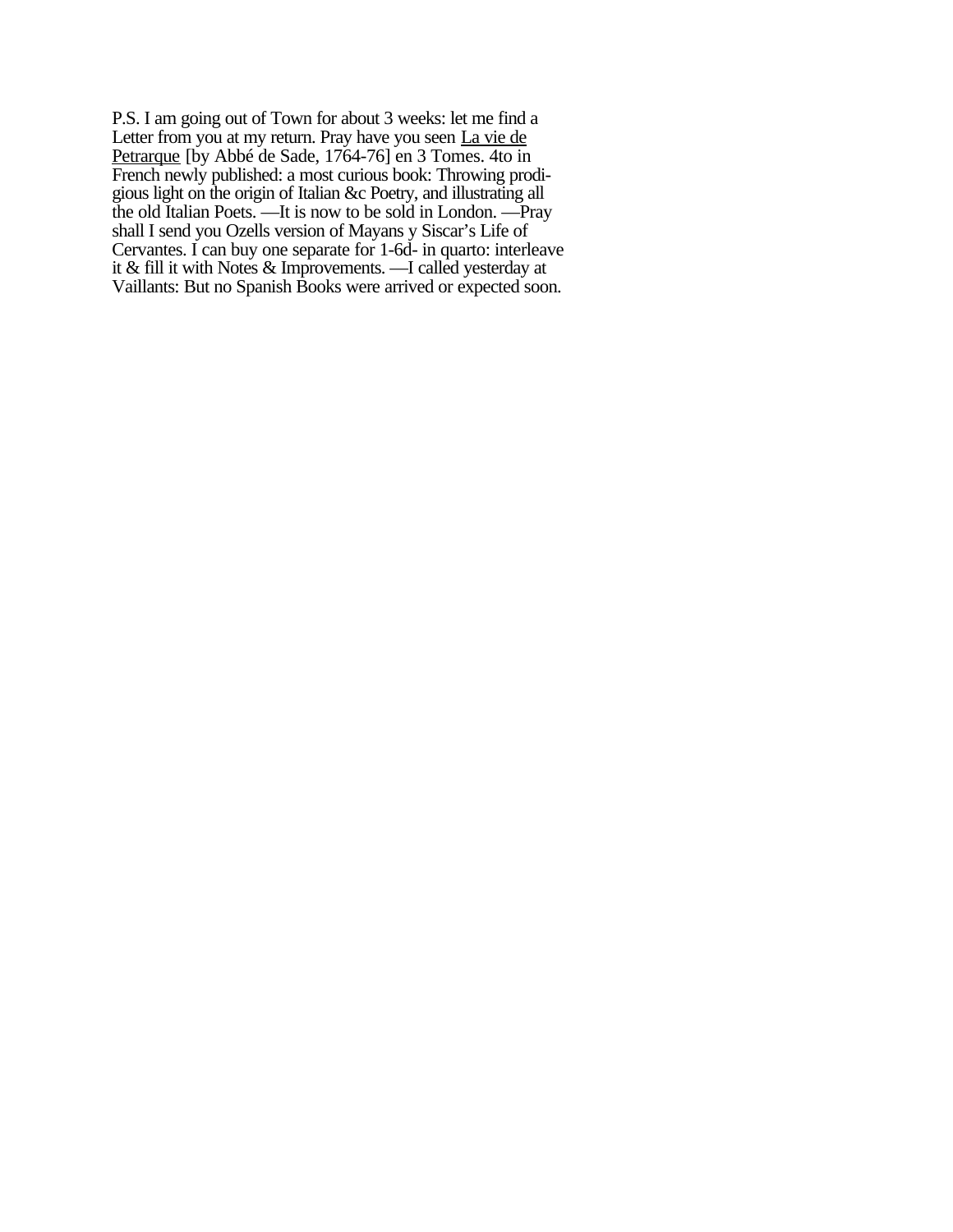## Northumbd. House Oct. 20. 1768

Dear Sir,

I recd. your billet: you mt. well think I had forgot you: but that was not the case: Soon after I wrote to you in the Summer, I was hurried away in to the North, before I had time to send you the interleaved Life of Cervantes, wch. I promised you: You shall soon have it now; but previously let me beg a Line: A Gentn. of my Acquaintance [Rev. Lewis Dutens] is going to spend the Winter in Spain: He sets out in 8 or 10 days & will be back in the Spring. He hath offered to bring me any Spanish Books I want: Send me therefore a List of any you wd. wish to buy & he shall buy them along with those of

Dear Sir

Your faithful Servant

Thos. Percy

PS I shall be glad to receive (what I hardly deserve on acct. of my Silence) a long Letter full of Spanish & Italian Literature.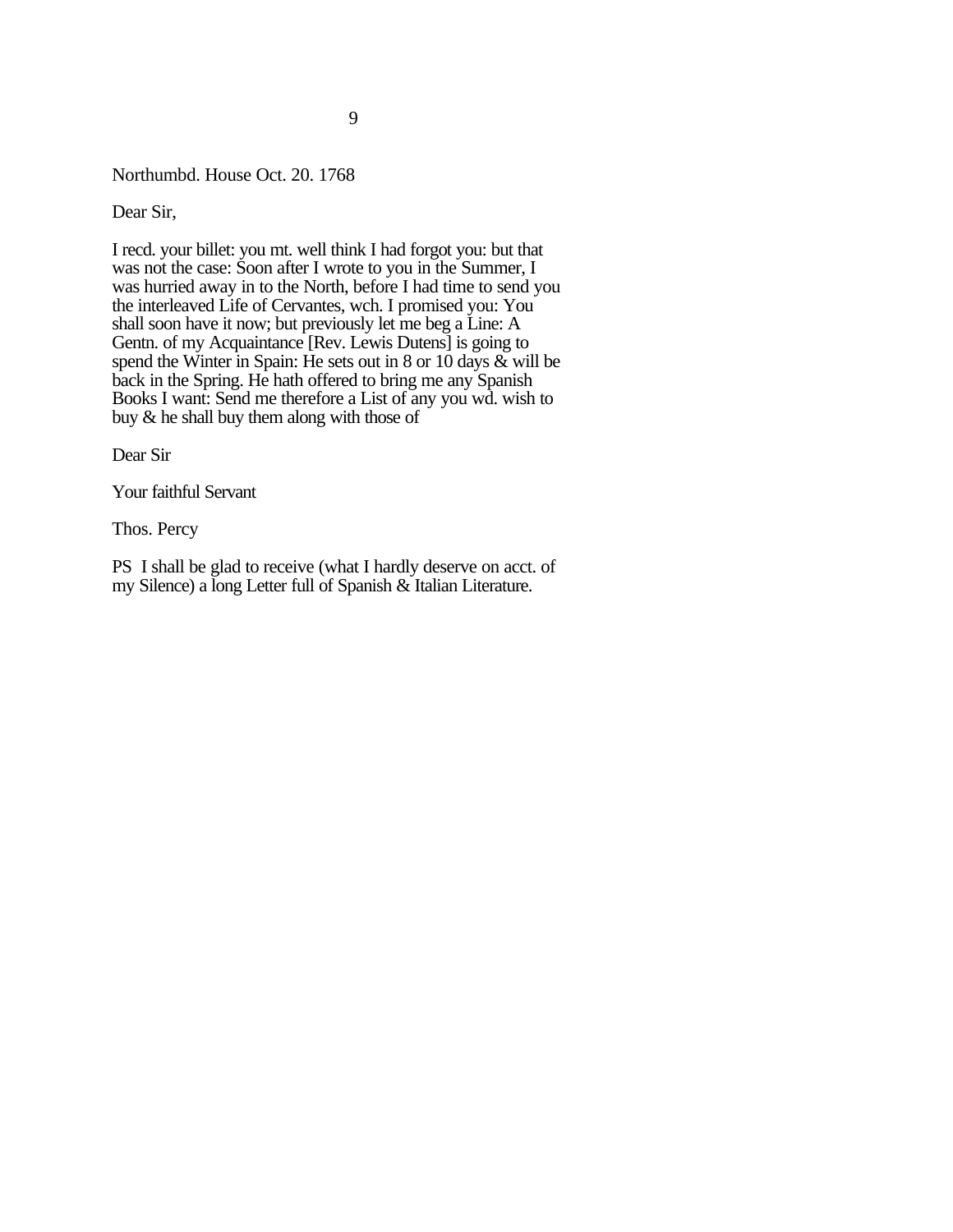## Northumbd. House Nov. 10. 1768

Dear Sir,

I have sent your List into Spain as you desired: I am now to inform you that there is in Osborne's New Catalogue a large thin folio MS. containing the Pedigrees of most if not all of the Spanish Nobility charged one Guinea: If you would wish to have it, let me know by a Line & I will secure it for you: Who am (in great haste)

Dear Sir,

Your faithful Servant

Thos. Percy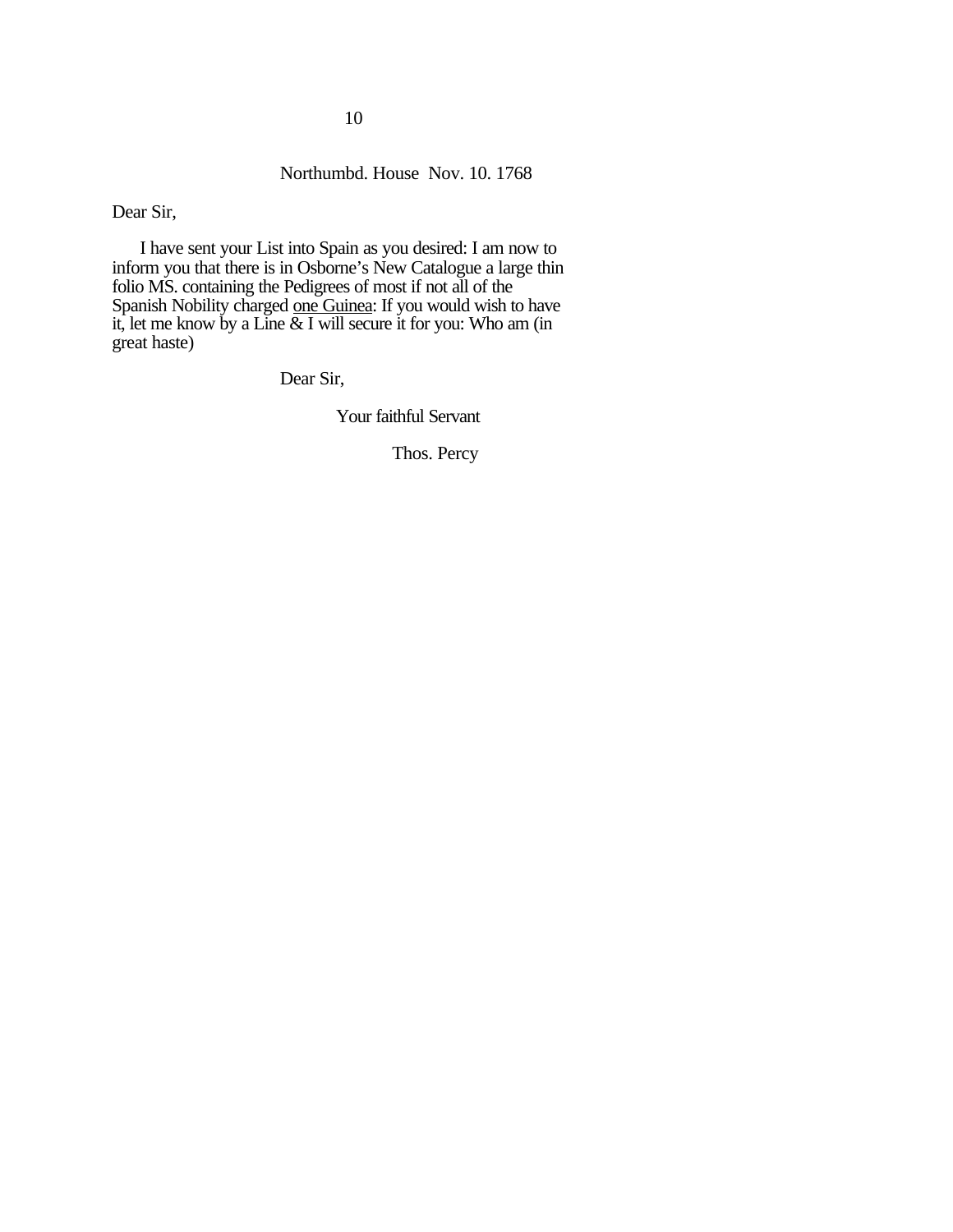## Northumbd. House June 20. 1769

Dear Sir,

I hope you got well home & have continued so. I trouble you with a Line to beg the favour of you to return me (by the first Coach so that I may receive it before Saturday night, or then at farthest) the 2 vols. of Amadis de Gaula Español 12mo. and in return I will lend you my folio Edition, as soon as I am apprized that you are at leisure to begin to read it. I am

Dear Sir

Your faithful Servant

Thos. Percy

12

## Alnwick Castle in Northumberland Aug. 13. 1769.

Dear Sir,

I recd. your letter & the Amadis, which you returned me: I shall procure you the use of it again, when you are ready to enter upon a Course of that sort of reading in Earnest: In the mean time Amadis de Grecia may perhaps be not improperly perused,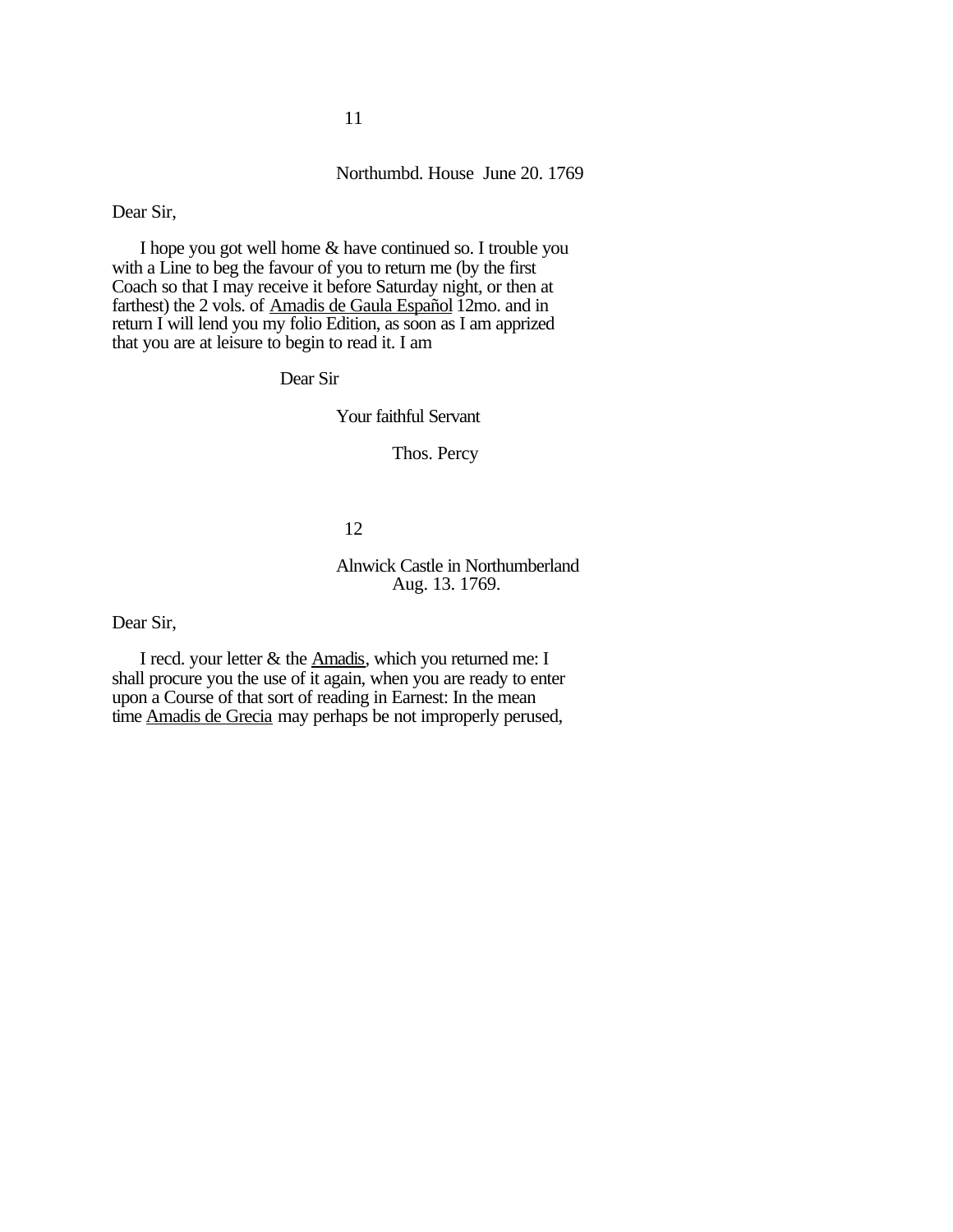for I presume these sort of Legendary Narratives are little consequential. I have the pleasure to inform you that I have at last got Tirante el blanco in Spanish: it is now at Paris, waiting to be sent me. —Pray have you seen Kelly's New Translation of Don Quixote published in weekly Numbers: if you have send me your opinion of it, as it has not yet reached

Dear Sir

Your most obedient servant

#### Thomas Percy

PS Pray how are your Studies directed at present? have you compleated your Index of Phrases? —Direct to me under Cover To his Grace the Duke of Nd. at this Castle as above.

13

#### Wen'sday Morng. 30th. Jany.

[1771]

Dr. Percy's Compliments to Mr. Bowle. He fears he shall be engaged till near two o'clock, but from that time to four he shall be happy to see him not only today, but every day he stays in Town.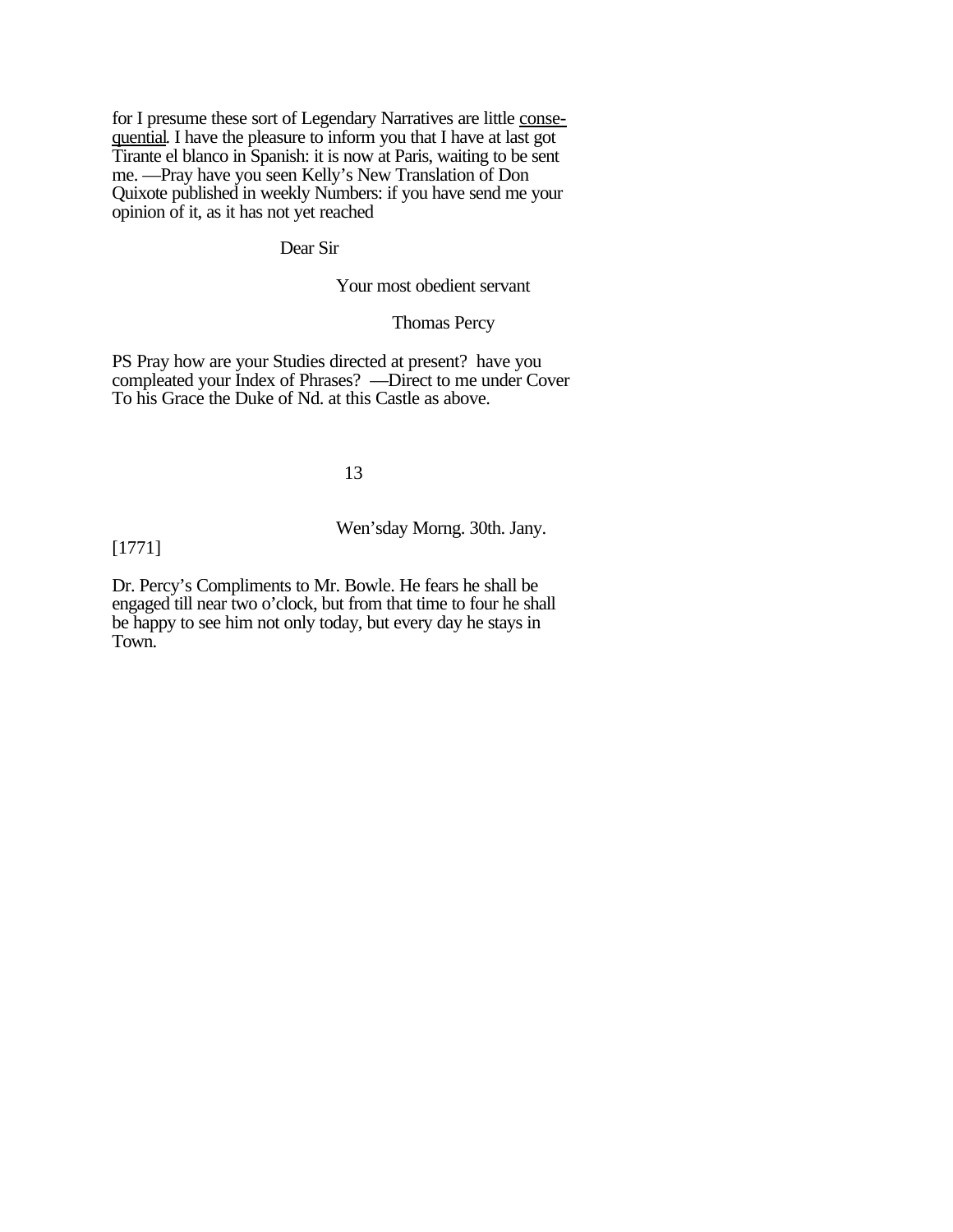## Northumberland House 3 April 1771

Dear Sir,

You will, I trust, pardon my long Silence, when I inform you that I did not neglect your Commission at Baker's Auction: the following articles I was fortunate enough to secure for you, & I shall have great pleasure in delivering them to you, when you come to Town, which I hope will be soon. viz.

Sale of Mr. Webb's Books

|  | s d                                     |
|--|-----------------------------------------|
|  | $8vo. 1085$ ---------cost--- 1:6        |
|  | $4t_0$ , 1339 ---------------- 2:0      |
|  | $1516$ ----------------10:6             |
|  | $8\text{vo}$ . 1776 --------------- 3:0 |
|  | 17:0                                    |

All the other Articles were bought out of our hands. Tho' the Multiplicity of the Duke's business often makes me a dilatory Correspondent, I shall never neglect any Commands that you will intrust to

Dear Sir

Your very faithful Servant

Thos. Percy

PS There has been a sale of curious Books at Paterson's but I never could get time once to attend it.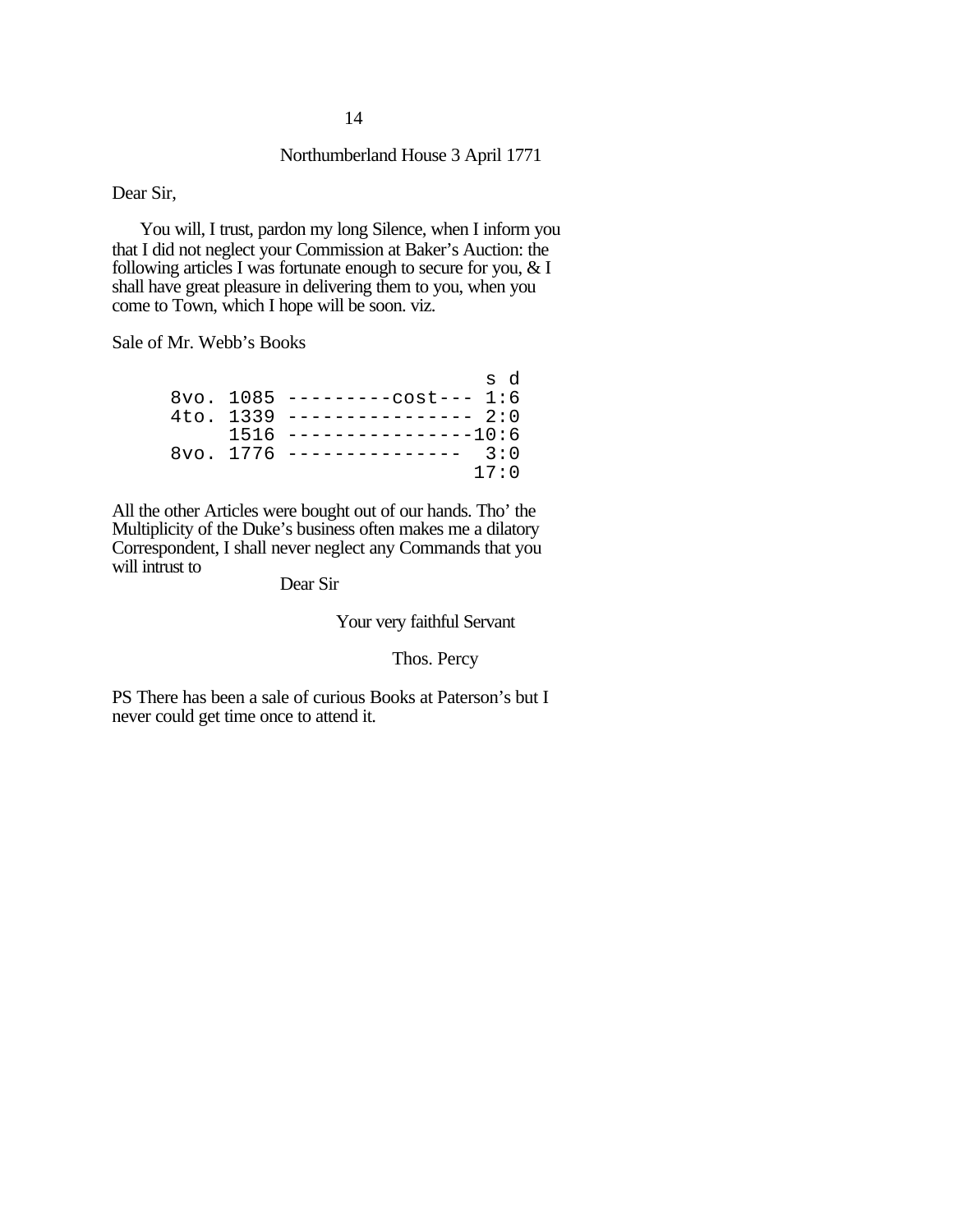#### Northumberland House, June 22d. 1771

Dear Sir,

[...] —I hope you have enjoyed good health ever since I had the pleasure of seeing you in Town, and that you continue your persuits for the illustration of our favourite Author. I have lately been indulged with the Loan of a very curious old French Romance, wch. is the Old History of the <u>San Graal</u>: I wish I could see you in Town, before I return it to its owner, because I think you wd. find many curious old legends in it, alluded to by Cervantes: Particularly I think it is very likely to contain the Fable of King Arthur's being changed into a Crow [I, 13], &c. &c. &c. —I am however to have the book a Twelve Month: & it shall go hard but you shall see it. —Baretti is returned to England and has brought with him, not only the first Volume (in Print) of La Historia de Fray Gerundio, with a View of republishing it: but he has also got the original MS. of the 2d. Volume, never yet published, which the author has committed to his Care, in order to have it printed. This will be a great Acquisition to our Spanish library—The Author [Isla] is a Spanish Jesuit, who has been banished into Italy, with the rest of that unfortunate Order: and luckily Baretti has Found him in his obscure retreat, and will be a means of saving this fine Original Work from Oblivion & Extinction. —Baretti proposes to give the whole work, in 2 handsome 4to. Volumes, by a subscription of 2 Guineas. Adieu! Dear Sir, & favour with a Speedy Answer

Your faithful Servant

Tho. Percy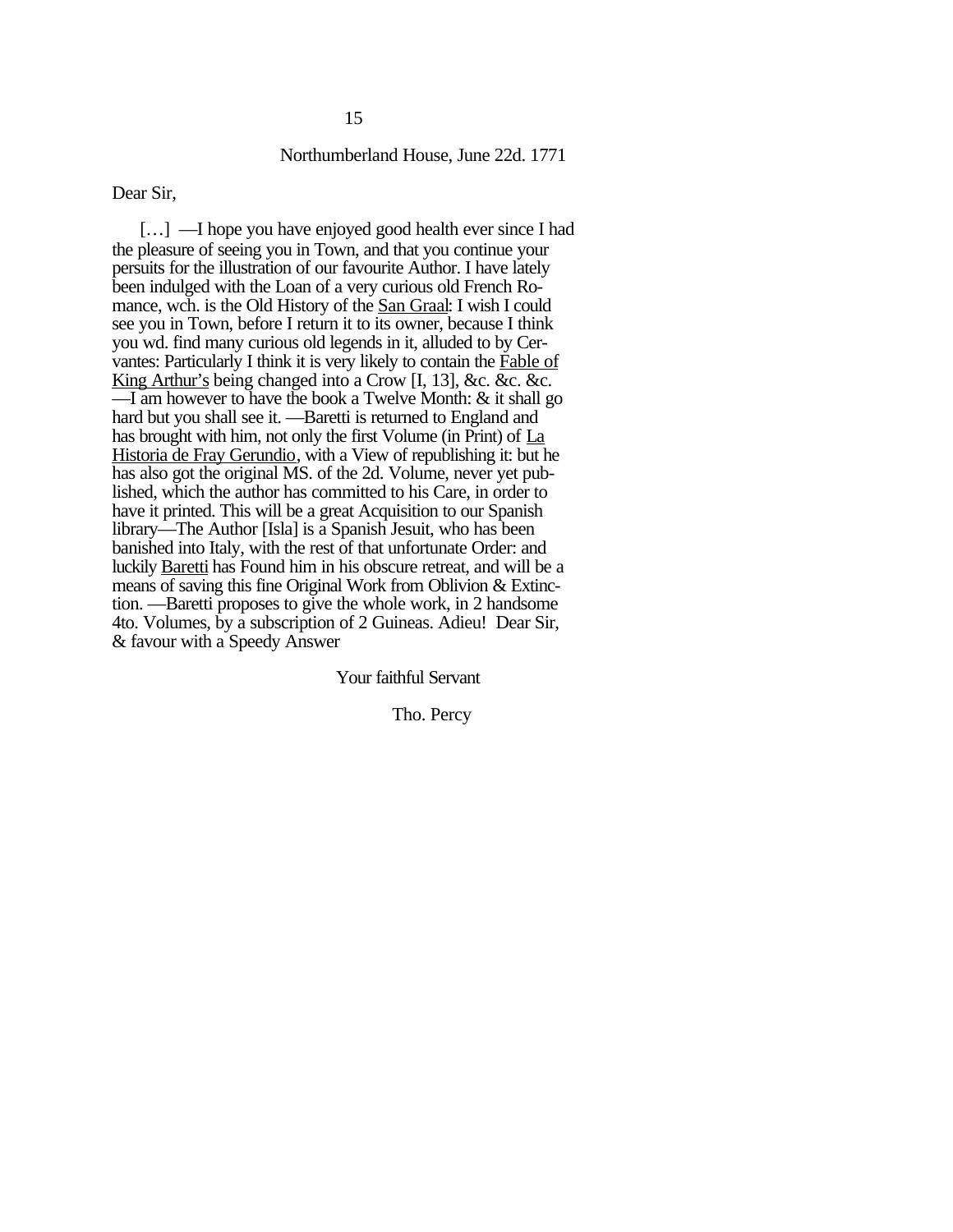11th. Jany. 1772

Dear Sir,

You expressed a wish to have a Copy of this Section of the Hermitage Chapel at Warworth in Northumbd. Happily I have fo[und] one, wch. I have inclose  $&$  am

Dear Sir

## Most Faithfully Yours

## Thos. Percy

PS When I shall be favoured with an Account of your Proceedings in our great Research &c. I am always happy to hear from you. Do write to me a long Letter.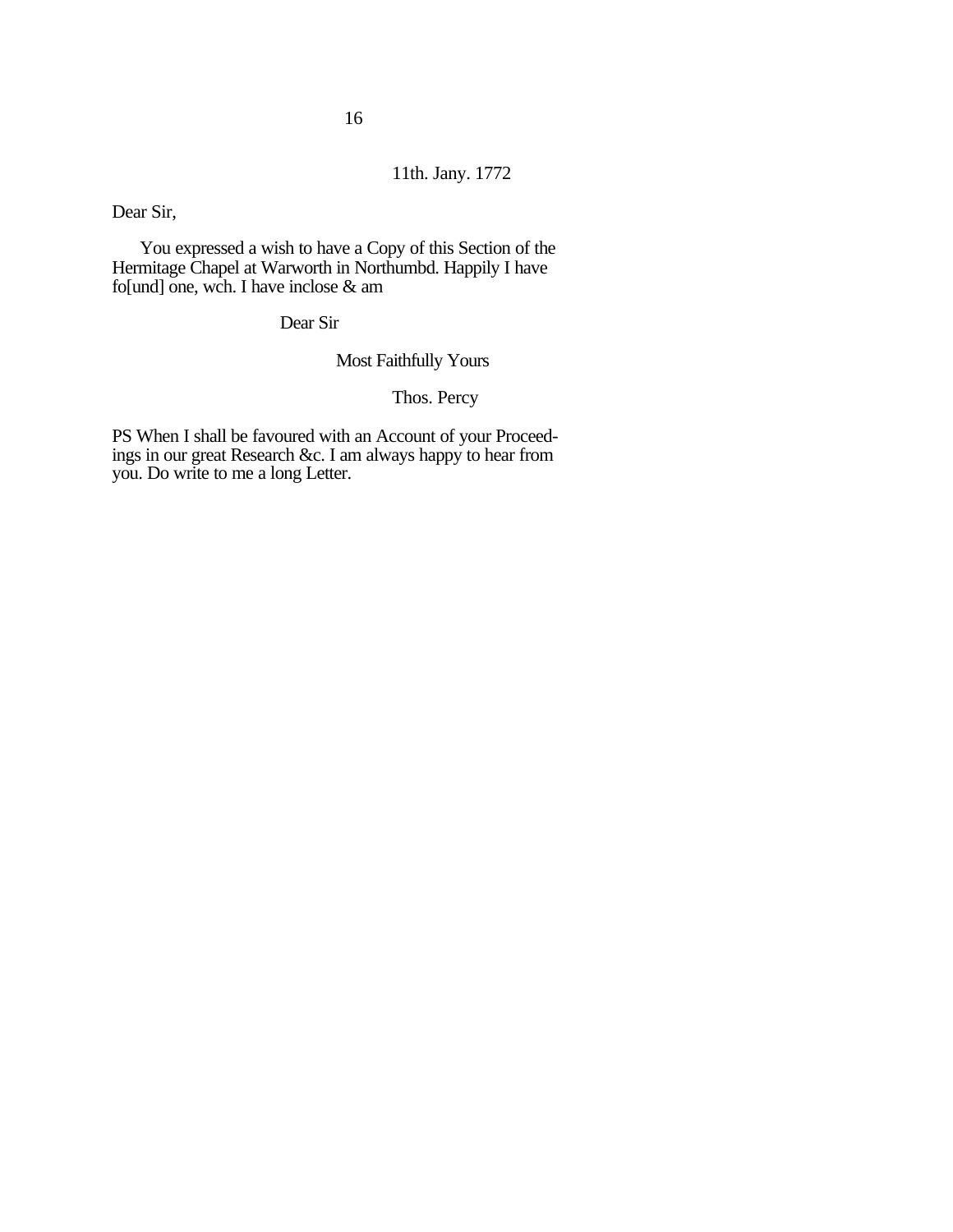Idmestone Jany. 20. 1772

Rev. dr. Percy under Cover to the Duke of Northumberland London

Dear Sir

I am much obliged to you for the favour of your last Letter, & for the contents of it. I Labour incessantly on the manuscript of my Index, which were I not fortifyd with uncommon perseverance I should have long ago deserted. I hope in due time to find the Utile cum dulci in it. I shall not at present enlarge on this topick, as I hope you will be able to devote one Hour seriously to peruse what may finally appear necessary towards making publick the design of a new Edition which most certainly cannot be done in any hurry. I have somewhat to say of the first Edition, & of the Text of Lord Carterets, but this will come more pertinently hereafter. I hope to be in London the middle of next week. Many Years of Health & Happiness attend you. I am, Sir, Your much obliged Humble Servant.

John Bowle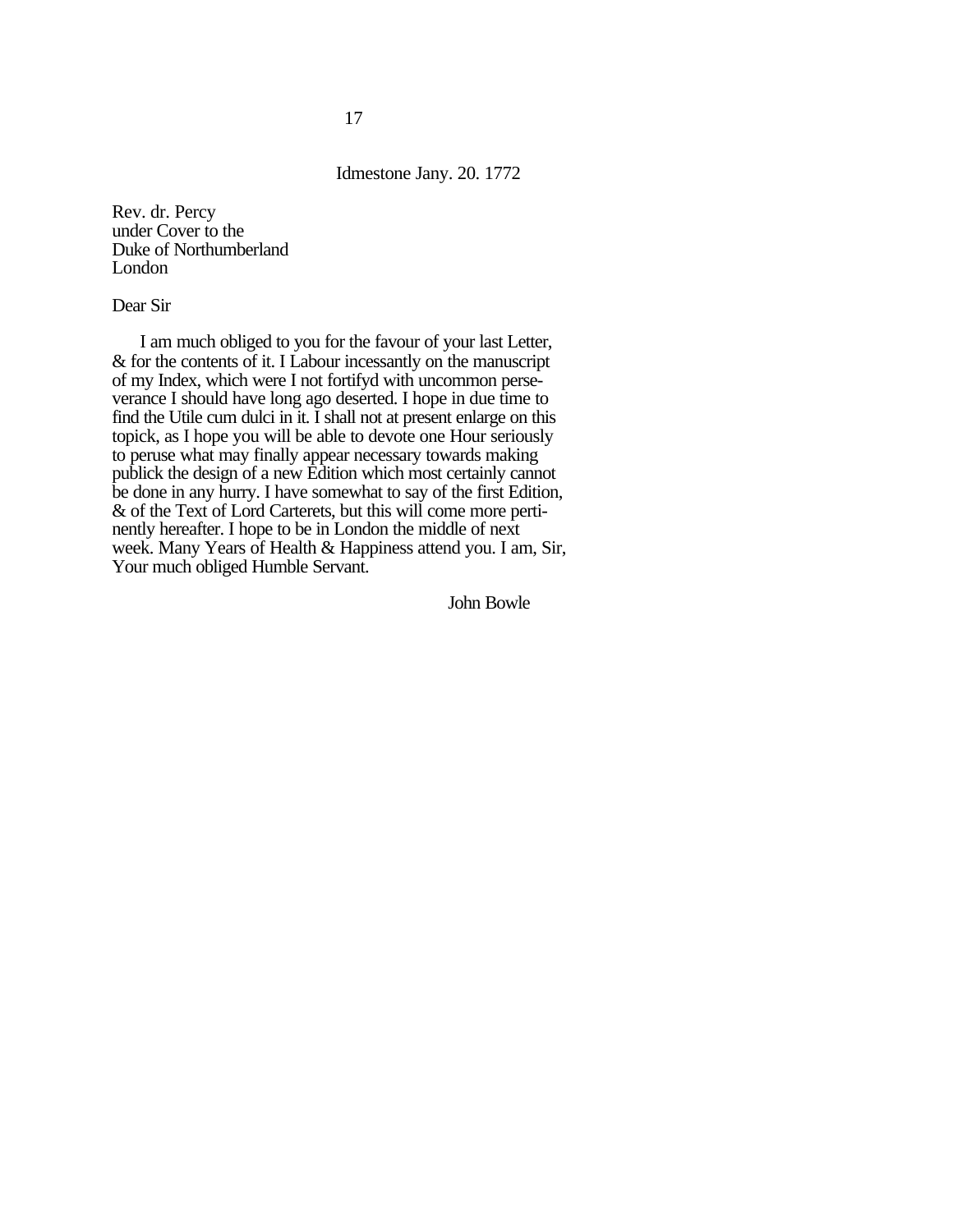## Northumbd. House. April. 6. 1772

Dear Sir,

I have recd. your List, relative to Beighton's Sale, & shall purposely abstain from every book in it, tho' some of them I had marked to bid for, except One Which you wd. very much oblige me, by resigning to me, especially as you shall have the intire use of it, at all times as much as myself, and it is so necessary to my Quixotic Library (which I have bought, latterly as much for your use, as my own) that it is defective without it; I mean Avellaneda's Spurious Quixote: I mean to go higher than a Guinea; but hope, I shall not have you for my opponent, if it shd. be knocked down at less. —I therefore intreat the favour of you, either to withdraw you[r] Commission as to that Book, or, if you please, I will abstain from bidding & trust to your Commission. —Please to favour me with a Line, & let me know whether you have not got my Felixmarte de Yrcania, along with the others. […]

I am

Dear Sir

Yours Sincerely

Thomas Percy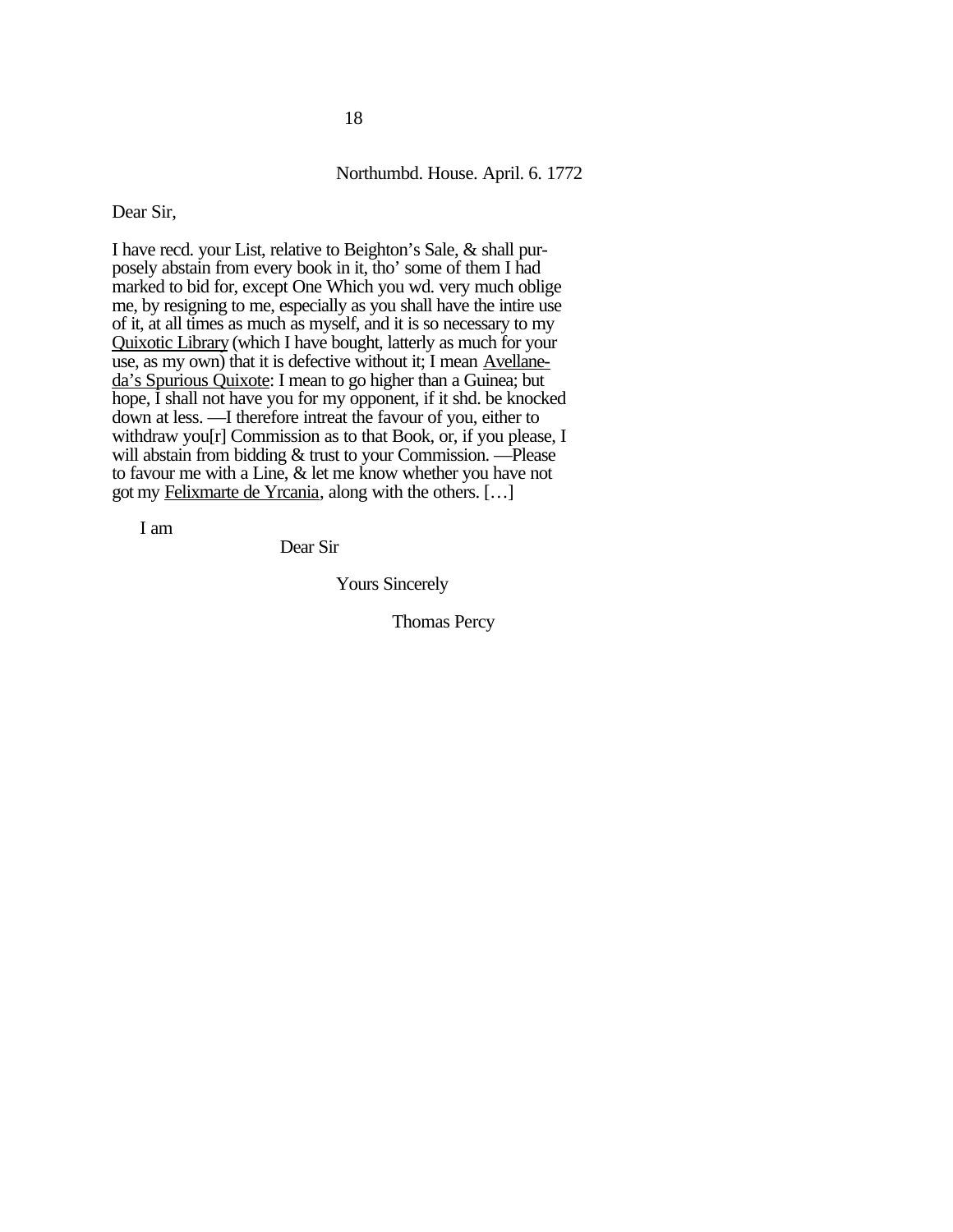Idmiston. May 8. 72.

To Dr. Percy under cover to Duke of Northumberland. Lond.

Dear Sir.

As the letter with which you last favoured me did not arrive soon enough for any notice respecting my commissions, in every material one of which I have failed, I have taken my own time to answer yours. […]

I shall be sorry if my Curiosity has been prejudicial to our mutual inquiries: & will therefore hope for the best & that Avellanada [sic] is where he should be in your possession: with this view give me leave to Invert a passage of Cervantes P.2.C.61. Bien sea venido, digo no el verdadero, el legal, y el fiel don Quixote de La Mancha que nos descrivio Cide Hamete Benengeli flor de los Historiadores, sino el falso, el ficticio, y el apocrifo que en falsas Historias nos han mostrado: if this should not be the case we must wait the event of Leacroft's Commission. Felix marte, alias Florismarte de Hircania stands unmolested with his two Brother Knights del Febo, & Oliva. Tirante is at a proper distance all well  $&$  kiss your hands. I hope to have the pleasure of a short conversation with you if I shall have the good luck to find you in town about the end of this month, where my stay will not exceed 3 or 4 days: mean time I remain Your most Obedient Humble Servant

John Bowle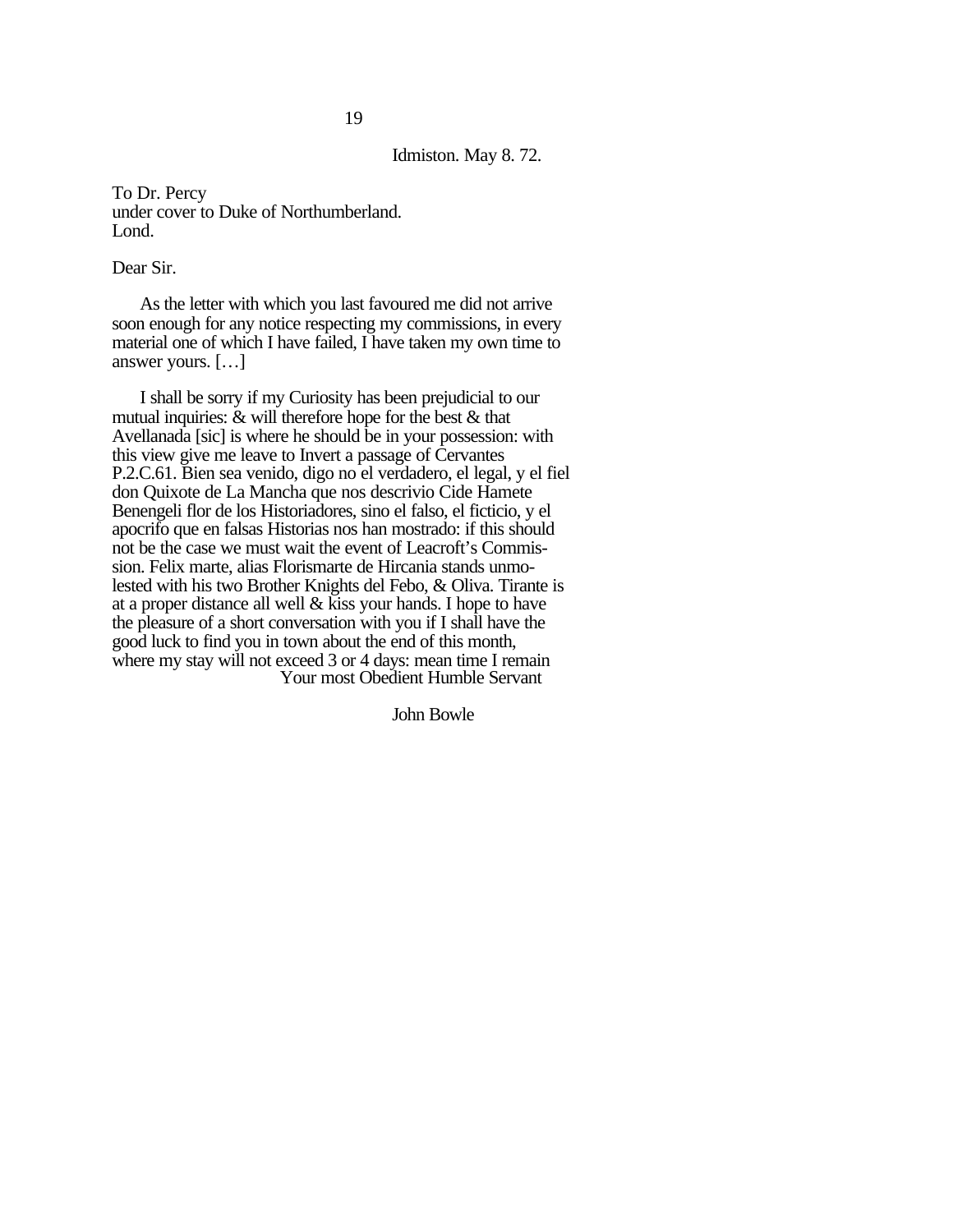# Northumbd. House June 2d. 1772

#### Dear Sir

I recd. your kind Letter, but could not get Avellaneda: there was an unlimited Commission given and it sold for more than it was worth; wch. I was the less anxious about, as I am promised a Copy from abroad, & in the mean time have had the Book lent me: wch. I have also procured leave to have lent to you, and it is here with me ready to be sent you, if you will favour me with a Direction by return of the Post how it can be safely sent. Pray write immediately for his Grace sets out for Spa next Tuesday (after wch. time you must discontinue inclosing to me under his Cover, but direct to me simply at Northumbd. House.) As soon as he goes I shall retire to my Living in Northamptonshire for the Summer. Pray inform me what progress you make in your learned & ingenious Persuits & esteem me constantly

Dear Sir

Your most faithful Servant

Tho. Percy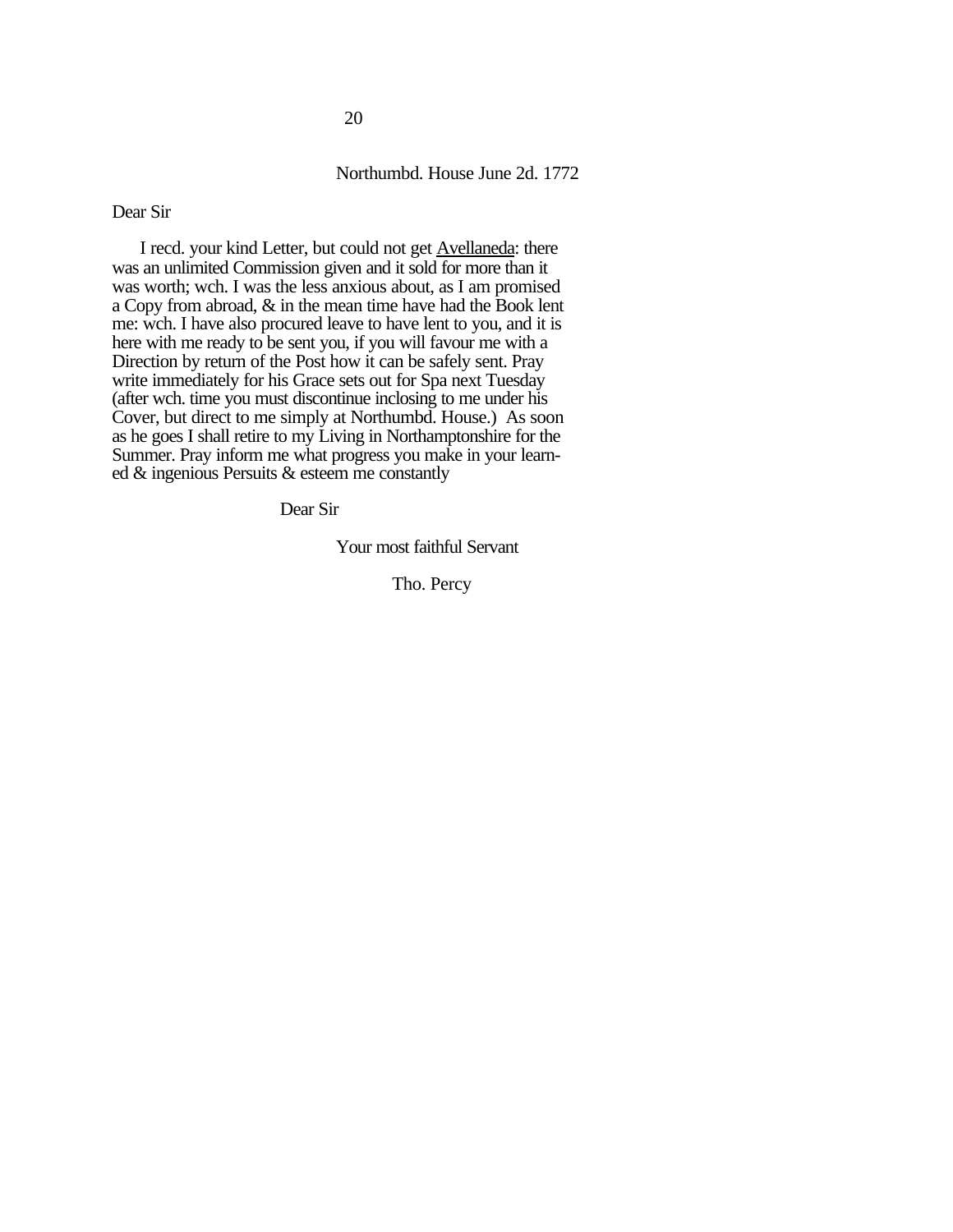# 21

## Easton Mauduit, near Castle Ashby

Northamptonshire, July 16. 1772

Dear Sir,

I should be extremely obliged to you if you could spare my Romancero Español 4to. and Cancionero 8vo. Send them up by some safe hand directed to me at Northumberland House, giving a Charge to the Porter to take care of them. —Please to send them as soon as possible.

Pray favour me with a long Letter, informing me what progress you have lately made in your Spanish Studies, & how you like Avellaneda; in return you shall hear more at large from Dear Sir

Your very faithful Servant

Thomas Percy

Excuse great haste

If you have any other of my metrical Spanish Romances or Canciones; send them also: I want none of my other Books. —When you write, do not inclose to the Duke who is at Spa: but direct to me simply at Northumbd. House; the letter will be forwarded to me.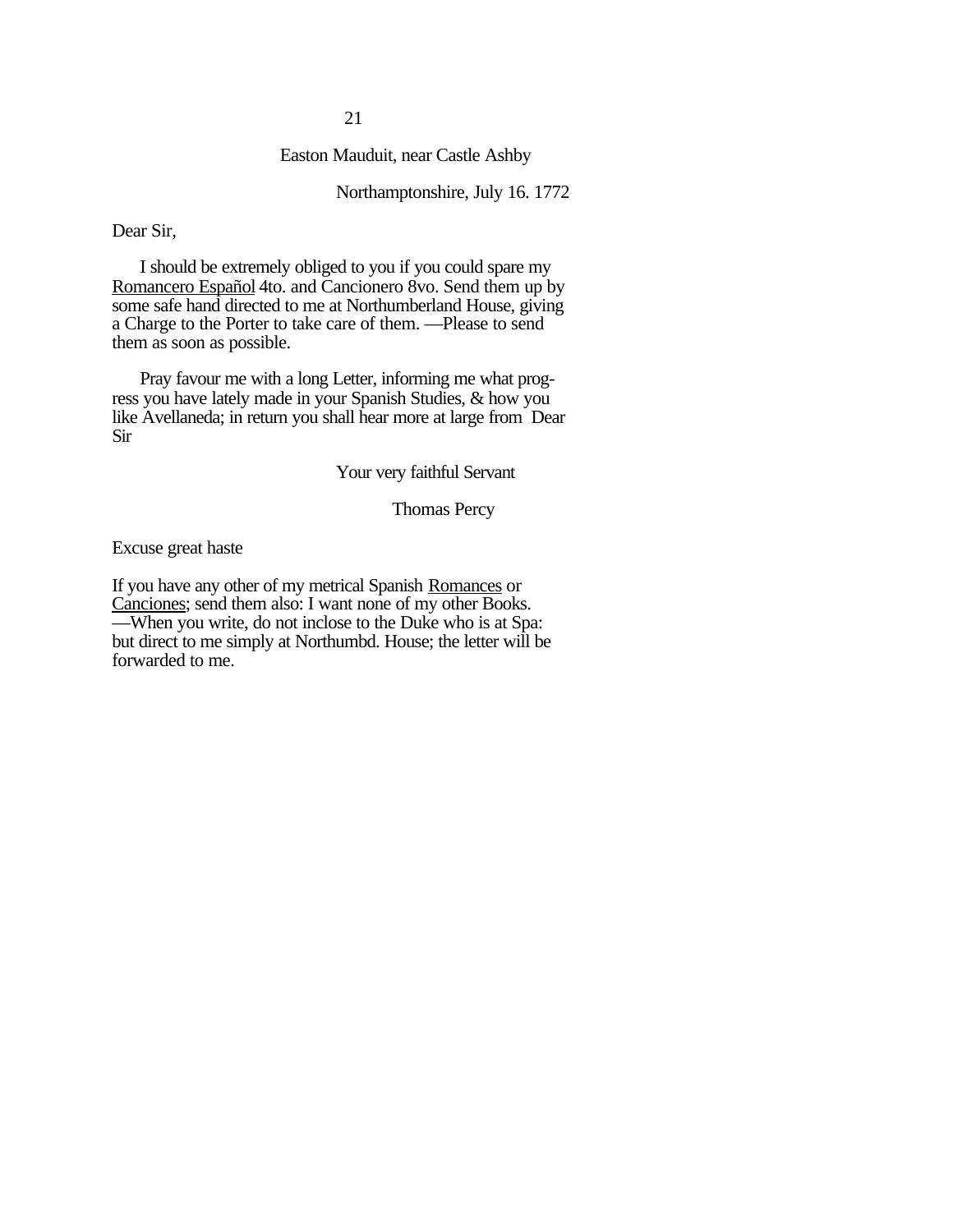Idmiston. July. 28 1772.

Revd. Dr. Percy Easton Mauduit near Castle Ashby Northants.

Dear Sir,

I hope the books will come safe to your hands. The Romancero has afforded some Illustrations, the Cancionero none. These as I have not at present time to particularize, you will easily make out by the Pencil strokes at the Index. I shall just mention one of Cervantes's Ven muerte tan escondida wch occurrs in his 2d. part C.38. Perhaps these 2 are by the same hand—Enamorado y Zeloso—Zeloso y Enamorado. There seems to be much of his phraseology in them. I have at length compleated the transcript of my Index near 700 pages,  $\&$  made every extract for my purpose from the Espejo de Cavallerias: This Historian is Merlins Genealogist, & makes him hijo del Diablo. Fresh matter presents itself -de la invencion del famoso Matea [sic] Boyardo, whose Orlando Innamorato is a late valuable acquisition in my pursuits. He copiously relates the story of Brunello's stealing Sacripante's horse wch. Cervantes mentions P.2 C.4 & wch Ariosto just noticed in his 27th Canto. You have satisfied would I could add gratified my curiosity with Avellaneda: where every thing is to be condemned the sooner we pass sentence the better: for my part I subscribe implicitly to the Devils Testimony of the book in the 70th Cpter of the 2d. part of Q: & am certain that what Mayans has said concerning it is true. If to be in every thing the reverse of Cervantes will entitle the writer to any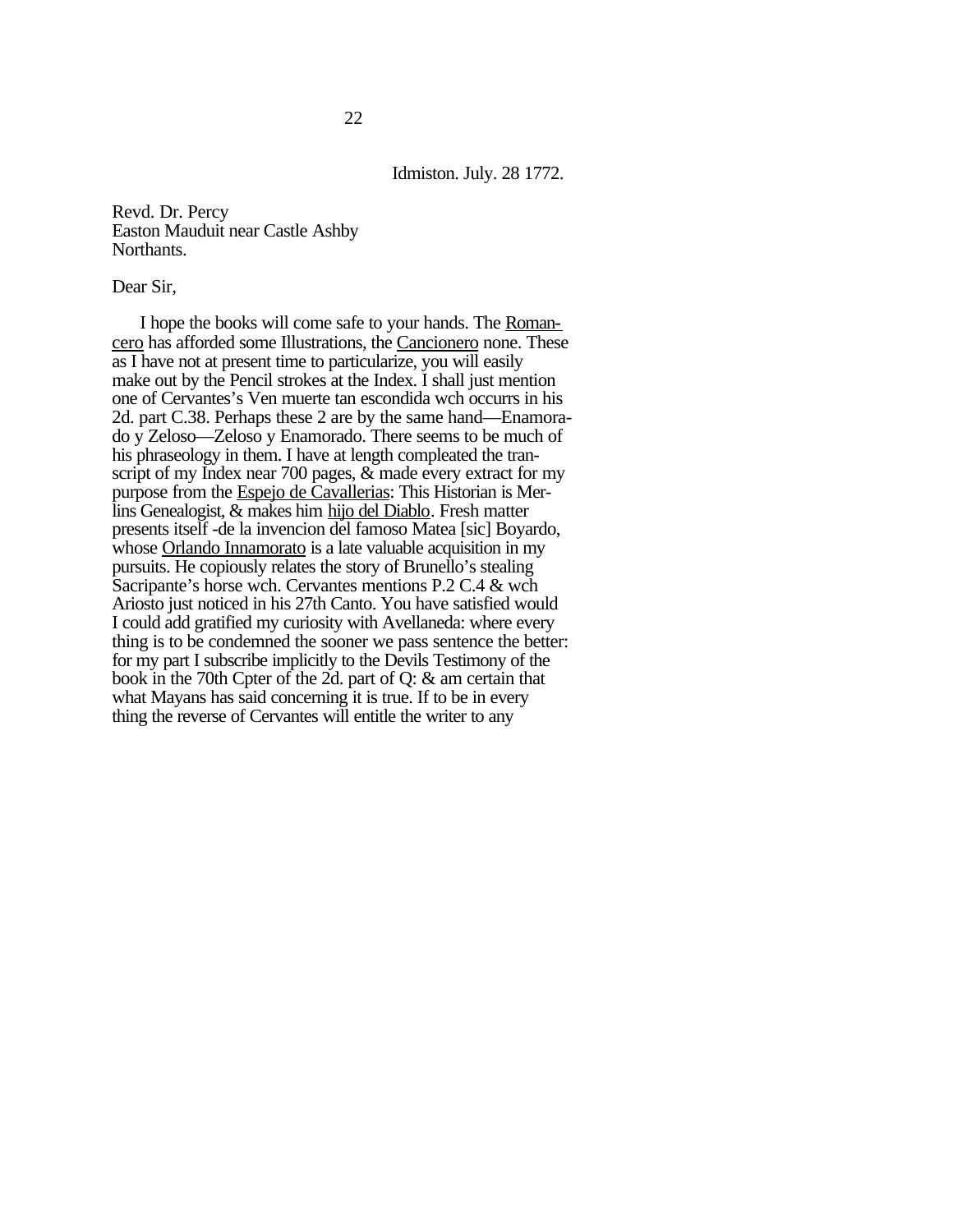degree of merit He has a superabundant share of it. He has two novels I know not which is most disgusting the silly Legendary story in one, or the shocking Indecency of the other. In a word it almost refutes what Cervantes has twice advanced [II, 3; II, 59] -no ay Libro tan malo que no tenga alguna cosa buena. The only use I can make of it is that it in one or two Instances will occasionally explain some part of his Text, in every other respect tis too contemptible to merit any kind of notice, & is sunk into Oblivion against which it is not possible for all the art of man to buoy it up. I hope to return all your books when I come to town in December. Palmerin de Oliva stands ready for embowelling in which situation he has been for more than a twelve month past: I shall soon begin my operations on him. From a frequent attentive perusal of the Refranes of the Comendador Griego who is mentioned P.2.C.34 I find that there is much more Proverbial Diction in Quixote than is generally known. I do not recollect that I ever mentioned to you my Idea of a Map of Spain accomodated to the History. There are upwards of a 100 places named in it most of which I have had the luck to discover, but I have not yet to find the important Puerto de Lapice [I, 2; I, 8] which is doubtless some where in La Mancha, nor the river Herradura in Sancho's pleasingly tedious Story to the angry Eclesiastico [II, 31]. I have much more to add upon this topick but Time compels me to bid you adieu. I remain

Your most Obedient H. St.

John Bowle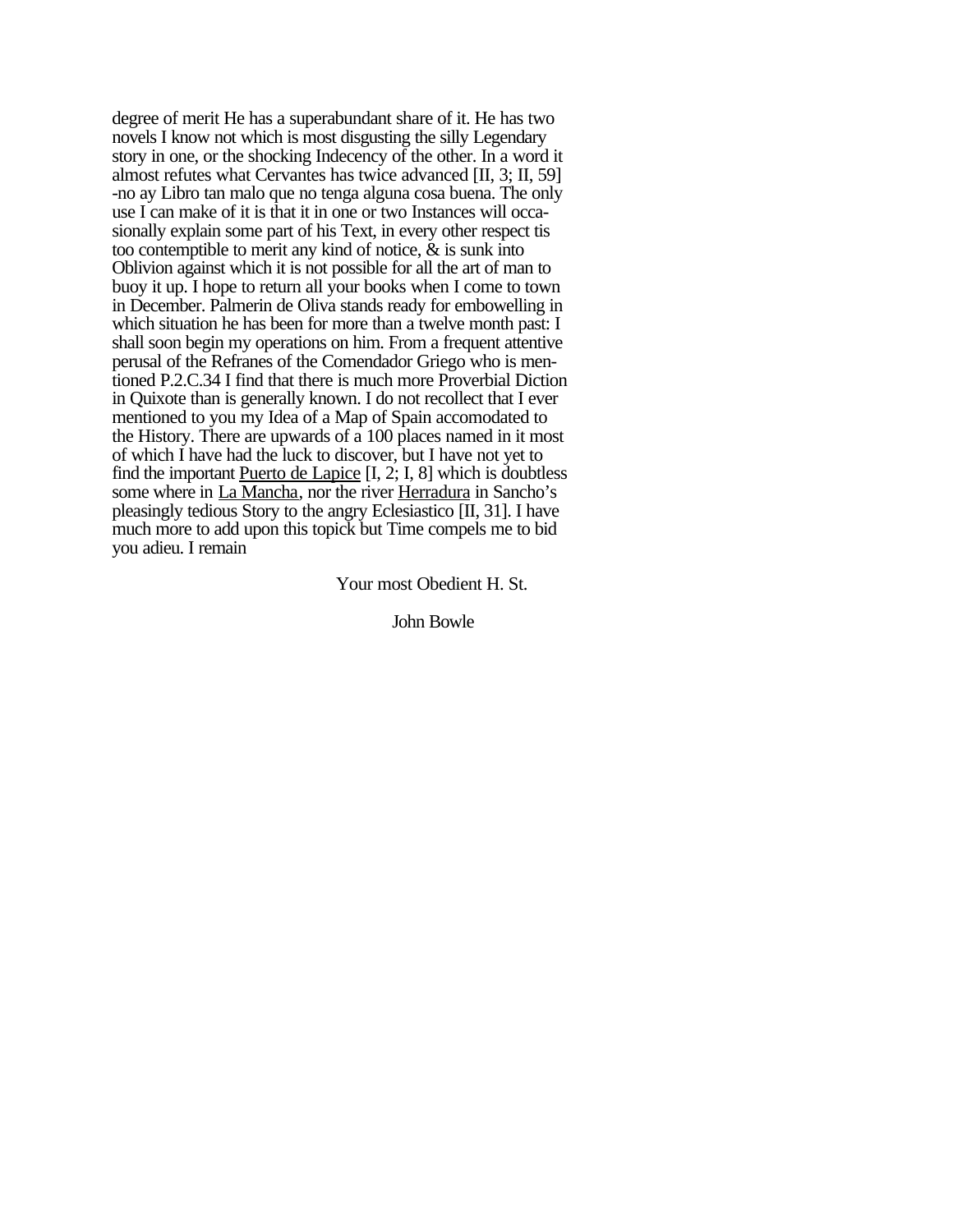#### Northumbd. House Decr. 10. 1772

Dr. Percy's Compliments to Mr. Bowle. He begs the favour of his Company at the Chaplains Table on Monday next, at a quarter after 3 o'clock. If Monday shd. not suit then I beg the same favour for Tuesday.

24

#### London, Northumbd. House

Jany. 25. 1773.

Dear Sir,

I recd. the favour of your List of Spanish Books wanted & forwarded it into France to my Friend, who intended to go to Spain: But urgent business has called him back to England, so that the opportunity must be deferred. In the mean time he expresses a great desire to be indulged with a Sight of Tirante el Blanco and therefore if you could conveniently send it up soon you will much oblige both him & me. You may afterwards have [it] again when & for what time you please.

I am going to publish Lord Surrey's Poems, long since printed off: and as he was the first who wrote in English the Heroic Blank Verse of Ten Syllables (in his Version of the 2d. &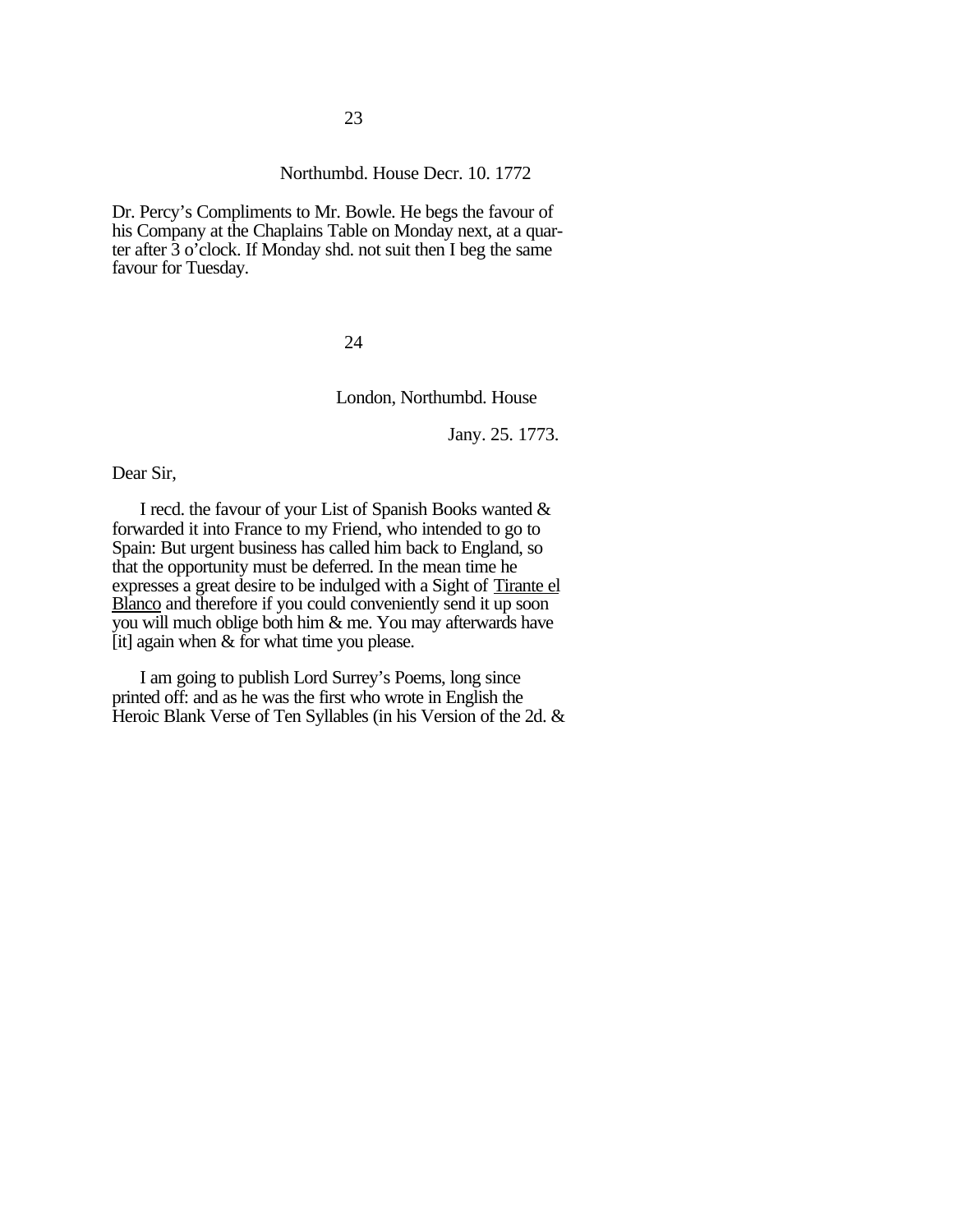4th. Books of Virgil, published first in 1557: ten years after his Death): I wish you would collect for me some account of the Invention of that Metre among the Italians, (sc. by Trissino, when, & in what works, &c. &c.) Your friend Father Quadrio, will doubtless enable you to tell me all I want to know about it. Mention what other old Italian Poets used it: When & by what Spanish Poets it was adopted. —See Milton's Advertisemt. prefixed to his Paradise Lost, concerning Blank Verse: He does not seem to have known that any other Poet (except the Dramatists) ever used it before himself. —Yet there are one or two pretty long Poems in Blank Verse, written by Nicholas Grimaldi; at the End of Surrey's Poems, 1557. And a still longer Poem in the same Measure, among Gascoigne's Works, called the Steele Glass 1576. (See my Reliques. Vol. 2. pag. 136. 2d. Edit.) ——Besides these I do not recollect to have met with any other attempts in Blank Verse, sc. the Heroic Metre of 10 Syllables before Milton published his Epic Poem. I am,

Dear Sir

Your very faithful Servant

#### Thomas Percy

PS I know you will take so much care in packing up Tirante (as it is so fair a Copy) that I dismiss all solicitude on that head. Put a good deal of soft Paper next the binding. […]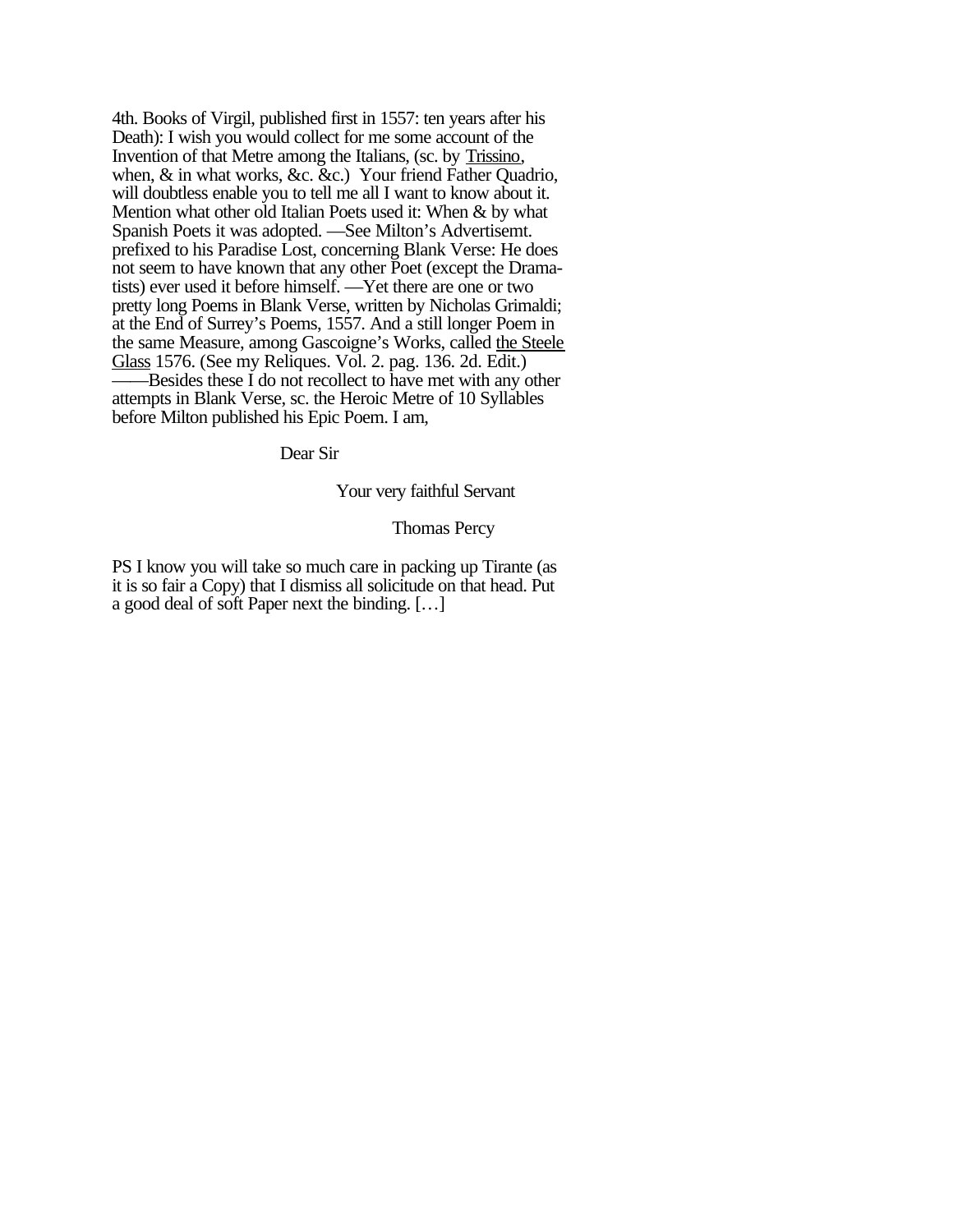Idmiston Jany. 30 1773.

Dr. Percy under cover to Duke of Northumberland London

Dear Sir.

I wish I may not be too late in my present application to you. There are two numbers in the last days Sale of Mr. West's Prints which I could wish to have at a reasonable Price which I shall leave entirely to your judgement: These are N. 48 Illustrium Artium Hispaniae Tabulae, & N. 63 Effigies Sanctorum. Of these last I want: Saints James, Paul, Martin, George to adorn my Quixote: whom see P.2.C.58. Whatever tends to throw light on the Geography of Spain may have its use in our present pursuits. With this point in view I have read with some degree of pleasure the first part of a Viage de España printed the last year at Madrid which I purchased of Elmsly. In the course of his travels the writer has occasion minutely to describe La gran cuesta Zulema [I, 29] (see V.2.139) which he does in two places. This book may probably merit your attention from the notice taken in it of some valuable copies of pictures done at Rome para un gran Señor Ingles, El Conde de Nortumberland, aficionado, y protector de las bellas artes, que ordeno las tales copias. Carta Octava. S.10. I hope the Refranes de Nunez in Davies's Catalogue have not escaped your ken. I am with particular Respect

Your much Obliged & Obedient Humble Servant

John Bowle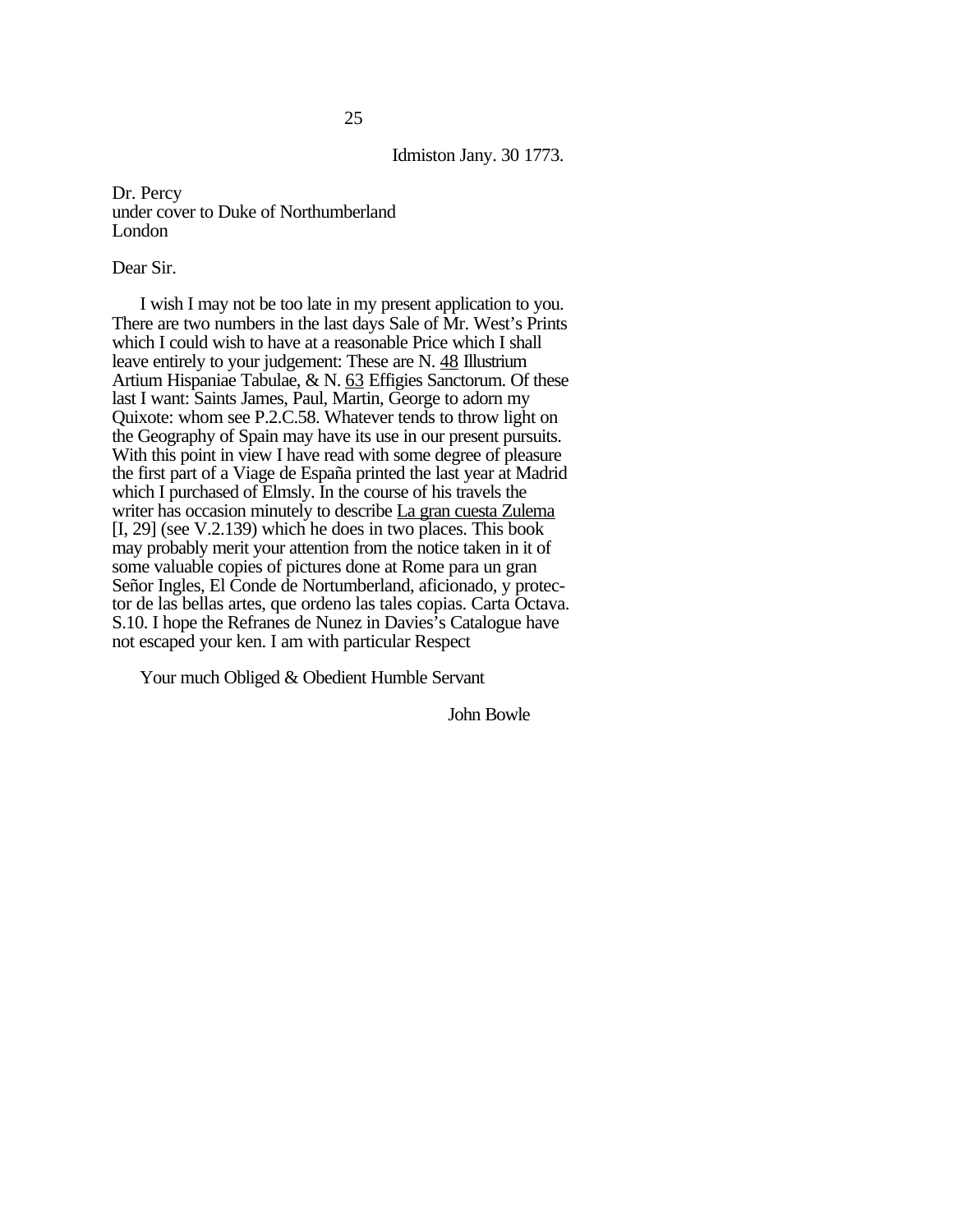# Northumberland House, Feb. 8 1773.

Dear Sir,

I am sorry to inform you that your Commissions came too late: I happened to be from home when your Letter arrived so that it did not reach my hands till the Auction was over. I am now going into the Country till next Saturday & hope to find at my return Tirante el blanco safely arrived in Town: I write in the greatest haste: but am with the greatest Regard

Dear Sir

Your very faithful Sirvt.

Tho. Percy.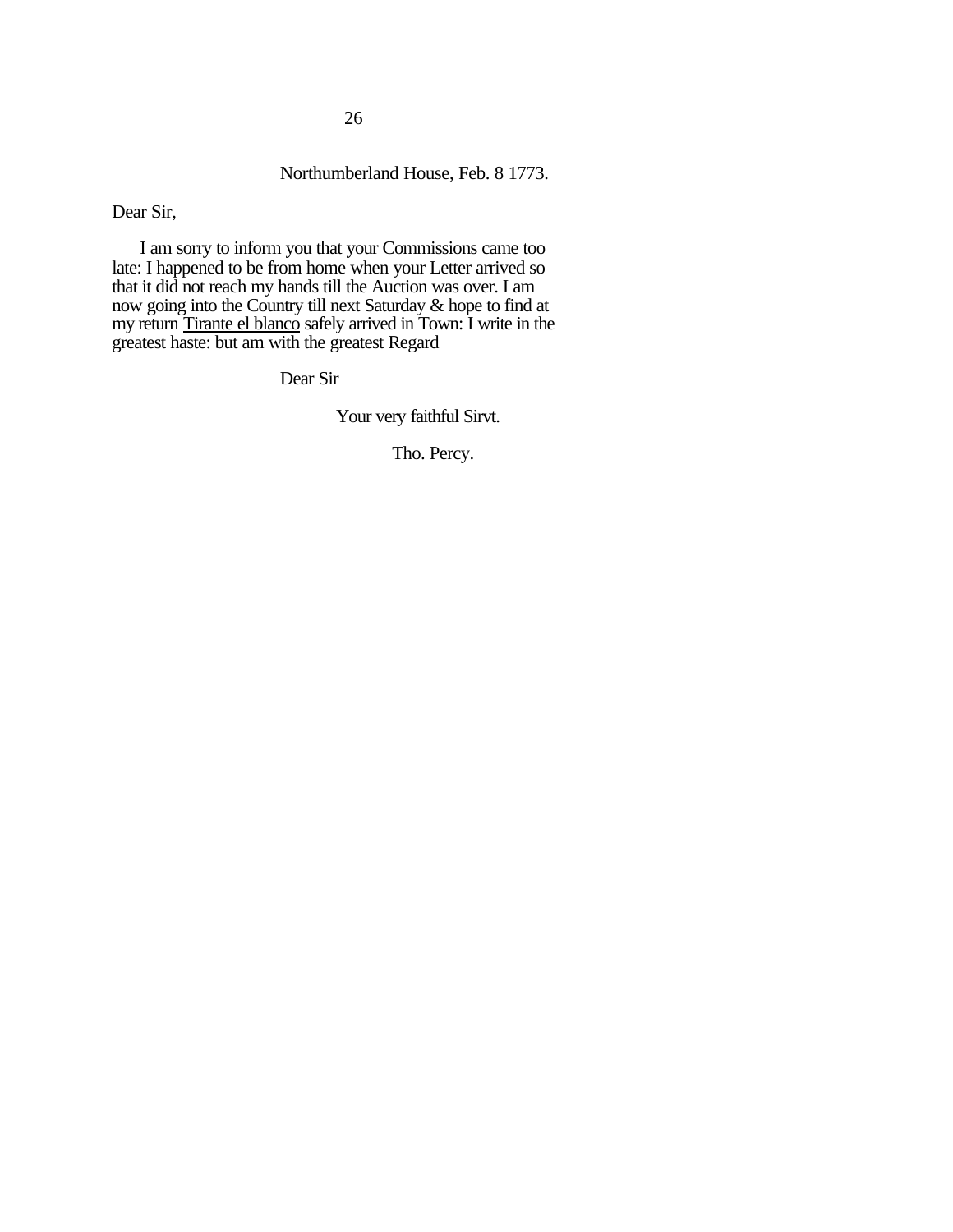Idmiston. Febry. 23. 1773.

To the same. as per last.

Dear Sir.

I now sit down in good earnest to do what I have long desired, & that is the answer to that part of your letter respecting the Origin of Blank Verse among the Italians. […]

No Original Spanish Poet of this sort occurrs: only two Translators present themselves: The former El Secretario Gonçalo Perez the Father of the Unfortunate Antonio in his Ulyxea de Homero, traduzida de Griego en lengua Castellana, en Anvers. 1556. 8.vo. His lines are generally twelve or thirteen feet. The other is Francisco de Aldana who traduxo en verso suelto las Epistolas de Ovidio. See the Vida de Cervantes, S. 115. But it does not appear that they were ever printed. Tis plain both these took the hint of it from the Antients. I hope long ere this Tirante is safe arrived, as I put him into the hands of a trusty Friend. I am, with great respect,

Your most obedient Humble Servant,

John Bowle

P.S. […]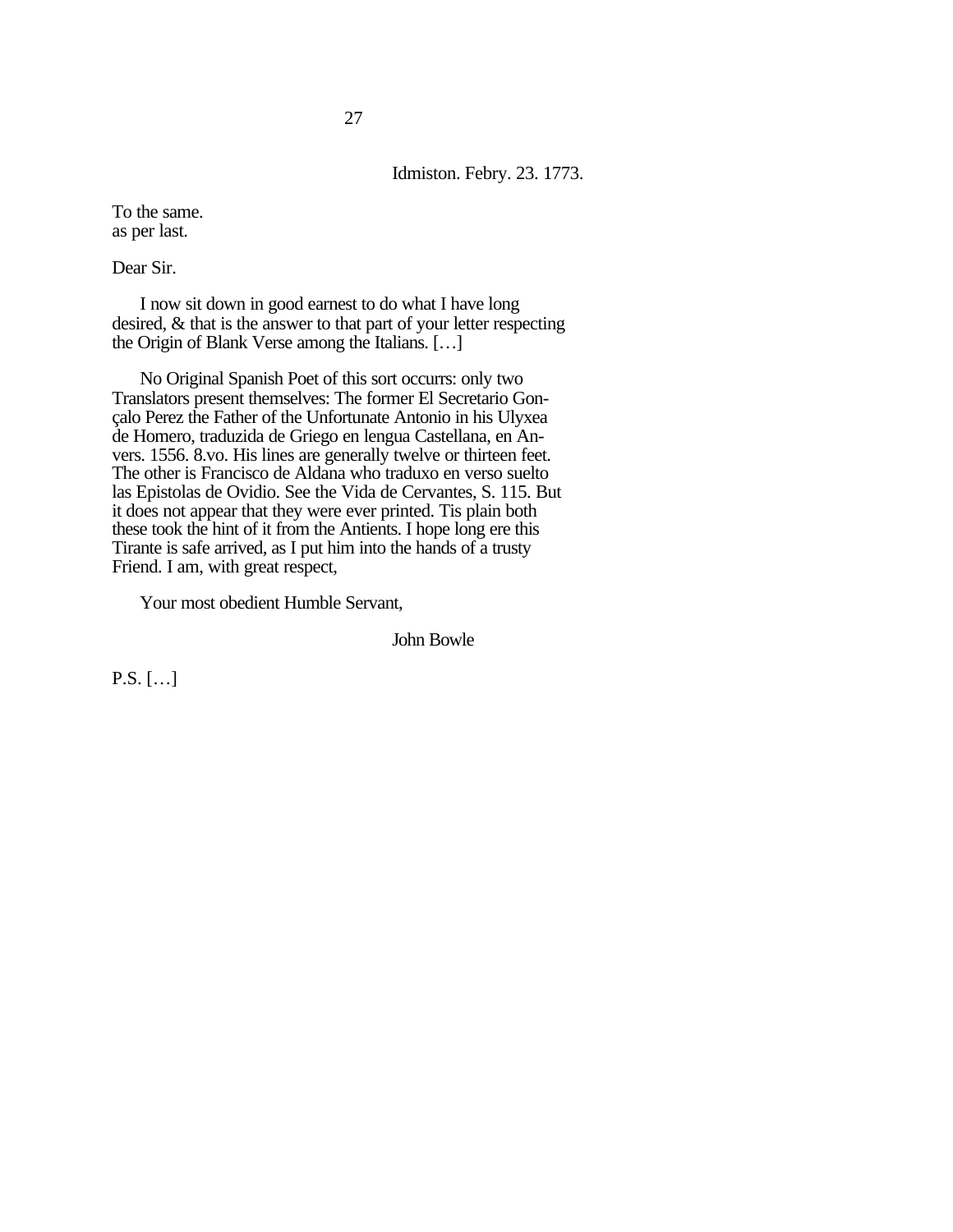## Northumberland House, March 24. 1774.

Dear Sir,

I cannot resist the pleasure of letting you know, that I have procured the use of an Old Spanish Romance for you, wch. is among those mentioned in Don Quixote's Library, but which I never could get sight of before: —It is the Hist. of Olivante de Laura, lent me by a Friend, with full permission to let you have the thorough Perusal of it. Let me know how & when I shall send it you: or if you are coming soon to town, perhaps it may be as well to keep it for you to carry back with you. I am, Dear Sir

### Your very faithful Servant

### Tho. Percy

PS I believe I can only be indulged in the loan of it for you, for about 2 Months, but this will be fully sufficient for you to give it a thorough Perusal. —Inclosed I send you Proposals for a new (catch-penny) Version of Don Quixote. It only shows one thing, viz. that the Public is constantly awake to every new proposal relating to our favourite Author: which is encouragemt. to hope that we may make some effort ourselves, with advantage. [The version of *Don Quixote* is that of Charles Wilmot; the advertisement has been reproduced in *Journal of Hispanic Philology*, 9 (1985, publ. 1986), 184-85.]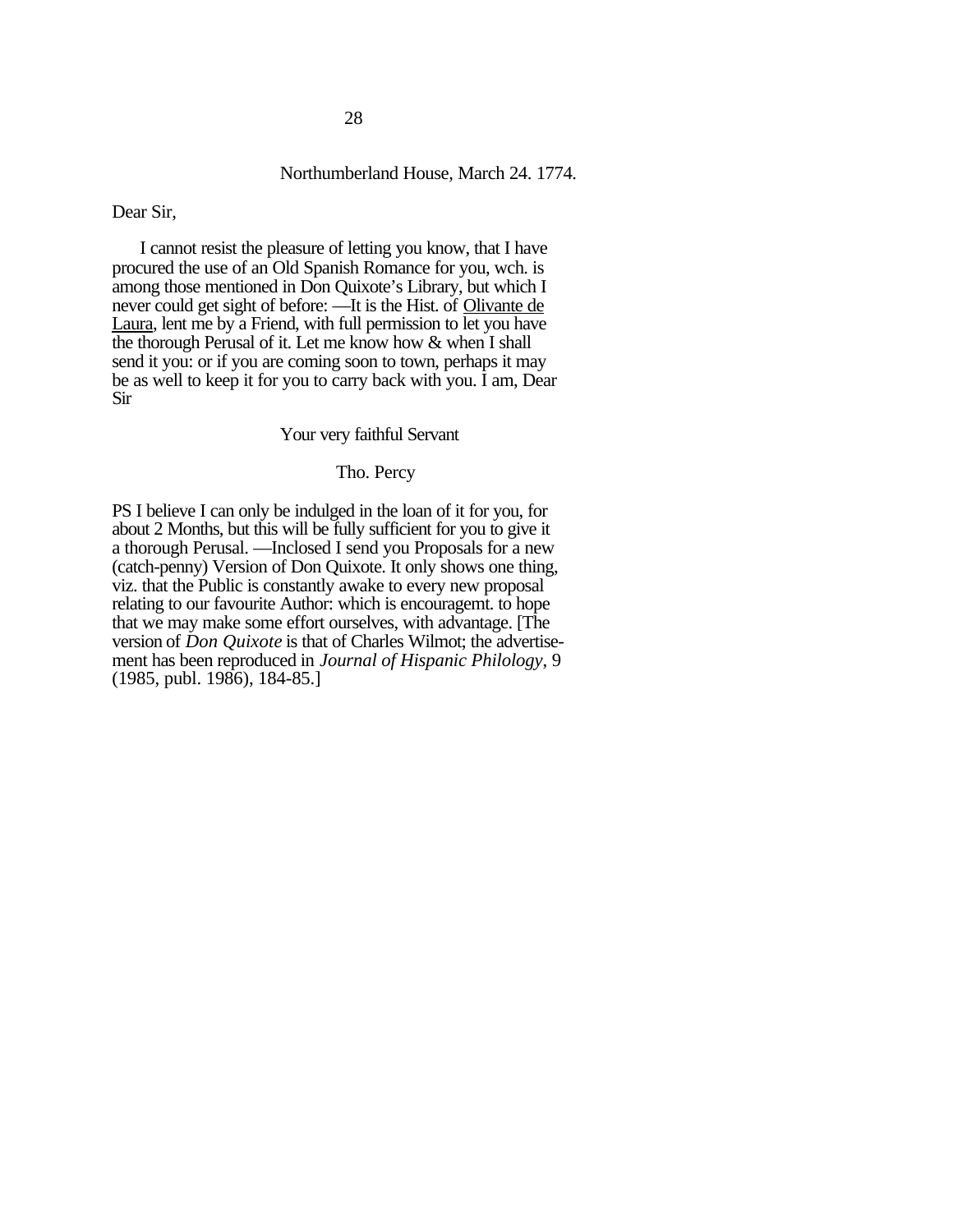Idmiston. March. 31. 1774.

To Dr. Percy. Under Cover Duke Northumberland Lond.

Dear Sir.

I am highly pleased with the prospect of perusing any Book that promises to illustrate our Favourite Author. Olivante is I presume a bulky Gentleman, I know not how else to account for the expression of <u>Este Tonel</u>, which is applied to him  $[I, 6]$ ; he is onely once more mentioned & that is in the 20th C.P.1. It was not till after I had taken my leave of you when last in Town that I purchased the Diccionario de Madrid: This great work has furnished numerous Illustrations of the Text, which, without it, would to me have remained unintelligible. I will instance one, & that is P.2. C.3 Refran de paja, y de heno &c. el pancho lleno: which seems to indicate a charge of writing for bread. After frequent Perusals of the Refranes de Nuñez I have never been able to find this, & several others, among them, as was doubtless his own case, when the Dutchess said that Sancho's were more in Number than those of the Comendador Griego. C. 34. The Solitary Satisfaction of the Philosophers EUPHKA is sometimes my case, particularly in any new discovery as lately happend in that of Benengelis exclamation on aquel gran Poeta Cordoves ib. ib. p. 92 [II, 44]. This was Juan de Mena in his coplas. I cannot give over all thoughts of a Classical Edition of this great work, & should reluctantly make publick in a Translation what the Author perused in the Originals, which should be pointed out.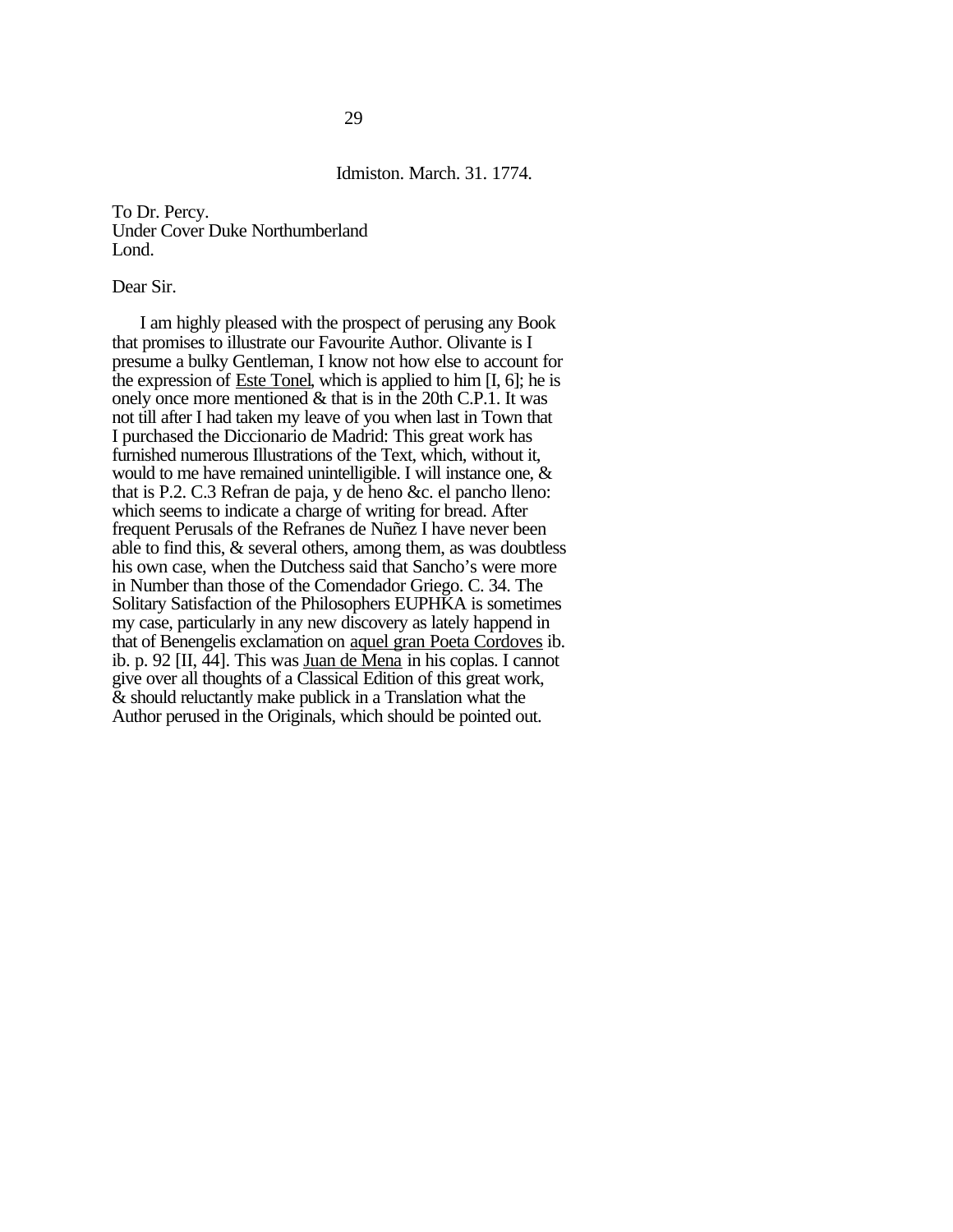The particulars respecting Brinelo, & his stealing Sacripante's Horse are to be met with in Boiardo & Ariosto; I think I mentioned to you in a former Letter [No. 22] the omission of this remarkable circumstance both in Berni & the Espejo de Cavallerias. Be mine the merit hereafter to avail myself of the past drudgery of my Indexes, & poner las anotaciones y acotaciones in consequence of them, & believe me this has been frequently work enough; Be it yours in due time to give him an English Dress: Nor ought a Genius less than his that writ,

Attempt Translation; for Transplanted wit

All the Defects of Air & Soil doth share. How unequal to this Task must (the seemingly Pseudonymous) Wilmot be, who ascribes to the Divine Original Ludicrous Dialogues &c & Drollery, instead of what every where occurs Grave & Serious Irony, which by an Art peculiar to himself The Author has made the Vehicle of Morality & useful Instruction for the Conduct of Life. I shall be egregiously disappointed if I do not see you before St. George's day, when I intend to return all your Books. Perceforest will afford but little for our purpose. One would think Arthurs Metamorphosis into a Crow should be to be met with in Geffrey of Monmouth 'tis worthy of him, but whether it be so or not will be then ascertained when I see the book, which I have never yet. As I hope soon to have the pleasure of a Conversation with you I shall for the present put a stop to my pen by assuring you that I remain

Your much obliged & Obedient Humble Servant

John Bowle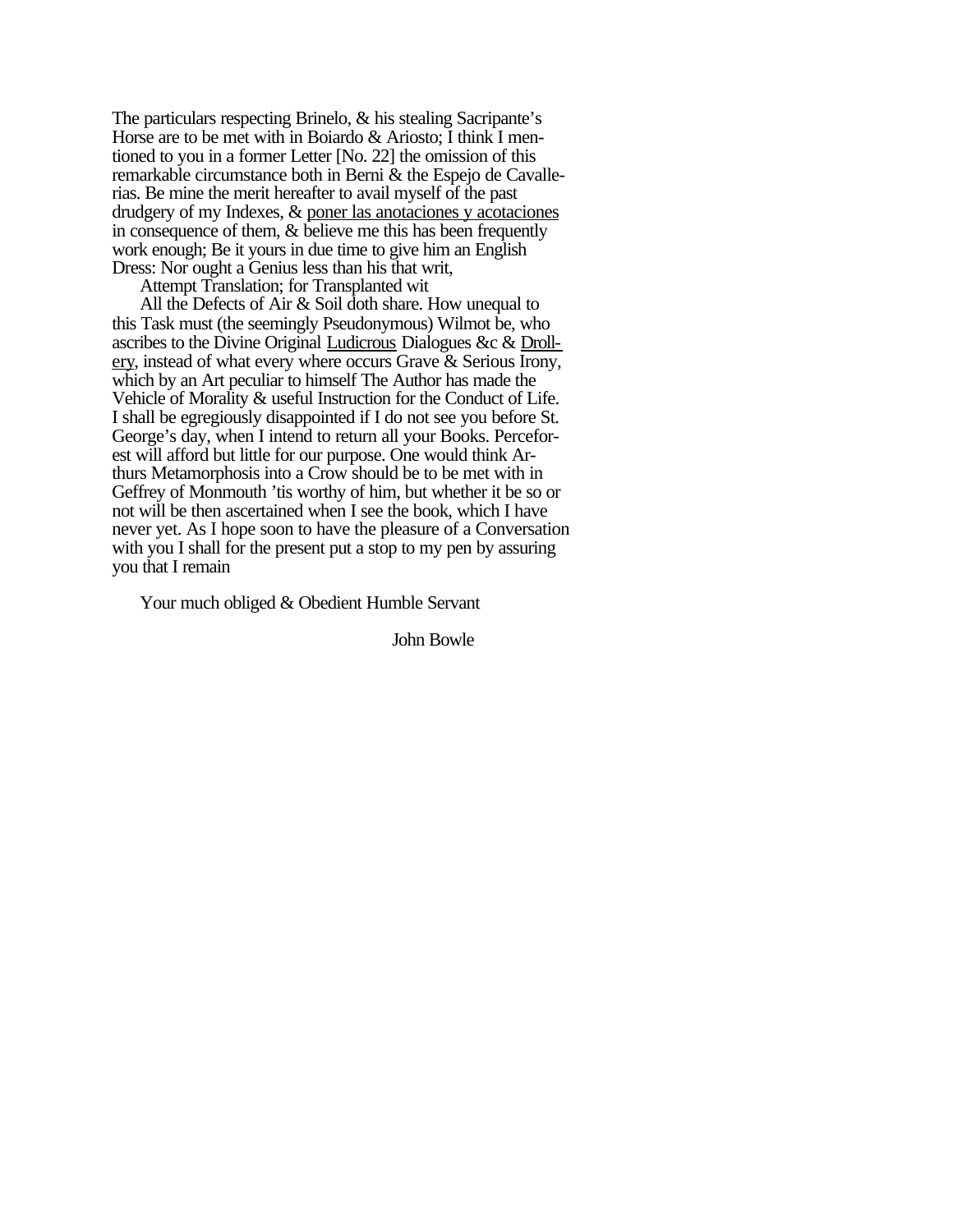Idmiston Febry. 11. 1775.

Dr. Percy. under Cover to Duke of Northumberland London

## Dear Sir.

After the long suspension of that Correspondence which was ever highly pleasing to me in my solitude, I take the liberty to renew it by acquainting you with what I have been doing, & also to ask the favour of you to execute a few [s]mall commissions for me at Dr Askews sale. The work which has been so long in my thoughts, was every material wished for it at hand, which is very far from being the case, must necessarily be the result of time. Repeated readings are necessary: This occurred from a Late Instance in looking into Boiardo, where I found him mentioning Rinaldo's stealing a Mahomet from Marsilio, & which eluded my former ken:

Sotto la tregua del Re Carlo Mano, Rubasti al Re Marsilio il suo Macone Orl. Innamor. L. 1 C. 28

#### St. 7

D.Q. C.1. But there is no penance, no drudgery here, rather new pleasure in the reperusal of this fine Poet. This past summer I have read over several of his countrymen with particular attention to Cervantes, & have the satisfaction of having very frequently traced out his allusions to them. I have gone thro the dry desert of the many thousand lines of the Morgante Maggiore of Pulci, &, fortifyd with a proper share of Patience have traversed the less fertile & more ungrateful soil of Alamanni in his Gyrone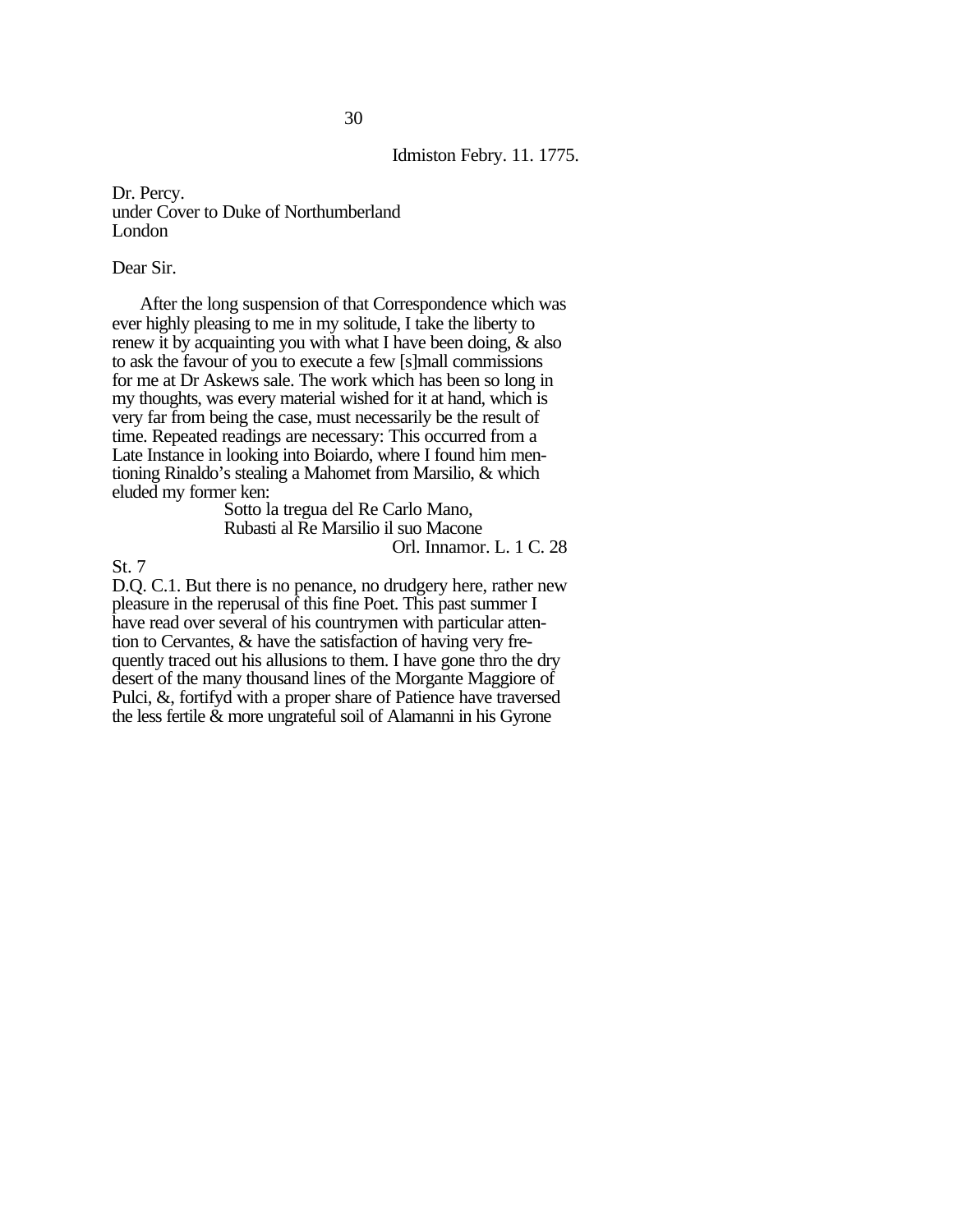il Cortese: In both I have discoverd that Cervantes went this road before me. If some less pleasing, some disgusting objects present themselves in the two ample atonement for their defects was made to me in the bright scenes, & charming prospects which are at every proper Interval dispersed by that fanciful Painter Il Divino Ariosto. As he three times expressly names him, so there are frequent direct allusions to his Orlando. —The Tesoro Militar de Cavalleria, por D. Joseph Micheli Marquez. Madrid 1642 Fol. after more than six years quest is at length come to my hands, & has abundantly answered my expectations. Tho he is considerably later in time than Cervantes, many Historical passages in this book throw great light on him. Monsieur de S. Palaye though a valuable writer is not I think calculated for Spain. En cada tierra su uso is a just proverb & particularly so when applied to Chivalry. One thing is observable in common that every species of Knighthood participates of the Andante—What is our Kings laying his sword on the Cavallero Novel's shoulder but the Espaldarazo of the Ventero on Quixote [I, 3]? But there is not a circumstance there that may not be confronted with similar instances in the Spanish Historians. Espero mediante V. M. en buen ora ser el huesped de los tres famosos Cavalleros Bernardo del Carpio, el de la Cruz, y Olivante. Ellos tendrán un buen acogimiento conmigo a pesar del fuego del Ama. I coud wish it may be convenient for you to inspect the numbers at Baker's which I have selected, & either purchase them yourself or leave my commission with him as will be most agreeable. I intend God willing to be in town some time next month, & shall have an opportunity of remitting him the money by the beginning of it when I know the event. Nos 688, & 695 will I make no doubt have their use in my searches,  $\&$  if on viewing them you think I am too low go a step or two higher. I heartily congratulate you on the honours conferred on your noble family in the late Elections, to which I am much mistaken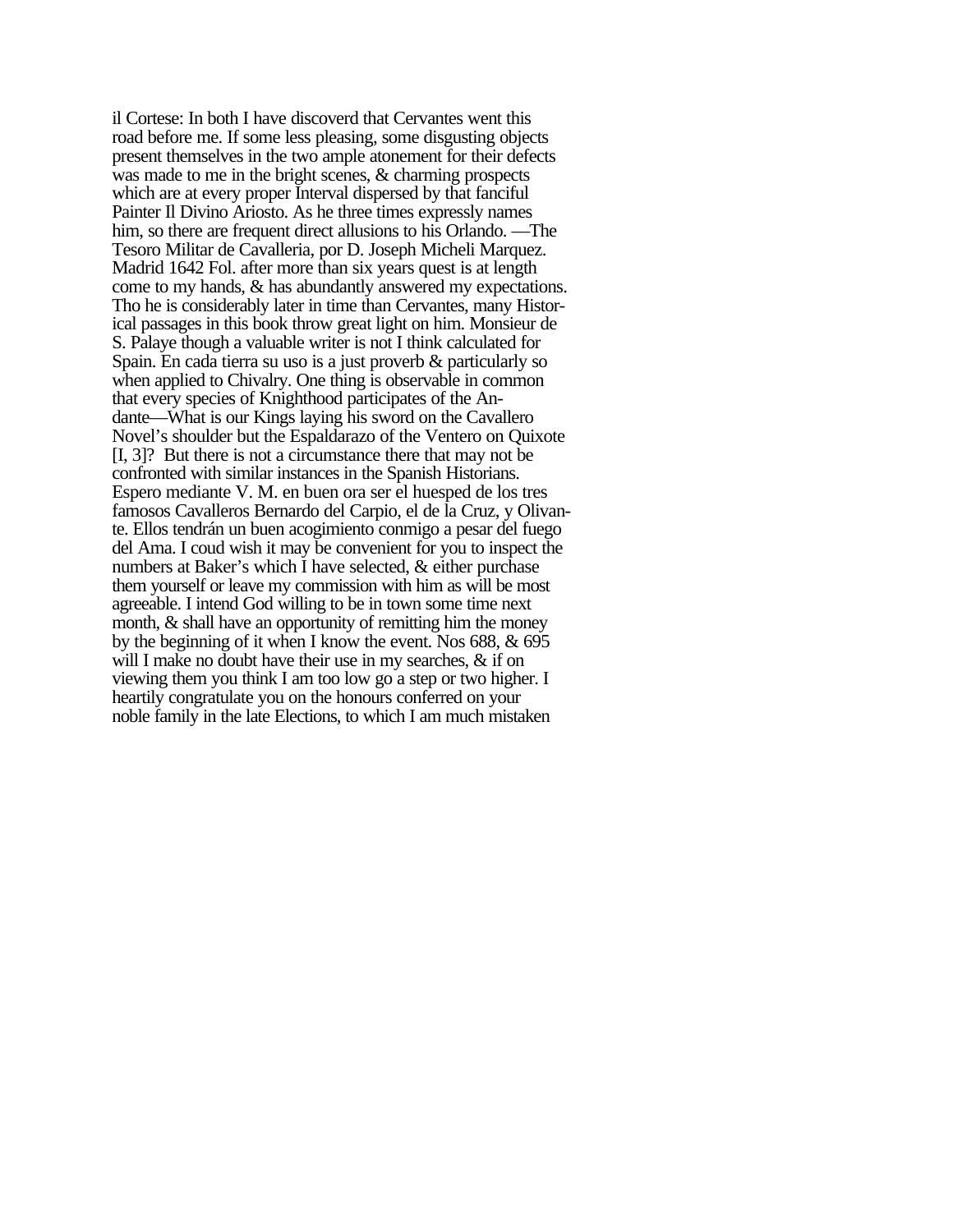if you have not essentially contributed, as I think I discovered your Pen in one advertisement at least: & with my best wishes & thanks to you for your past favours remain

Your much obliged & Obedient Humble Servant

## John Bowle

Dr. Askews Sale at Bakers Rev. Bowle wishes to possess:

| 474 Casas, (Barth: de las) |             |                                                         |
|----------------------------|-------------|---------------------------------------------------------|
| 493 Morga (Ant: de)        |             | $1 - 11 - 6$                                            |
| 688 Caro (Rodrigo)         |             | $0 - 12 - -$                                            |
| 695 Marmol (Luys de)       | $1 - 1 - 0$ | Mine $1--2-0$                                           |
| 792 Teixera (Pedro)        | $0 - 9 - 6$ | Mine $0--2-0$                                           |
|                            |             | $--3--$ Sold for $2--6-0$<br>$- - 4 - -$<br>$- - 7 - 6$ |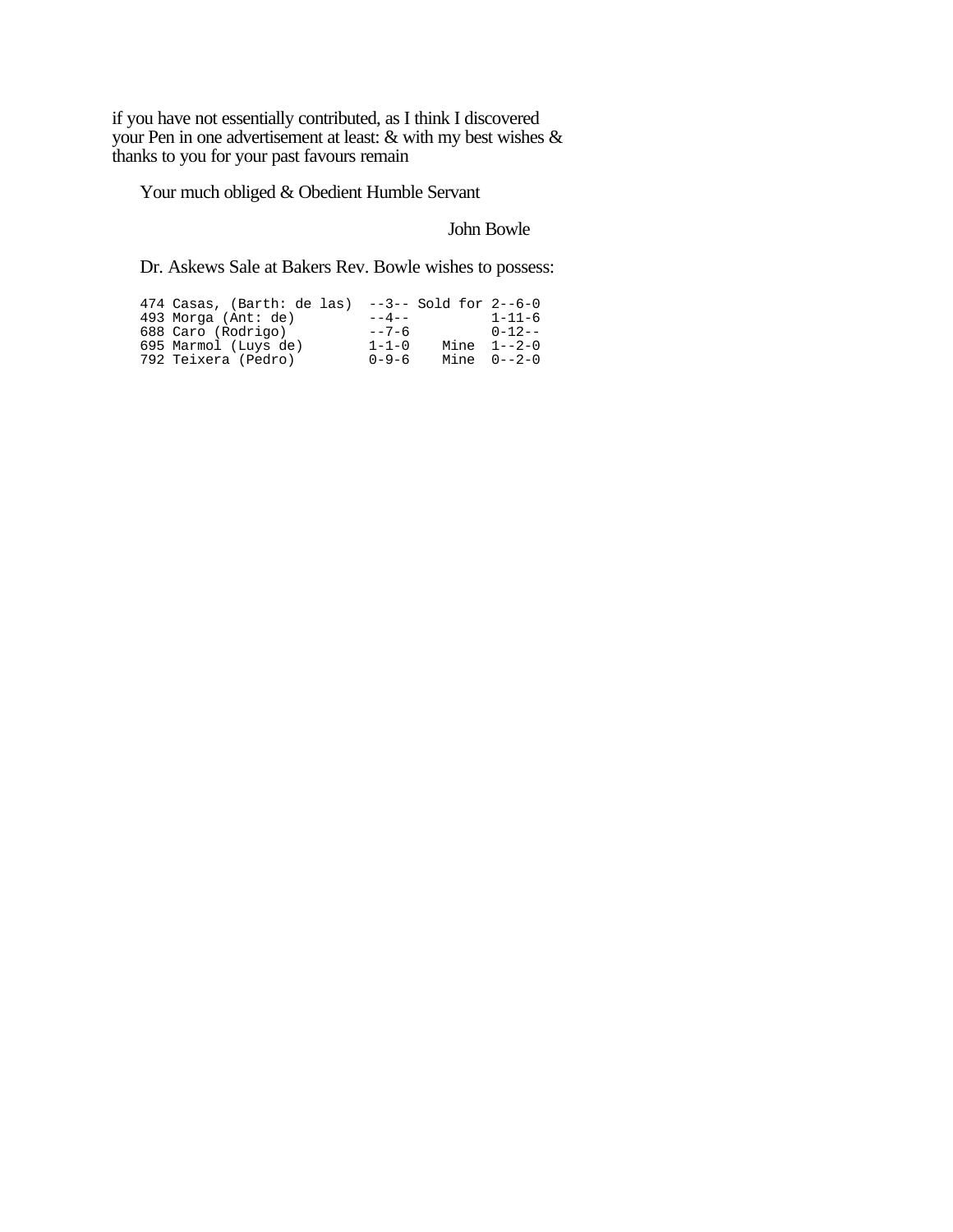### Northumberland House, Feb. 15. 1775

Dear Sir,

I recd. your obliging Letter of the 11th. Inst. and lost no time in examining the Articles you pointed out in Dr. Askew's sale: I did not think, upon Inspection, that Nos. 474, 493, 792, deserved intrinsically more than you had marked them at, and therefore I have let your Prices stand: but Nos. 688, & 695, which seemed to be more for your purpose  $\&$  were besides in very fair condition, I have ventured to mark a little higher, as you desired me, viz. 688 at 10:6 695, 1:11:6. —Thus altered, I have given in your Commission to Baker in my own Name  $\&$ hope all, or most of the Articles will fall to you. —No. 493 tho' of little intrinsic value, may possibly fetch a good price among the curious researchers into the Hist. of printing because this was produced from the Press in Mexico, & has a particular Memorandum of Dr. Askew's on that Subject; but it seems to have little other merit, so I did not add to the price you had affixed. —Be assured, it gives me very great pleasure both now & at all times to execute any commands for you: and I really wish I could have attended the Auction myself to have bid for you: but alas! I am prevented not only by interruptions of various kinds, but by a swelling I have got in one of my legs in consequence of an ugly bruise recd. 3 months ago by a fall, which confines me very much to my Chamber.

I am happy at all times to hear from you, & interest myself too much in the success of your reasearches, not to rejoice that your Studies among the Italian Poets have turned out so profit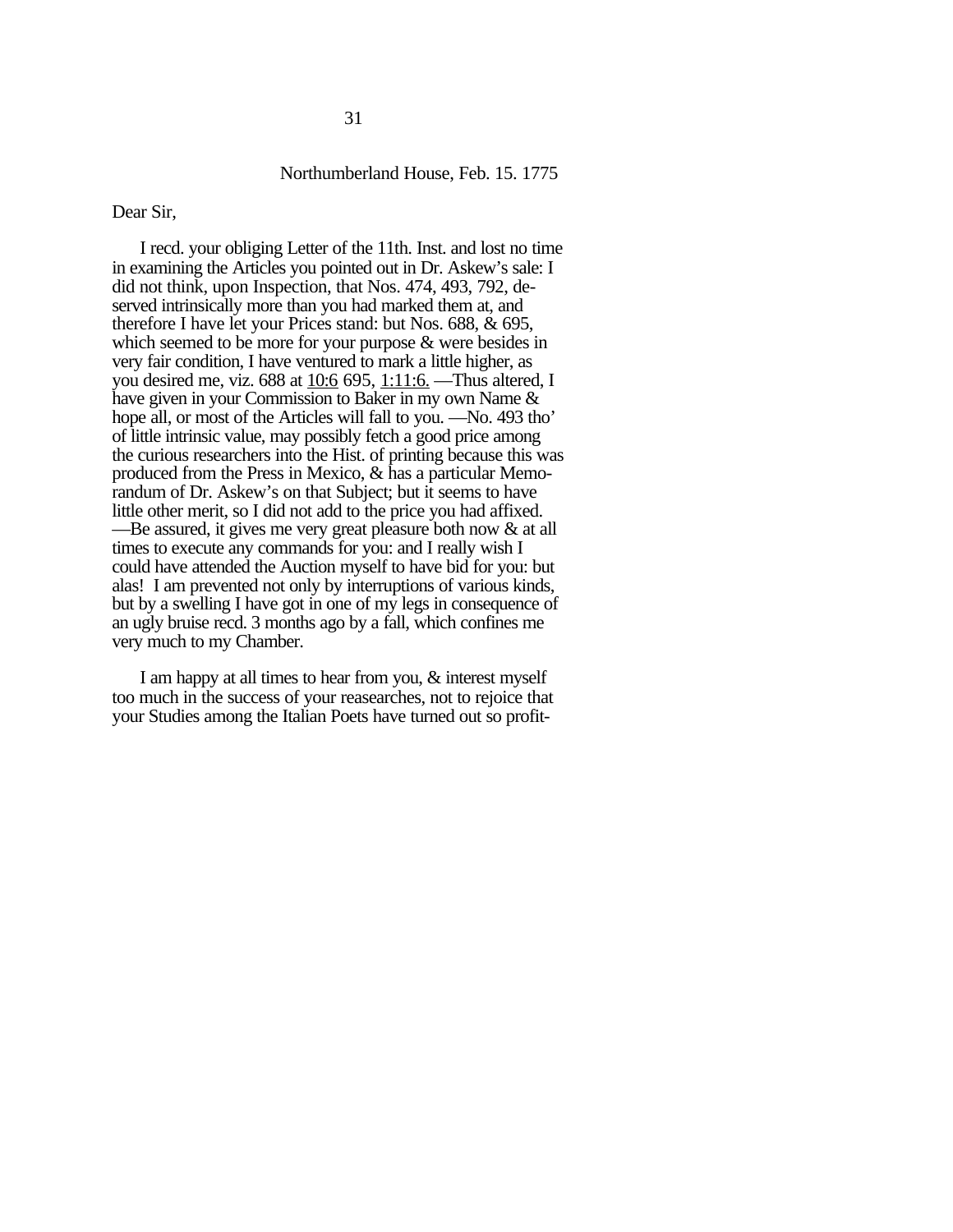able. I hope you will soon come to town & allow us to enjoy your Company here a little longer, than in former years that you may be able during your residence in town to run over "El Cavallero de la Cruz" —Bernardo del Carpio, —Las Lagrimas de Angelica; and El Cancionero de Madonada [sic; López Maldonado], the four scarce books lent me by Mr. [Thomas] Crofts, & which (as he is absent from England) I am not at liberty to let go out of the Metropolis: —But as for Don Olivante de Laura, which is my own property, he shall accompany you to Idmerston, when you go back.

The 4 above-mentioned you will soon run thro', & then you will leave nil desiderandum on our favourite author. Believe me to be

Dear Sir

Your very faithful Servant

Thos. Percy.

PS Don't neglect to avail yourself of this opportunity of perusing Mr. Crofts's 4 Books, for fear at his return they should cease to be accessible.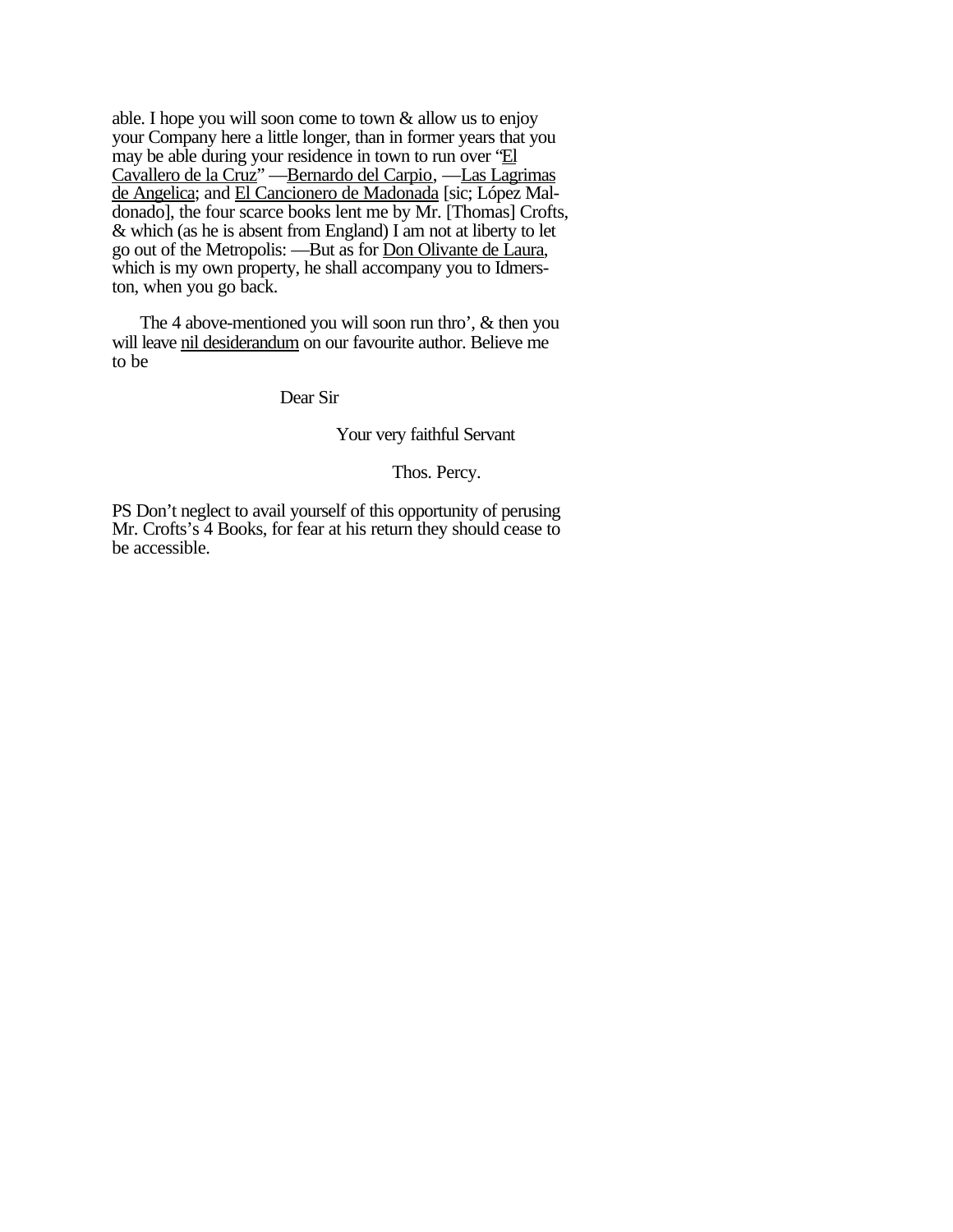# Northumbd. House. March 11. 1775

Dear Sir,

On Tuesday last the Sale of Dr. Askew's Books ended; when the amount of the Sale turned out to be about 4000 ll. which is 500 ll. at least more than the most sanguine expectation suggested. —Of the Commissions you intrusted to me, the two following Articles have been purchased for you. viz. —

|  |                                        | £s    |
|--|----------------------------------------|-------|
|  | No. 695, 3 vols. Descripcion de Africa | 1:2:0 |
|  | 792. Relaciones de P. Texeiro          | 0:2:0 |

They are both in fine condition  $\&$  in my opinion extremely cheap.  $-$ I shall reserve them till you come to Town  $\&$  shd. have given you notice of them sooner, cd. I have found your frank before wch. was mislaid. I am, very truely

My dear Sir

Your faithful Servant

Tho. Percy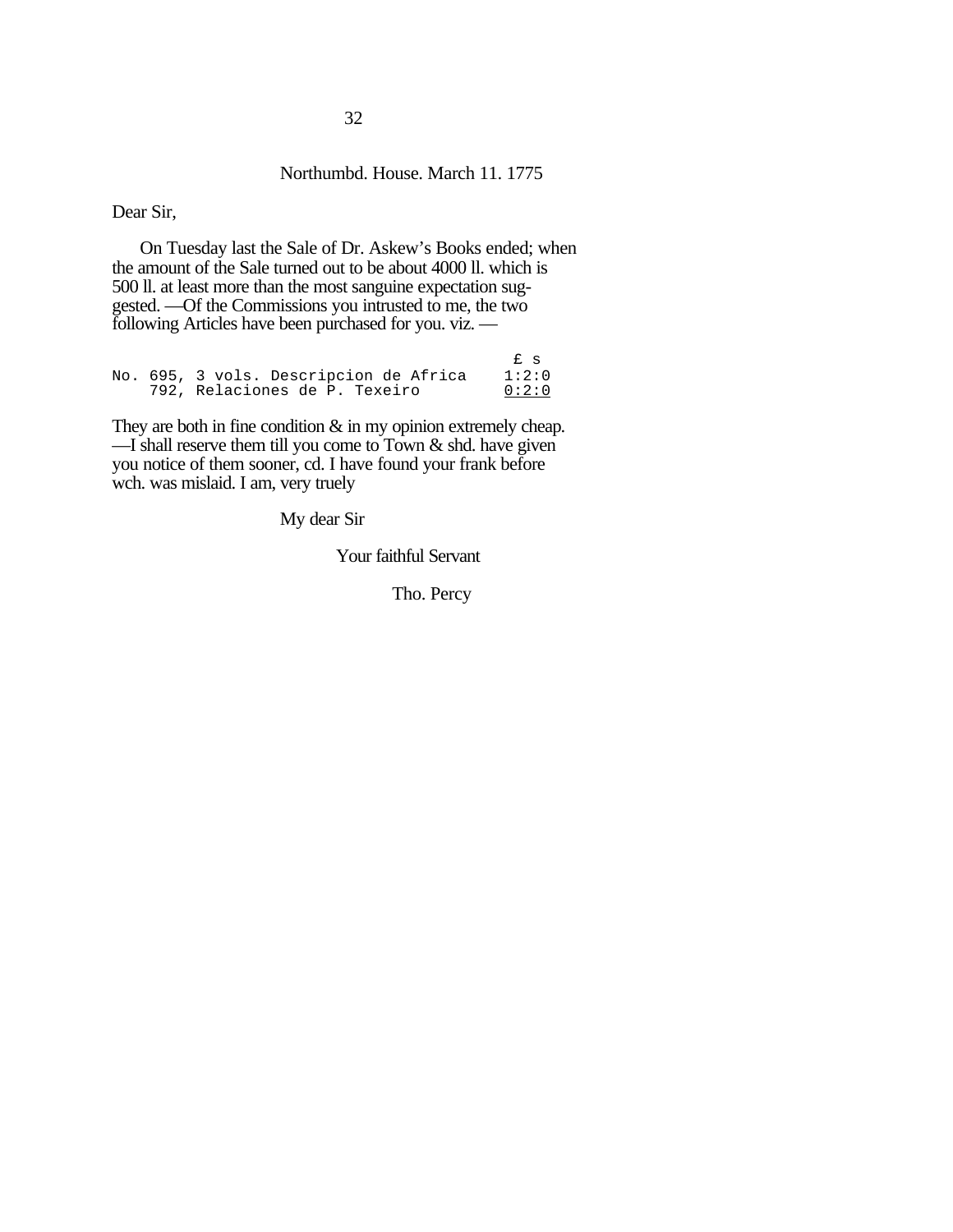### Idmiston. March 20. 1775.

To Ditto as the last

Dear Sir.

I am truly thankful for your kind attention to my commissions & am very glad they have turned out so well, tho I cannot but wish that Rodrigo Caro had fell to my lot: but paciencia y barajar: I must wait a little longer. Marmol, & Jaime Bleda whom you possess will I think afford abundant satisfaction for every enquiry respecting the Moors. I had no particular view to answer in the acquisition of any of the rest. & the missing of them was no disappointment. —My visit in town will be quite transitory in my way to Cambridge & Norfolk where I intend to pass a fortnight, & shall be so straitned in time that I cannot stop more than one night which will be the 28th when I hope to see you or early the next morn: I propose to leave all your Books with your Porter as I come along which will apprize you of my arrival: My future motions you will know better by word of mouth than by writing. I hope to find time to avail myself of the use of your four Books [see no. 31], particularly Bernardo del Carpio. He is five times named by Cervantes, & the only particular act of his is suffocating Orlando at the Battle of Roncesvalles; this he mentions thrice  $\overline{V}$ . 1 Lond. ed. p. 4, 264 V. 3 306 [I, 1; I, 26; II, 32]. Amidst the many very high prices I have no doubt from your account of the goodness of my bargain. For this & all other favours I remain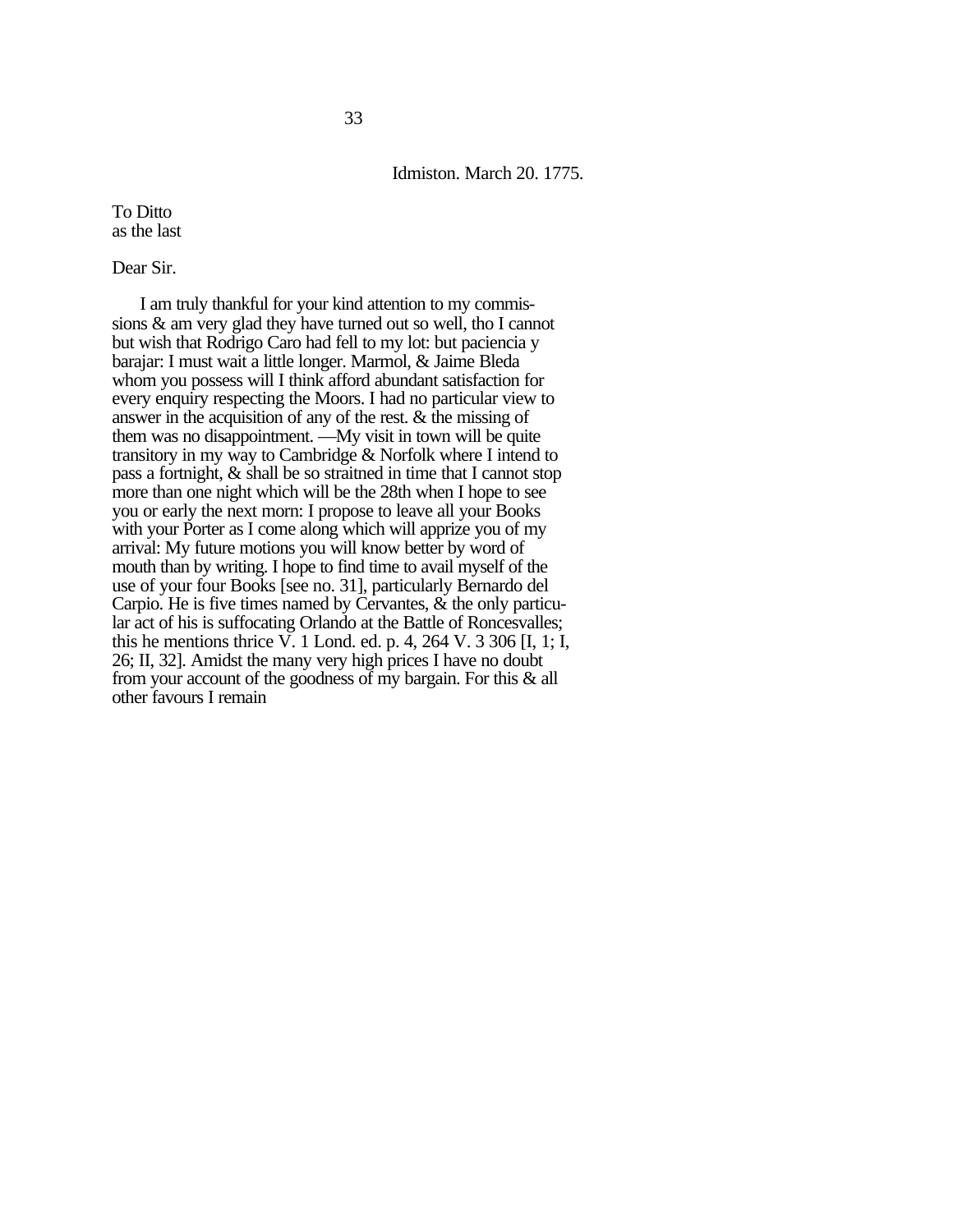Your ever obliged  $&$  most obedient humble Servant

# John Bowle

P.S. By mistake of the Post your Letter travelled to Ilminster Somerset which retarded my answer.

34

# Idmiston. May. 22. 1775.

Mr. B.'s Complements to Dr. Percy, & acquaints him, by means of his Friend Mr. Ives, that one of the Spanish Poets of prime note {see before p. 14 [i.e., letter to Percy of Feb. 23, 1773]} who used blank verse was the famous Garcilasso de la Vega; an instance of which is his Epistola A Boscan, in the Madrid edition of 1622. Fol. 49 & seq. He has an odd species of verse fol. 85 & seq. where the rhyme is uniformly in the middle of the line […]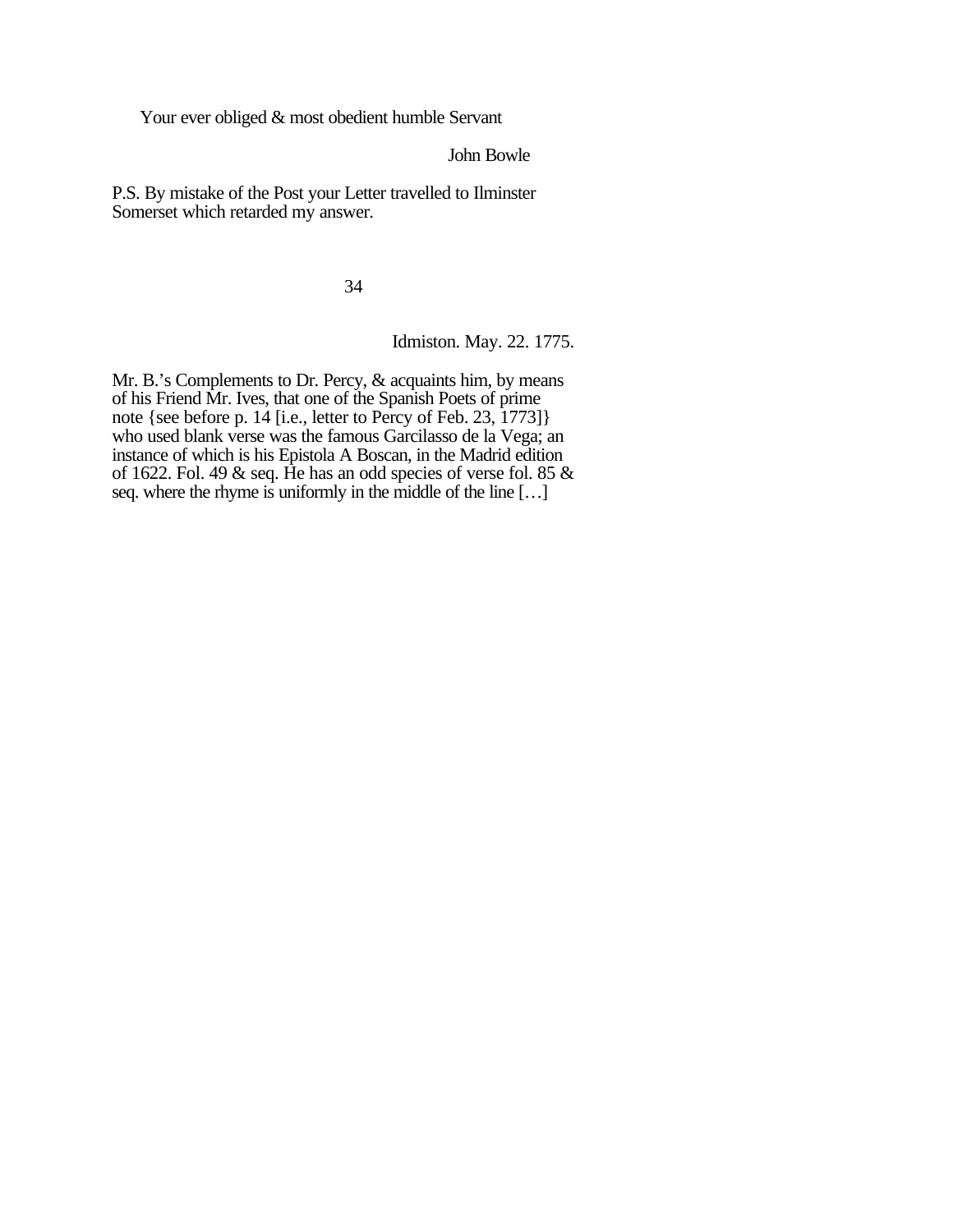Idmiston. March. 25. 1776.

Revd. Dr. Percy at Northumberland House.

Dear Sir.

I still with my usual perseverance prosecute my great undertaking, of which I send you a specimen,\* & hope in due time to complete the whole with tolerable success. To effect this, Good Luck threw into my hands a Book when I was last in Town to which I am more indebted for that knowledge which I think I have of the Spanish than to all others whatever. This Writer is Covarruvias. In him I possess a Tesoro della Lengua Castellana, o Española. I have not only occasionally consulted, but regularly went thro the whole of this Dictionary, & tho I was more than a month in my manuscript from it I have room to think much has escaped my Ken. From him I have learnt why Cervantes stiled the Knights Lady Dulcinea, & the meaning of her change into una villana de Sayago T.3.303 [II, 32]. While the great Dictionary [Autoridades] gives a meaning to words from Cervantes he gives us that sense which obtained in his time as they were Cotemporaries. I would not let Aldrete's Origen slip tho I bought it dear as I knew you wanted it. —I hope what I send will want no material change the rest I intend to bring with me next month. I am with great respect

Your most Obedient Humble Servant

John Bowle

\* First 24 pages of A Letter to him concerning a new Edition of Quixote. [Bowle's footnote]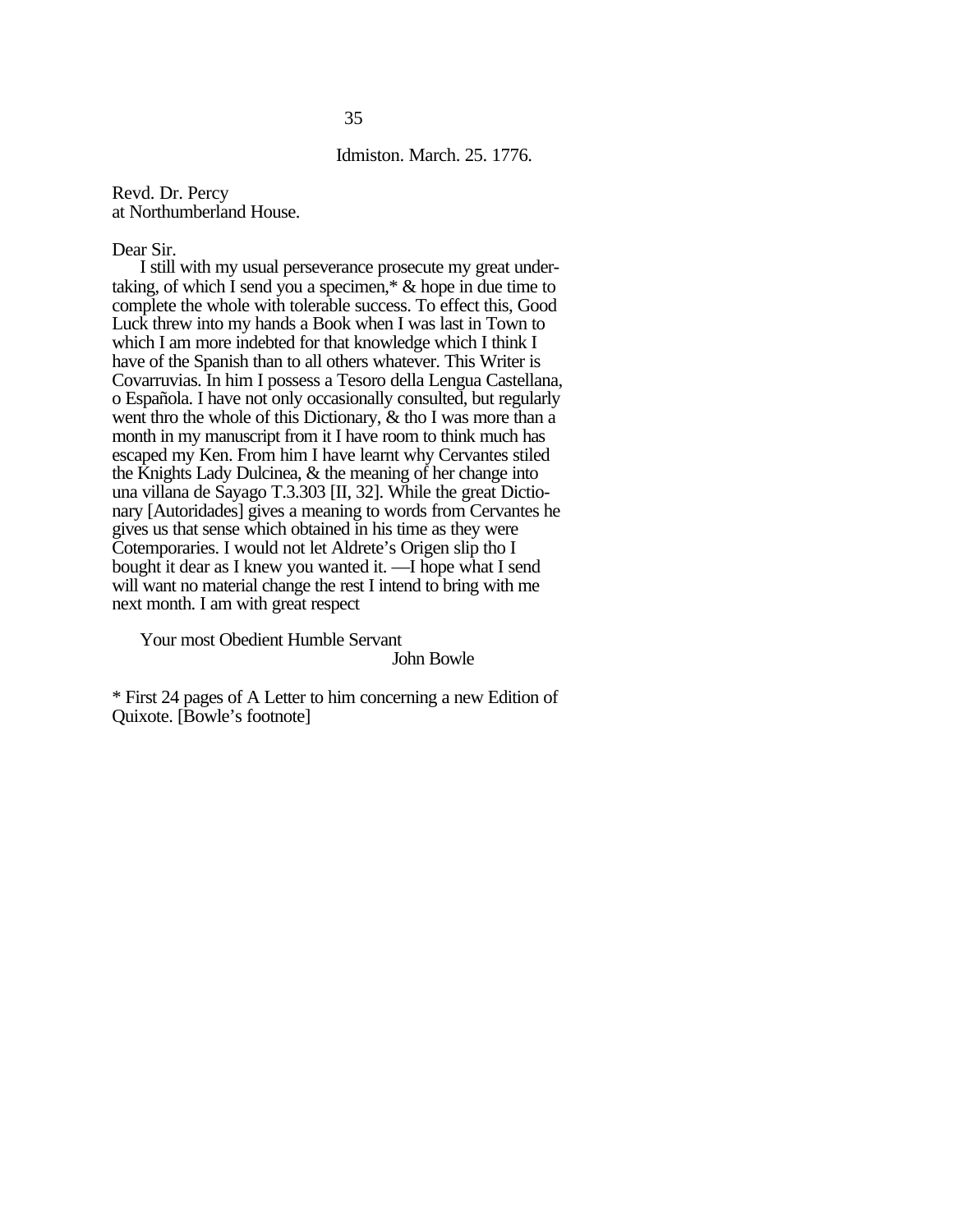[The next communication between the two, as can be seen from the subsequent letter of Percy, was Bowle's publication, whose title page will be transcribed in full: *A Letter to the Reverend Dr. Percy, concerning a new and Classical Edition of Historia del valeroso cavallero Don Quixote de la Mancha. To be illustrated by Annotations; and Extracts from the Historians, Poets, and Romances of Spain and Italy, and other Writers Ancient and Modern; with a Glossary, and Indexes. In which are occasionally interspersed Some Reflections on the Learning and Genius of the Author. With a Map of Spain, adapted to the History, and to every Translation of It. By the Reverend John Bowle, M.A.F.S.A.* The title page bears the following quotation: "Miguel de Cervantes mérite quelque distinction. S'il avoit eu l'honneur d'être un Ancien et que son Ouvrage eût été écrit en Grec ou seulement en Latin, il y a déjà long-temps qu'il aurait eu des Scholiastes et même des Commentateurs en forme. Avertissement à Tirant Le Blanc."

The Letter is much too long (fifty-six pages of text) to be reprinted here. It is intended as an announcement of Bowle's edition, to be published by subscription, and after arguing the need for "a classical edition," illustrates the type of annotation and indexing to be provided.]

[This text was reprinted in *Cervantes*, journal of the Cervantes Society of America, Vol. 21, No. 1, 2001. It may be found online at http://www2.h-net.msu.edu/~cervantes/csa/bcsas01.htm.]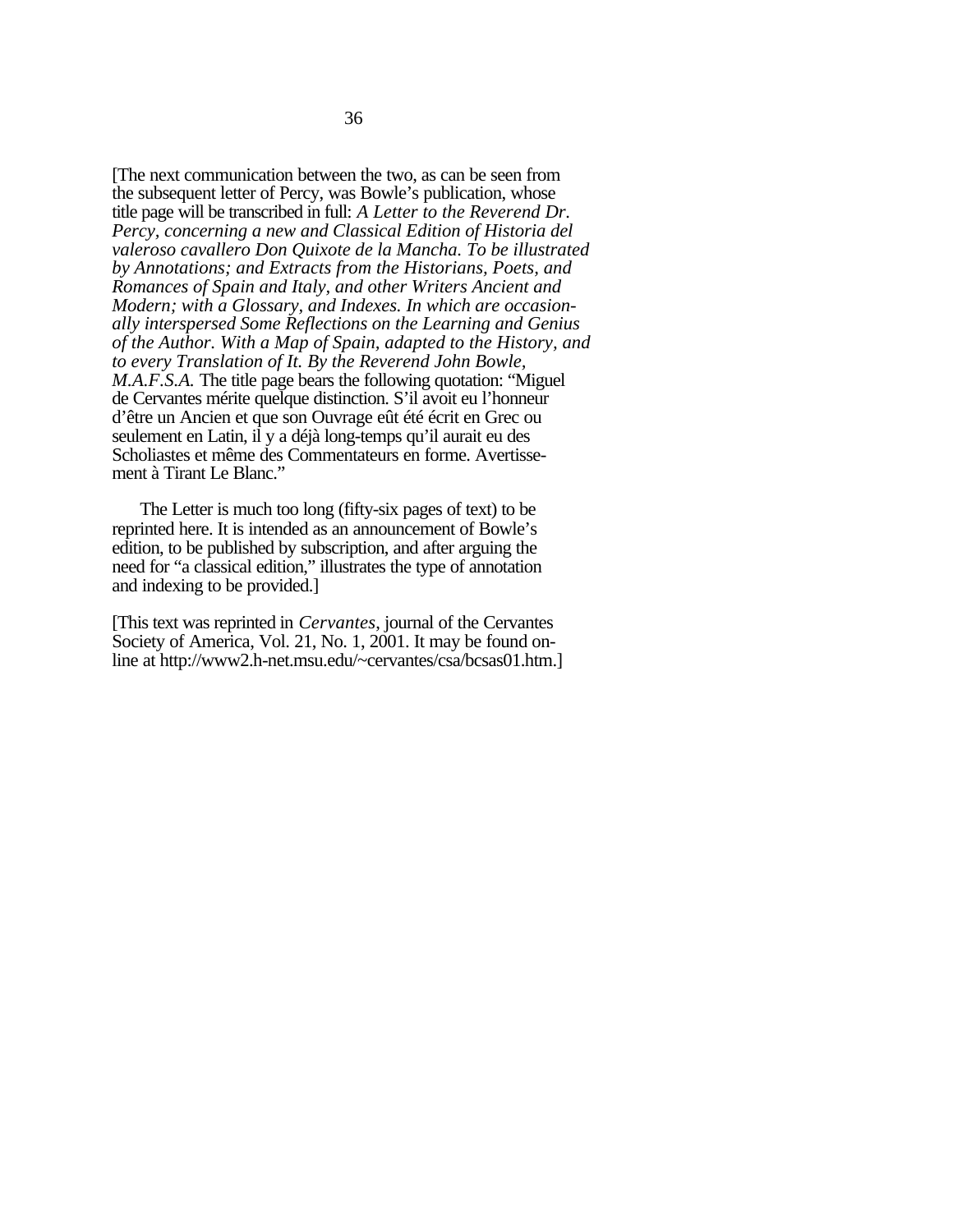### Easton Mauduit, Feb. 3d. 1777

Dear Sir,

I ought long since to have acknowledged the very kind influence of your Friendship and the great honour done me, in your late curious Publication: of wch. I have been favoured with two Copies; For the first, which was left for me at Northumberland House above a Month ago, (just as I was leaving town) I intended to have thanked you the moment I got into the Country, but my attention has been here wholly engrossed by an Accident of the same Melancholy Nature, as that which proved so afflicting to me in Town: Having performed the last Offices to the good Duchesses of Northumberland, I hastened down to my country benefice; when a like misfortune befell the family of the Earl of Sussex here, by the unexpected Death of his Lady. As I am under great obligations to this noble Family, who were my first Patrons; I was obliged to assist in preparing for and in performg. the last Solemn Duties to Lady Sussex, & have by this & other pressing Avocations been most exceedingly engaged: which I hope you will have the goodness to accept in excuse for a Silence, which would otherwise have been extremely blameable after receiving such flattering Marks of Respect & attention, as you have paid me by your late learned publication: of which Mr. White has lately sent me a second Copy. —I have read it over again with great eagerness & heartily wish the Public may be excited to demand such a Classical Edition of our favourite Author, as you have pointed out, & could so perfectly execute. What a pity it is, that Lord Granville is not still living, or that his Editor Pineda was not possessed of your immense fund of Castil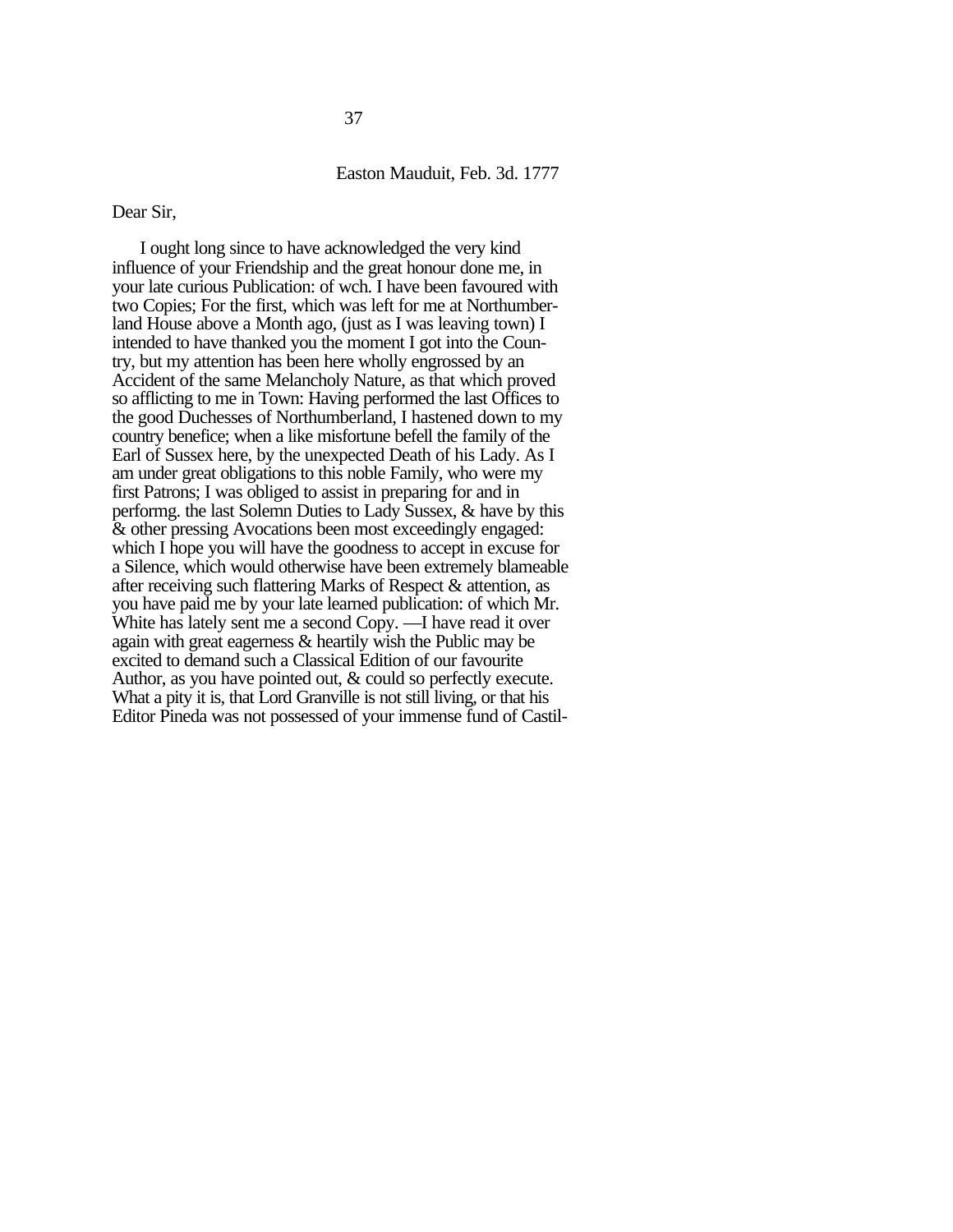lian Erudition, and indefatigable Diligence. I sincerely & ardently wish that your preliminary Performance which shows such an uncommon extent of Reading may meet with the general attention it deserves; but am much affraid, it will be Caviare to the Million; & that you must be content to gratify a Select Number of curious Readers, like myself who admire the excellent Cervantes & endeavour to relish him in his Original Language. Should my Fears in this respect, (which friendship for you excites) prove groundless, no one will more sincerely rejoice than,

Dear Sir

Your most obliged & very faithful Servant

Thos. Percy

PS A Letter may be inclosed to me under a Cover thus directed (till they take away the Privilege of Franking) only be careful to insert the P for Distinction To P The Earl of Sussex at Easton Mauduit near Castle Ashby in Northamptonshire

I hope to be in London next month, & to hear that your Publication is very well received by the best Judges.—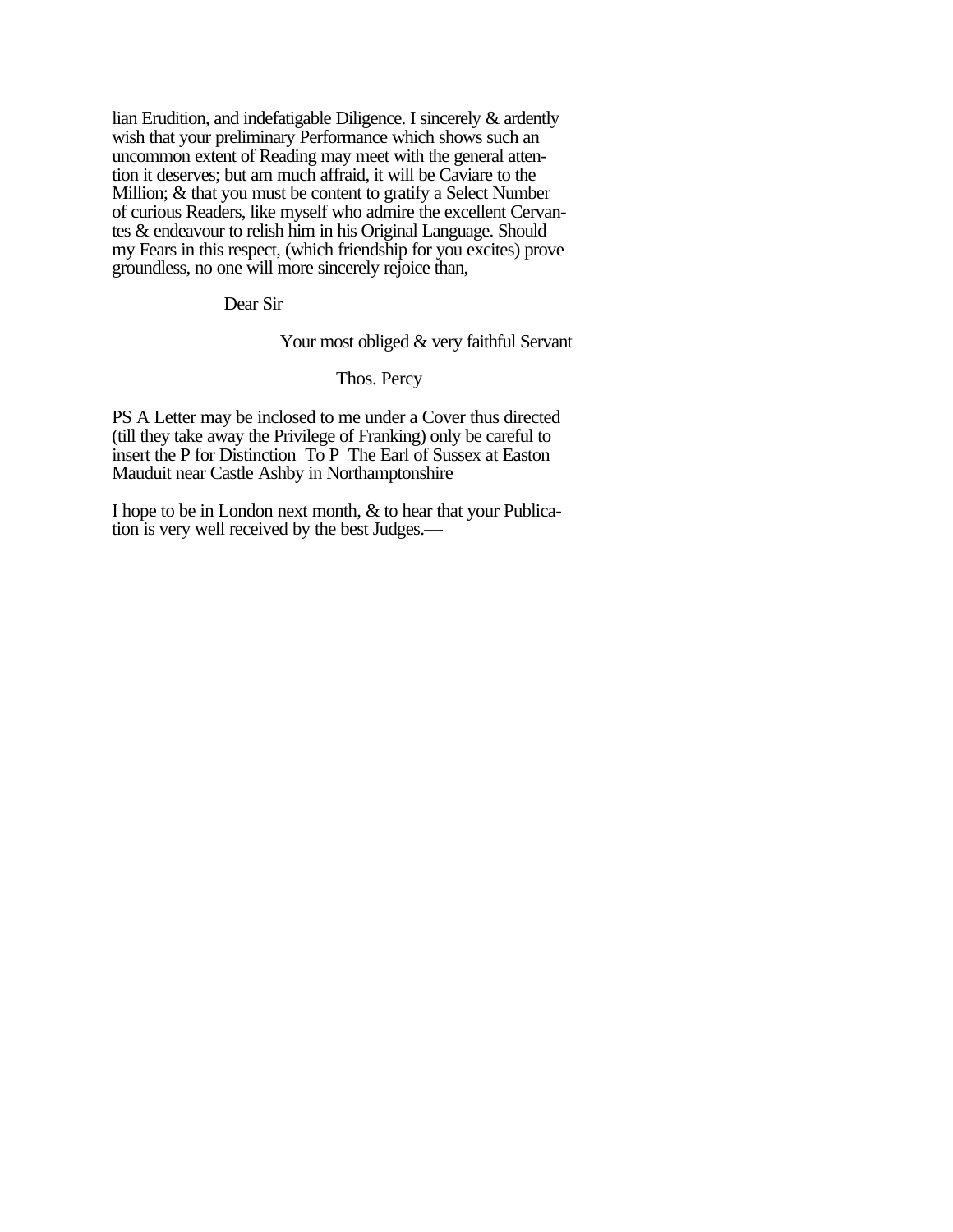Idmiston. Feb. 10. 1777.

Revd. Dr. Percy. under Cover - To the Earl of Sussex at Easton Mauduit near Castle Ashby Northampton Shire.

Dear Sir,

I had just been reviewing El Verdadero Historiador Turpin—che mai non mente in alcun loco, as Boiardo in one place expresses himself, or as he says in another—che mai non mente di ragione, when the arrival of your Letter broke in upon my reveries, & made me at once Sad & Happy— Sad from my Impatience, before I got half-through it,  $\&$  from my apprehensions that you had a nearer loss than two such valuable noble friends, Happy in hearing from you, receiving your good wishes, & my own hopes that I have advanced nothing that may disgrace either you or myself. I am by no means indifferent as to the event of my proposed scheme, & can have no doubt of success in the long run: but this must not be prosecuted without some present prospect: I have some promises, & am not without hopes of properly introducing it to the world. Mr Ventades the Spanish Consul has left a copy of the Letter with the Prince of Masserano, & they have assured me that every assistance in their power shall be chearfully given. I have by means of the former sent another to Madrid to Don Casimiro de Ortega whom I passed a day with in London, & hope to convey two or three to Lord Grantham by his Chaplain Rev. Waddilove: should my plan succeed, I have no doubt the work would be admissible into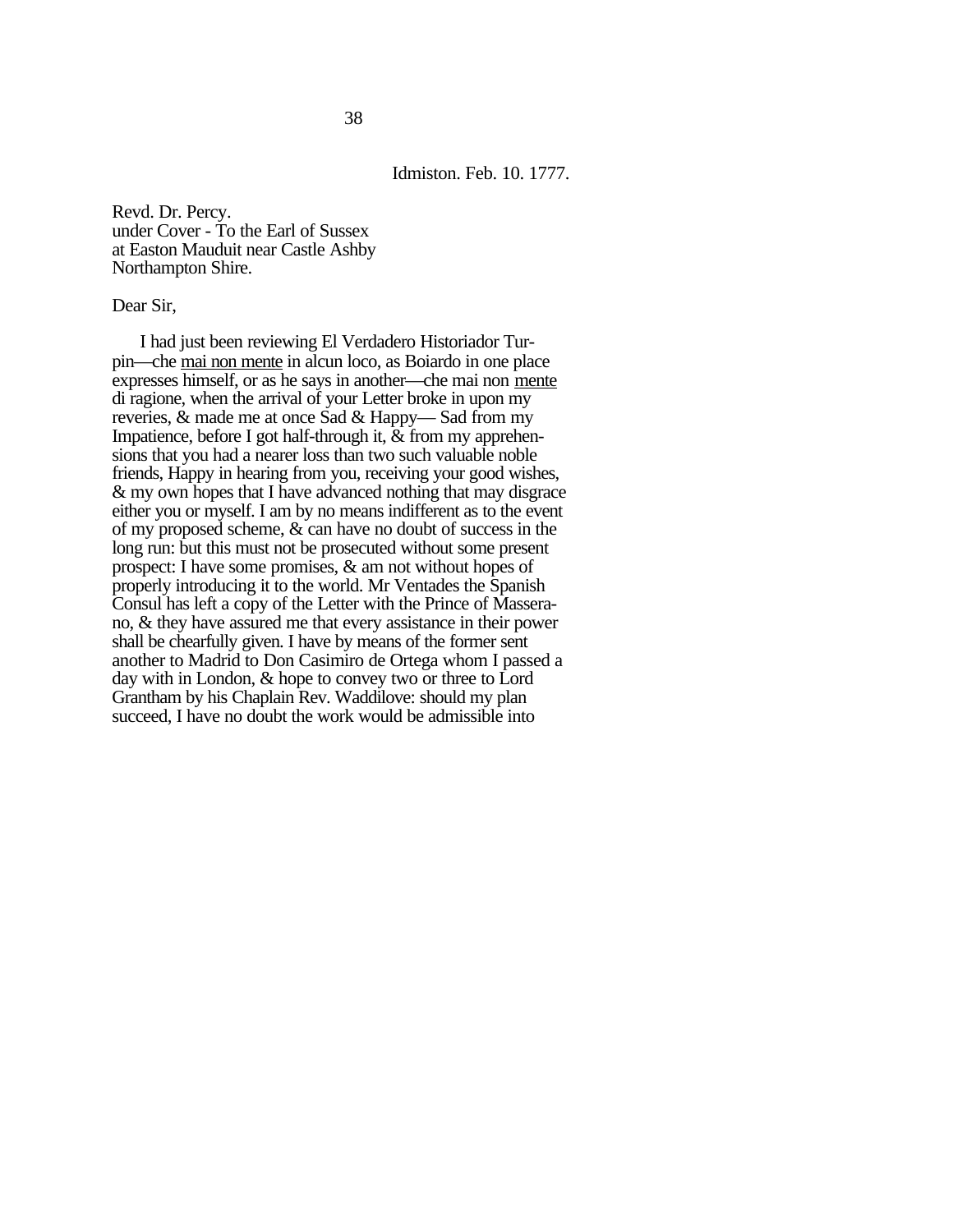Spain, which for many reasons Lord Carterets could not. Although upon the whole my Labours will be principally for such as are conversant in both the Spanish & Italian, yet it may induce several to commence an acquaintance with the original, as the principal intent of the Annotations will be to facilitate the knowledge of it. And now leaving the Event to time, with my hearty thanks for your services, I for the present bid you farewell,  $\&$ remain

Your Ever obliged,

& Most Obedient Humble Servant,

John Bowle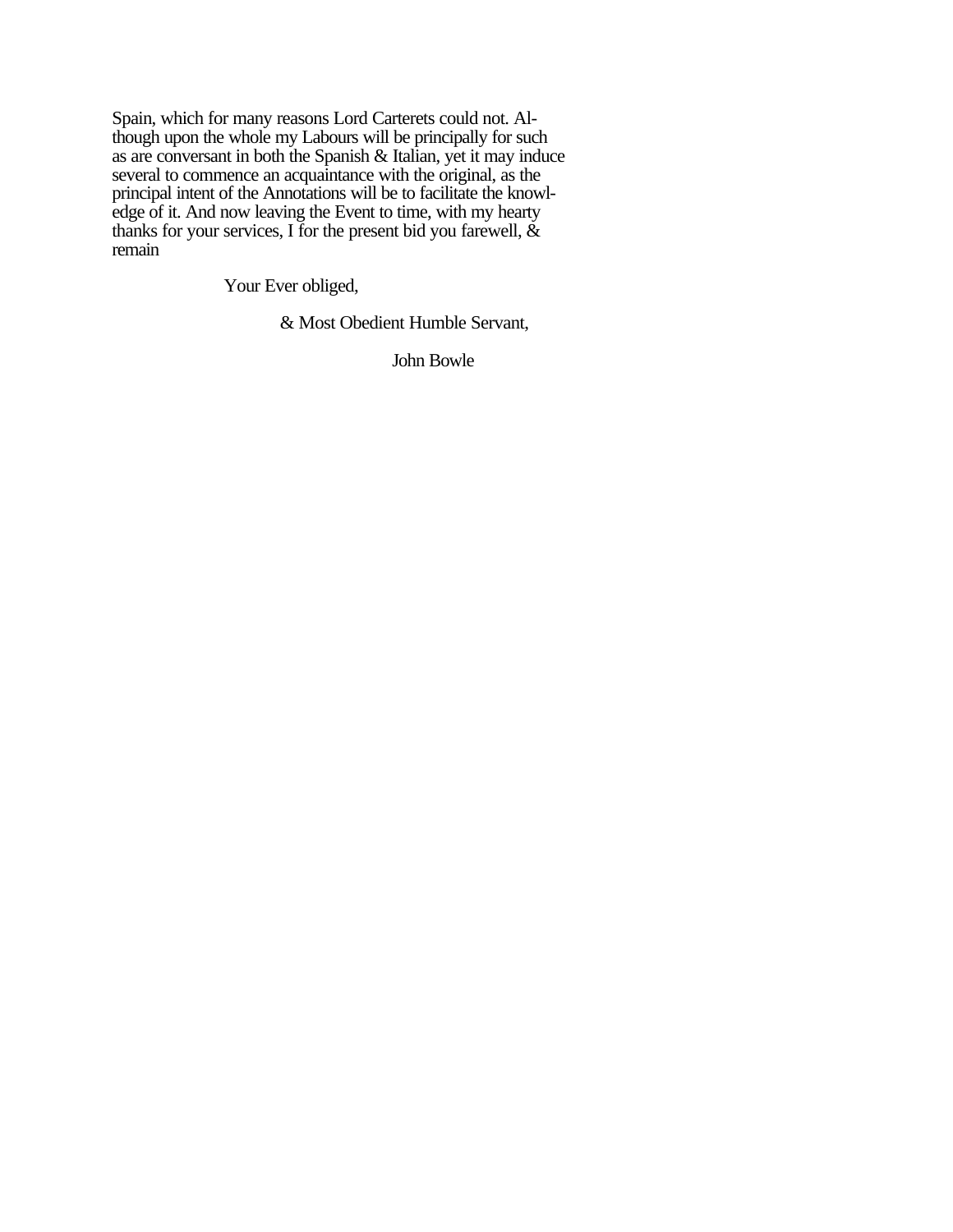[The following letter was published by John Nichols in *Illustrations of the Literary History of the Eighteenth Century*, VIII (London, 1831), 165-66. This volume is readily available, and therefore the letter has been transcribed from Bowle's book of drafts, so that the small differences between the two texts may be seen.]

May. 11. 6 o'clock morn. 1777.

Dr. Percy Northumberland House London.

Dear Sir.

My chaise is just ready for departure, & tho I have staid so long here leave this city with regret, as I had not the pleasure of giving you my printed proposals, & a receit or two in person: but as I had not this happiness I take the Liberty to leave them for you. I am embarqued in a weighty business, but have my hopes I shall buoy up, & meet with a favourable Gale. This must be left to Time to discover. Should matters succeed to my wishes I should present you with my first Copy, at all Events you shall have one of the best paper. Inclosed are five receipts: {D 12. Ns. 2,3,4,5,6} shall I suppose them for Dr. Douglas, Mr. Steevens for whom I have transcribed some notes, & think I have more, Mr Tyrwhit, Mr. Collingwood, or any friend of yours that may fall in your way? Mr. Barington, who in the most friendly manner espouses my plan, has desired me to acquaint you that he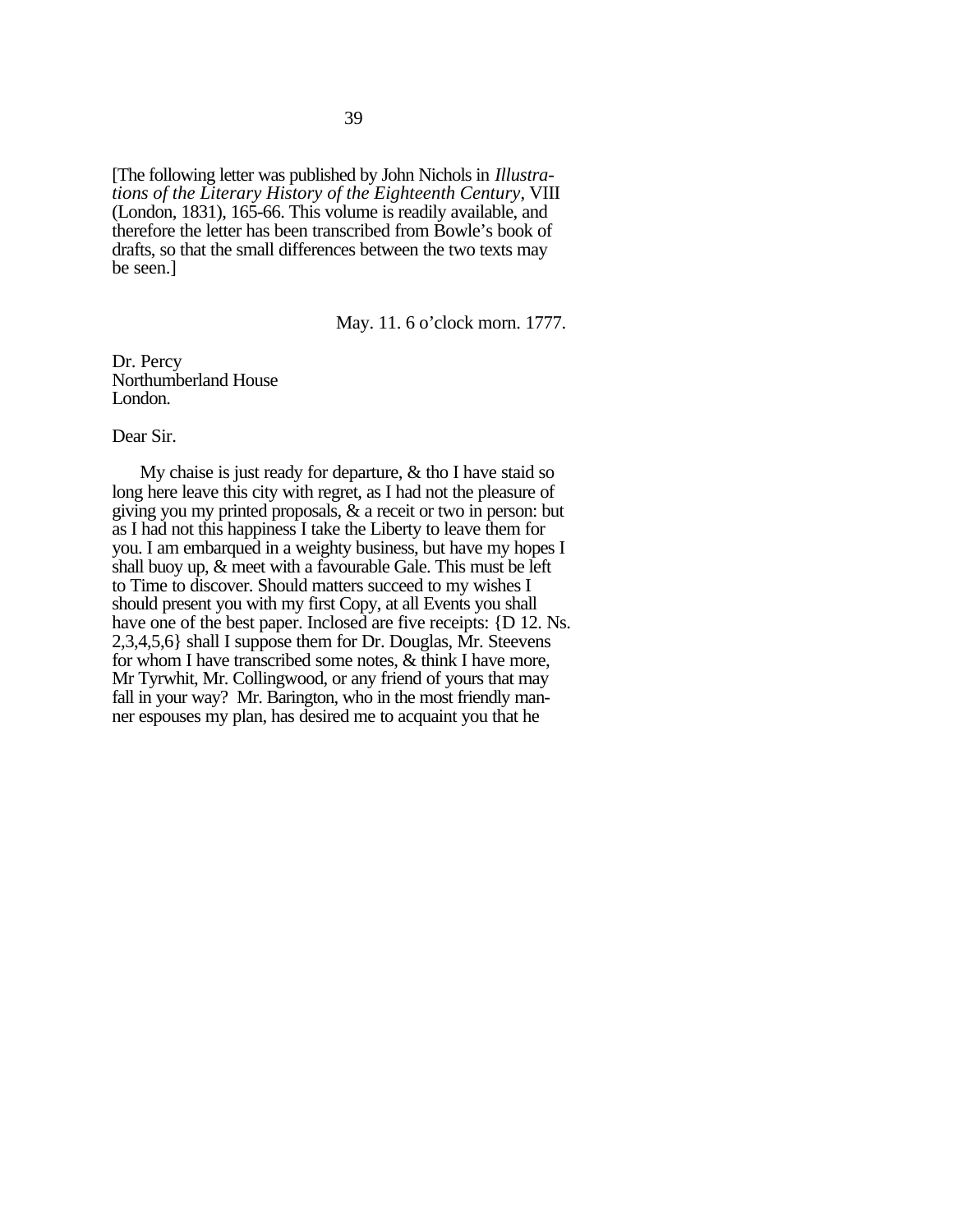goes out of Town to morrow, & does not return in a fortnight. With every good wish towards you I remain

# Your much obliged Humble Servant

## John Bowle

P.S. Shall have an opportunity some time in Whitsun Week to send you a parcel.

Has mislaid the Transcript of the notes {to Mr. Stephens for his Shakespeare}.

40

Northumberland House, May 22, 1777

Dear Sir,

I lose no time in acknowledging your most obliging & most acceptable Presents: which I shall highly value both for their own sake, & that of the giver. —I have forwarded your Letter to Mr. Ventades & have the pleasure to inform you that two of my Friends desire to be subscribers to your Don Quixote, viz.

Thomas Tyrwhit Esqr, in Welbeck Street Revd. Mr. Cracherode of Christ Church Oxford

I cannot help renewing my Solicitation that you would take a Voyage to Spain as you wd. examine that Country with so much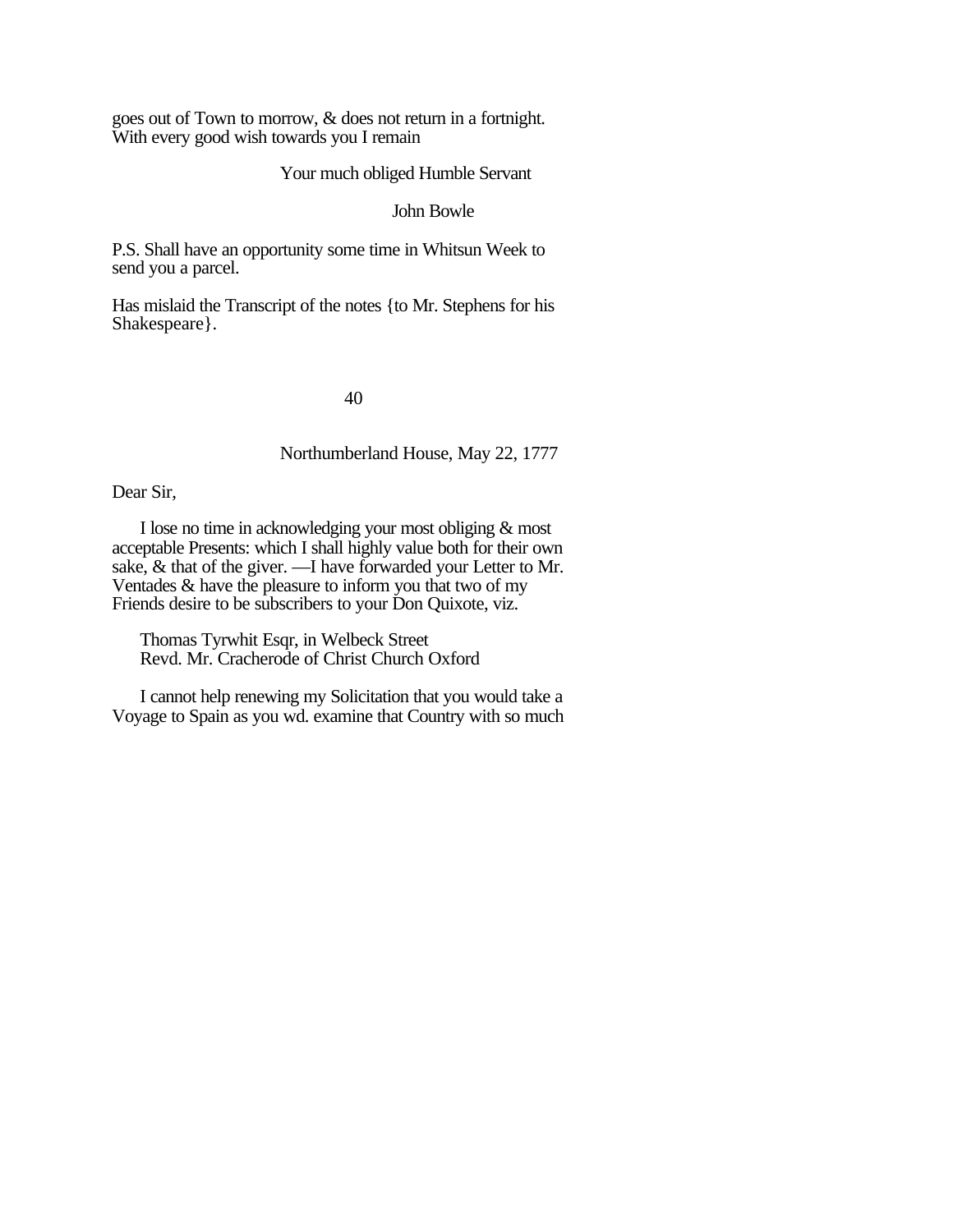profit, both as to our favourite Author, & so as to give us a far better account of that Country than we have ever had: I only wish I was at liberty to accompany you myself. Adieu! Believe me ever

Dear Sir

Most sincerely Yours

Thomas Percy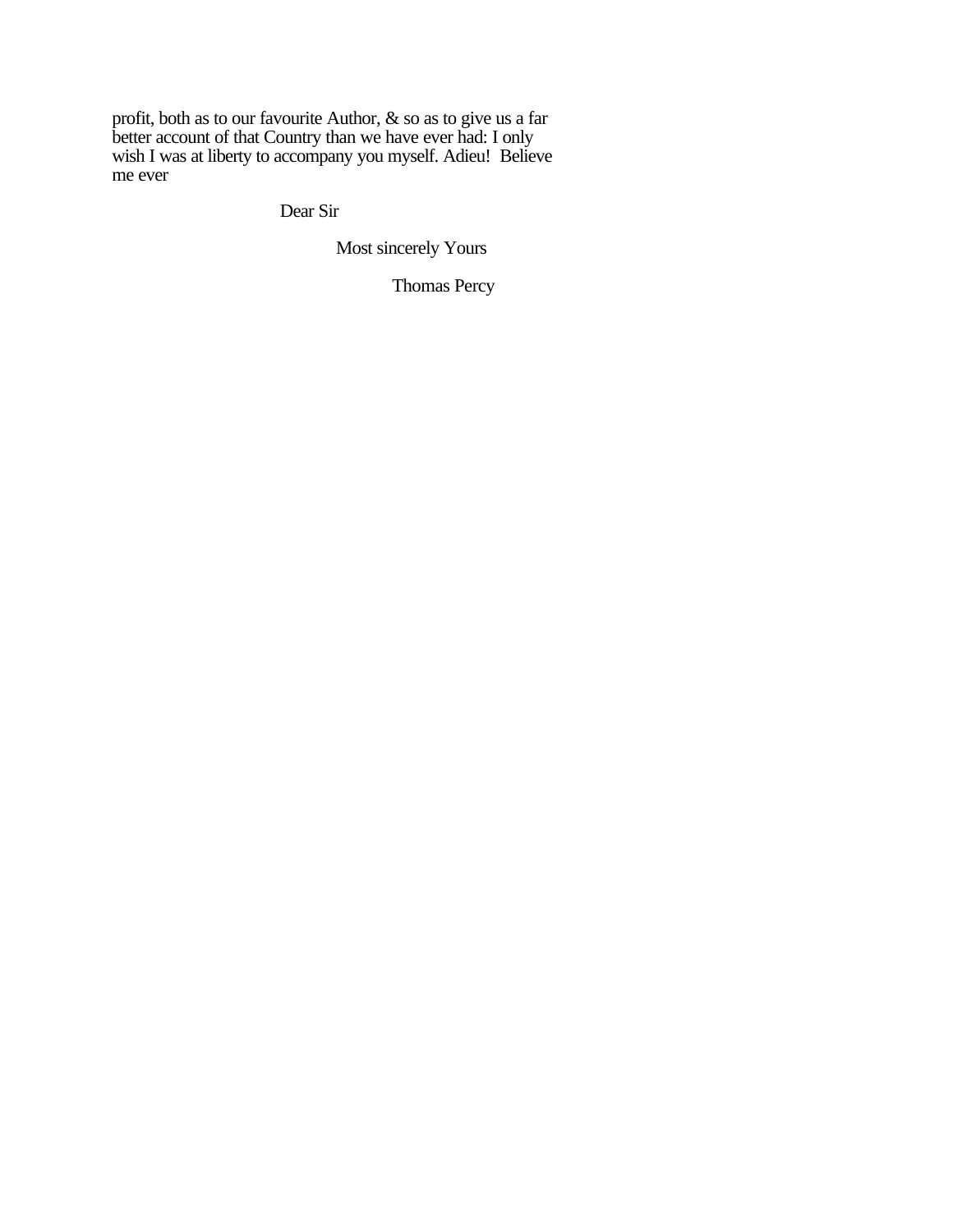[The first and formal part of this letter was published as "Remarks on the Word 'Romance,'" *Archaeologia*, 5 (1779), 267- 71. It deals with the linguistic and literary meaning of the term, and is not reprinted here. The second part was published by Nichols, *Illustrations of the Literary History of the Eighteenth Century*, VIII, 169-70. As with the letter of 11 May, 1777, the text in Bowle's book of drafts is edited.]

Idmiston. Oct. 27. 77

Revd. Dr. Percy Northumberland House London.

Sir

I beg leave thro your hands to convey to the Society my sentiments respecting the Word Romance […]

Shall I have fought thro the whole Battle of Roncesvalles, & say nothing of the Event of the Engagement to my respected Friend Dr. Percy? That be far from me. Yes, Dear Sir, I have done this. With my accustomed Perseverance I have toild, & turmoild thro El verdadero Suceso de la Famosa Batalla de Roncesvalles, con la muerte de los doze Pares de Francia, por Fr. Garrido de Villena. en Toledo. 1583. 4to Six & thirty as dull & tedious cantos as ever merited Fire, or perpetual Oblivion. If I have not in many instances traced Cervantes here, yet to make some amends for my drudgery various Illustrations of his text have presented themselves from this Quarter. For this fatigue I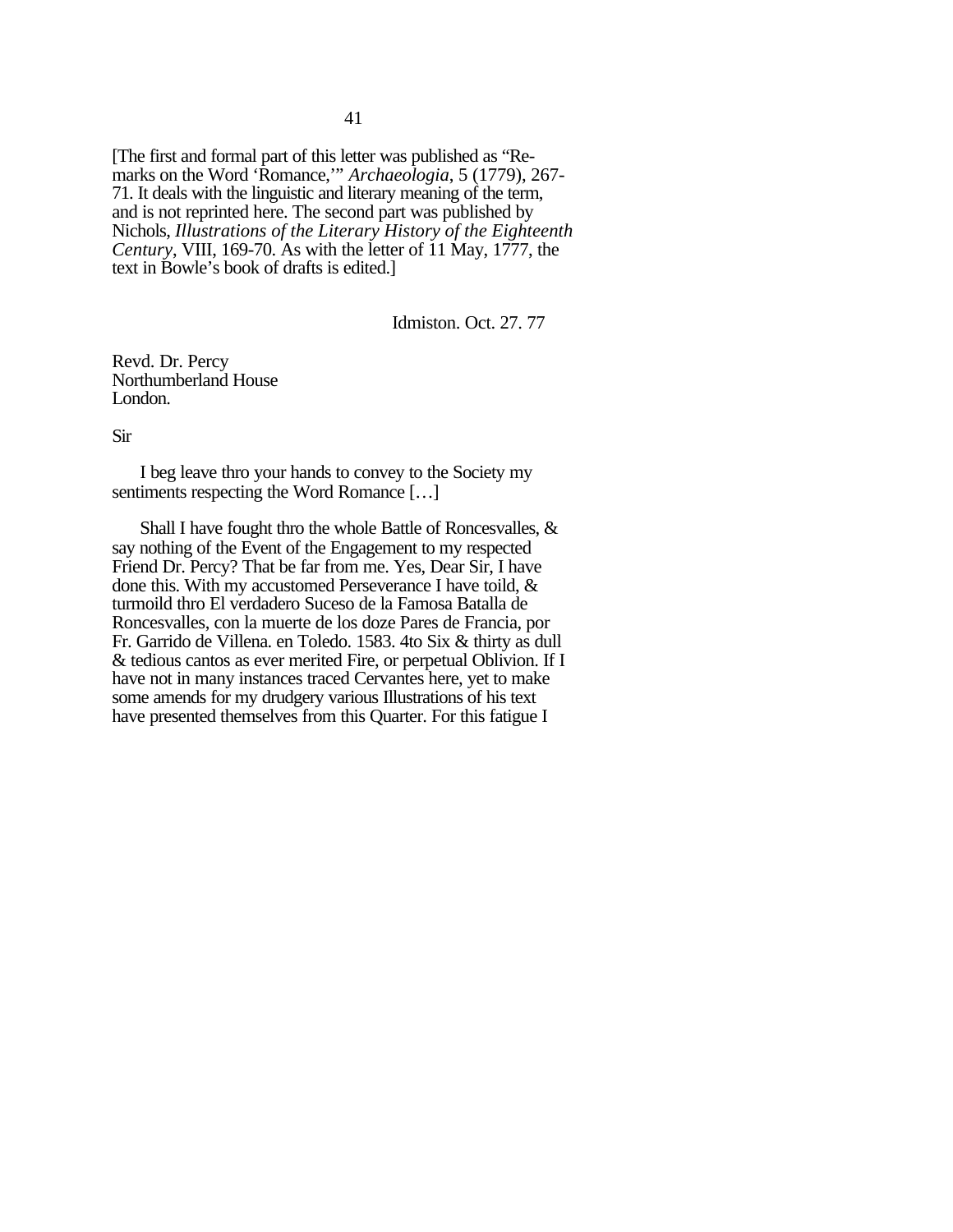am obliged to Mr. Mickle the Translator of Camonens. I do not recollect that I ever mentiond any thing to you of Don Casimiro de Ortegas letter to Mr. Ventades in which he mentions 'la nueva Edicion de Dn Quixote por nuestro Rev. Bowle,' & adds 'ha parecido aqui grandemente, y linsongeado el gusto de todos los eruditos, y singularmente de la Academia de la Lengua Castellana, la Idea original de imprimir la obra de Cervantes con todos los honores de un Autor Classico, y la de añadir un mapa topografica [sic] del Itinerario del Heroe Manchego. —Ha tomado nuestro amigo el verdadero camino de interpretar, y facilitar la inteligencia de los passages obscuros, consultando los Romancero [sic] assi Italianos como Españoles, y otras obras antiguas à que aluden las expresiones de Cervantes. Io me intereso por el mismo Rev. Bowle en sus lucimientos, he consultado sobre el mapa al mejor Geografo que aqui tenemos &c, &c.' & he is no other than Don Tomas Lopez, The publisher of the Atlas de España, who has corrected its numerous errors, which subscribed with his own firma Don Casimiro for me. It is dated from Madrid in February last. I have lately had some friendly hints from the same Quarter thro Mr White, tho he did not acquaint me from whom they came. But a Letter to him from Rome of the first Instant from John Talbot Dillon Esqr. promises great things. The writer says, that having lived many years of his youth in Spain he acquired a most perfect knowledge of the Language, that he has by him a very large Collection of Notes critical historical with Illustrations of Don Quixote, explaining all the hard words & difficult passages, the whole being the result of near twenty years study & two journeys into Spain & Portugal, & desires to know if the same would be agreeable to him or the Ingenious Author in Question. I have answerd his Letter, & thanking him for his offer have closed with his proposal, giving him an abstract of what I have done. inclosing my proposals  $\&$ map & hope to hear farther from him when I come to town,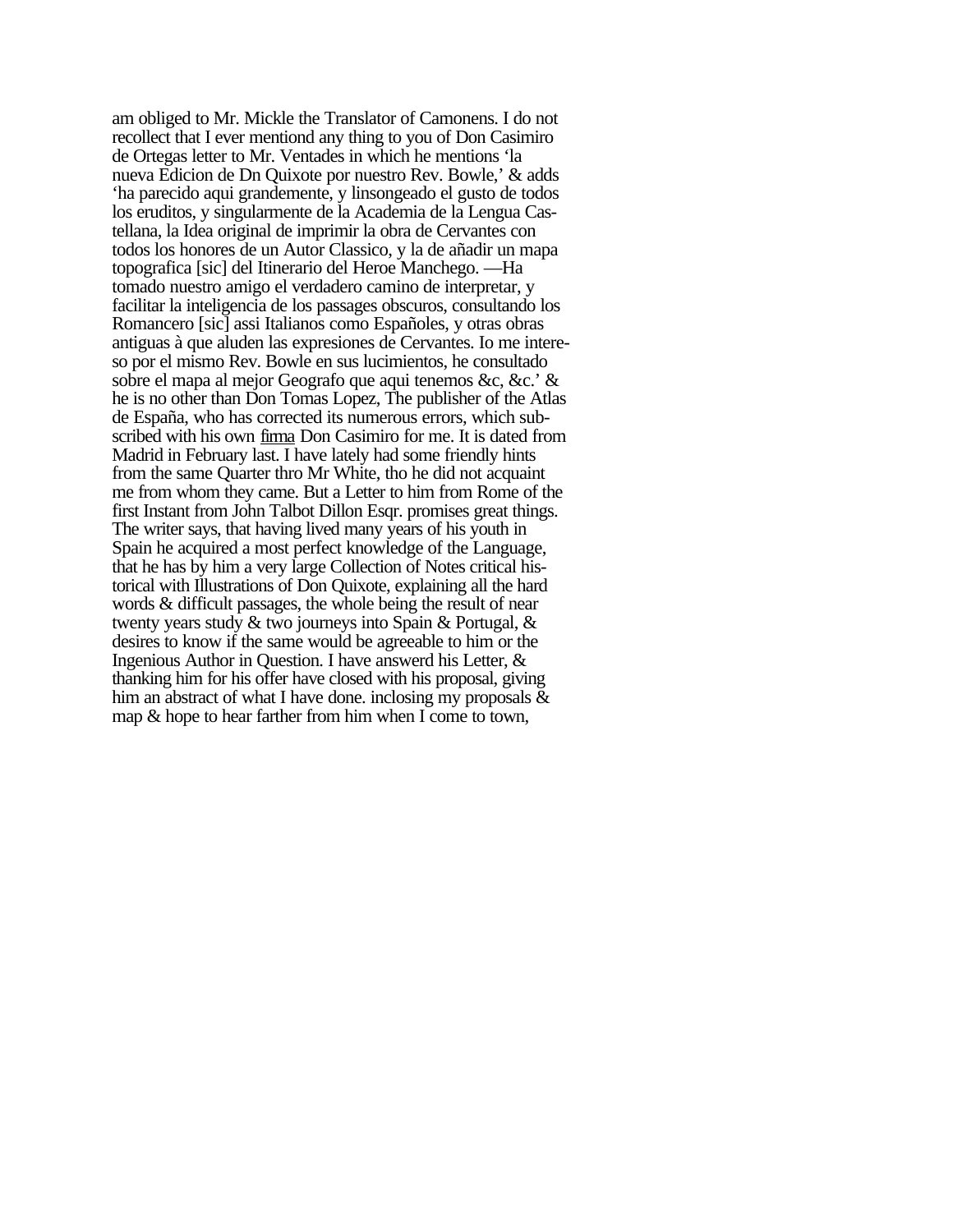which most probably will be very early in December. I have not been slothful in my searches this past summer but tho I have been much at home, have travelled thro France & Italy to get acquainted with El Señor Escotillo one of whose disciples was the fabricador de la cabeça encantada, & find him to be not, as his name Seemd to impart, a Scotch, but an English Conjurer. I hope the Elegie on Cleeveland will be as acceptable now as when you last heard from me, at which time I had mislaid it. I remain Dr. Sir

Your much obliged & Obedient Servant.

John Bowle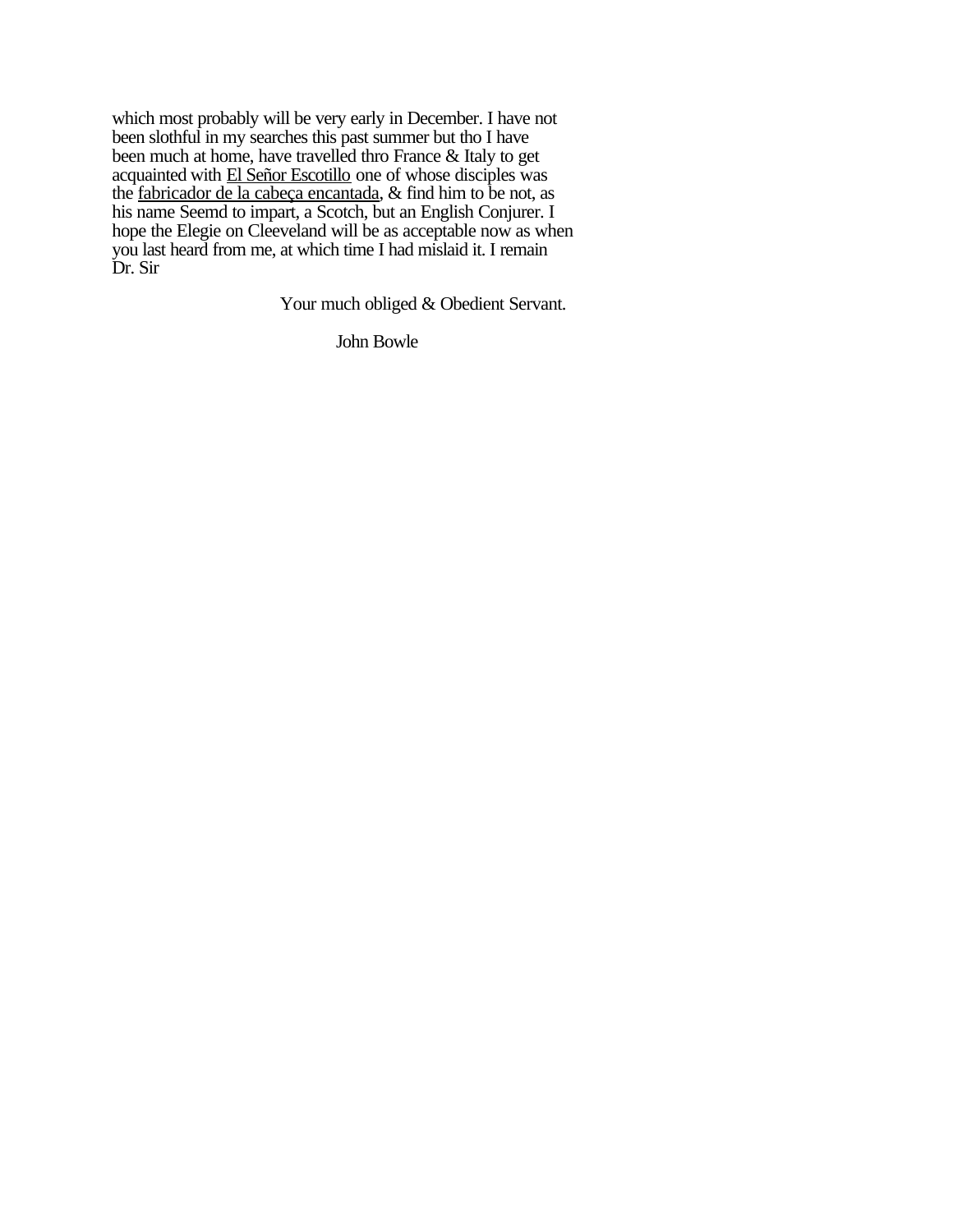### Northumberland House, Novr. 8. 1777

Dear Sir,

I recd. your very obliging Letter & truly rejoice at all the good that befals you: The pleasing Prospects that open upon you from Italy & Spain, give me as much Pleasure as they can do to yourself: They promise you most valuable acquisitions: and you deserve every assistance: I beg to hear from time how you proceed. I admire your Patience & honour your Diligence with regard to El verdadero Suceso &c. I have picked you up a Subscription for two Copies since I wrote last wch. I desire you will add to your List. viz.

The Revd. Mr. Dutens, Rector of Elsdon in Northumberland, 2 copies

This gentleman is at present abroad but he has told me he will be answerable for 2 Copies.

Let me now return you my best thanks for your most acceptable Present of the Poem in Praise of Cleiveland: Nothing could have been to me more desirable: Any thing hereafter on the subject of him or any Percy will be most desirable to

Dear Sir

Your most obliged & faithful Servant

Thos. Percy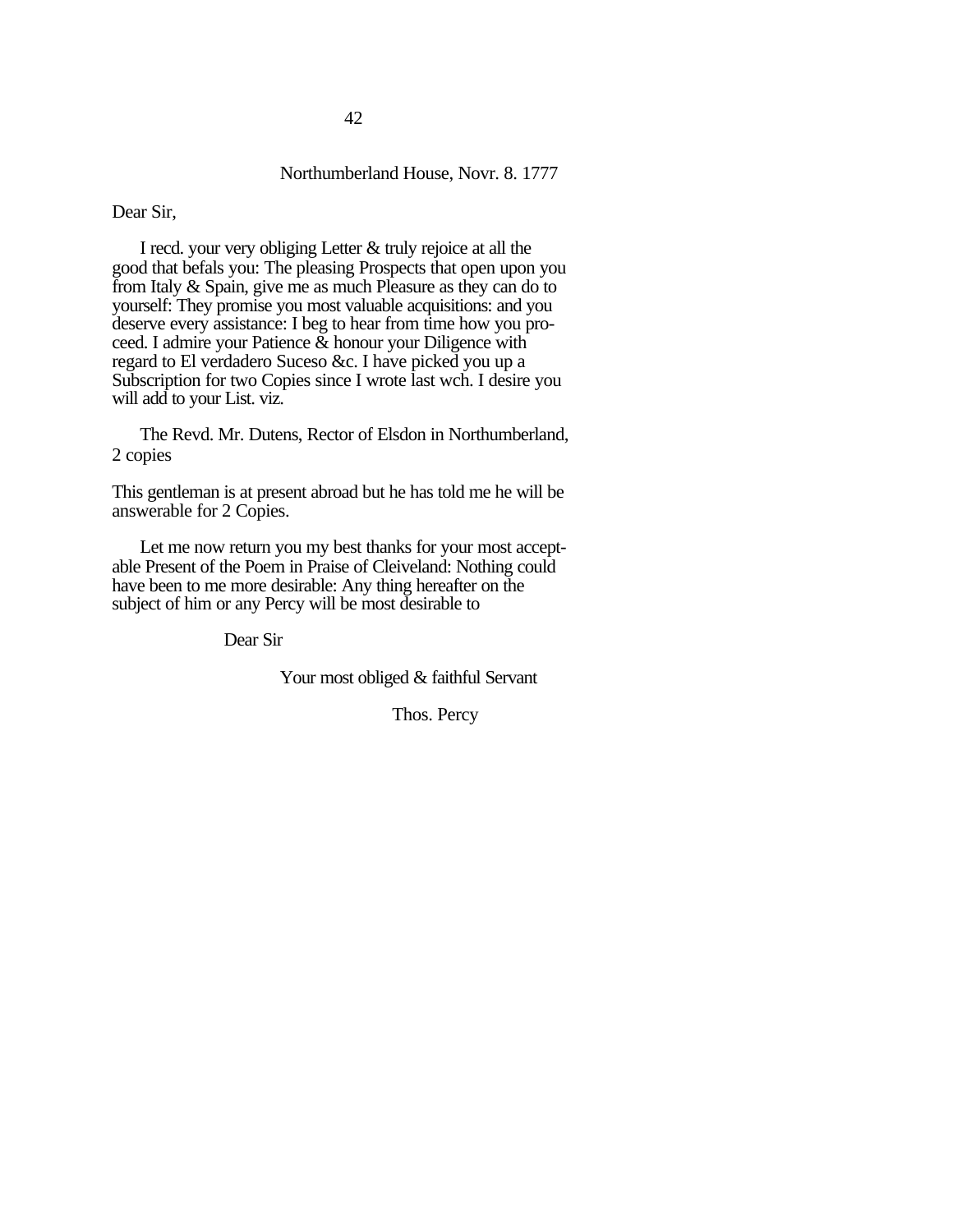PS Shall not I have the pleasure of seeing you in Town next Month, during my waiting at St. James's: How happy shd. I be to be favoured with your company at the Chaplain's Table.

43

Idmiston. Jany. 1 1778

Sir.

 At the time I am solving your difficulties I am informing myself. I shall begin with those passages you gave me in the order they occur in the Book: & first Sancho's wish T. 1. 189 [I, 21] —quiera Dios que Oregano sea, &c. You will not be surprized when you are told that he alludes here to this Proverb. Plegue a Dios que oregano sea, y no se nos vuelva en Alcaravea. The meaning of which, as appears from the Great Dictionary, is that as some harm was to happen, it might not be very great. The Dutchess is not so complaisant to Sancho, as you will see by comparing what she says to him in her use of this same Phrase P.2 T.4. 33 [II, 36] which is the only place beside this where the word is to be met with in the book. The Sobras del real Same Tome & Chapter p. 193 [I, 21] refers to the Transaction mentioned before p. 167 lines 6,7,8. Violent Metaphors are sometimes to be met with in Cervantes as we shall see presently. This may be one of them & as the azemila fue bien bastecida de cosas de comer he might [unfinished]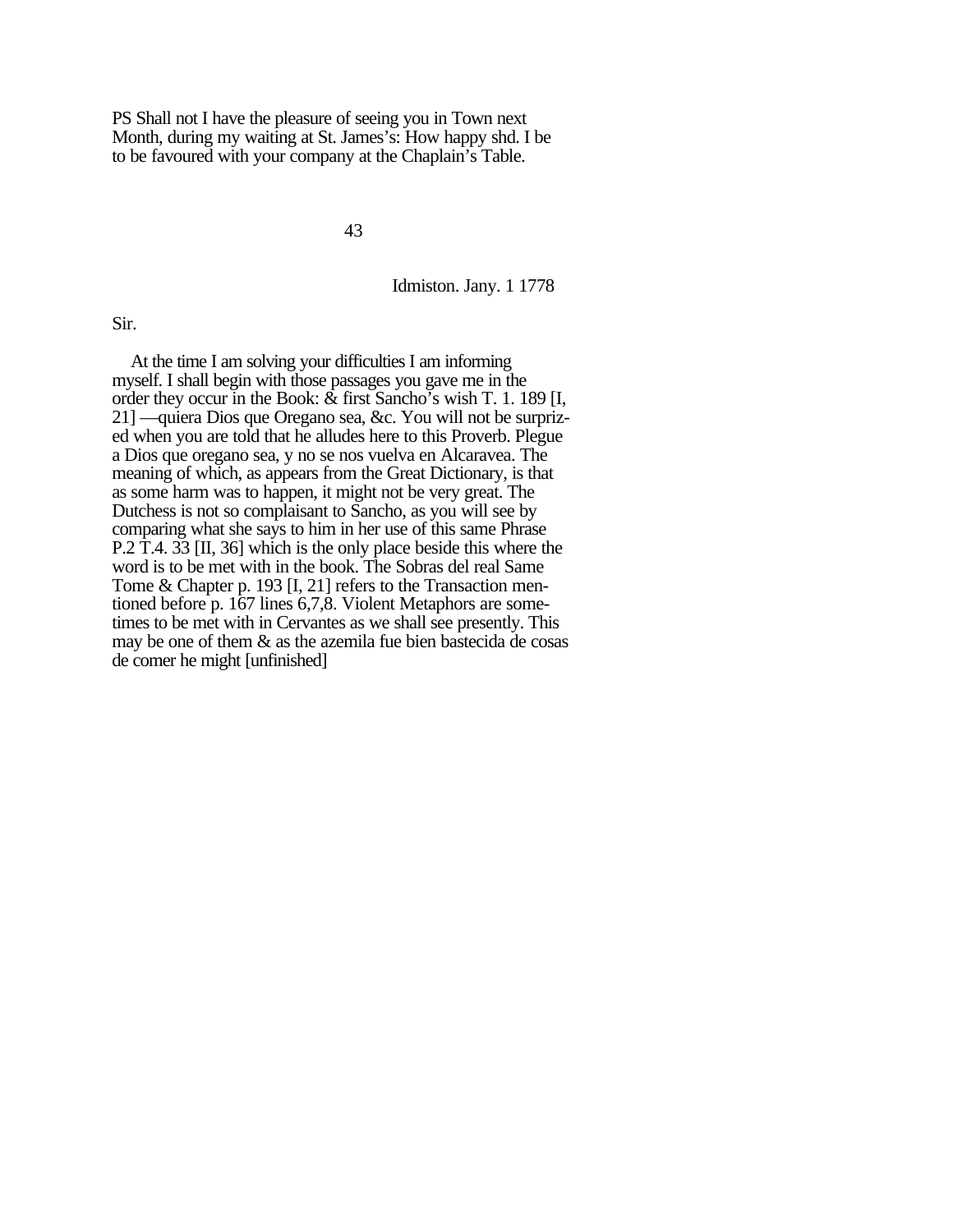[Edited from British Library Additional MS 32329, ff. 97r-98r.]

Idmiston. Aug. 17. 78

Dear Sir.

I cannot but with the highest satisfaction impart to you the pleasure & Information I have received from the ever valuable correspondence of my Friend Mr. Dillon. I may justly stile him such from his representation of my undertaking in Spain. I have received three Letters from him, since I had the pleasure of seeing you, all repleat with matter pertinent to the same. He visited Barcelona a principal scene of action in the History of the Knight, Tarragona, & the Royal Convent of Poblet, where he was hospitably entertained three Days, & where he spent many hours in their Library in searching for me, but without success. At Valencia he formed an acquaintance with Don Gregorio Mayans y Siscar, who made him the first visit, & at his house presented him with several of his works: to him he mentiond my scheme, who added it would give me immortal honour & shame to his countrymen. An accident of his Servant prevented him from visiting Toboso. What he could not discover at Poblet concerning the Cid quando quebro la silla del Rey C.19 [I, 19]. He has explained copiously in a manuscript of an old Romance at Madrid, which begins— A concilio dentro en Roma, which possibly you may find in some of your Cancioneros. An Acquaintance of his [Juan Antonio Pellicer] is publishing a collection of Tracts, & Among the rest Noticias para la vida de Miguel de Cervantes Saavedra, of which he has inclosed a specimen, & which if it appears before he leaves Madrid he shall bring with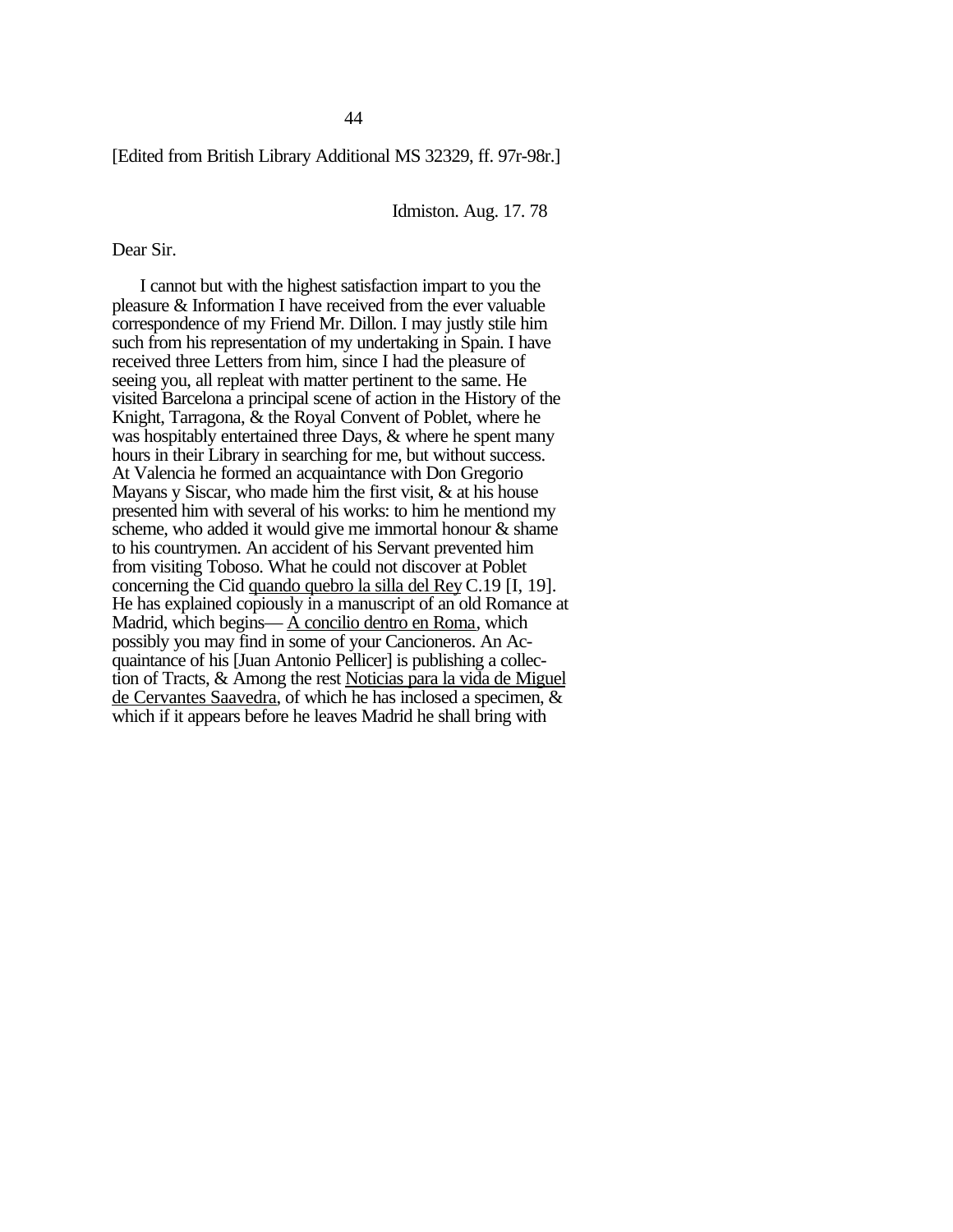him as a present to me from the Author,  $\&$  if not, will send by another conveyance. I shall expect from hence abundance to gratify my curiosity in this important particular. Mr. [Edward] Collingwood's Copy [of the 1608 edition; see letter No. 48] has been of infinite utility to me, I print from it & very generally prefer the readings of the text to those of the other copys, unless I find some reason to use them: In this Edition there are some very material Additions, & Alterations, & some judicious defalcations, all of which will appear in the Varias Lecciones. I cannot but surmise that this was corrected by the Author himself, tho' as far as I can find no use has ever been made of it: I will not hesitate a moment to say no good Edition of the text can ever be had without it. I hope to receive more written, & much oral information from my friend when I have the pleasure of an interview with him, & particularly the event of one pursuit, which I named to him on your account, that of King Arthur. In his last letter dated Madrid June 20th he tells me, I am in quest in the royal Library of his being turned into a crow &c the success of which you shall know when I arrive in England, which I hope will be towards the end of August. But now I have mentioned this, I shall refer you to your Friend Mr. Barington who cites from the Laws of Howell Dda this passage — Tres sunt aves quas in fundo alieno occidere non licet — et cynus & corvus p. 334 [?] H.7. The Decretum Aureum (rectius plumbeum) Domini Gratiani Parisiis. 1506. Fol. F.333 furnished the Siquis suadente Diabolo &c of the 19th Chapter [I, 19] which I had been years in quest of. I am so far advanced in my great undertaking that I have all hopes in due time to compleat what I have so long had in contemplation. Harvest, Quixotism, & gloom, brightend sometimes by the arrival of some kind Epistle — nec gratior ulla est Quam sibi qua Percy subscribit Littera nomen are the present objects of my attention. I am, Dear Sir,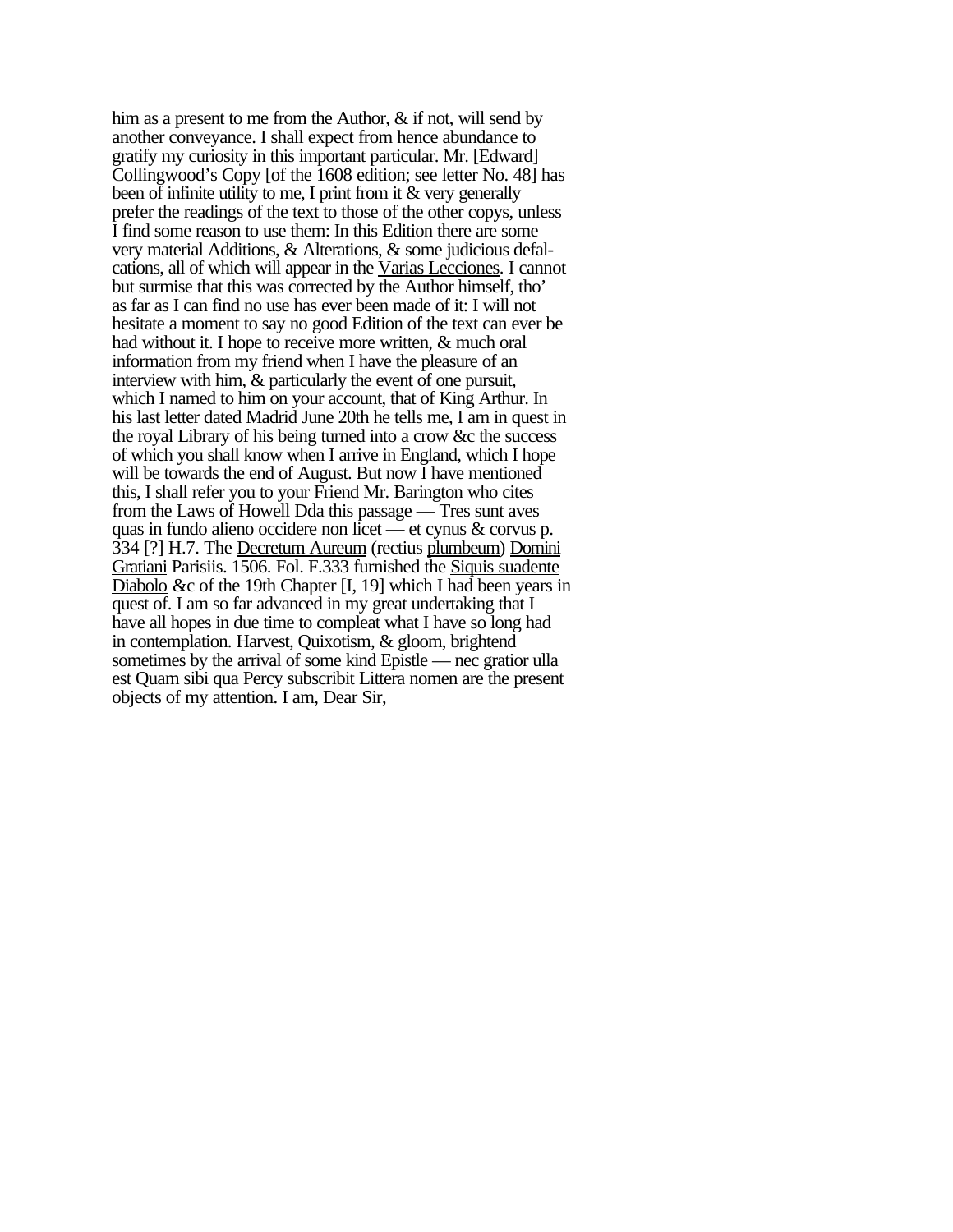### Your ever obliged, & Obedient Humble Servant

### John Bowle

P.S. I have just received a friendly Letter from a Mr. [Francis] Villion, who I understand is known to you, on the subject of my work.

I must with Mr. [Topham] Beauclerc's leave some time or other run over Haedo's Topografia de Argel.

## 45

# Alnwick Castle, Aug. 29th. 1778

## Dear Sir,

I am truly obliged to you for the kind favour of your Letter, & for the very agreeable Account of the progress of your Discoveries. Interested, as I am, in the Success of your Work, any Information on that Subject will ever be peculiarly acceptable to me. You have met with a treasure in Mr. Dillon; to whom I beg you will always remember my particular Respects: & this not only on account of the honour I had of his acquaintance, when in England; but for the valuable assistance he affords you on our favourite Subject.

You will very much oblige me, by continuing to impart to me from time to time your future Discoveries, as leisure & opportunity suggest. I am only sorry that I must continue an idle Spectator of your curious Researches, without being able to advance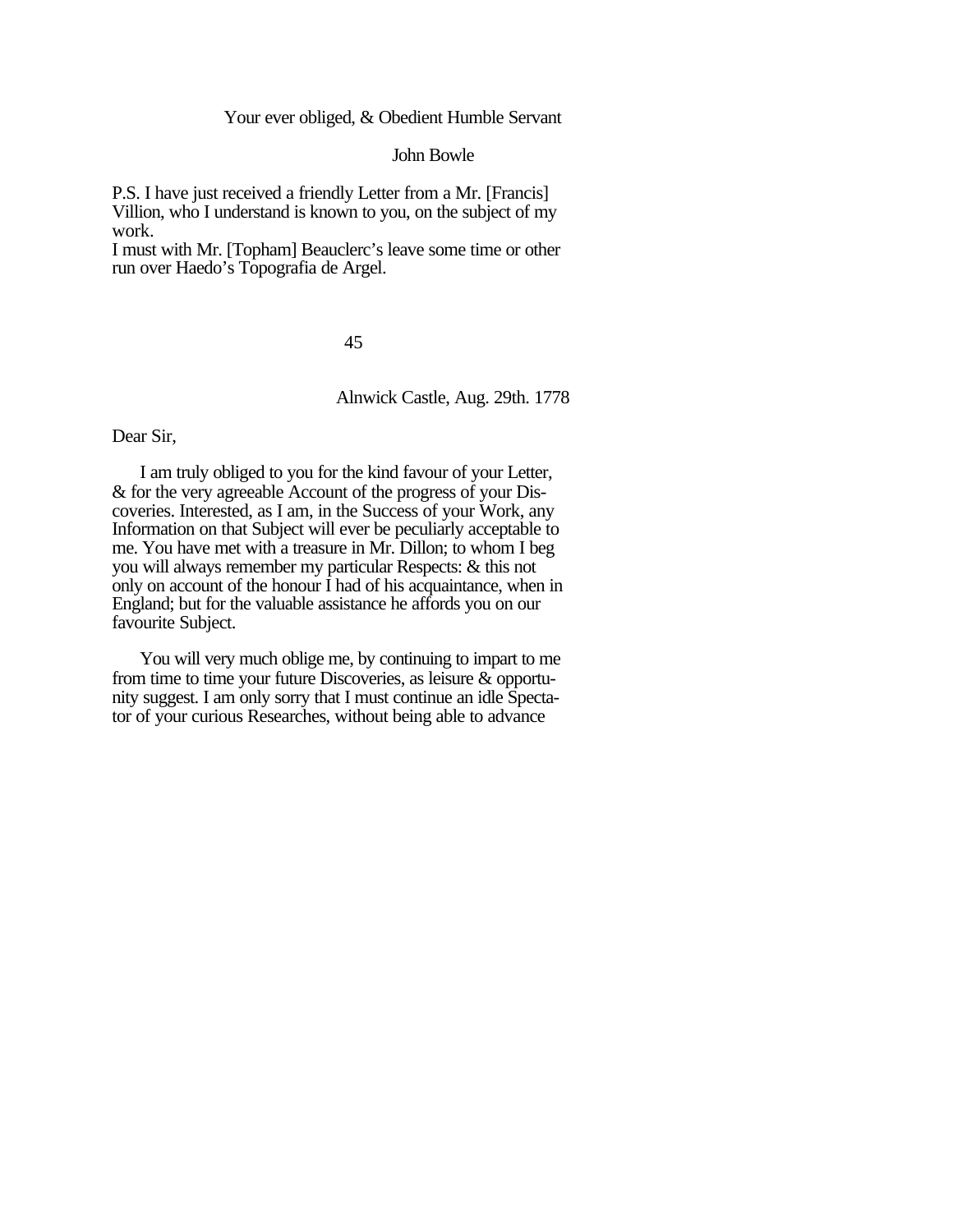them. —What a valuable assistant will you gain in Don G. Mayans y Syscar, if it be only to consult occasionally that able Philologist, on points of Criticism. —I am exceedingly glad that Mr. Collingwood's Edition proves so useful: He called on me at Northumbd. House, to pay into my Hands a Subscription, which he had recd. for you: but I had left Town & therefore he paid it to Mr. Payne at the Mews-Gate for your use; as he has since told me: for I have seen him since I came into the North; & shall let him know, when I see him again, what you say in your last.

May I request a favour of you wch. at once requires attention & Secrecy. A friend of mine is much interested in the health of your Dean of Salisbury. —Will you have the goodness to favour me with a particular Account how he does: & if he should die, transmit the earliest Account of it, by an immediate Line directed to me at Northumbd. House London; without inclosing it to the Duke. In this you will highly oblige

Dear Sir

Your very faithful Servant

### Thomas Percy

PS Will you pardon me the Want of a Frank? The Duke has the Gout in his hands & I have very unfortunately left in London the Frank you gave me.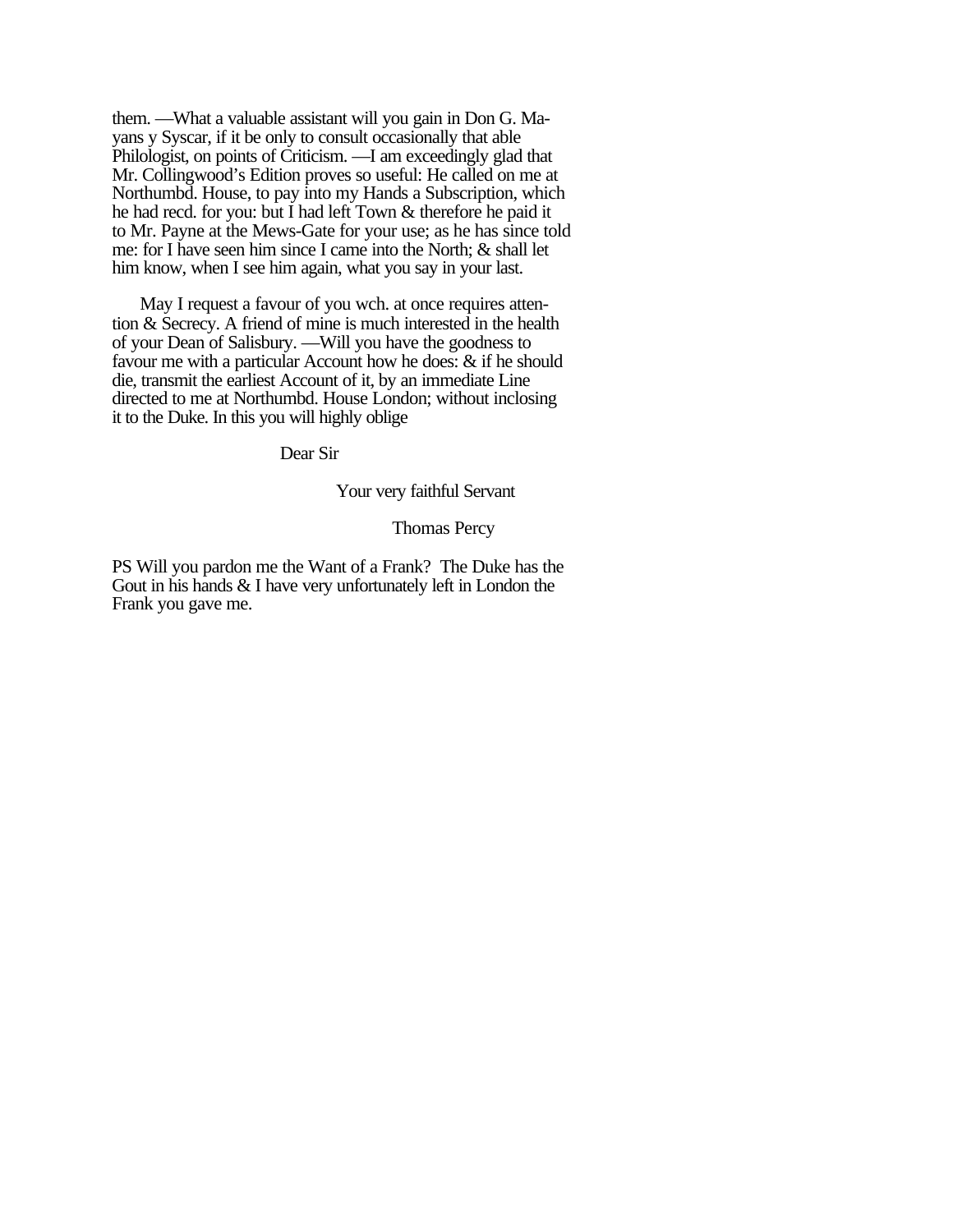[Edited from British Library Additional MS 32329, ff. 103r-v.]

Idmiston. Nov. 12. 1778.

Revd. Dr. Percy Northumberland House.

Dear Sir,

No very particular news from Sarum [Salisbury] premised, Your Friend must expect a little longer. I saw the Dean a few days ago, & he looks just as well as he has this summer, which has been very poorly, he has in a manner lost his appetite  $\&$  is going for Bath.

I will now come to my own concerns,  $\&$  shall begin with a transcript of a Paragraph from Mr. Dillons last letter of Sept. 29 as it immediately concerns yourself. 'I am greatly obliged to Dr. Percy for the favour of his kind remembrance, & when next you have an opportunity of writing to him, you will do me a particular favour if you will please to present my respects to him, & that I hope to have the honour of presenting them in person next winter at Northumberland House, when I shall also wait on Lord Algernon Percy who honours me with his Protection, & with whom a few years agoe I spent a very agreeable winter at the Court of Vienna.'

I have just now received a specimen of the good effects of his most friendly interposition in my concerns in a letter from Madrid [of Juan Antonio Pellicer; missing] of which I here inclose a copy, & when you have satisfyd your own curiosity, let me beg the favour of you to send it by the Penny post, as di-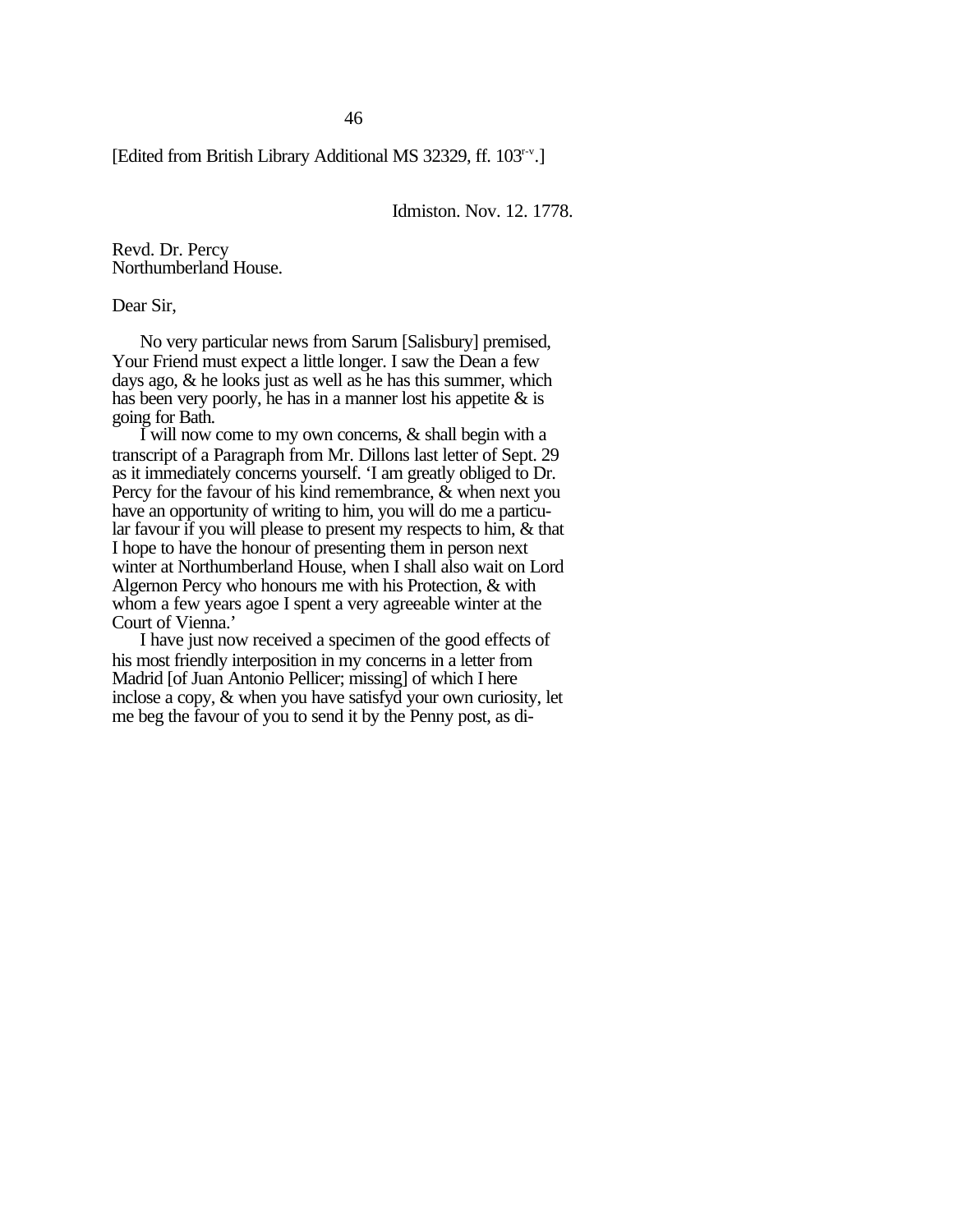rected. The book mentioned which the Author has sent me is Ensayo de una Bibliotheca de Traductores Españoles [of Pellicer], & is just now imported by Mr. White: Besides the Vida de Cervantes it is repleat with Literary Information concerning Spain. I wished to give you the earliest notice about this matter if you should choose to have it. I have thankd Mr. Collingwood by Letter for his Favour, & hope before the 10th of next month to have the pleasure of seeing you  $&$  Mr. Dillon —a painfull pleasing interview this! With a man who has been so sincere in his Friendship to an utter stranger —For I can no more doubt of this, than of the reality of his several accounts, which have this additional recommendation, that I know them to be true, & for which I am his very grateful debtor.

I remain

Your ever Obliged Humble Servant

John Bowle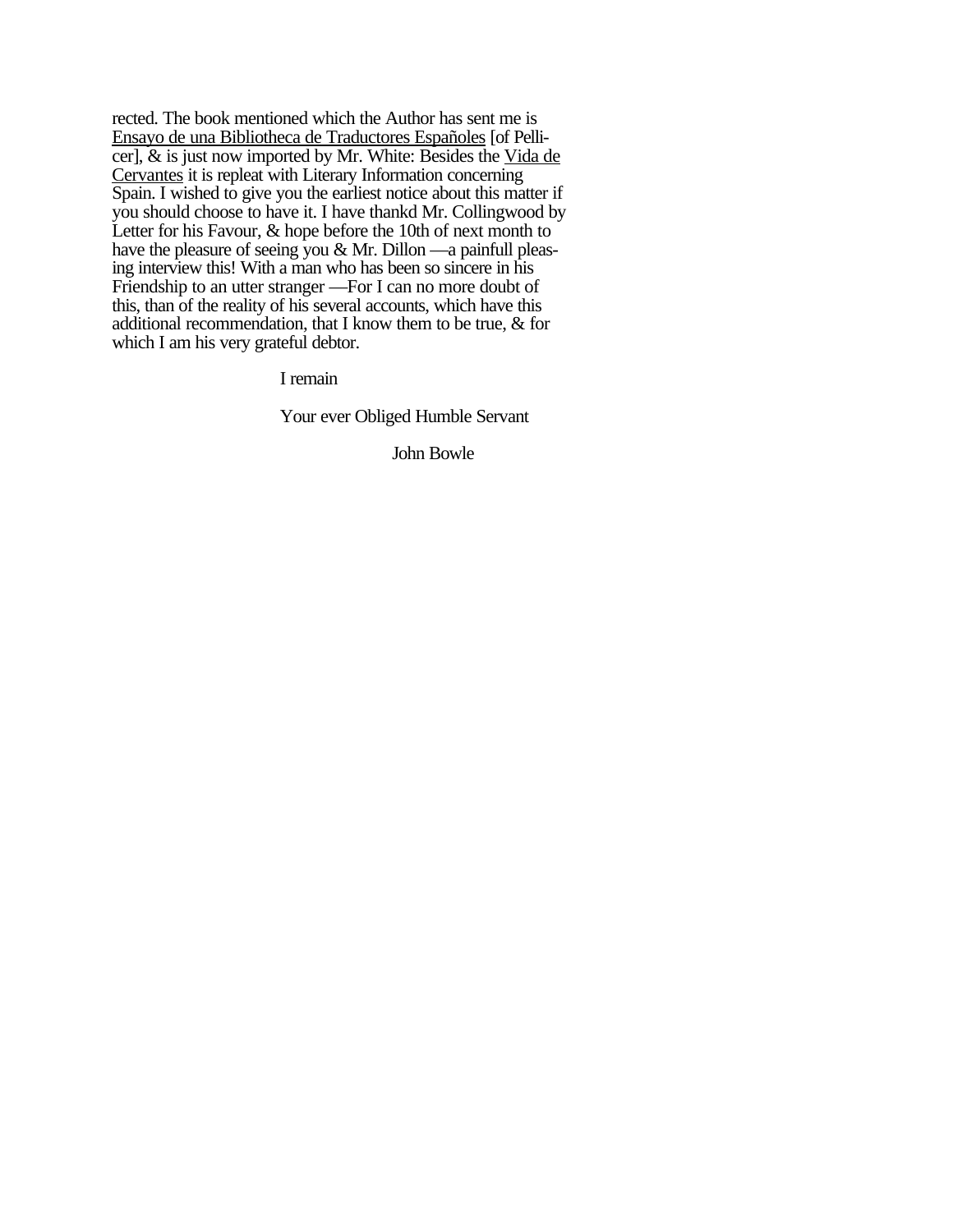### Northumberland House June 13, 1780

Dear Sir,

Inclosed is the List you desired me to make out, of subscribers thro' me to your curious Edition of Don Quixote. This inclosed Paper contains all the names I at present recollect. I hope you are going on with vigour & hereafter one may hope to collect more. — The late Riots (thank God) seem happily terminated: Peace & tranquility are restored. I am preparing to go to Carlisle on friday, & wish you a pleasant Summer. Believe me to be,

Dear Sir

Your very Faithful Friend & Servant

Tho: Percy

Subscribers to Mr. Bowle's Edition of Don Quixote

The Earl of Aylesford. Sir Grey Cooper Bart. Thos. Tyrwhitt Esq. Geo. Steevens Esq. Revd. Dr. Vyse. Revd. Mr. Dutens 2 Copies Revd. Mr. Cracherode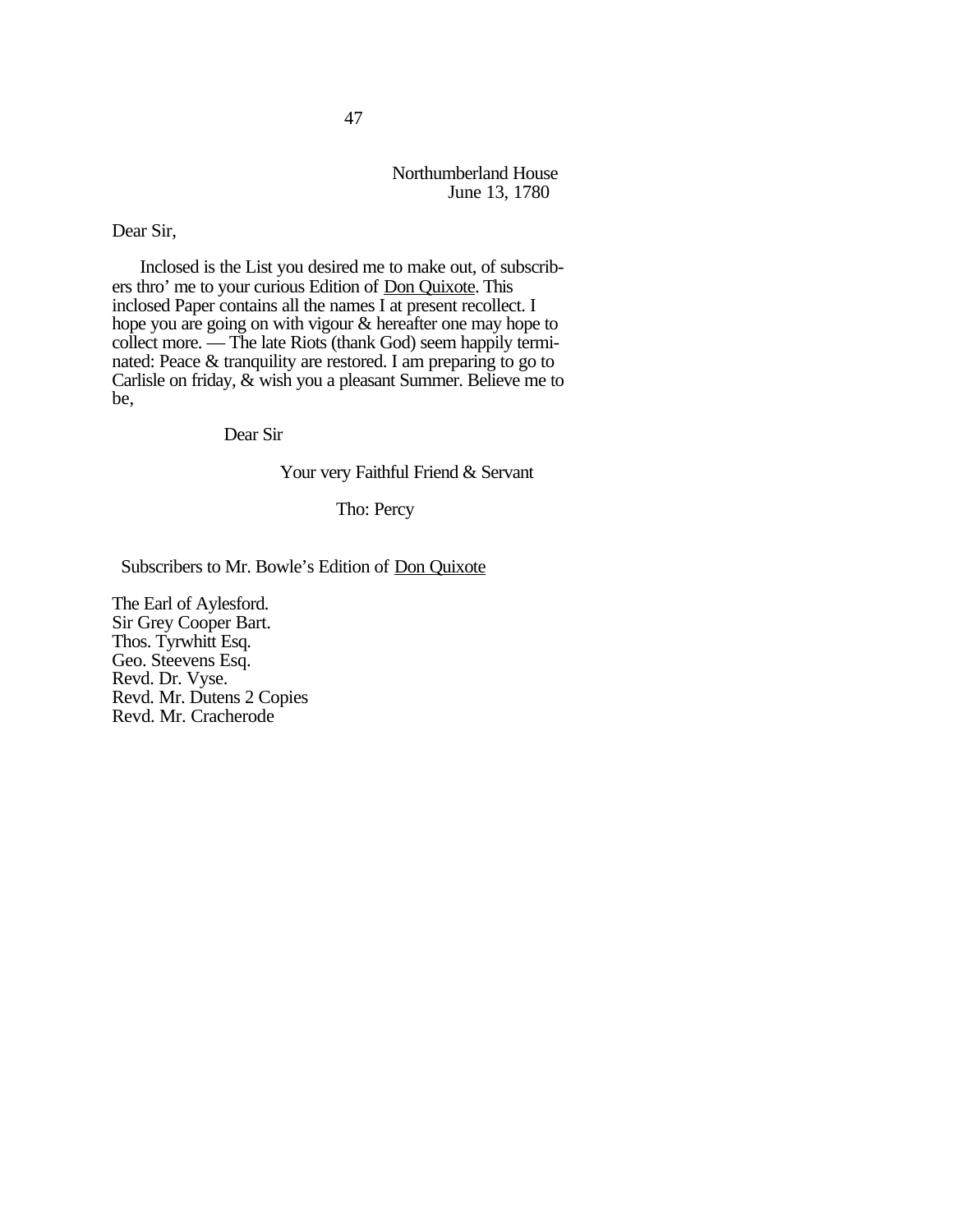Dr. Percy, Dean of Carlisle.

Query, the following:

Honble. Daines Barrington

I believe he desired to be a subscriber.

48

[Edited from British Library Additional MS 32329, ff. 116-117<sup>v</sup> .]

Christchurch. July. 28. 1780.

Revd. Dr. Percy at Northumberland House London.

Dear Sir.

As I presume from your last favour that you are now seated at your Deanry, I flatter myself that I shall be no unwellcome intruder there, as you have probably more leisure minutes than in town. Duly sensible of your good offices I inclose you a specimen of my labours. [In Bowle's draft he has noted that the enclosure was "Anotaciones Sheet 9."] Many uses have arisen to myself, & of course to my future readers from the numbering the lines of the pages: Hence I have been enabled to prefer one place to another,  $\&$  with more precision  $&$  propriety agreeable to the Authors hint poner Las Anotaciones y Acotaciones. This is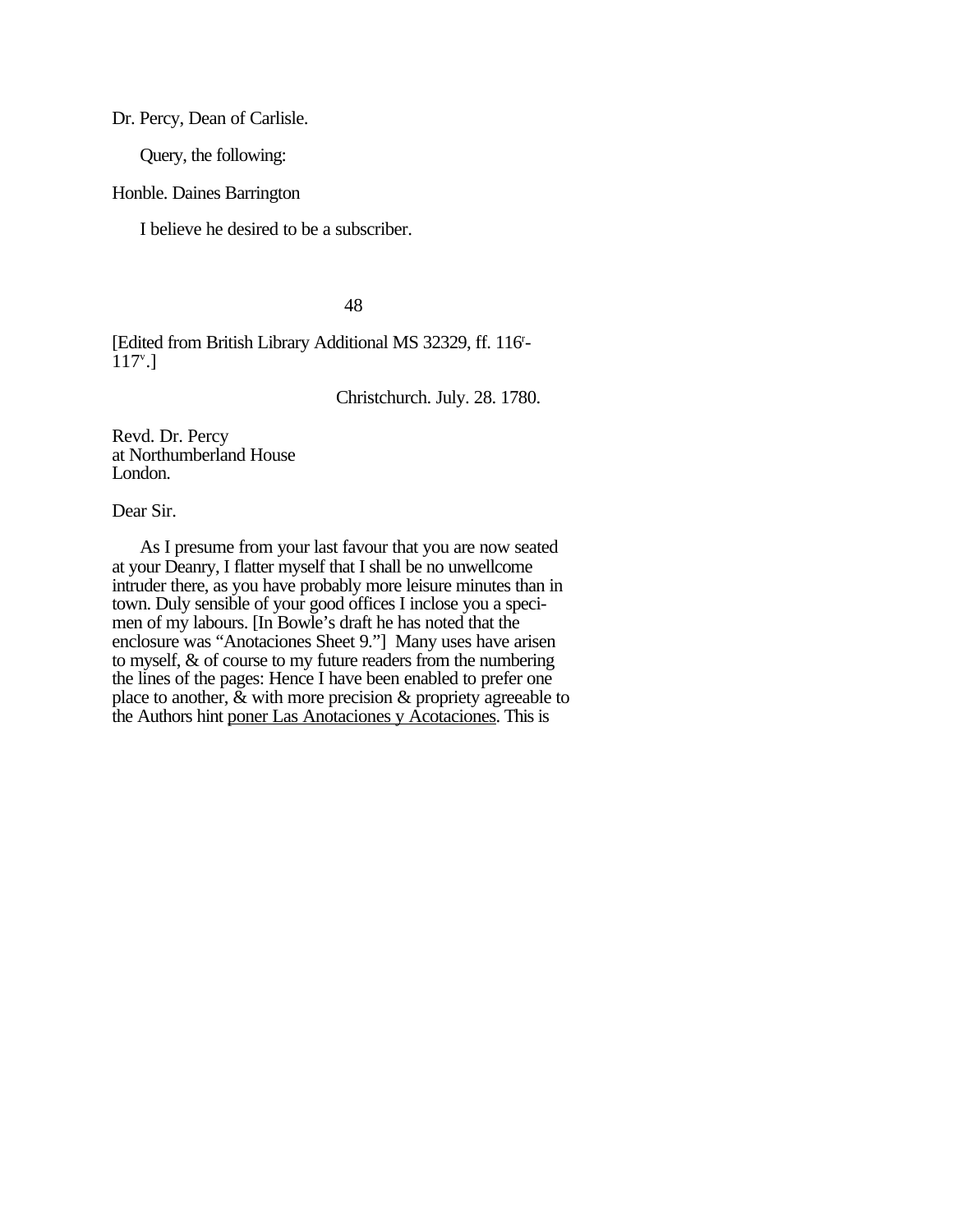the case of nunca fuera Cavallero: where in the second part [I, 13] the allusion is much larger than in the former [I, 2], & the reference to the page & line will gratify the curiosity of the reader much more fully. By this sketch you will see what use I have made of the books you lent me. Of these & every other I propose to have an A.B.C. with references to their several Quotations. The transcript of my notes for the press, in which I am advanced as far as Chap.14.P.2. frequently furnishes me with surprize & astonishment as they arise out of a Chaos,  $\&$  inevitable confusion from their being inserted, either in the interleaved copy, or elsewhere, at very different, & distant periods: Of course they have as much novelty to myself as to any other reader, some of them being wrote ten or eleven years back. I hope I do not impose upon myself when I assert, that no one can understand Cervantes fully that does not come to my school. Who can be said to know him well, who is unacquainted with his Obligations to the Italian Poets? Who among his numerous readers has any Idea of this? The inclosed sheet has but little of it, but the characters of el Cura, el Oidor, y la Pelea in the 45th Chapter of the first part will appear in double lustre when confronted with the several passages from Ariosto: & the great Genius of Boiardo seems transfused into Cervantes from the happy use he made of him in Sancho's perdida del Rucio, & which he has himself pointed out in the fourth chapter of the second Part. El Nilo llano p. 93 l. 9 ["el libio llano," I, 14] is the indisputably true reading which nowhere occurs but in the Edition of 1608, Mr. Collingwoods copy. The Note de los Yangueses is literally Mr. Dillons. One use of the references is the avoiding repetitions, so that it is apparent that one note will illustrate very remote passages as you will see by turning to 83.7, 84.29, 86.1, 88.7, 108.2. & so of the rest. That my searches have been very general is most apparent. Lord Grantham in a conversation with Mr. Dillon at Madrid, & which he mentioned to me in one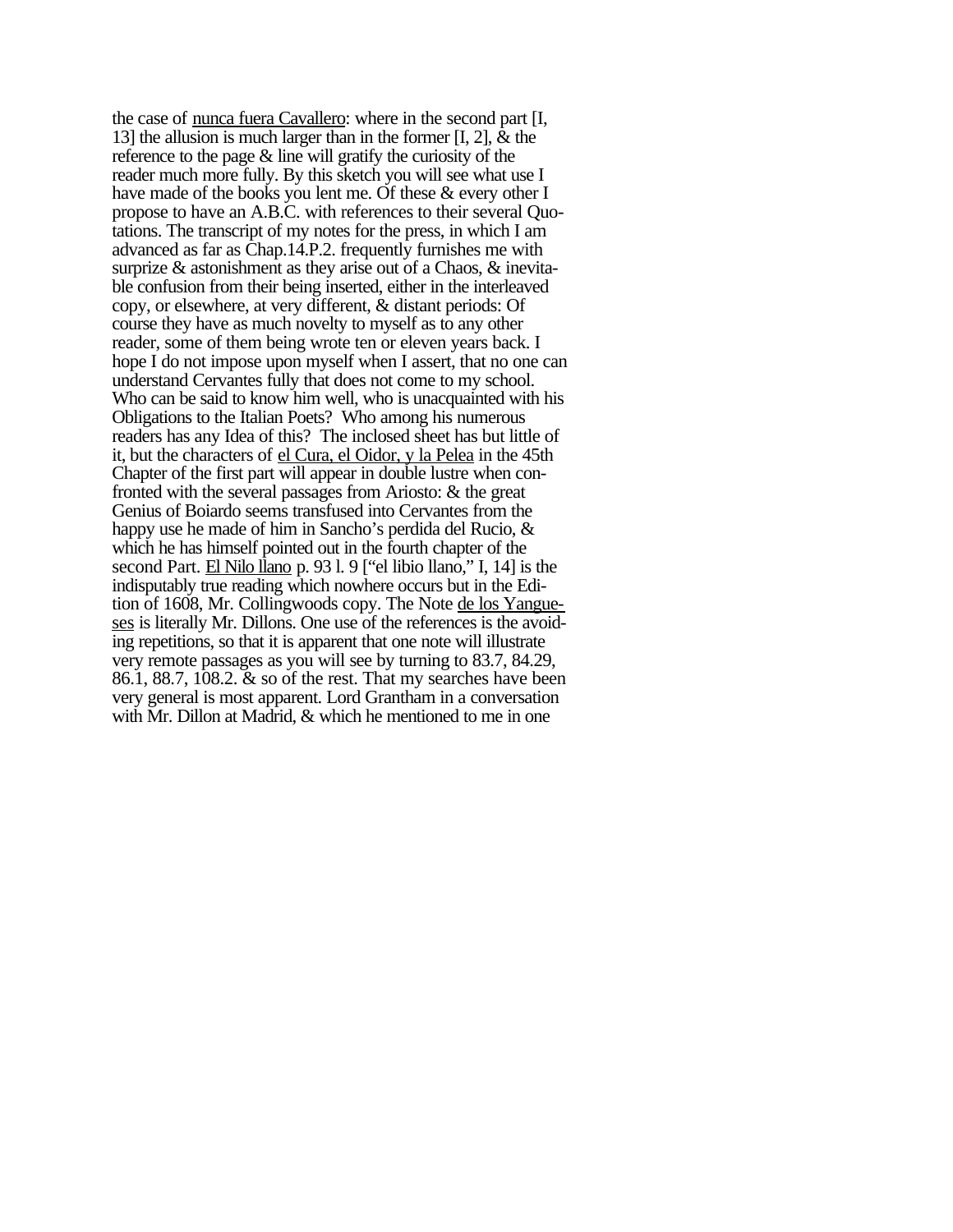of his letters from that place, seemd to think my views confind to the Libros de Cavallerias: but the perusal of these forms but one, tho a great & essential part. Cervantes tis most certain was no superficial scholar, but intimately acquainted with antient as well as modern litterature. I could wish my scheme to be placed in a proper light to his Lordship, as hoping it would merit his notice. To have missed Mr. Tyrwhits book would have proved a real misfortune, as it contains those Romances which the other Cancioneros wanted. There is a reference to it 97.22 as well as to your Silva. I am not more obliged to him for the use of his book, than for his polite & friendly manner in communicating it to me. He told me that he had mentioned it to Payne, & that he desired him to acquaint me with it, which was forgot. I had also two interviews with Dr. Johnson, at the first I left with him the whole I had printed with the first sheet of the Anotaciones, to which he expressed some objection as being separate from the text: but acquiesced at length from its being not practicable to place them in the usual manner. He had heard of my undertaking, was civil, & obliging, & wished to see me when I came to town again. When there was a prospect of your travelling westward I had thoughts, & they have not quite left me of saying something to you of the Episcopus puerorum of Salisbury, which being, as I remember from a slight glance in your House book mentioned to have been at Beverly, I had some reason to think came down from thence. Not having an opportunity to consult that Authority I desisted. I have hopes of making my publick entry at the end of the present, or Beginning of the next year. May you live many & happy: and Fare well, if you never make tryal of any of the Receits in the Forme of Cuny [?], of my Friend with whom I now am, & who greets you well. I remain

Your ever obliged  $&$  most Obedient Humble Servant,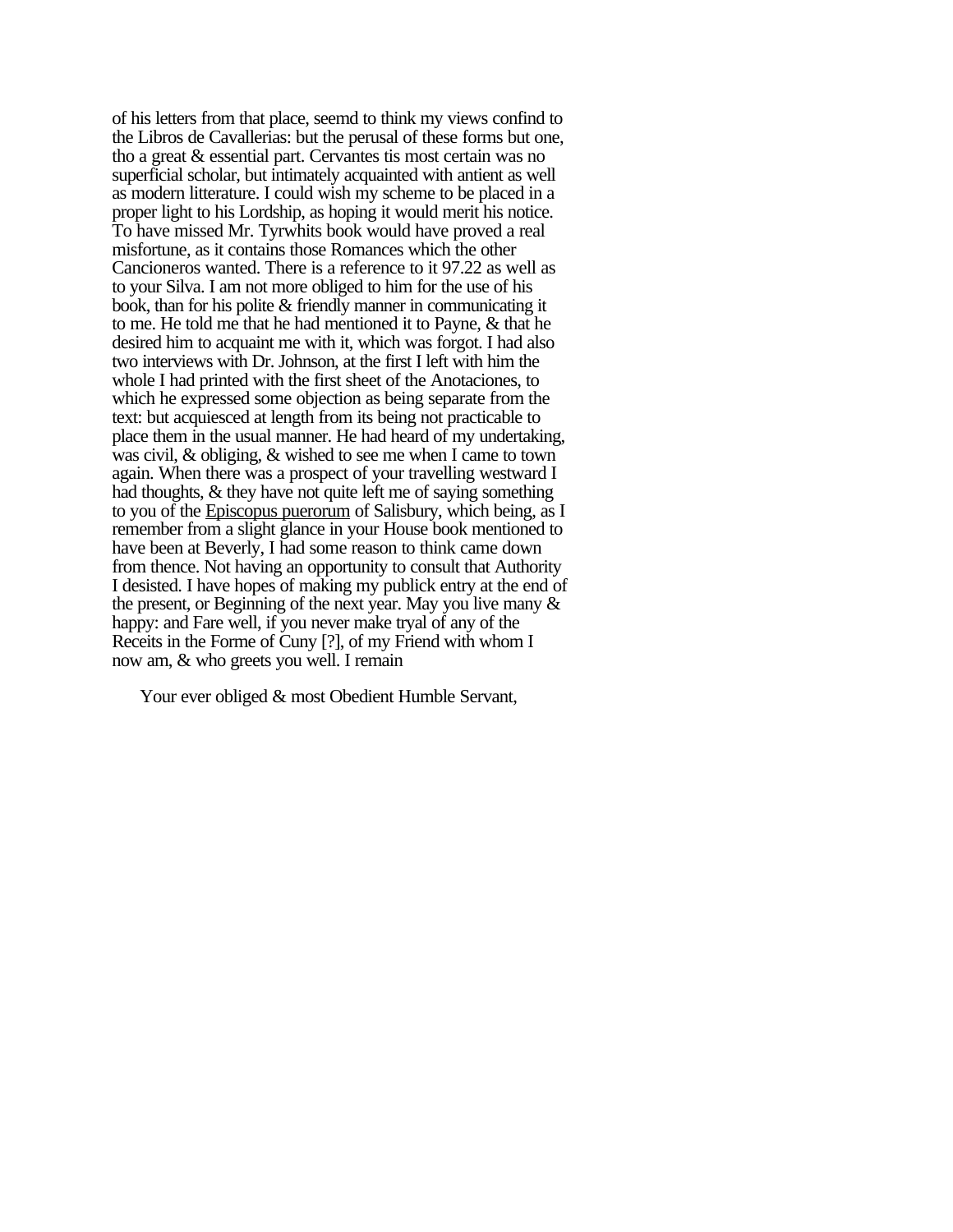### John Bowle

[P.S.] Mr. Barington was among my first patrons.

49

[Publication of Bowle's edition, early in 1781.]

50

6 June 81.

Dr Percy leaves his best compliments for Mr. Bowle & begs leave to mention that he shall set out for the North at the very beginning of next week wishing very much before he goes to receive his favourite Don Quixote either on Saturday next or Monday morning at Northd. House.

51

Carlisle, Dean'ry July 15 1781

Dear Sir,

In the List of Subscribers to your excellent Editn. of Don Quixote I forgot to mention one to you, who I find paid into my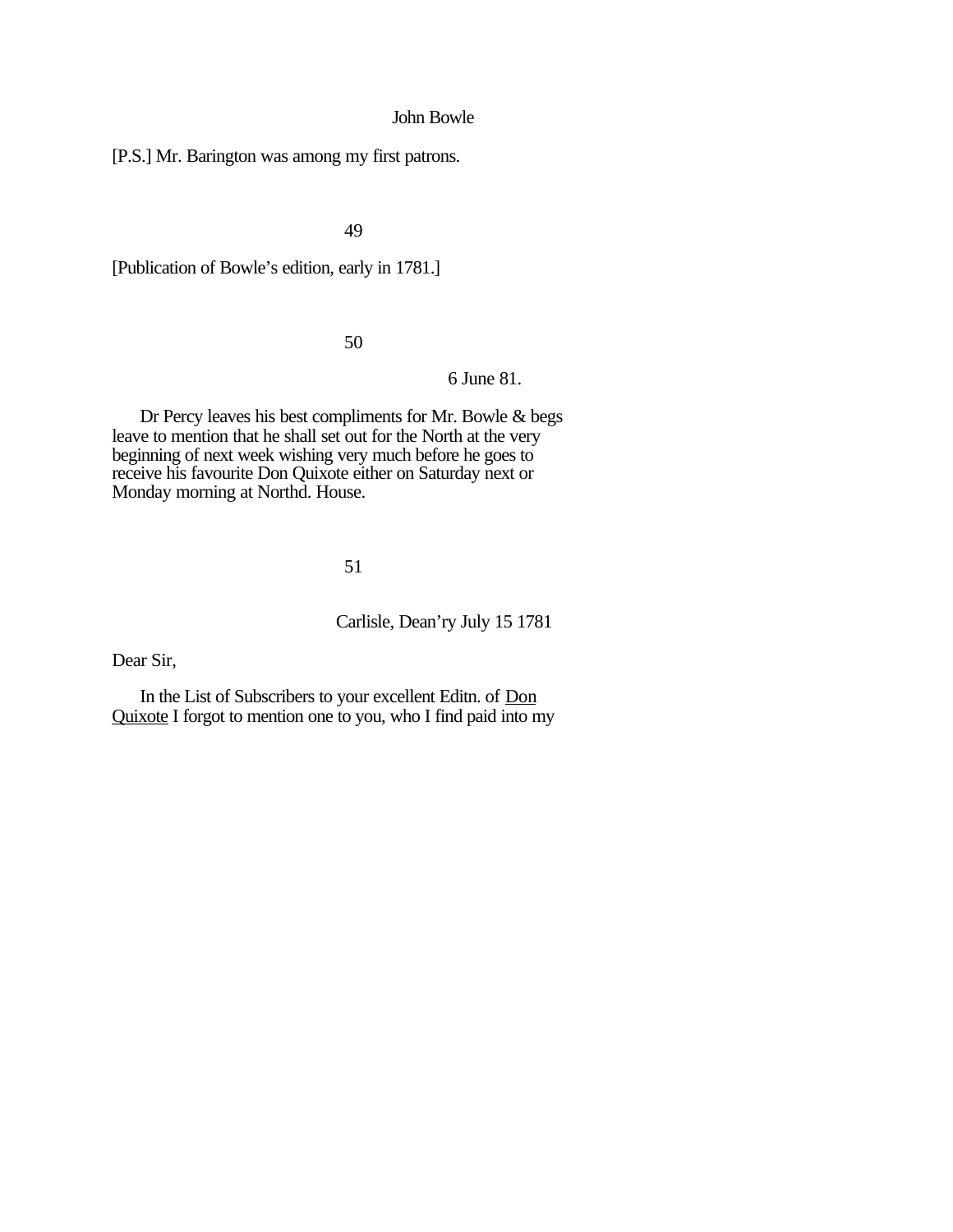hands his first subscription, of £1 11s 6d. This was Apr. 15, 1778, John Lewis Boissier Esq. £1 11s 6d, to whom I gave a Receipt of yours numbered  $\underline{D.12}$ . No. 2. —I hope you will excuse this omission and send to Northumbd. House for the Money. —Mr. Boissier is a Gentleman, who resides much at Geneva, but often comes to England & the first time he does so I shall probably see or hear from him, when I will remind him of you. However, if you please you may address a Card to him mentioning that I had paid his first subscription into your hands & desiring to know how you may transmit the books to him & receive his second subscription, Direct A Monsr. Monsr. Jean Louis Boissier, Gentilhomme anglais, a Geneve. […]

I hope you will think of my proposal of printing an additional Volume or two, containing all the Metrical Romances & Epitomes (at least) of all the Prose Stories, which are quoted or referred to, or (at least) necessary to understand our favourite Author. Wishing constant success to your useful and ingenious Studies, I remain

Dear Sir

Your faithful Servant

Thos. Percy

P.S. […]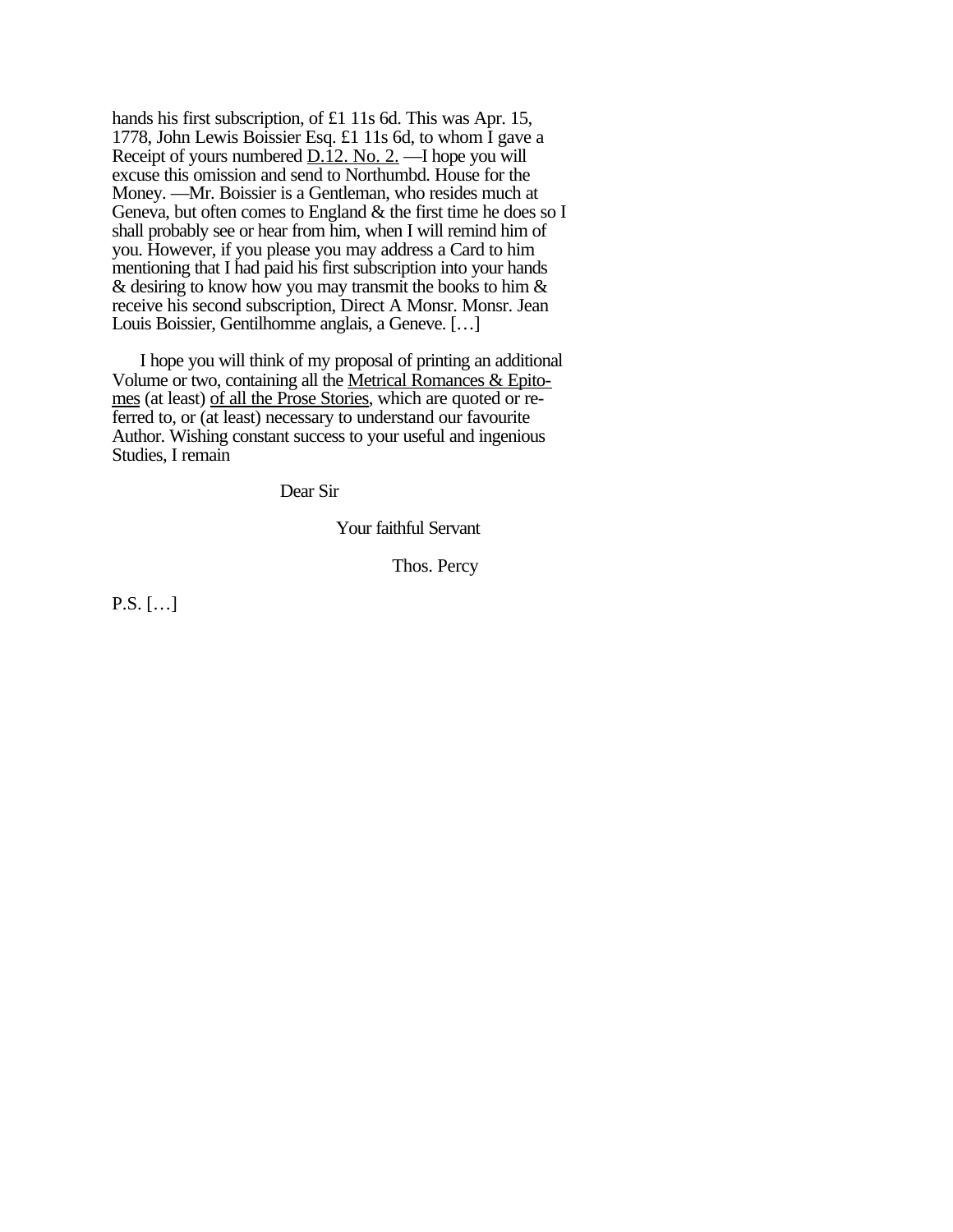### Index of People and Books

Because the letters deal with *Don Quixote*, and refer frequently to books Cervantes knew and to literary contemporaries of the writers, the opportunities they present for annotation are limitless. My emphasis has been on identifying the Hispanic books, authors, and other allusions. Further information on matters discussed in the letters may be had from the other Bowle correspondence in the Bowle-Evans collection, summarized by Cox in *An English "Ilustrado*," Chapters V and VI. For an introduction to eighteenth-century English bibliophilism and comments on some of the collectors mentioned in the letters, see Seymour de Ricci, *English Collectors of Books & Manuscripts (1530–1930) and Their Marks of Ownership* (1930: rpt. Bloomington: Indiana University Press, 1960), Chapters V and VI.

I have tried to avoid duplication of material easily available elsewhere. Specifically, for authors and books mentioned in *Don Quixote*, where one can turn to annotated editions for information, the first or most significant reference in *Don Quixote* is given, specifying, after the abbreviation "DQ," part and chapter. Recommended annotated editions for this type of bibliographic information are those of Bowle, Diego Clemencín (most readily available in the edition of 1966, Editorial Castilla, Madrid), Rudolph Schevill and Adolfo Bonilla y San Martín (Madrid: the editors, 1928–41), and the "nueva edición crítica" of Francisco Rodríguez Marín (Madrid: Atlas, 1947–49). The best annotated translation is the revision by Joseph Jones and Kenneth Douglas of the translation of John Ormsby (New York: Norton, 1981).

Modern spellings are used. Reference is to letter number, not to page.

Willie Hunter, Bert Davis, and Barry Taylor have been generous in help with the identifications.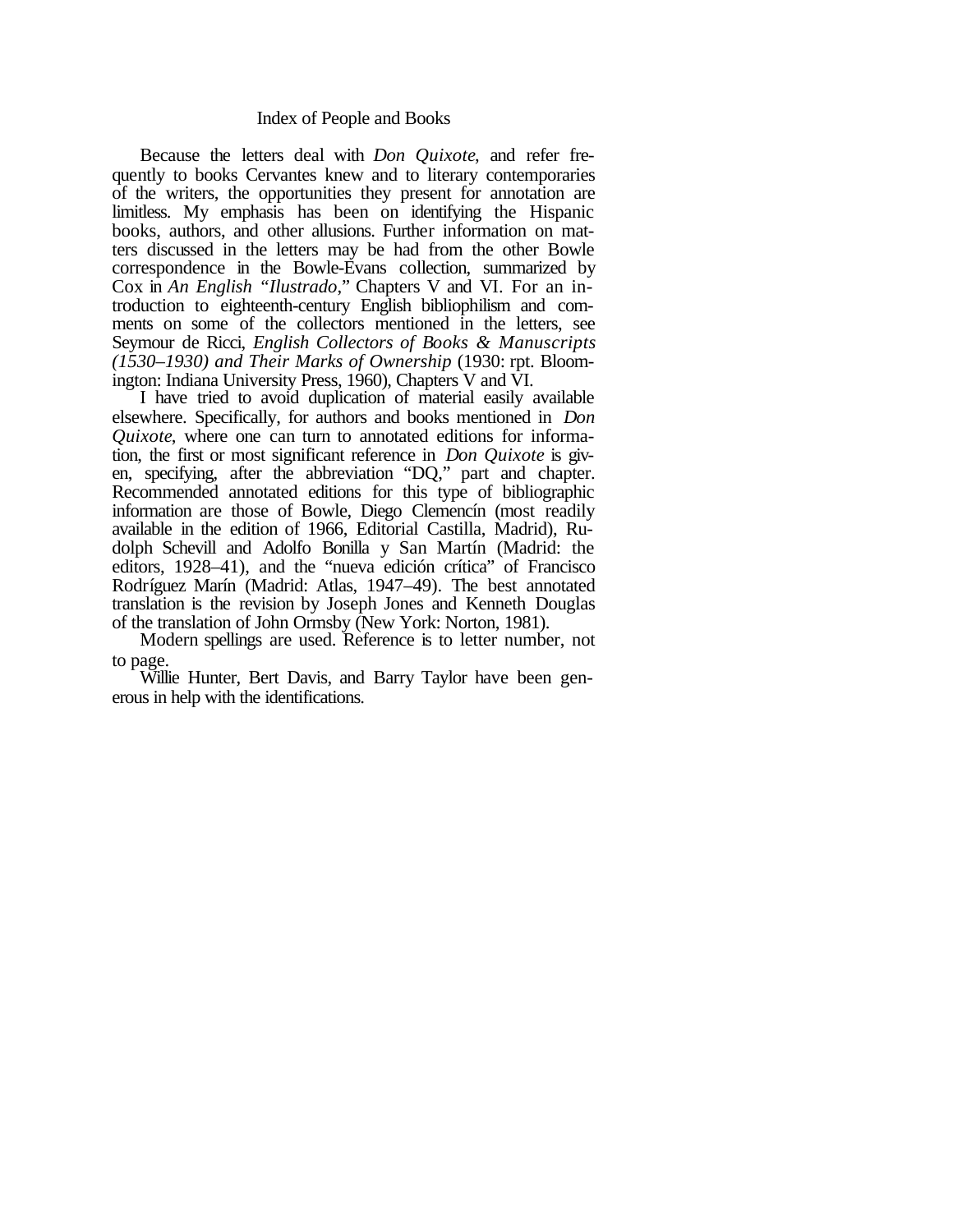Alamanni, Luigi, 30. Sixteenth-century Italian poet.

Aldana, Francisco de, 27. Sixteenth-century Spanish poet.

- Aldrete, Bernardo, José de, 35, Author of *Del origin de la lengua castellana*, 1606.
- *Amadís de Gaula*, 6, 8, 11, 12. DQ I, 6.
- *Amadís de Grecia*, 8, 12, DQ I, 6.
- *Ancient Reliques*, see *Reliques of Ancient English Poetry.*
- Ariosto, Lodovico, 8, 22, 29, 30, 48. DQ I, 6.
- Askew's books, sale of Dr. Anthony, 30, 31, 32.
- *Autoridades, Diccionario de*, 29, 35, 43. First dictionary of the Real Academia Española; publ. Madrid, 1726–39; rpt. Madrid: Gredos, 1963.
- Avellaneda's continuation of *Don Quixote*, 18, 19, 20, 21, 22. DQ II, 59.

Aylesford, Earl of, 47.

Baker's auctions of books, 14, 30, 31.

- Barahona de Soto, Luis, 31. DQ I, 6.
- Baretti, Giuseppe, 15. An Italian man of letters who lived in England; see Donald C. Gallup, "Baretti's Reputation in England," in *The Age of Johnson* (New Haven: Yale University Press, 1949), pp. 363–75, and the article in the *Encyclopedia Universal Ilustrada* of Espasa-Calpe. On Bowle's later feud with Baretti, see Cox, *The Rev. John Bowle*, pp. 20–26, and *An English "Ilustrado*," pp. 92 and 95–104. [Addition to online edition only: Giuseppe Carlo Rossi, "Un *don Chisciotte in Venezia* de Giuseppe Baretti, *Anales Cervantinos* 18 (1979–80), 211–17, who cites his own "Gente y paisajes de la España de 1760 en las cartas de Giuseppe Baretti," *Actas del Primer Congreso Internacional de la Asociación de Hispanistas* (Oxford, 1964), 437–42, reprinted in *Estudios sobre las letras en el siglo XVIII (Temas españoles. Temas*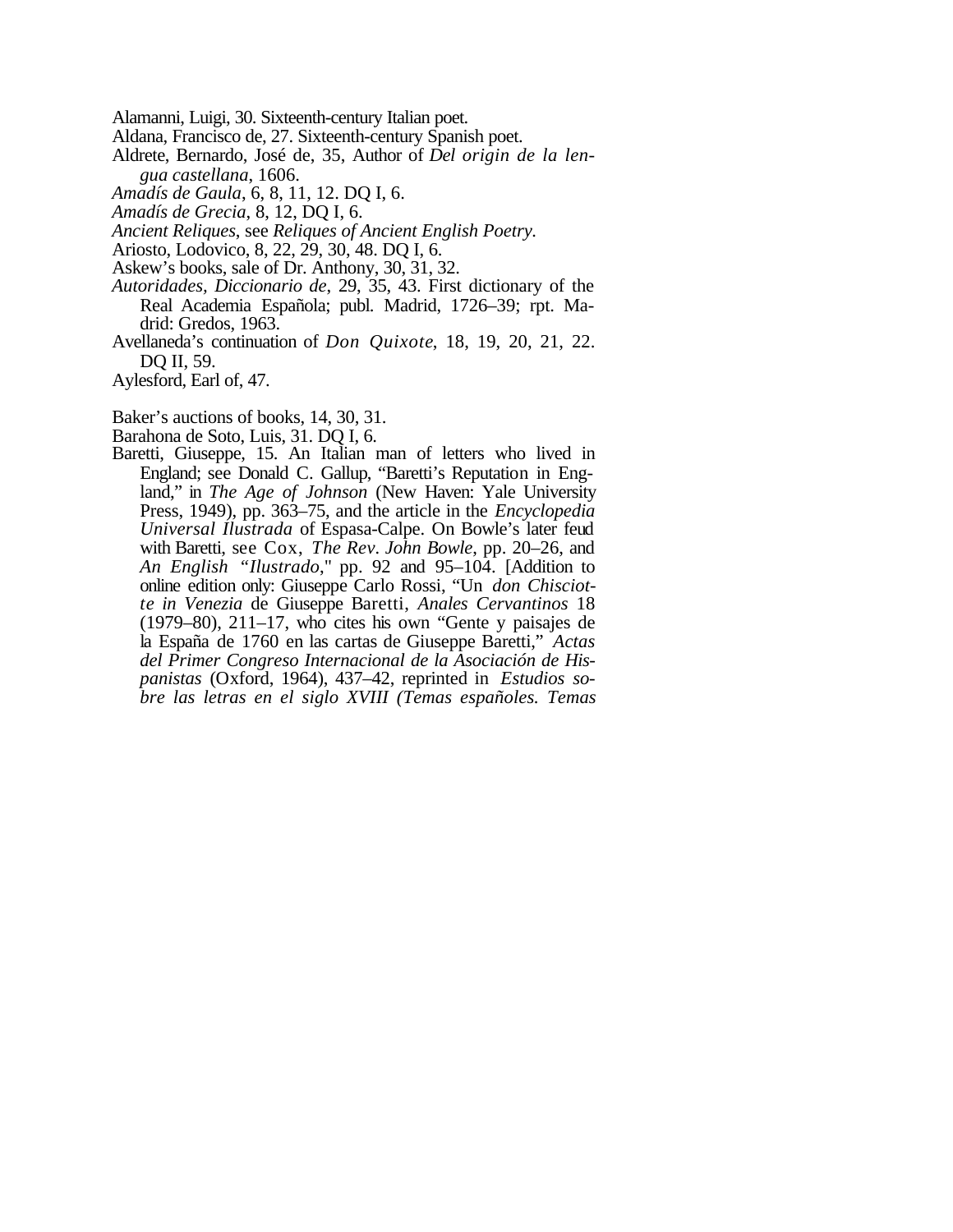*hispano-portugueses. Temas hispanoitalianos)* (Madrid: Gredos, 1967), 302–08.]

- Barrington, Daines, 39, 44, 48. *Observations on the More Ancient Statutes from Magna Carta to the Twenty-first of James I*, first edition 1766. In Bowle's *Green Book* there are seven letters to him, 1782–86.
- Beauclerk, Topham, 44.
- Beighton's sale of books, 18, 19, 20.
- *Bernardo del Carpio,* 30, 31, 33. DQ I, 6.
- Berni, Francesco, 29. Sixteenth-century Italian poet.
- Bleda, Jaime, 33. Author of *Crónica de los moros de España*, 1618.
- Boiardo, Mateo, 22, 29, 30, 38, 48. DQ I, 6.
- Boissier, Jean Louis, 51. In Bowle's *Green Book* there is a letter to him, 14 August 1781.

*Caballero de la Cruz*, 30, 31. DQ I, 6.

- Caballero del Febo, 19. Name of protagonist of *Espejo de príncipes y caballeros* by Diego Ortúñez de Calahorra, 1555; fictitious author of a preliminary sonnet to *Don Quixote.*
- Camões, Luís de, 41. DQ II, 58.
- Cáncer y Velasco, Jerónimo de, 7. *Obras varias*, first edition 1651.
- *Cancionero de Madonada*, see López Maldonado, Gabriel
- *Cancionero de romances*, Mr. Tyrwhitt's book of romances mentioned in letter 48. From the "Autores citados en las Anotaciones" (Bowle's edition, III, pp. xv–xxi) we find that this was the edition of Antwerp, 1555. The copy in question was bequeathed by Tyrwhitt to the British Library (C.20.a.36).
- *Canciones y Romances*, a little old Volume of, see *Silva de varios romances.*
- Caro, Rodrigo, 30, 31, 33. Author of *Antigüedades y principado de la ilustrísima ciudad de Sevilla*, 1634.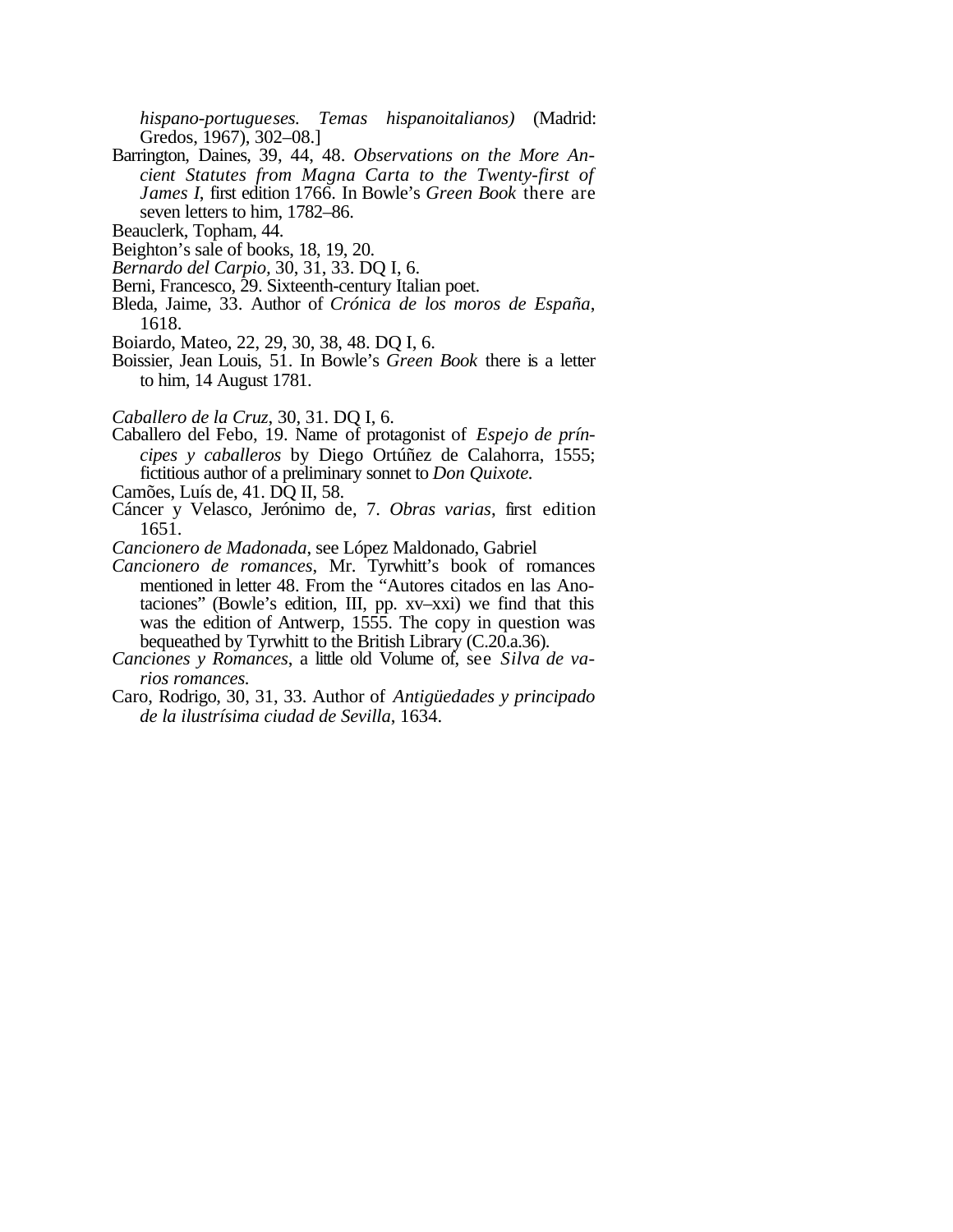*Carolea, La*, 7. DQ I, 7.

- Carteret, John, first Earl Granville, edition of *Don Quixote* (London, 1737–38), 17, 37, 38.
- Casas, Bartolomé de las, 30, 31. Sixteenth-century bishop; famous defender of rights of new world Indians.
- *Cavallero de la Cruz*, see *Caballero de la Cruz.*
- Cleveland, John, 41, 42. Seventeenth-century poet.
- "Code of Spanish Laws," 6. Probably the *Recopilación de las leyes destos reinos,* various editions from 1569 to 1723, or the *Nueva recopilación*, 1743.
- Collingwood, Edward, 39, 44, 45, 46, 68. A letter to him, 12 November 1778, is found in Bowle's *Green Book*.
- Comendador griego, 22, 25, 29. DQ II, 34.
- Cooper, Sir Grey, 47.
- Covarrubias, Sebastián de, 35. Seventeenth-century lexicographer.
- Cracherode, Clayton, 40, 47. Eighteenth-century bibliophile.
- Crescimbeni, Giovanni Mario, 6. The work alluded to must be his *Istoria della volgar poesia,* first edition 1698.
- Crofts, Thomas, 31. English bibliophile; Bowle bought some of his books upon his death in 1781. See Pedro M. Cátedra and Víctor Infantes, *Los pliegos sueltos de Thomas Croft*, Valencia: Albatros, 1983.
- Davies' books, catalog of Thomas, 25. A London publisher and bookseller. In Bowle's *Green Book* there are three letters to Davis, 1772–82.
- *Decretum Aureum Domini Gratiani*, see Gratianus.
- *Descripción de África*, see Mármol.
- Díaz, Rodrigo, *Consejos políticos y morales*, by Juan Enríquez de Zúñiga, was published in Cuenca in 1634 and reprinted in Madrid in 1665, according to Palau y Dulcet.
- *Diccionario de Madrid*, see *Autoridades.*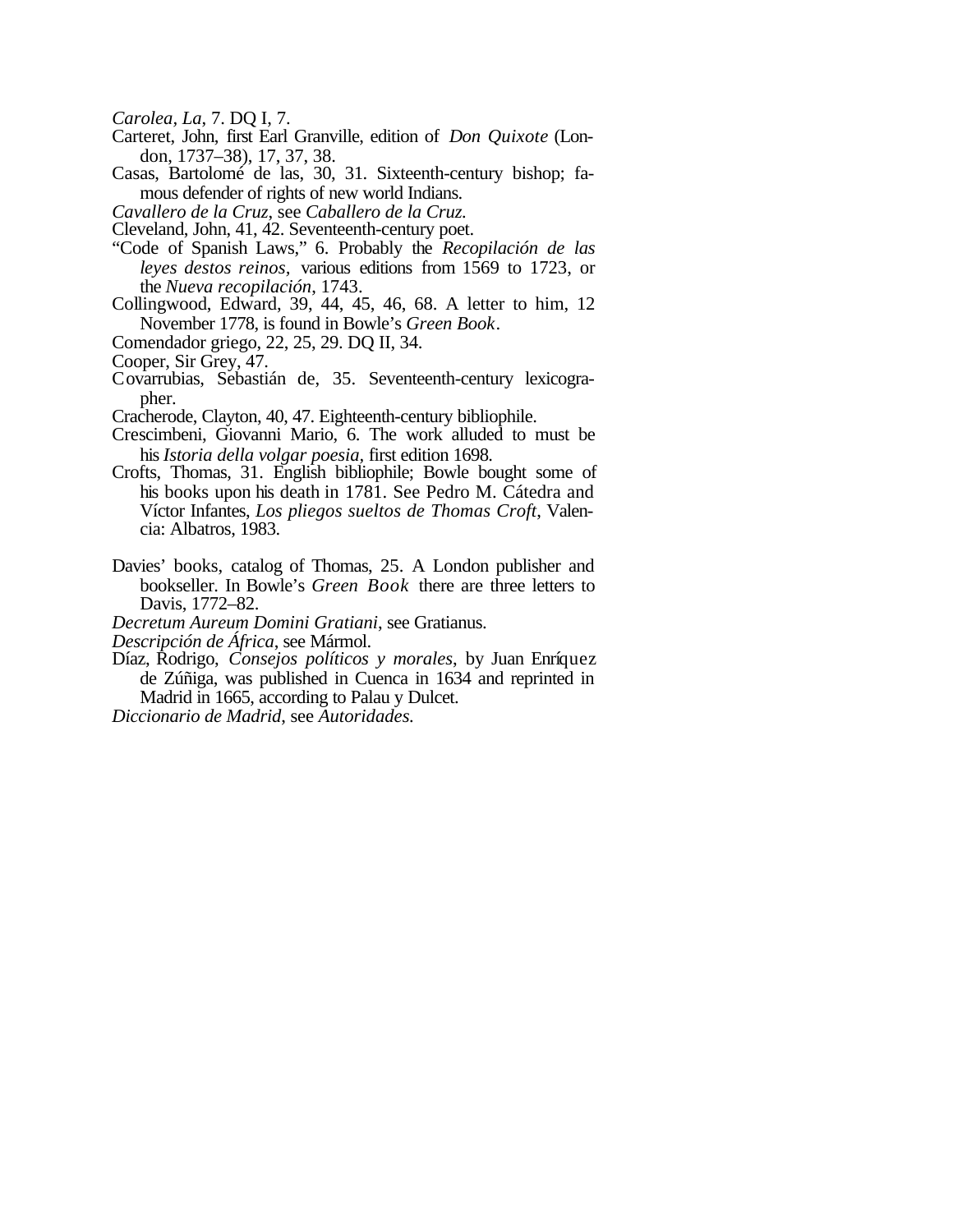- Dillon, John Talbot, 41, 44, 45, 46, 48. English Hispanist; see Introduction, note 2.
- Douglas, Dr. John, 39. Bishop of Salisbury.

Dutens, Rev. Lewis, 9, 10, 42, 47.

*Effigies Sanctorum*, 25. Unidentified.

Elmsly, Peter, 25. A London bookseller, one of those at whose shop Bowle's edition of *Don Quixote* could be purchased, according to the title page of the second printing.

*Espejo de caballerías*, 22, 29 DQ I, 6.

- Espinosa, Nicolás, 8*. Segunda parte de Orlando [furioso]*, first edition 1555.
- *Esplandián, Sergas de,* 6. DQ I, 6.

Febo, see Caballero del Febo. *Felixmarte de Hircania*, 18, 19. DQ I, 6.

Garcilaso, de la Vega, 34. DQ II, 58.

Garrido de Villena, Francisco, author of *Verdadero suceso de la famosa batalla de Roncesvalles*, 2, 8, 41, 42. This book is commented on in the annotations to *Don Quixote*, I, 6, although I believe that this traditional identification of Cervantes' allusion is mistaken. (See Nicolás Espinosa in my "La biblioteca de Cervantes.")

Gascoigne, George, 24. Sixteenth-century English poet.

- Geoffrey of Monmouth, 29. His twelfth-century *Historia Regum Britanniae* is the origin of Arthurian literature.
- *Graal, Old History of the San*, 15. Probably *L'hystoire du sainct Greaal*, Paris, 1516 or 1523.
- Grantham, Lord, 48. Thomas Robinson, second Baron Grantham, English ambassador to Spain 1771–79.

Granville, see Carteret.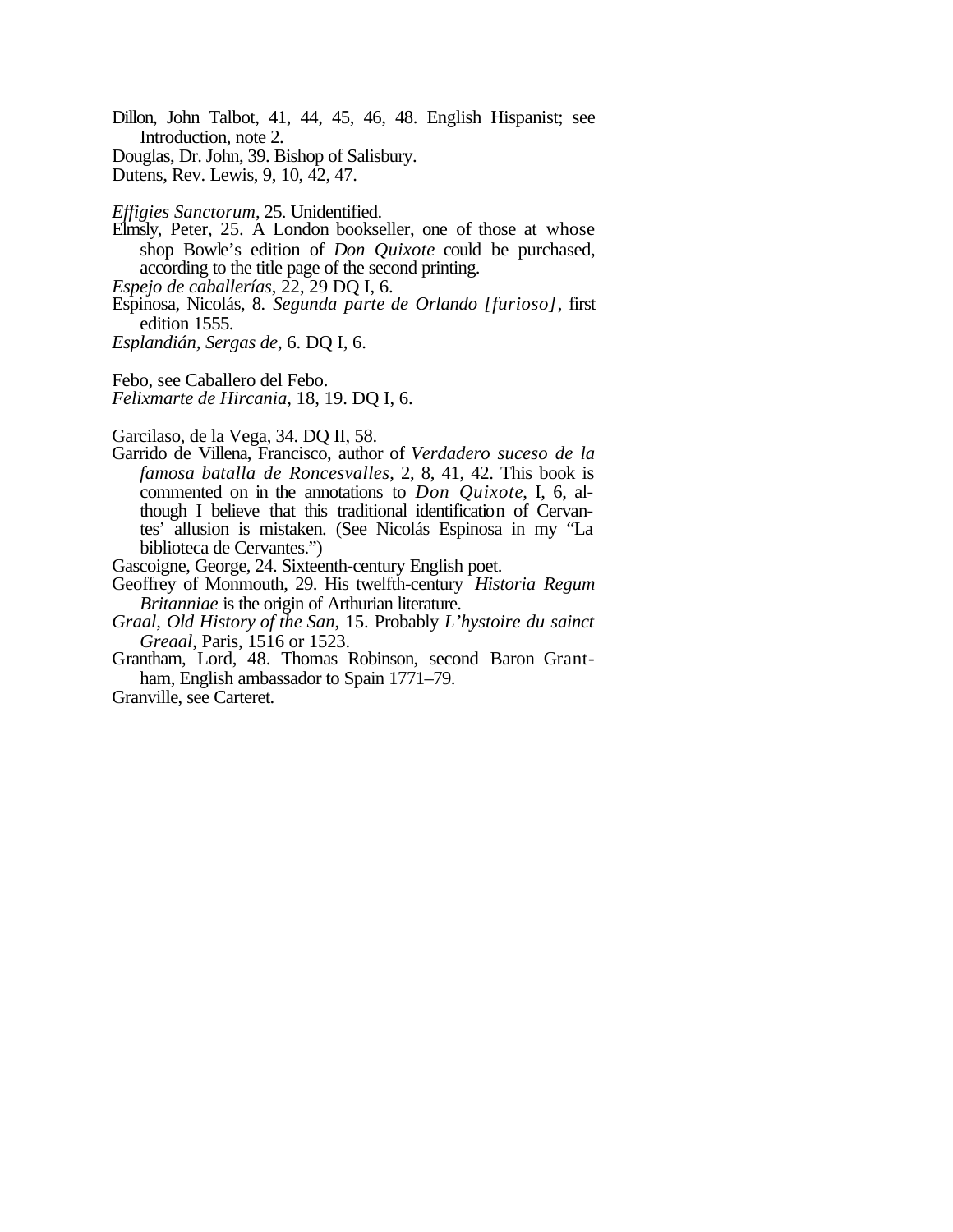Gratianus, 44. Gratian's *Decretum* or *Decretum Aureum* is a fundamental work of canon law.

Great Dictionary, the, see *Autoridades*.

Grimald, Nicholas, 24. Sixteenth-century English poet.

Haedo, Diego de, 44. Author of *Topographía e historia general de Argel*, 1612. [I have proposed that this book was in fact written by Cervantes; see my "Cervantes, autor de la *Topografía e historia general de Argel*, publicada por Diego de Haedo," *Cervantes*, 16.1 [1996] 32–53, available online at http://www2.h-net.msu.edu/~cervantes/csa/bcsas96.htm (checked January 25, 2003).]

*Historia de Fray Gerundio [de Campazas],* see Isla.

Homer, *Odyssey* translated by Gonzalo Pérez, 27.

*Illustrium Artium Hispaniae Tabulae*, 25. Unidentified.

Isla, Francisco José de, 15. Eighteenth-century satirist.

Ives, John, 34. Researcher on English antiquities, 1751–76. In Bowle's *Green Book* there are seven letters to him, 1773–75.

Jackson, Mr. Andrew, bookseller, I, 6. Jackson is discussed by Brooks in the article cited in the Introduction.

Johnson, Samuel, 48. The great lexicographer and man of letters.

Kelly, George, translation of *Don Quixote* (1769), 12.

*Lágrimas de Angélica, Las* see Barahona de Soto, Luis.

- Lambrechsts, Juan, *Ramillo o Guirnalda de discursos políticos y éticos* (1656), 7.
- Leacroft, Samuel, 19. Publisher of Percy.
- *Lepolemo*, see *Caballero de la Cruz.*
- López, Tomás, 41. Spanish geographer; editor of the *Atlas geográfico del Reino de España;* first ed. 1757.
- López Maldonado, Gabriel, 32. DQ I, 6.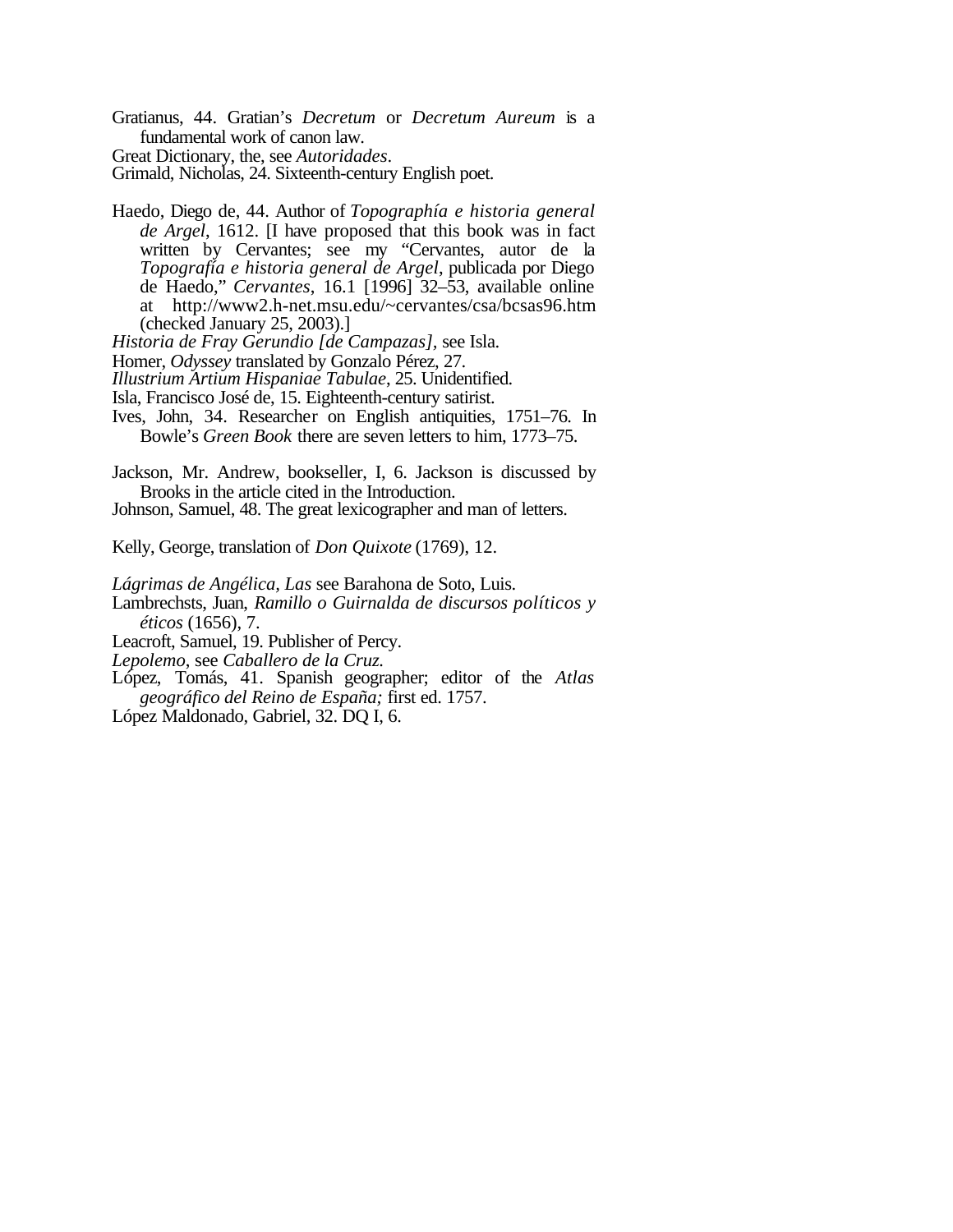Mariz, Pedro de, 7. *Diálogos de varia historia*; first ed. 1594.

- Mármol Carvajal, Luis de, 30, 31, 32, 33. Mármol's *Descripción general de África* (Granada, 1573–99) is found in the catalogue of Bowle's library, as is his *Historia del rebelión y castigo de los moriscos del reino de Granada* (Málaga, 1600).
- Masserano, Prince of, 38. A member of the Ferrèro-Fiéschi family.
- Mayáns y Siscar, Gregorio, 2, 6, 8, 9, 22, 27, 44, 45. Author of first life of Cervantes, commissioned for the edition of Carteret, translated into English by John Ozell (qq.v.).
- Mena, Juan de, 29. Fifteenth-century poet.
- Menezes, Fernão de. *Vida e acçoens d'el rey Dom João I* (1677), 7.
- Micheli, Márquez, José 39, Seventeenth-century Spanish author.
- Mickle, William Julius, 41. Translation of *Lusíadas* of Camões, Oxford and London, 1776.
- Milton, John, *Paradise Lost*, 24.
- Monmouth, see Geoffrey of Monmouth.
- Morga, Antonio de, 30, 31. Author of *Sucesos de las Islas Philipinas*, 1609.

*Ninfas [y pastores] de Henares*, 3. DQ I, 6.

- Northumberland, Hugh Smithson, first Duke of, 4, 5, 12, 14, 17, 19l, l21, 25, 29, 30, 45.
- Núñez, Hernán, see Comendador griego.

*Old Reliques*, see *Reliques of Ancient English Poetry.* Oliva, see *Palmerín de Oliva. Olivante de Laura*, 28, 29, 30, 31. DQ I, 6. Ortega, Casimiro de, 38, 41. Osborne's catalogue, 10. Ovid, 27.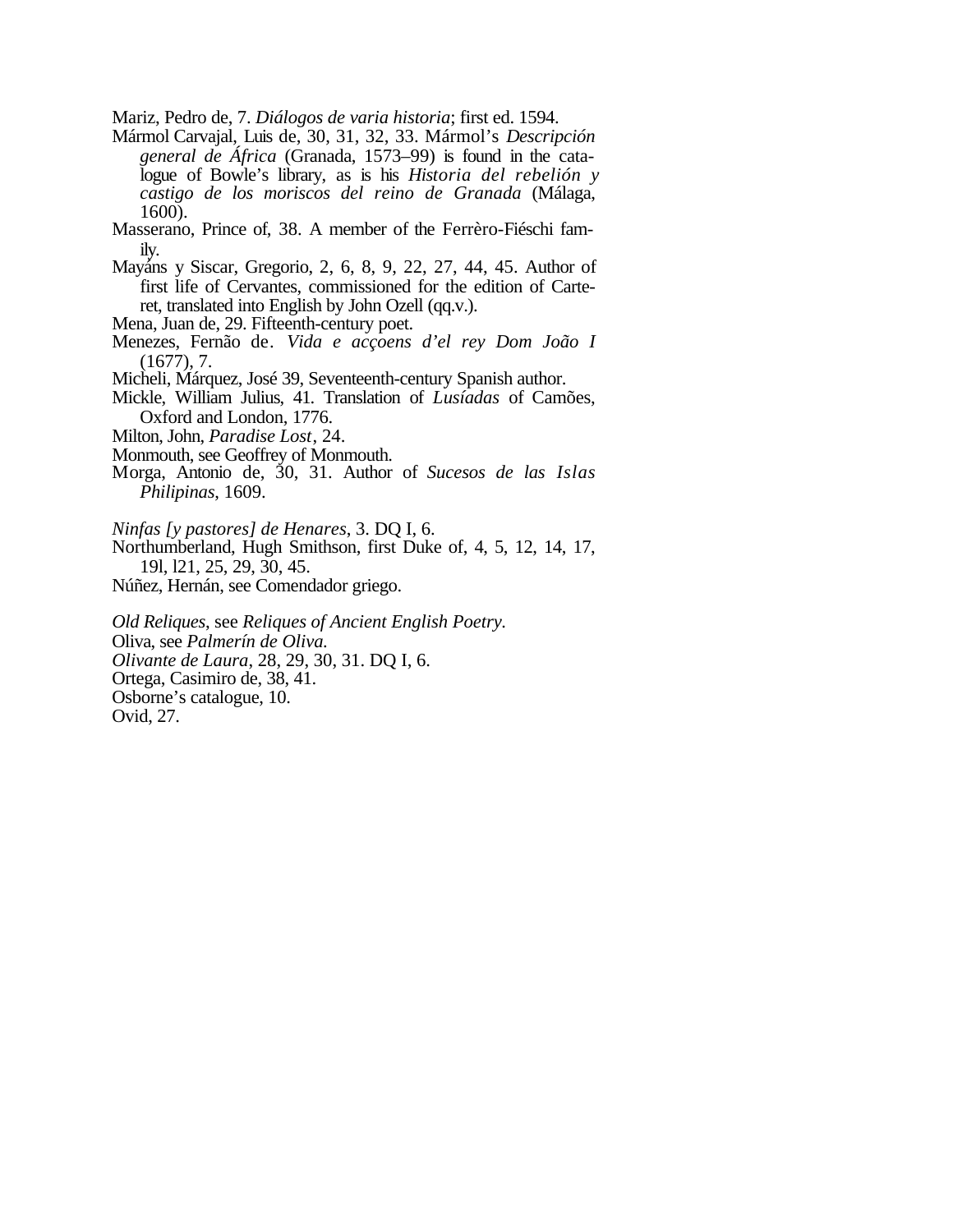- Ozell, John, 8, 9. Translator of Cervantes and other French and Spanish authors, d. 1743.
- Páez Viegas, António, *Principios del Reino de Portugal* (1641), 7.

*Palmerín de Oliva*, 19, 22. DQ I, 6.

Paterson's sale of books at, 14.

- Payne, Tom, 48. A London bookseller, one of those at whose shop Bowle's edition of *Don Quixote* could be purchased, according to the title page of the second printing.
- Pedigrees of most if not all of the Spanish nobility, A large thin folio MS. Containing the, 10. Unidentified.
- Pellicer, Juan Antonio, 44, 46. The collection in question is Pellicer's *Ensayo de una biblioteca detraductores españoles*, Madrid, 1778. In Bowle's *Green Book* there are four letters to him, 1778–88, and in *Gentleman's Magazine*, 51 (1781), 22–24, Bowle comments on the collection.
- *Perceforest*, 29. A French romance, published in the sixteenth century.
- Pérez, Gonzalo, see Homer.

Petrarch, 8.

- Pineda, Pedro, 37. Editor of the Carteret edition of *Don Quixote*, q.v.
- Ponz, Antonio, *Viaje de Espana*, 25. Began publication in Madrid, 1772.
- Possevino, Antonio, 3. Author of *Biblioteca selecta*, 1593.

Pulci, Luigi, 30. Fifteenth-century Italian poet.

- Quadrio, Francesco Saverio, 24. Author of *Della storia e della ragione d'ogni poesia*, 1739–44.
- Rebolledo, Bernardino de, Conde de, 7. *Ocios*, 1650 and reprints.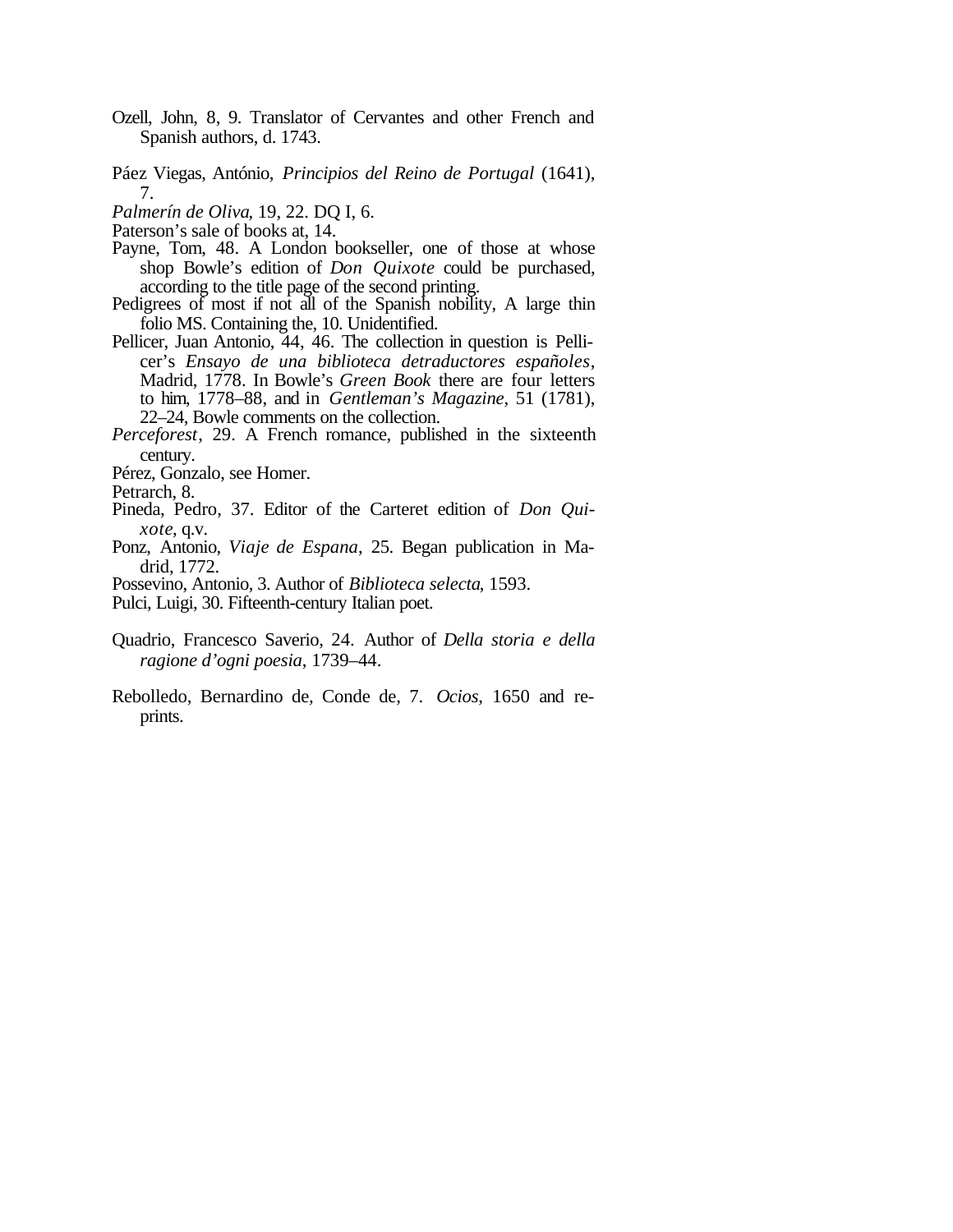- *Reliques of Ancient English Poetry*, of Thomas Percy, 1, 2, 3, 4, 5, 6, 24.
- Robinson, Thomas, see Grantham, Lord.

*Romancero español,* quarto, 21, 22. Unidentified.

S. Palaye, Monsieur de, see Sainte-Palaye, Jean.

- Sa de Miranda, Francisco, 7. Sixteenth-century Portuguese poet.
- Sade, Jacques François Paul Aldonce de, *Mémoires pour la vie de François Pétrarque* (3 vols, Amsterdam, 1764–67), 8.
- Sainte-Palaye, Jean Baptiste de LaCurne de, *Mémoires sur l'ancienne chevalerie, considérée comme un établissement politique et militaire* (Paris, 1759–81), 30.
- Salisbury, Dean of, 45, 46.

*Selva de romances, Una* see *Silva de varios romances.*

- Shakespeare, 3, 39.
- *Silva de varios romances*, 7, 8, 48. In the "Autores citados en las Anotaciones" (III, pp. xv–xxi of his edition), Bowle cites the Barcelona, 1602 edition of the well-known *Silva de varios romances*, which contains both the "Marqués de Mantua" and the "Gaiferos and Melisendra" ballads referred to.
- Steevens, George, 3, 39, 47. The Johnson-Steevens edition of Shakespeare was published in 1773.
- Shelton, Thomas, translation of *Don Quixote*, 6.
- Siscar, Gregorio de, see Mayáns y Siscar.
- Surrey, Henry Howard, Earl of, 24. Percy's edition of his poetry was never published.
- Tarsis y Peralta, Conde de Villamediana, Juan de, 7.
- Teixeira, Pedro, 30, 31, 32. *Relaciones…de los Reyes de Persia,* 1610.
- *Tirante el Blanco,* 12, 19, 24, 26, 27, 36. DQ I, 6.
- Trissino, Gian Giorgio, 24. Sixteenth-century Italian poet.
- Turpin, [Pseudo-], 38. DQ I, 6.